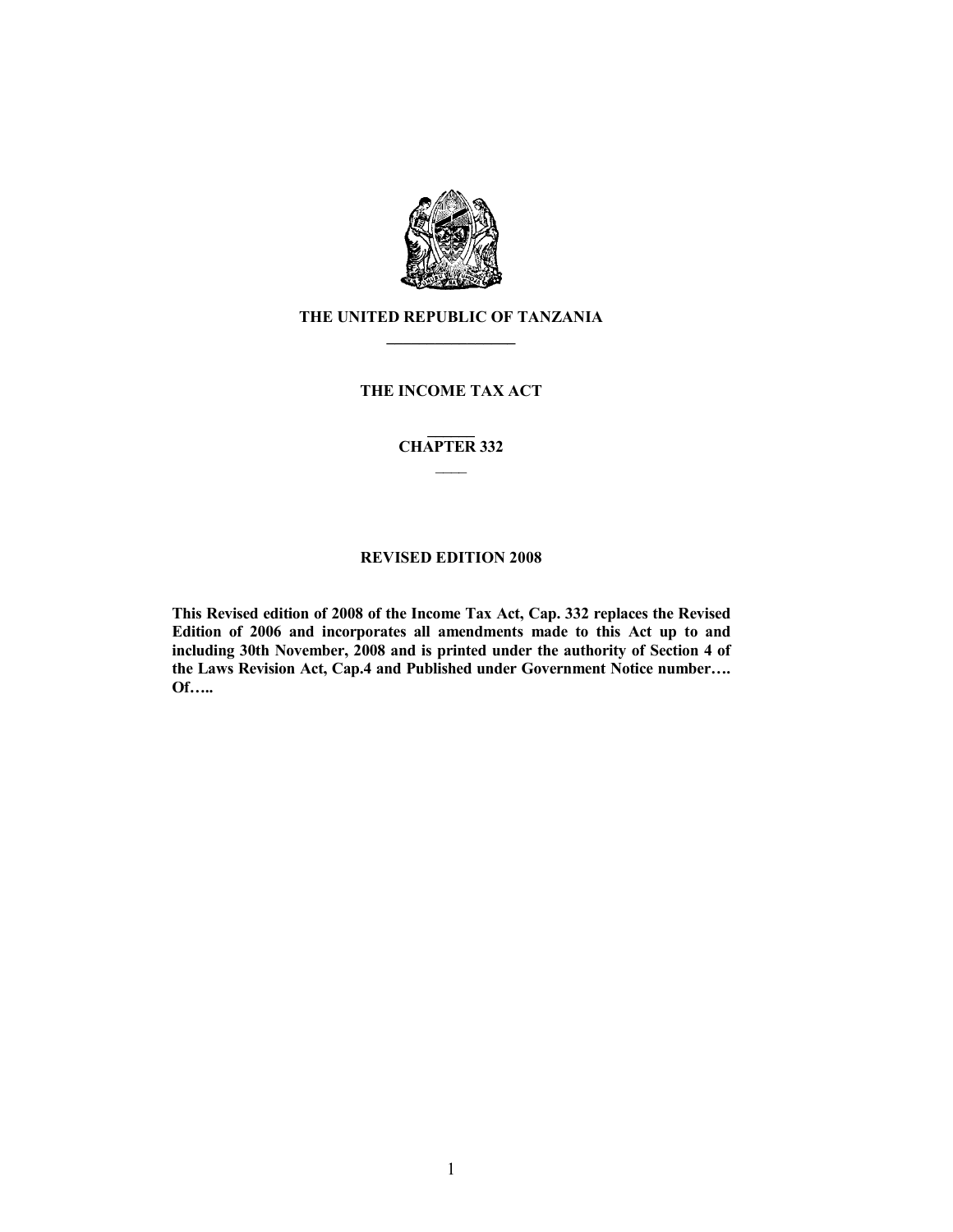# CHAPTER. 332

# THE INCOME TAX ACT  $\overline{\phantom{a}}$  ,  $\overline{\phantom{a}}$  ,  $\overline{\phantom{a}}$  ,  $\overline{\phantom{a}}$  ,  $\overline{\phantom{a}}$  ,  $\overline{\phantom{a}}$  ,  $\overline{\phantom{a}}$  ,  $\overline{\phantom{a}}$  ,  $\overline{\phantom{a}}$  ,  $\overline{\phantom{a}}$  ,  $\overline{\phantom{a}}$  ,  $\overline{\phantom{a}}$  ,  $\overline{\phantom{a}}$  ,  $\overline{\phantom{a}}$  ,  $\overline{\phantom{a}}$  ,  $\overline{\phantom{a}}$

 $\overline{\phantom{a}}$ 

# [PRINCIPAL LEGISLATION]

# ARRANGEMENT OF SECTIONS

Section Title

# PART I **PRELIMINARY**

- 
- 1. Short Title.<br>2. Application.
- 2. Application.<br>3. Interpretation Interpretation.

# PART II IMPOSITION OF INCOME TAX

4. Charge of Tax.

## PART III INCOME TAX BASE

# Division I: Calculating the Income Tax Base

# Subdivision A: Total Income

5. Total Income.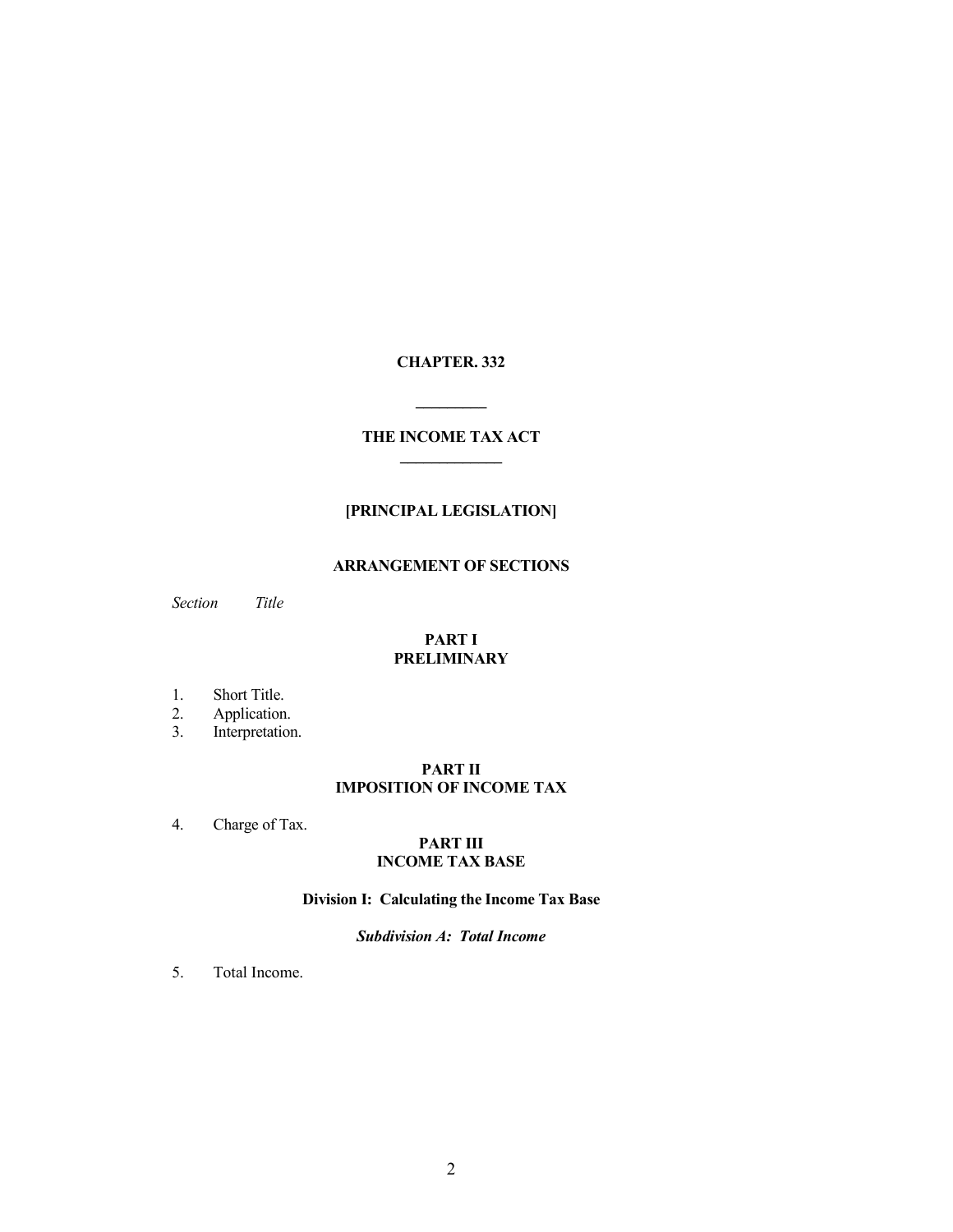## Subdivision B: Chargeable Income

- 6. Chargeable Income.
- 7. Income from an Employment.<br>8. Income from a Business.
- Income from a Business.
- 9. Income from an Investment.

## Subdivision C: Exemption From Tax

10. Minister may exempt income from tax .

### Subdivision D: Deductions

- 11. General principles of deductions.<br>12. Interest.
- Interest.
- 13. Trading stock.
- 14. Repair and maintenance expenditure.
- 15. Agriculture, Research Development and Environmental Expenditure.
- 16. Gifts to Public, Charitable and Religious Institutions.
- 17. Depreciation Allowances for depreciable assets.<br>18. Losses on Realisation of Business Assets and Liable
- Losses on Realisation of Business Assets and Liabilities.
- 19. Losses from a Business or Investment.

# Division II: Rules Governing Amounts Used in Calculating the Income Tax Base

### Subdivision A: Tax Accounting and Timing

- 20. Year of income.<br>21. Basis of account
- Basis of accounting for income tax purposes.
- 22. Cash Basis Accounting.
- 23. Accrual Basis Accounting.<br>24. Claim of right.
- 24. Claim of right.<br>25. Reverse of amo
- Reverse of amounts including bad debts.
- 26. Long-term contracts.

## Subdivision B: Quantification, Allocation and Characterisation of Amounts

- 27. Quantification According to Market Value.<br>28. Quantification in Shillings.
- 28. Quantification in Shillings.<br>29. Indirect Payments.
- 29. Indirect Payments.<br>30. Jointly Owned Inv
- 30. Jointly Owned Investment.
- 31. Compensation and Recovery Payments.
- 32. Annuities, Instalment Sales and Finance Leases.
- 33. Transfer Pricing and Other Arrangements Between Associates.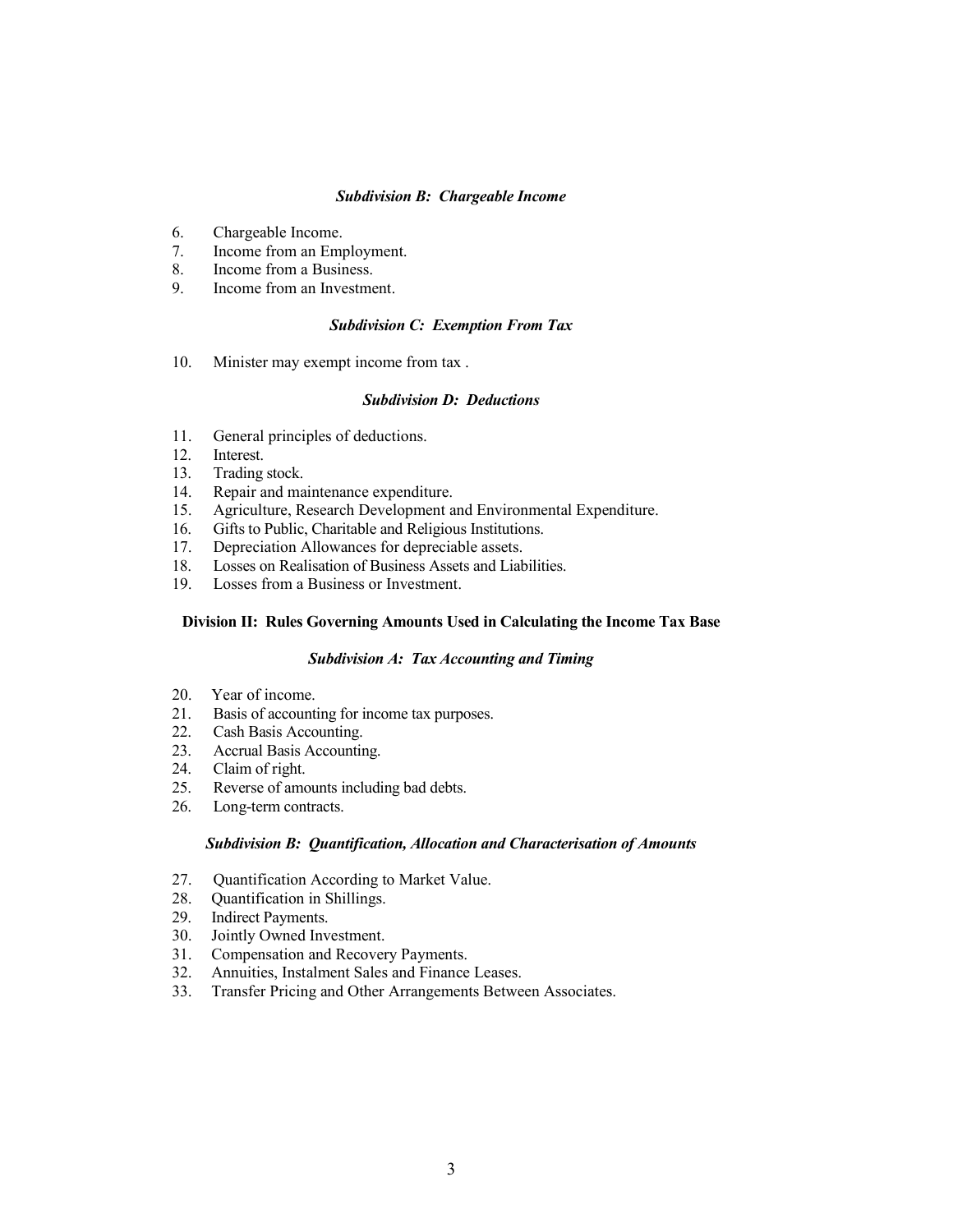- 34. Income Splitting.
- 35. Tax Avoidance Arrangements.

### Division III: Assets and Liabilities

#### Subdivision A: Central Concepts

- 36. Calculation of Gains and Losses.<br>37. Cost of Asset.
- Cost of Asset.
- 38. Incomings for an Asset.
- 39. Realisation.
- 40. Application of this Division to Liabilities.
- 41. Reverse, Quantification and Compensation for Costs and Incomings.

### Subdivision B: Special Rules

- 42. Realisation with Retention of Asset.
- 43. Transfer of Asset to Spouse or Former Spouse.
- 44. Transfer of Asset to an Associate or for No Consideration.
- 45. Involuntary Realisation of Asset with Replacement.<br>46. Realisation by Separation.
- Realisation by Separation.
- 47. Apportionment of Costs and Incomings.

# PART IV RULES APPLICABLE TO PARTICULAR TYPES OF PERSONS Division I: In General

#### Subdivision A: Partnerships

- 48. Principles of Taxation.<br>49. Partnership Income or l
- 49. Partnership Income or Loss.<br>50. Taxation of Partners.
- Taxation of Partners.
- 51. Cost and Incomings of Partner's Membership Interest in Partnership.

### Subdivision B: Trusts

52. Taxation of Trusts.

## Subdivision C: Corporations

- 53. Taxation of Corporations.<br>54. Taxation of Shareholders.
- Taxation of Shareholders.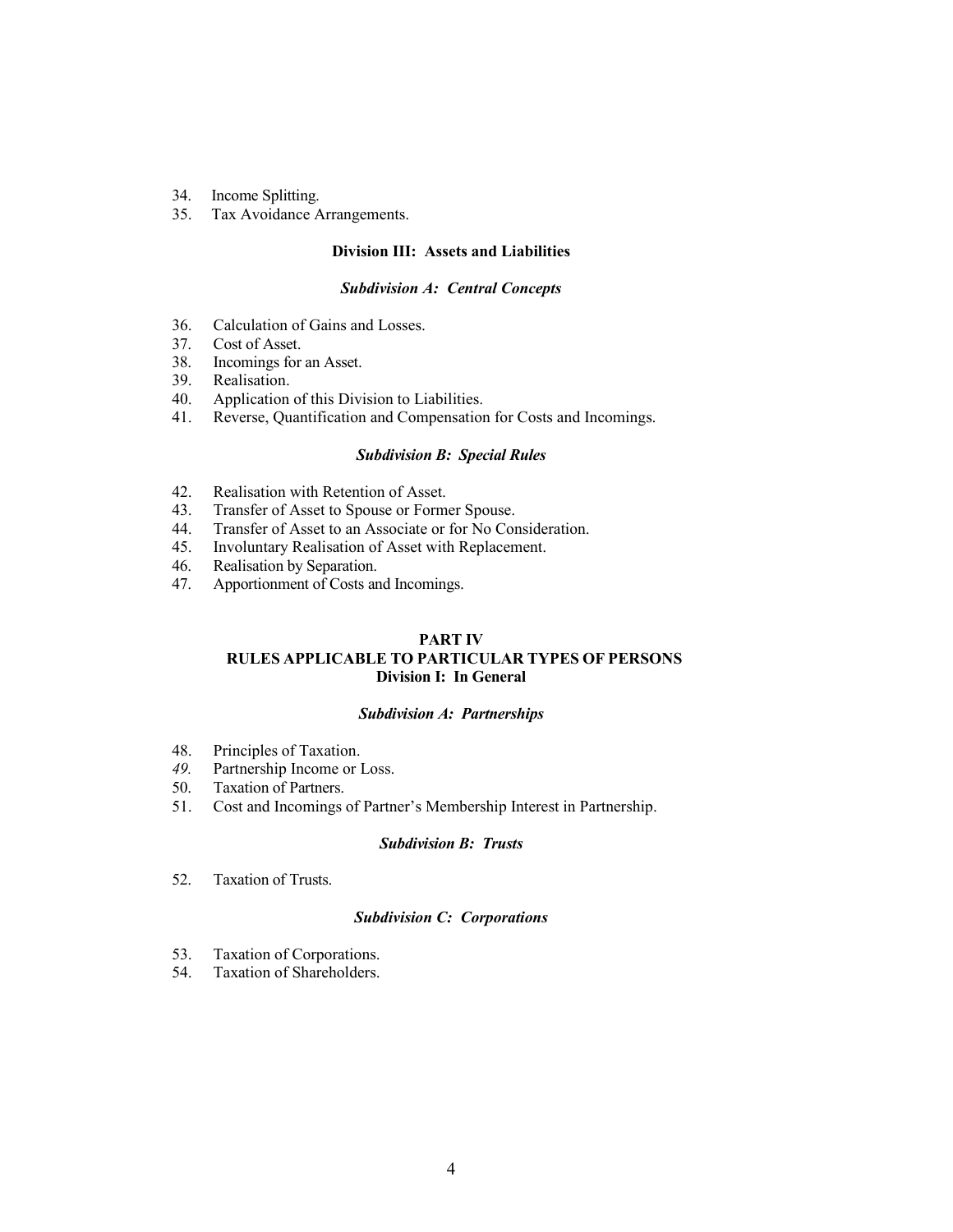## Division II: General Provisions Applicable to Entities

- 55. Asset Dealings Between Entity and Members.
- 56. Change in Control.<br>57. Income or Dividend
- Income or Dividend Stripping.

# PART V SPECIAL INDUSTRIES

# Division I: Insurance Business

- 58. General Insurance Business.
- 59. Life Insurance Business.<br>60. Proceeds from Insurance
- Proceeds from Insurance.

### Division II: Retirement Savings

- 61. Retirement Contributions to Approved Retirement Fund.
- 62. Taxation of Retirement Funds.<br>63. Retirement Payments.
- Retirement Payments.

### Division III: Charitable Organisations, Clubs and Trade Associations

- 64. Charitable Organisations.<br>65. Clubs and Trade Associat
- 65. Clubs and Trade Associations.

### PART VI INTERNATIONAL

#### Division I: Residence and Source

- 66. Resident Persons.
- 67. Source of Income and Loss.
- 68. Source of Directly Included and Deducted Amounts.
- 69. Source of Payments.

## Division II: Permanent Establishments

- 70. Principles of Taxation.
- 71. Calculating the Income of a Permanent Establishment.
- Repatriated Income of Domestic Permanent Establishment.

## Division III: Controlled Foreign Trusts and Corporations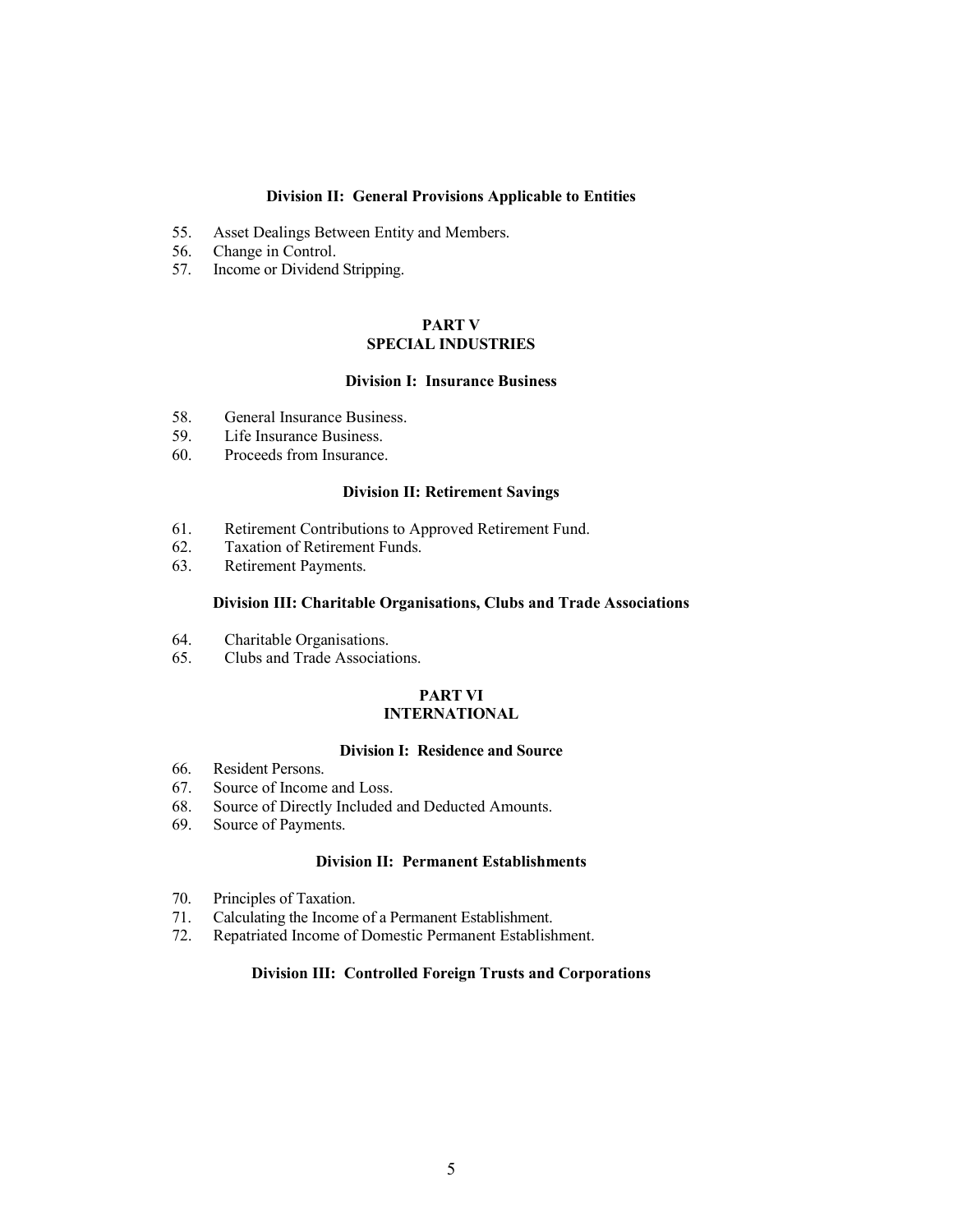- 73. Principles of Taxation.
- 74. Unallocated Income of Controlled Foreign Trust or Corporation.
- 75. Taxation of Members of Controlled Foreign Trusts and Corporations.
- 76. Cost and Incomings of Member's Interest in Controlled Foreign Trust or Corporation.

# Division IV: Foreign Tax Relief

77. Foreign Tax Relief.

### PART VII TAX PAYMENT PROCEDURE

## Division I: General Obligations

- 78. Types of Tax and Methods of Payment.
- 79. Time for Payment of Tax.
- 80. Maintenance of Documentation.

## Division II: Income Tax Payable by Withholding

### Subdivision A: Withholding Obligations

- 
- 81. Withholding by Employers.<br>82. Withholding from Investment 82. Withholding from Investment Returns.<br>83. Withholding from Service Fees.
- Withholding from Service Fees.

### Subdivision B: Procedure Applicable to Withholding

- 84. Statements and Payments of Tax Withheld or Treated as Withheld.<br>85. Withholding Certificates.
- Withholding Certificates.
- 86. Final Withholding Payments.
- 87. Credit for Non-Final Withholding Tax.

## Division III: Income Tax Payable by Instalment

- 88. Payment of Income Tax by Quarterly Instalment.<br>89. Statement of Estimated Tax Payable.
- 89. Statement of Estimated Tax Payable.<br>90. Single Instalment at Time of Realisati
- Single Instalment at Time of Realisation or Receipt.

## Division IV: Income Tax Payable on Assessment

#### Subdivision A: Returns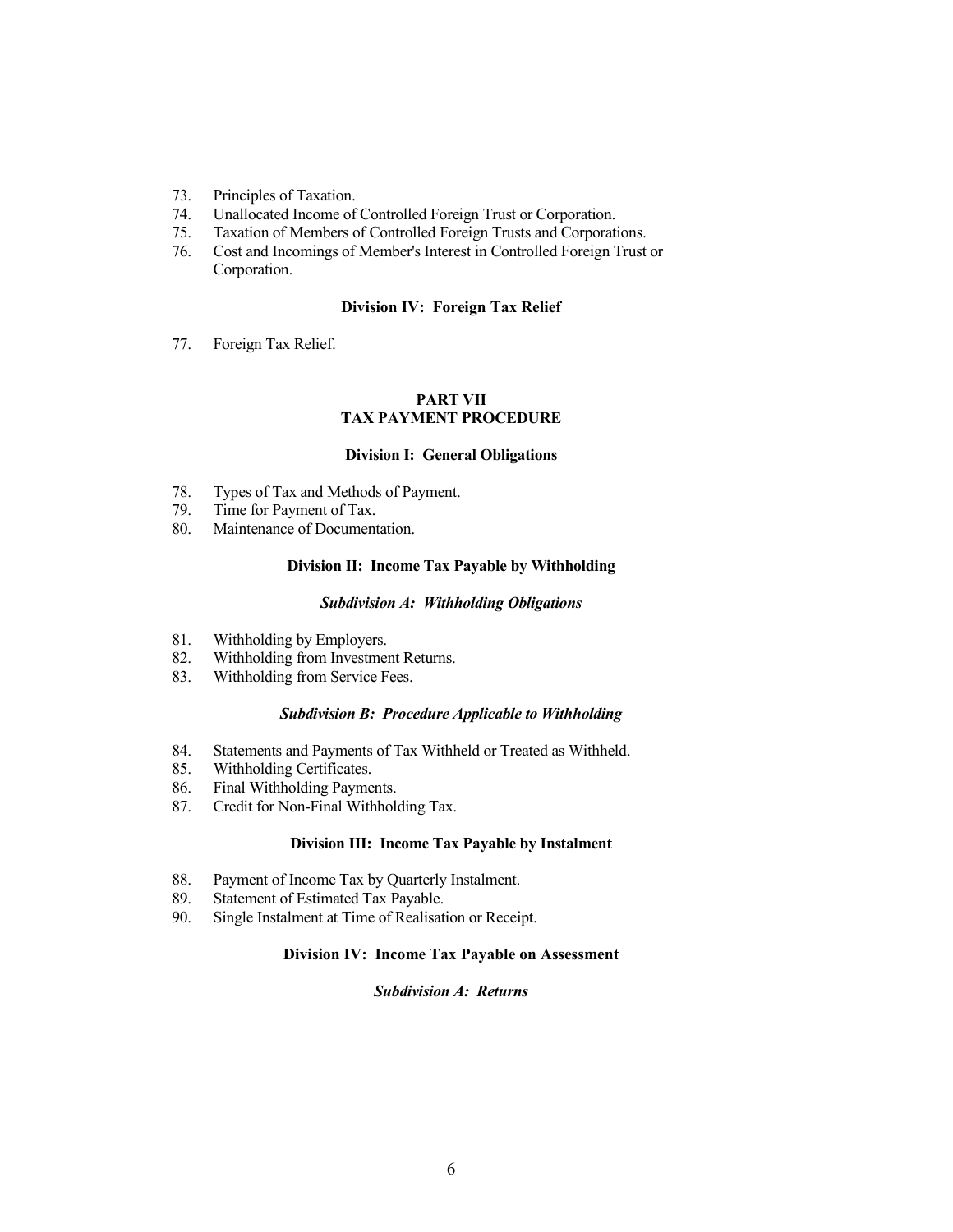- 91. Returns of Income.<br>92. Return of Income N
- 92. Return of Income Not Required.<br>93. Extension of Time to File Return
- Extension of Time to File Return of Income.

## Subdivision B: Assessments

- 94. Self-Assessment.
- 95. Jeopardy Assessment.
- 96. Adjusted Assessment.
- 97. Notice of Assessment.

### PART VIII NON-COMPLIANCE Division I: Interest and Penalties

- 98. Penalty for Failure to Maintain Documents or File Statement or Return of Income.
- 99. Interest for Understating Estimated Tax Payable by Instalment.
- 100. Interest for Failure to Pay Tax.
- 101. Penalty for Making False or Misleading Statements.
- 102. Penalty for Aiding and Abetting.
- 103. Assessment of Interest and Penalties.

# Division II: Offences

- 104. Offence of Failure to Comply with Act.
- 105. Offence of Failure to Pay Tax.
- 106. Offence of Making False or Misleading Statements.
- 107. Offence of Impeding Tax Administration.
- 108. Offences by Authorised and Unauthorised Persons.
- 109. Offence of Aiding or Abetting.

#### Division III: Recovery of Tax from Tax Debtor

- 110. Suit for Unpaid Tax.
- 111. Security for Income Tax Payable by Withholding.
- 112. Charge Over Assets.
- 113. Sale of Charged Assets.
- 114. Departure Prohibition Order.

#### Division IV: Third Party Liability

- 115. Officers of Entities.
- 116. Recovery of Tax from Receiver.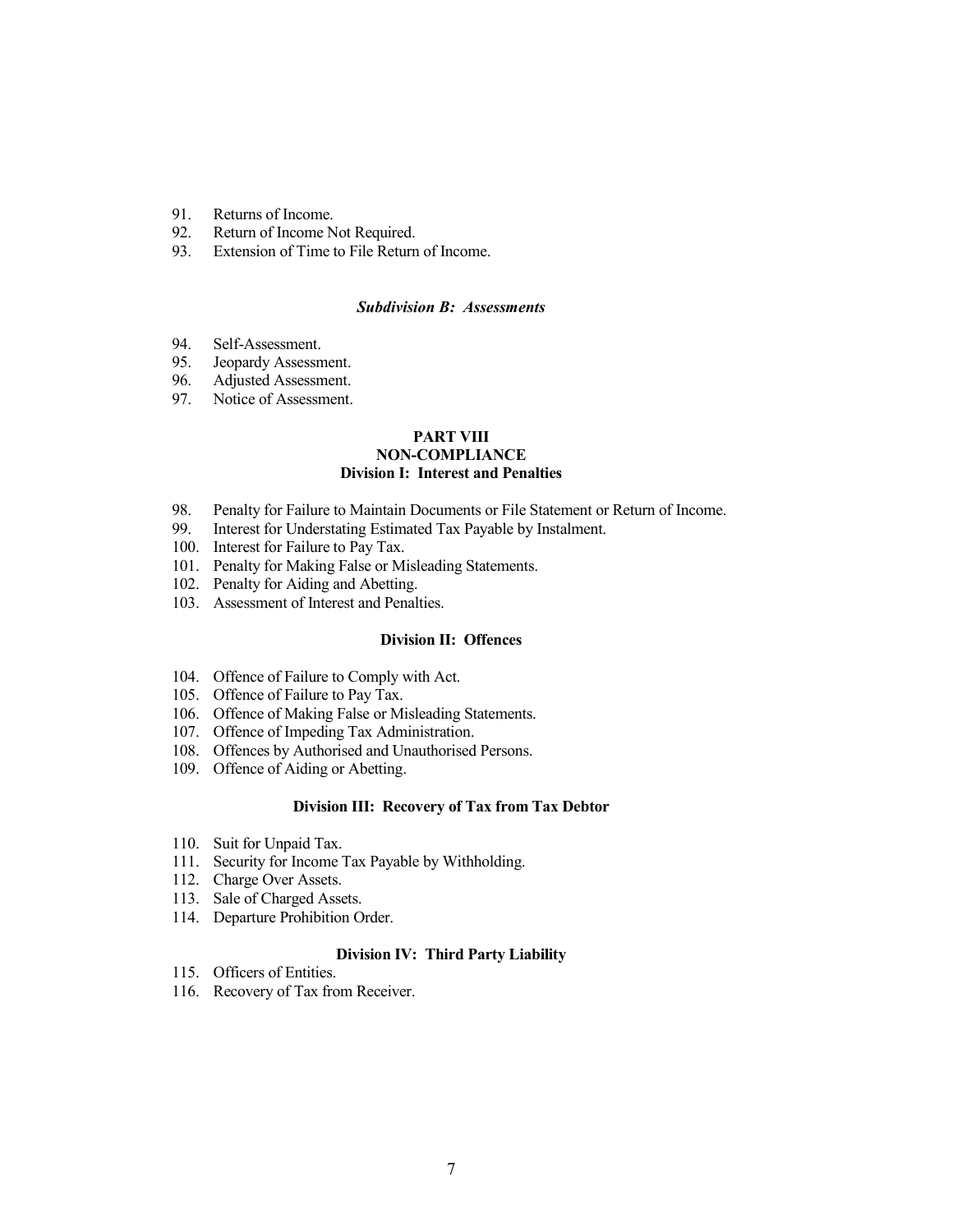- 117. Recovery of Tax from Person Owing Money to Tax Debtor.
- 118. Recovery of Tax from Agent of Non-resident.

### Division V: Proceedings Under Divisions II, III and IV

- 119. Compounding Offences.
- 120. Officer May Appear.
- 121. Venue.
- 122. Admissibility of Documents.
- 123. Proof of Tax Payable.
- 124. Assessments and Related Decisions Unaffected.

# PART IX REMISSION AND REFUND

- 125. Remission.
- 126. Refunds and Set-Off.

# PART X ADMINISTRATION

# Division I: The Commissioner and Other Officers

127. Delegation by the Commissioner.

# Division II: Official Documentation and Registration

- 128. International Agreements.
- 129. Regulations.
- 130. Practice Notes.
- 131. Private Rulings.
- 132. Form of Documentation.
- 133. Tax Identification Number.
- 134. Tax Consultants.
- 135. Certification of Estimates and Returns.
- 136. Filing and Service of Documents.
- 137. Authorised and Defective Documents.

# Division III: Audit and Information Collection

- 138. Commissioner's Access to Information.
- 139. Notice to Obtain Information.
- 140. Official Secrecy.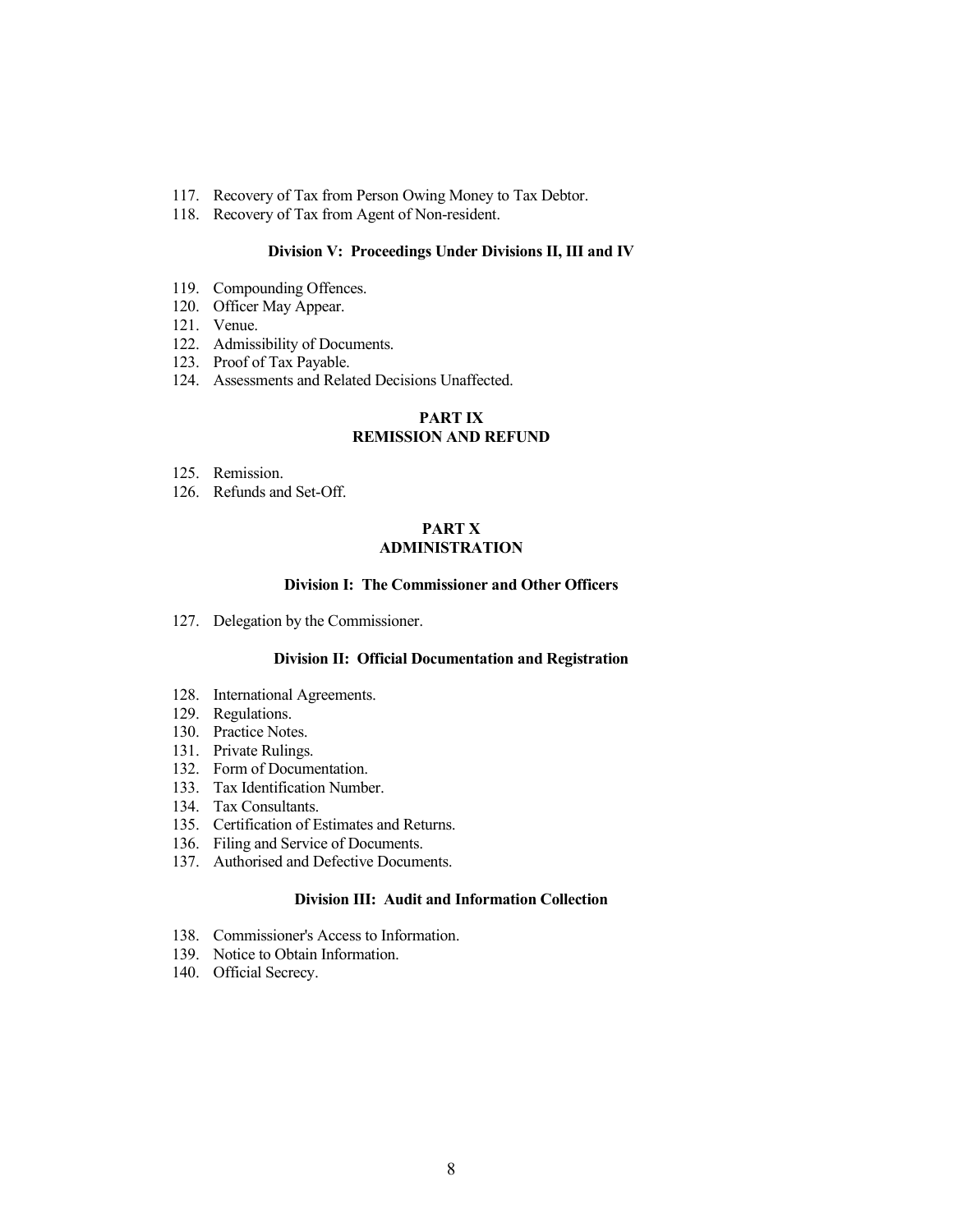## PART XI TRANSITIONAL

- 141. Repeal.
- 142. Transition.
- 143. Agreements and Certificates for fiscal stability.
- 144. Assets and liabilities at commencement.
- 145. Mining.

# $\frac{1}{2}$ **SCHEDULES**  $\overline{\phantom{a}}$

# FIRST SCHEDULE  $\overline{\phantom{a}}$

# TAX RATES

- 1. Rates of Income Tax for Individuals.
- 2. Presumptive Income Tax for Individuals.<br>3. Rates of Income Tax for Entities.
- 3. Rates of Income Tax for Entities.<br>4. Rates of Withholding Tax.
- 4. Rates of Withholding Tax.<br>5. Change of Rate.
- Change of Rate.

## $\mathcal{L}$ SECOND SCHEDULE  $\mathcal{L}$

# EXEMPT AMOUNTS

## $\frac{1}{2}$ THIRD SCHEDULE  $\frac{1}{2}$

# DEPRECIABLE ASSETS, ALLOWANCES, AND INCLUSIONS

- 1. Classification and Pooling of Depreciable Assets.<br>2. Depreciation Allowance.
- Depreciation Allowance.
- 3. Realisation of Depreciable Assets.

## $\overline{\phantom{a}}$ FOURTH SCHEDULE  $\frac{1}{2}$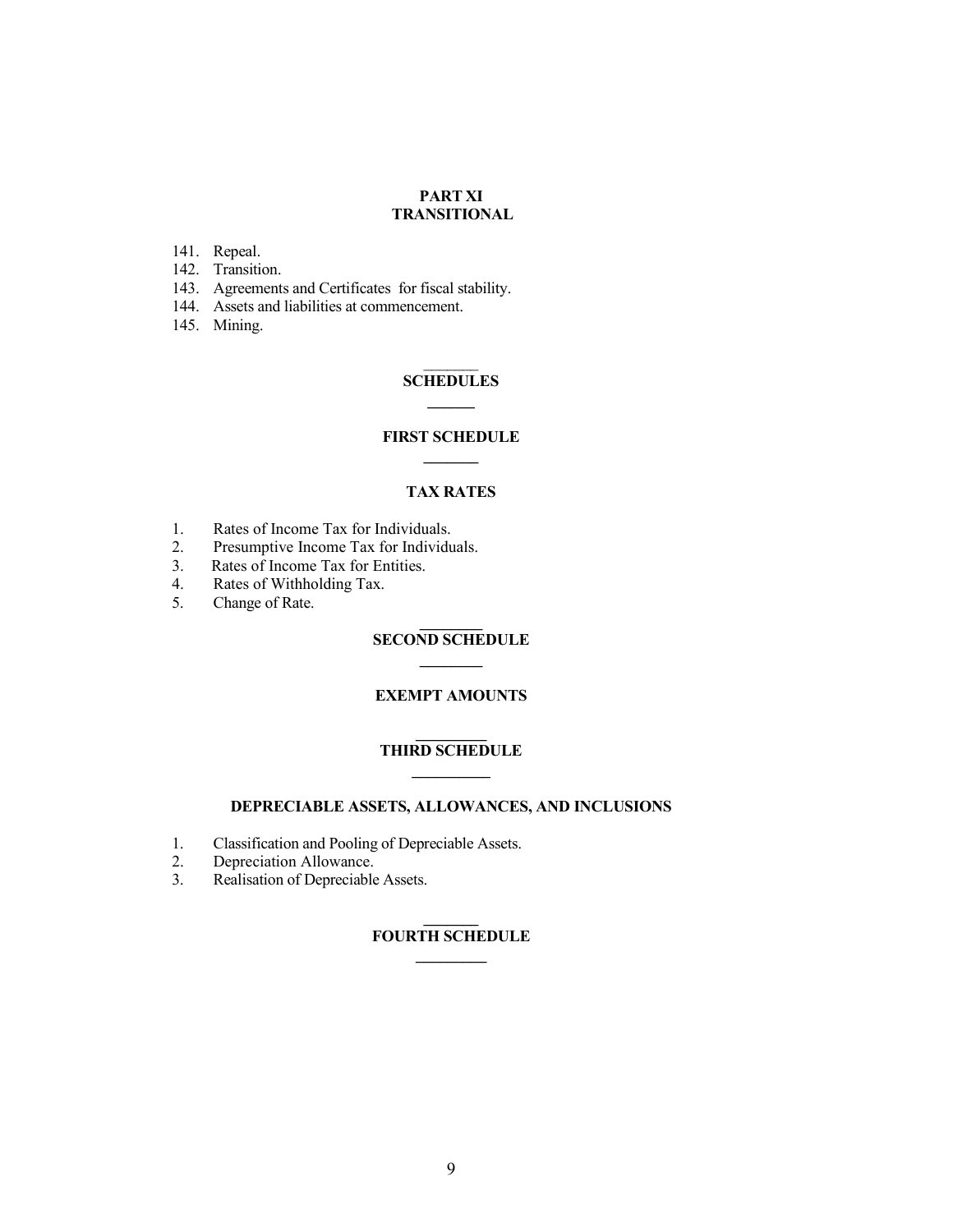# TRANSACTION FOR WHICH TAXPAYER IDENTIFICATION NUMBER IS REQUIRED

### $\mathcal{L}$ FIFTH SCHEDULE

# $\overline{\phantom{a}}$ QUANTIFICATION OF MOTOR VEHICLE BENEFITS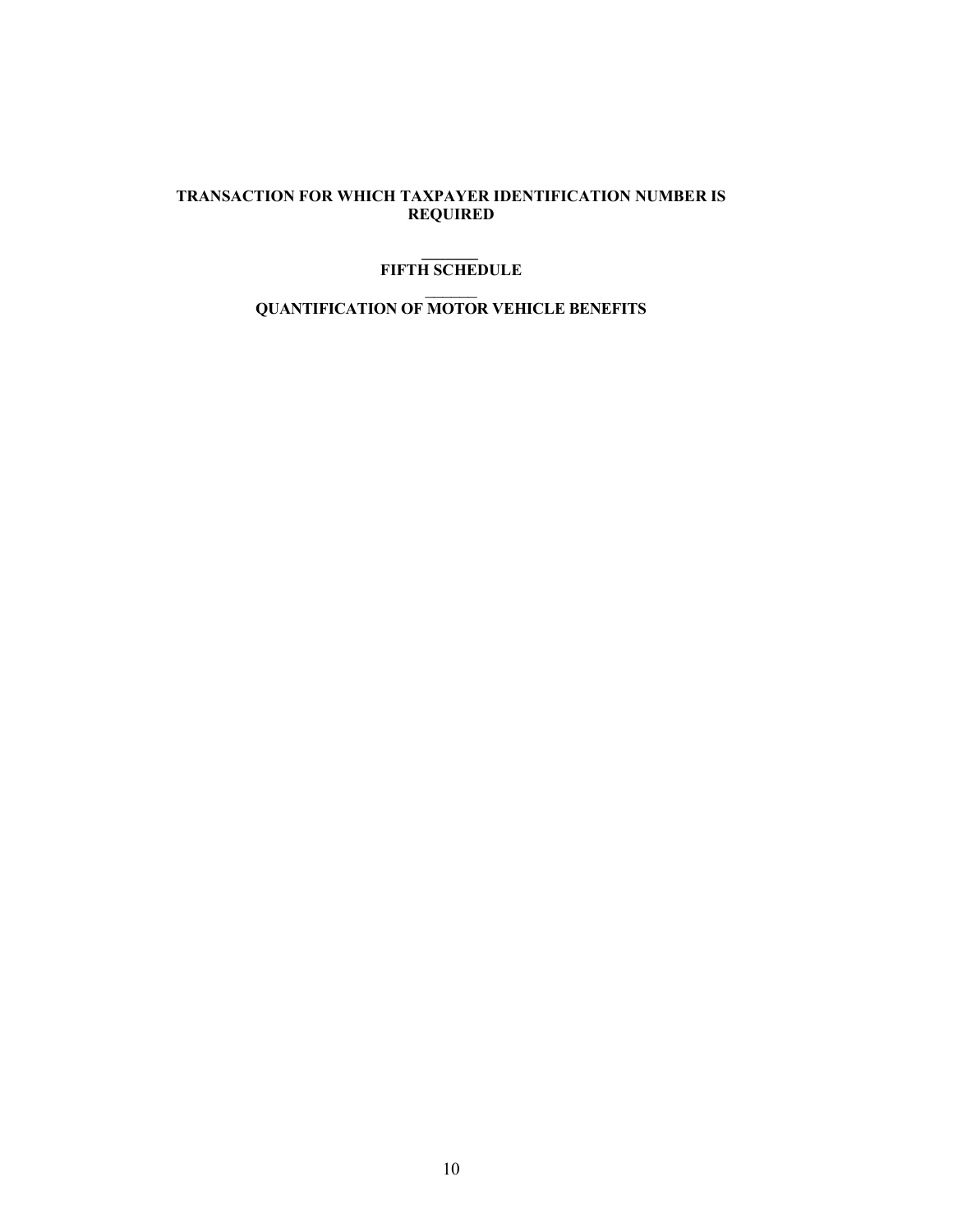# CHAPTER 332

# THE INCOME TAX ACT

An Act to make provision for the charge, assessment and collection of Income Tax, for the ascertainment of the income to be charged and for matters incidental thereto.

| Acts Nos:  | [1 <sup>st</sup> July, 2004] |
|------------|------------------------------|
| 11 of 2004 | s.1                          |
| 15 of 2004 |                              |
| 13 of 2005 |                              |
| 6 of 2006  |                              |
| 16 of 2007 |                              |
| 13 of 2008 |                              |
| 27 of 2008 |                              |

# PART I PRELIMINARY

| Short title                | 1. This Act may be cited as the Income Tax Act, 2004.                                                                                                                                                                                                                       |
|----------------------------|-----------------------------------------------------------------------------------------------------------------------------------------------------------------------------------------------------------------------------------------------------------------------------|
| Application                | This Act shall apply to Tanzania Mainland as well as<br>2.<br>Tanzania Zanzibar.                                                                                                                                                                                            |
| Interpretati<br>on         | 3. In this Act, unless the context requires otherwise -                                                                                                                                                                                                                     |
| Act No.7<br>of 1994<br>s.8 | "adjusted assessment" means an assessment adjusted in accordance with<br>section 96;                                                                                                                                                                                        |
|                            | "amount derived" means a payment received by a person or that the person<br>is entitled to receive;                                                                                                                                                                         |
|                            | "approved retirement fund" means a resident retirement fund having a<br>ruling under section 131;                                                                                                                                                                           |
|                            | "arrangement" includes an action, agreement, course of conduct, dealing,<br>promise, transaction, understanding or undertaking, whether express<br>or implied, whether or not enforceable by legal proceedings and<br>whether unilateral or involving more than one person; |
|                            | "assessment" means an assessment under section 94, 95, 96 or 103;<br>"asset" means a tangible or intangible asset and includes currency,<br>goodwill, know-how, property, a right to income or future income                                                                |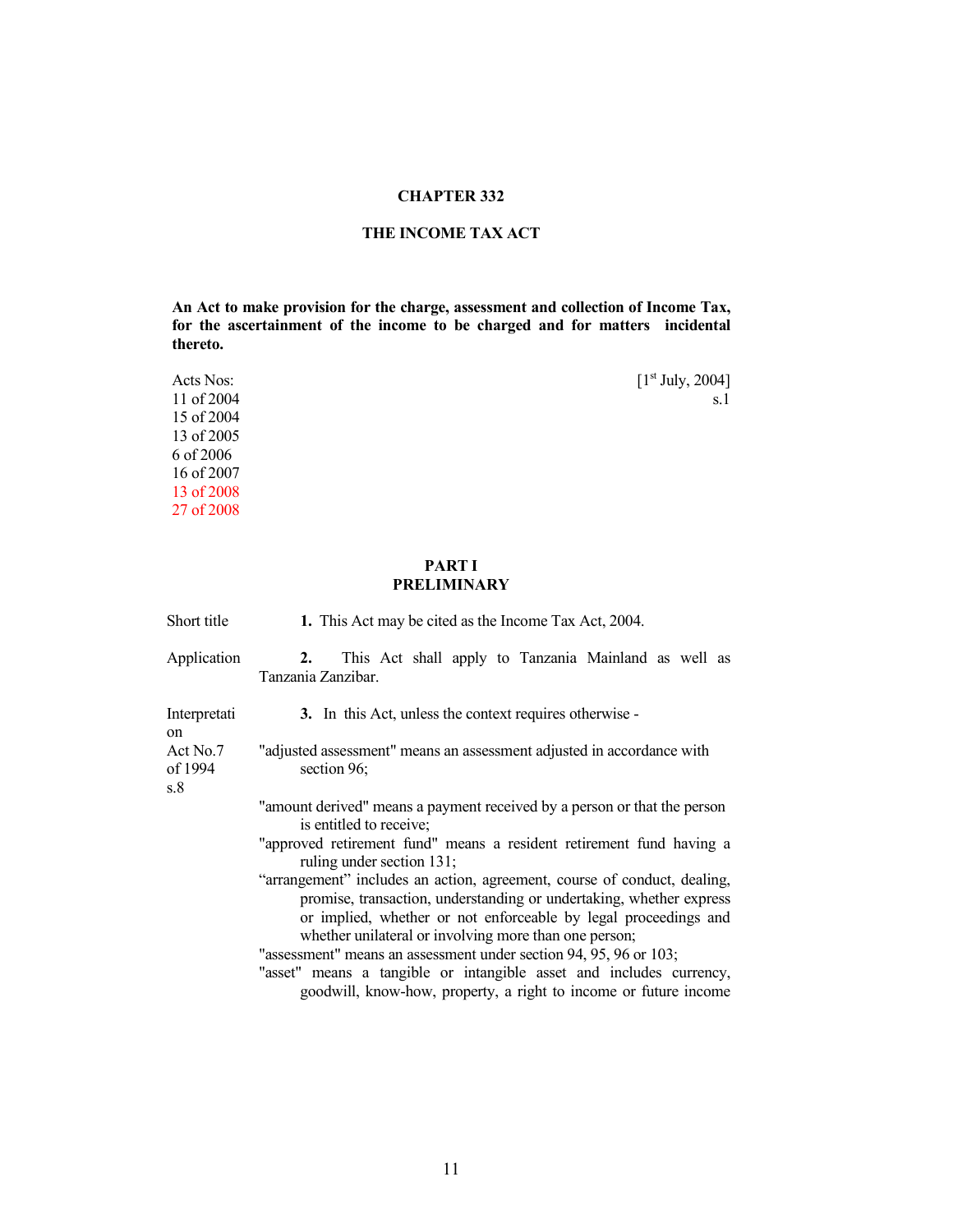and a part of an asset;

"associate" in relation to a person, means another person where the relationship between the two is -

- (a) that of an individual and a relative of the individual, unless the Commissioner is satisfied that it is not reasonable to expect that either individual will act in accordance with the intentions of the other;
- (b) that of partners in the same partnership, unless the Commissioner is satisfied that it is not reasonable to expect that either person will act in accordance with the intentions of the other;
- (c) that of an entity and
	- (i) a person who
		- (aa) either alone or together with an associate or associates under another application of this definition; and
		- (bb) whether directly or through one or more interposed entities,

controls or may benefit from 50 percent or more of the rights to income or capital or voting power of the entity; or

- (ii) under another application of this definition, is an associate of a person to whom subparagraph (i) applies; or
- (d) in any case not covered by paragraphs (a) to (c), such that one may reasonably be expected to act, other than as employee, in accordance with the intentions of the other;

 "banking business" means business of a financial institution approved under the Banking and Financial Institutions Act;

"business" includes -

- (a) a trade, concern in the nature of trade, manufacture, profession, vocation or isolated arrangement with a business character; and
- (b) a past, present or prospective business, but excludes employment and any activity that, having regard to its nature and the principal occupation of its owners or underlying owners, is not carried on with a view to deriving profits;
- "business asset" means an asset to the extent to which it is employed in a business and includes a membership interest of a partner in a partnership but excludes -
	- (a) trading stock or a depreciable asset;
	- (b) an interest in land held by an individual that has a market value of less than 10 million shillings at the time it is realised and that has been used for agricultural purposes for at least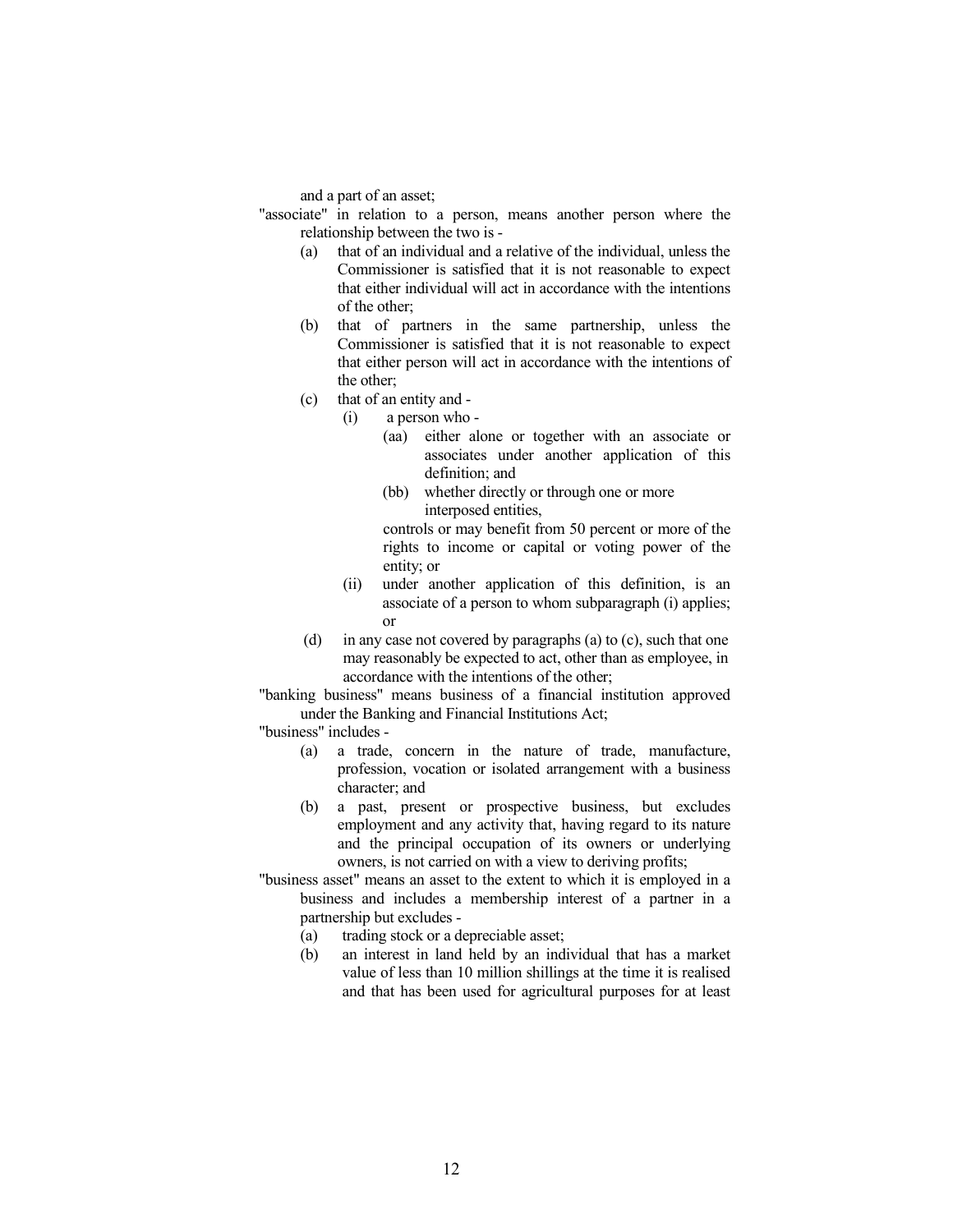two of the three years prior to realization;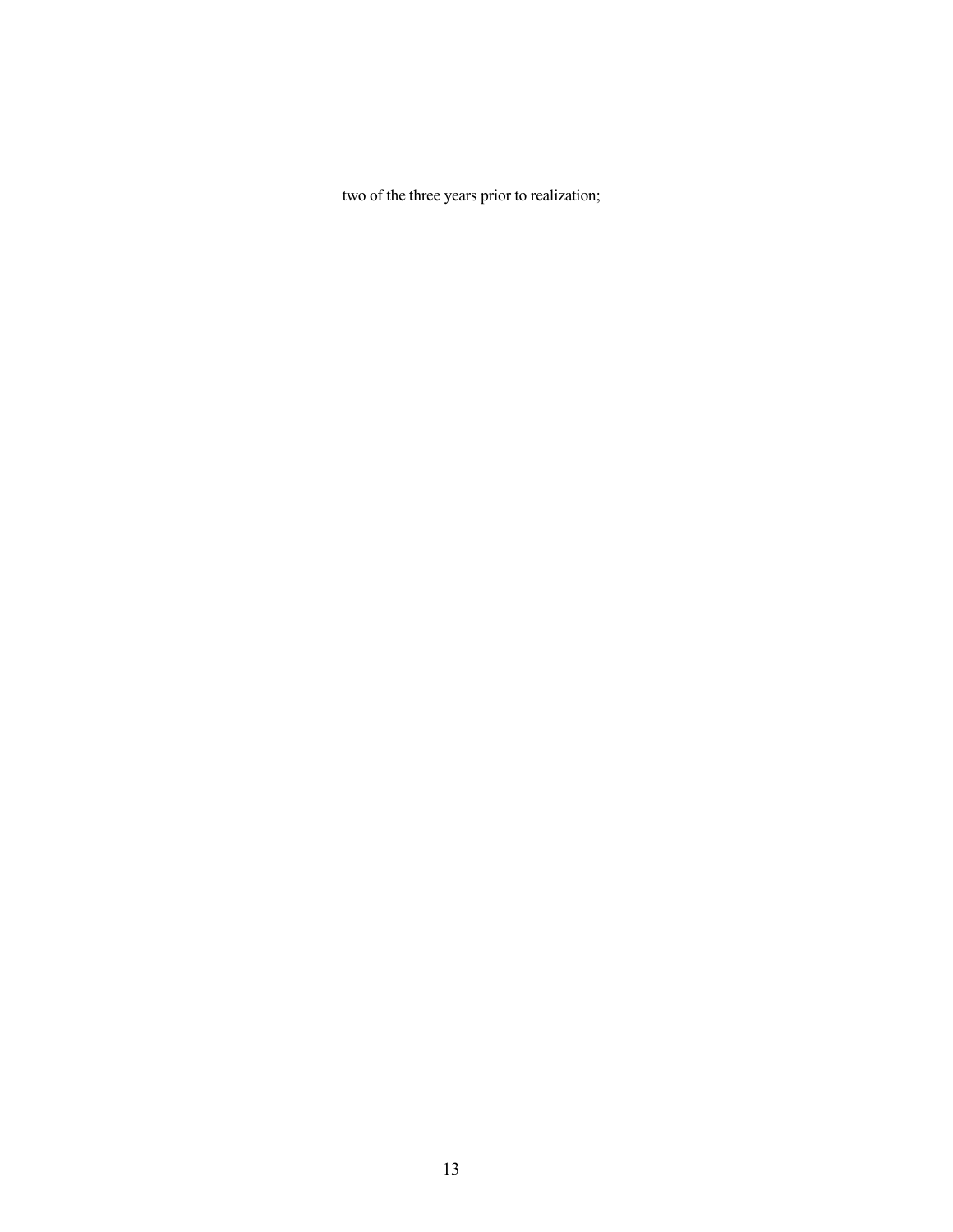- (c) the beneficial interest of a beneficiary in a resident trust;
- (d) shares in a corporation where receipt of a dividend in respect of the shares is exempt in the hands of the shareholder under section 54(2); and
- (e) shares and securities listed on the Dar es Salaam Stock Exchange that are owned by a resident person or by a non resident person who either alone or with other associates controls less than 25% of the controlling shares of the issuer company;
- "capitalisation of profits" by an entity, includes a capitalisation by way of issuing bonus, membership interests or increasing the amount paid upon membership interests in the entity or otherwise crediting profits to a capital or premium account of the entity;
- "certified public accountant in public practice" has the meaning ascribed to it by the Auditors and Accountants (Registrations) Act.;
- "chargeable income" has the meaning ascribed to it by section 6;
- "charitable organisation" has the meaning ascribed to it by section 64;
- "Class of depreciable assets" means a class determined in accordance with the provisions of paragraph 1 of the Third Schedule;
- "Commissioner" means the Commissioner of Income Tax appointed under the Tanzania Revenue Authority Act;
- "commuted pension" means a payment received by an individual on retirement of the individual for the surrender of at least half of the individual's pension rights in respect of a retirement fund;
- "corporation" means any company or body corporate established, incorporated or registered under any law in force in the United Republic or elsewhere, an unincorporated association or other body of persons, a government, a political subdivision of a government, a parastatal organisation, a public international organisation and a unit trust but excludes a partnership;
- "consumption expenditure" has the meaning ascribed to it by section 11;
- "controlled foreign trust" and "controlled foreign corporation" means a non-resident trust or corporation in which a resident person owns a membership interest, whether directly or indirectly through one or more interposed non-resident entities, and where-
	- (a) the person is associated with the trust or corporation; or;
	- (b) there exist between one and four other resident persons which, if associated with the person, would cause the person to be associated with the trust or corporation;

"cost of an asset" has the meaning ascribed to it by section 37;

- "debt claim" means an asset representing a right of one person to receive a payment from another person and includes a deposit with a financial institution, account receivable, note, bill of exchange or bond;
- "debt obligation" means the obligation corresponding to a debt claim;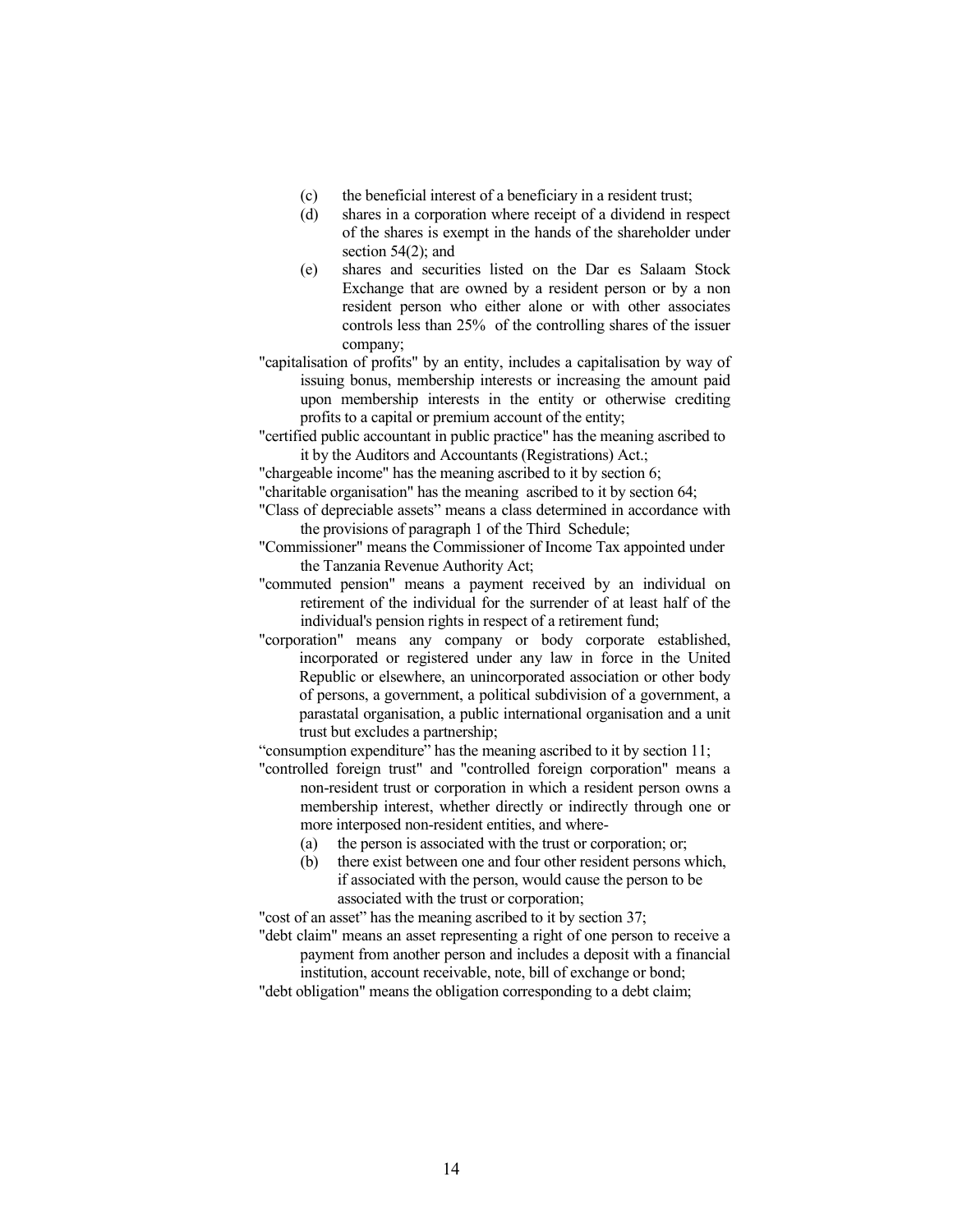- "dependant of an individual" with respect to a year of income, means a relative of the individual who has total income that does not exceed shillings 250,000 and receives substantial support from the individual during the whole year of income for the necessities of life;
- "depreciable asset" means an asset employed wholly and exclusively in the production of income from a business, and which is likely to loose value because of wear and tear, obsolescence or the passing of time but excludes goodwill, an interest in land, a membership interest in an entity and trading stock;
- "depreciation basis" at the end of a year of income with respect to a pool of depreciable assets, has the meaning ascribed to it by paragraph 3 of the Third Schedule;
- "distribution" by an entity:
	- (a) means
		- (i) a payment made by the entity to any of its members, in any capacity to the extent that the amount of the payment exceeds the amount of any payment made by the member to the entity in return for the entity's payment; or
		- (ii) any re-investment of dividends which enhances the value of shares
		- (iii) any capitalisation of profits;
	- (b) includes a payment made by the entity to one of its members on cancellation, redemption or surrender of a membership interest in the entity, including as a result of liquidation of the entity or as a result of the entity purchasing a membership interest in itself;
	- (c) excludes a payment of the type referred to in paragraph (a) (i) or  $(b)$  -
		- (i) to the extent to which the payment is directly included in calculating the member's income or in calculating a final withholding payment, other than by reason of being a distribution; and
		- (ii) without limiting any amount treated as a distribution by paragraph (a)(ii), that consists of the issue of further membership interests in the entity to the entity's members in approximate proportion to the members' existing rights to share in dividends of the entity; and
	- (d) in the case of a controlled foreign trust or corporation, is interpreted in accordance with section 75;
- "dividend of an entity" means a distribution by the entity to the extent that it is not a repayment of capital;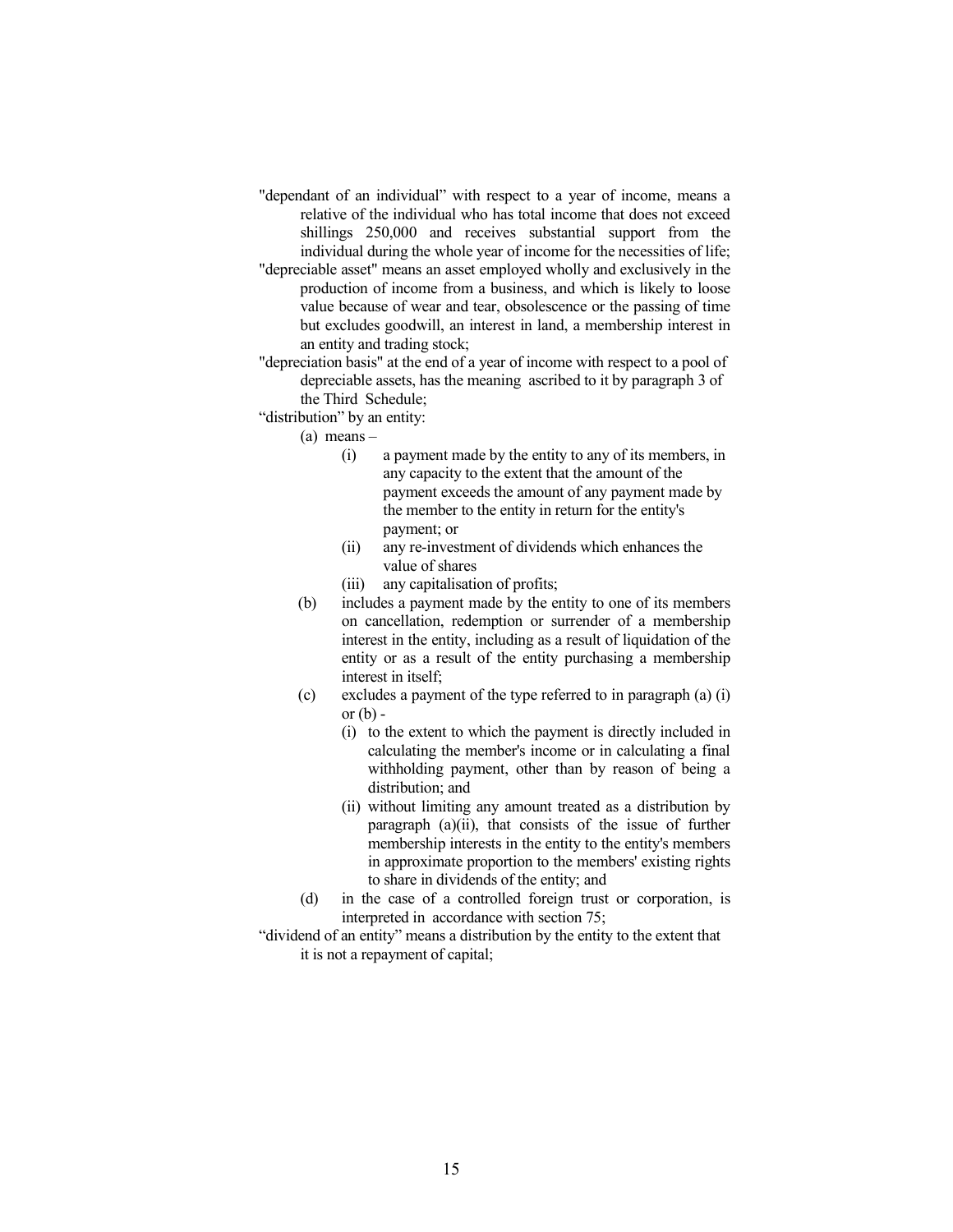"document" means a statement in writing, includes an account, assessment, book, certificate, claim, note, notice, order, record, return or ruling and may take an electronic form;

"domestic asset" means -

- (a) an asset owned by a resident person (other than foreign land or buildings or an asset held by a foreign permanent establishment of the person) or held by a domestic permanent establishment;
- (b) an interest in land or a building situated in the United Republic; and
- (c) shares in a resident corporation whether the owner of the shares together with associates controls or within the previous five years controlled, either directly or indirectly, 25 percent or more of the voting power in the corporation;
- "domestic liability" means a liability owed by a resident person (other than a liability attributable to a foreign permanent establishment of the person) or attributable to a domestic permanent establishment;
- "domestic permanent establishment" means all permanent establishments of a non-resident individual, partnership, trust or corporation situated in the United Republic;
- "employee" means an individual who is the subject of an employment conducted by an employer;
- "employer" means a person who conducts, has conducted or has the prospect of conducting the employment of an individual;

"employment" means -

- a position of an individual in the employment of another person;
- (b) a position of an individual as manager of an entity other than as partner of a partnership;
- (c) a position of an individual entitling the individual to a periodic remuneration in respect of services performed; or
- (d) a public office held by an individual, and includes a past, present and prospective employment;

"entity" means a partnership, trust or corporation;

- "excluded expenditure" has the meaning ascribed to it by section 11;
- "exempt amount" means an amount exempt from income tax by reason of section 10, 52, 54, 60 or 63;
- "final withholding payment" has the meaning ascribed to it by section 86;
- "financial institution" means a bank or financial institution approved under the Bank of Tanzania Act or the Banking and Financial Institutions  $Act^{\dagger}$
- "foreign currency debt claim" means a debt claim that is denominated in a currency other than Tanzanian shillings;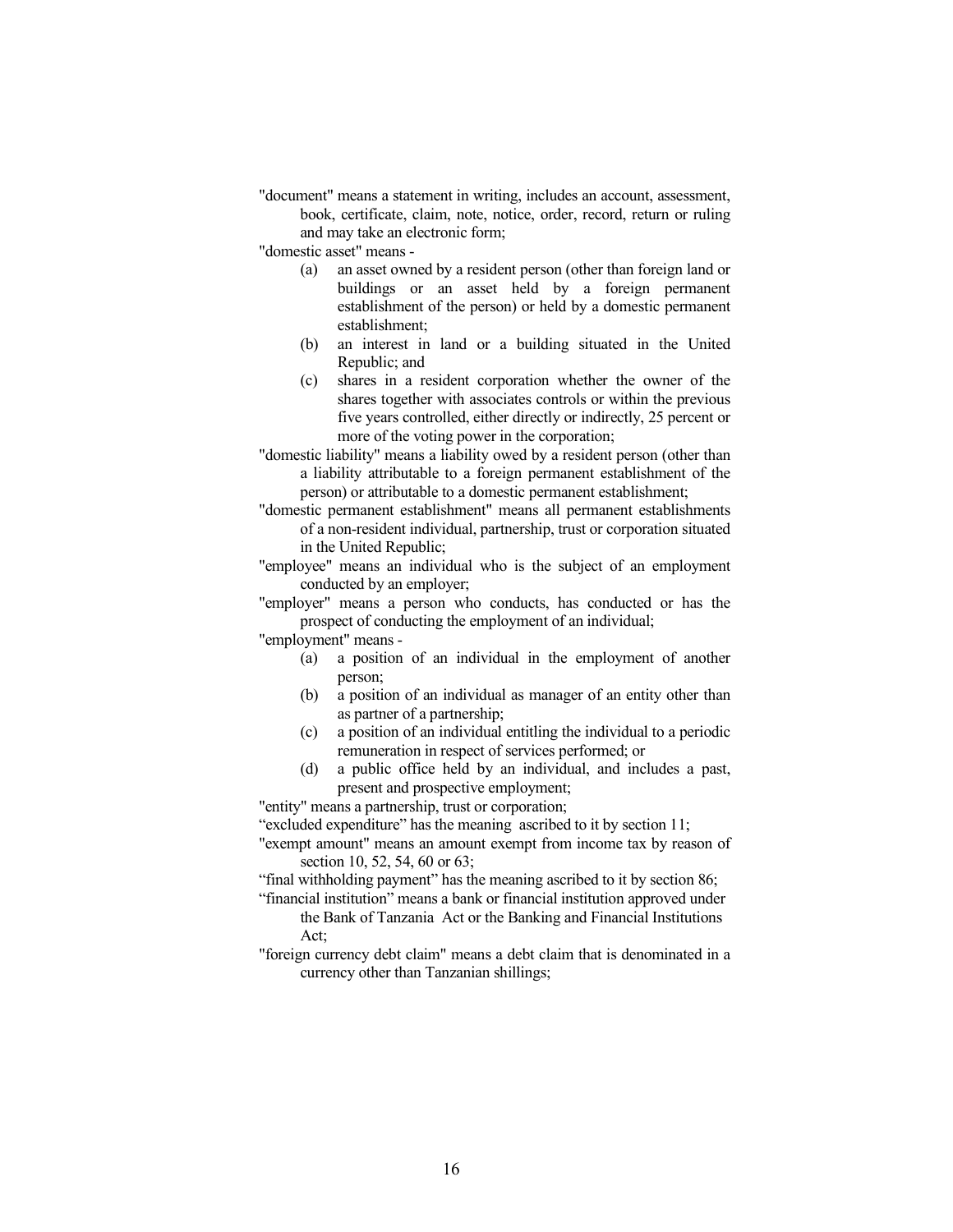- "foreign income tax " means income tax imposed by a foreign country and includes a final withholding tax or branch profits tax imposed by a foreign country;
- "foreign permanent establishment" means all permanent establishments of an individual, partnership, trust or corporation that are situated in any one country that is not the country in which the individual, partnership, trust or corporation is resident but excludes a domestic permanent establishment;
- "foreign source" means an amount that is not treated as having a source in the United Republic by sections 67, 68 or 69, as the case requires;
- "gain" from the realisation of an asset or liability has the meaning ascribed to it by section 36;
- "general insurance business" means any insurance that is not life insurance;
- "gift" means a payment without consideration or a payment with consideration to the extent that the market value of the payment exceeds the market value of the consideration;
- "incapacitated individual" means a minor or any individual who is substantially blind or physically crippled or substantially mentally retarded or who is adjudged under any law, whether of the United Republic or of any other country, to be of unsound mind;
- "income"
	- (a) from an employment, business or investment has the meaning ascribed in sections 7, 8 or 9, as the case requires; and
	- (b) when used without a reference to employment, business or investment, means a person's income from any employment, business or investment and an aggregation of such income as calculated in accordance with this Act, as the case requires;

"income tax" has the meaning ascribed to it by section 4;

"incomings for an asset" has the meaning ascribed to it by section 38; "individual" means a natural person;

"insurance business" means the business of an insurer in effecting, issuing and carrying out insurance;

- "interest" means a payment for the use of money and includes a payment made or accrued under a debt obligation that is not a repayment of capital, any gain realised by way of a discount, premium, swap payment or similar payment, amounts treated as interest under section 32, amounts recognised as interest under section 71(6) (b)(ii) and interest imposed under Division I of Part VIII;
- "investment" means the owning of one or more assets of a similar nature or that are used in an integrated fashion, on similar terms and subject to similar conditions, including as to location and includes a past, present and prospective investment, but does not include a business, employment and the owning of assets, other than investment assets, for personal use by the owner;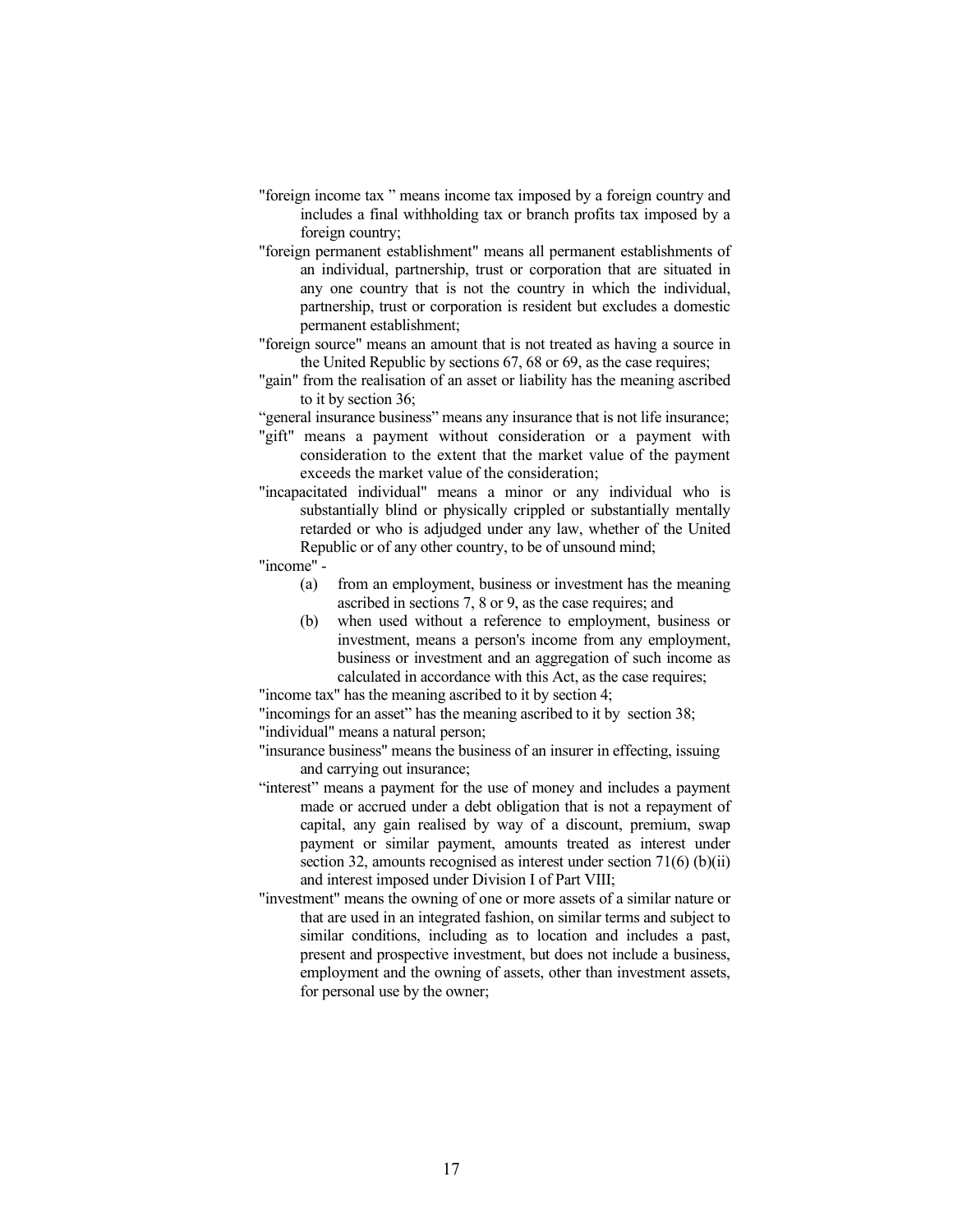- "investment asset" means shares and securities in a corporation, a beneficial interest in a non-resident trust and an interest in land and buildings but does not include -
	- (a) business assets, depreciable assets and trading stock;
	- (b) a private residence of an individual that has been owned continuously for three years or more and lived in by the individual continuously or intermittently for a total of three years or more, other than a private residence that is realised for a gain in excess of 15,000,000 shillings;
	- (c) an interest in land held by an individual that has a market value of less than 10,000,000 shillings at the time it is realised and that has been used for agricultural purposes for at least two of the three years prior to realisation;
	- (d) shares in a corporation where receipt of a dividend in respect of the shares is exempt in the hands of the shareholder under section  $54(2)$ ; and
	- (e) shares and securities listed on the Dar es Salaam Stock Exchange that are owned by a resident person or a nonresident person who either alone or with other associate controls less than 25% of the controlling shares of the issuer company;
- "lease" means an arrangement providing a person with a temporary right in respect of an asset of another person, other than money, and includes a licence, profit-a-prendre, option, rental agreement, royalty agreement and tenancy;

"life insurance" means insurance of any of the following classes:

- (a) insurance where the specified event is the death of an individual who is the insured or an associate of the insured;
- (b) insurance where
	- (i) the specified event is an individual who is the insured or an associate of the insured sustaining personal injury or becoming incapacitated; and
	- (ii) the insurance agreement is expressed to be in effect for at least five years or without limit of time and is not terminable by the insurer before the expiry of five years except in circumstances prescribed by the regulations;
- (c) insurance under which an amount or series of amounts is to become payable to the insured in the future; and
- (d) re-insurance of insurance referred to under paragraphs (a) to (c);
- "life insurance business" means the business of an insurer in effecting, issuing and carrying out life insurance;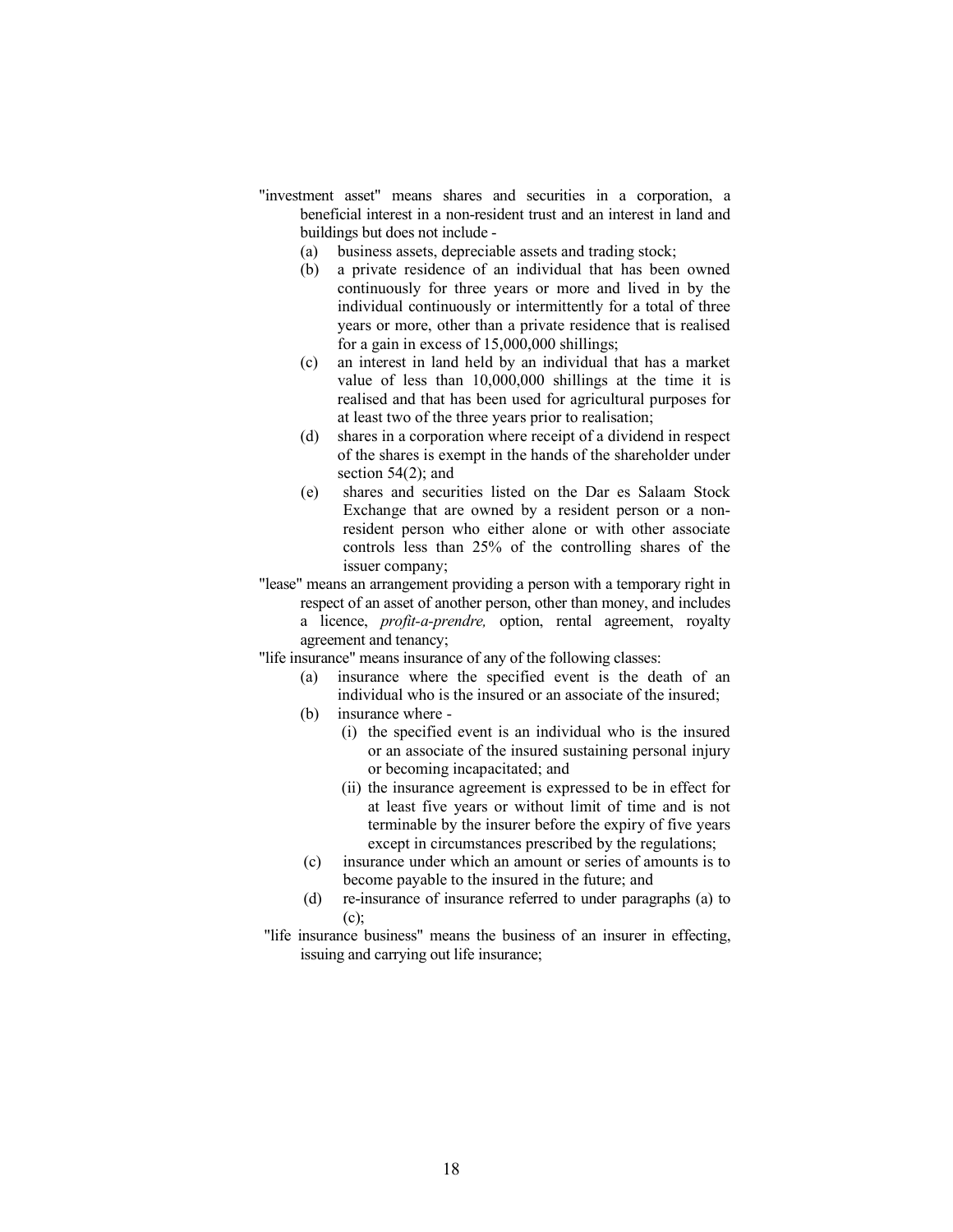"loss from any business or investment" has the meaning ascribed to it by section 19 and from the realization of an asset or liability, has the meaning ascribed to it by section 36;

"manager" in relation to an entity -

- (a) means any councillor, director, manager, member, officer or other person who participates or may participate, whether alone or jointly with other persons, in making senior management decisions on behalf of the entity; and
- (b) includes a partner of a partnership, a trustee of a trust and a person in accordance with whose directions and instructions the entity or a person described in paragraph (a) is required or accustomed to act;

"market value" means a market value determined under section 27;

- "member" in relation to an entity, means any person who owns a membership interest in the entity;
- "membership interest" in an entity means a right, including a contingent right and whether of a legal or equitable nature, to participate in any income or capital of the entity and includes the interest of a partner in a partnership, the interest of a beneficiary in a trust and shares in a corporation;
- Cap.123 "mineral" has a meaning ascribed to it under the Mining Act;
	- "mining operations" means prospecting mining or operations connected with prospecting or mining carried out pursuant to rights granted under the Mining Act;
	- "Minister" means the Minister responsible for finance;
	- "minor" with respect to a year of income means an individual under the age of eighteen years at the end of the year of income;
	- "natural resource" means minerals, petroleum, water or any other nonliving or living resource that may be taken from land or the sea;
	- "natural resource payment" means any payment, including a premium or like amount, for the right to take natural resources from land or the sea or calculated in whole or part by reference to the quantity or value of natural resources taken from land or the sea;

"net cost" for an asset or liability to a particular time means -

- (a) in the case of a depreciable asset, its share of the written down value of the pool to which it belongs at that time apportioned according to the market value of all the assets in the pool; and
- (b) in the case of any other asset or a liability, the amount by which cumulative costs for the asset or liability exceed cumulative incomings for the asset or liability to the time;`
- "net gains" from the realisation of investment assets of an investment of a person for a year of income has the meaning ascribed to it by section 36;
- "notice of assessment" means a notice served under section 97 or 103(4);

Cap.123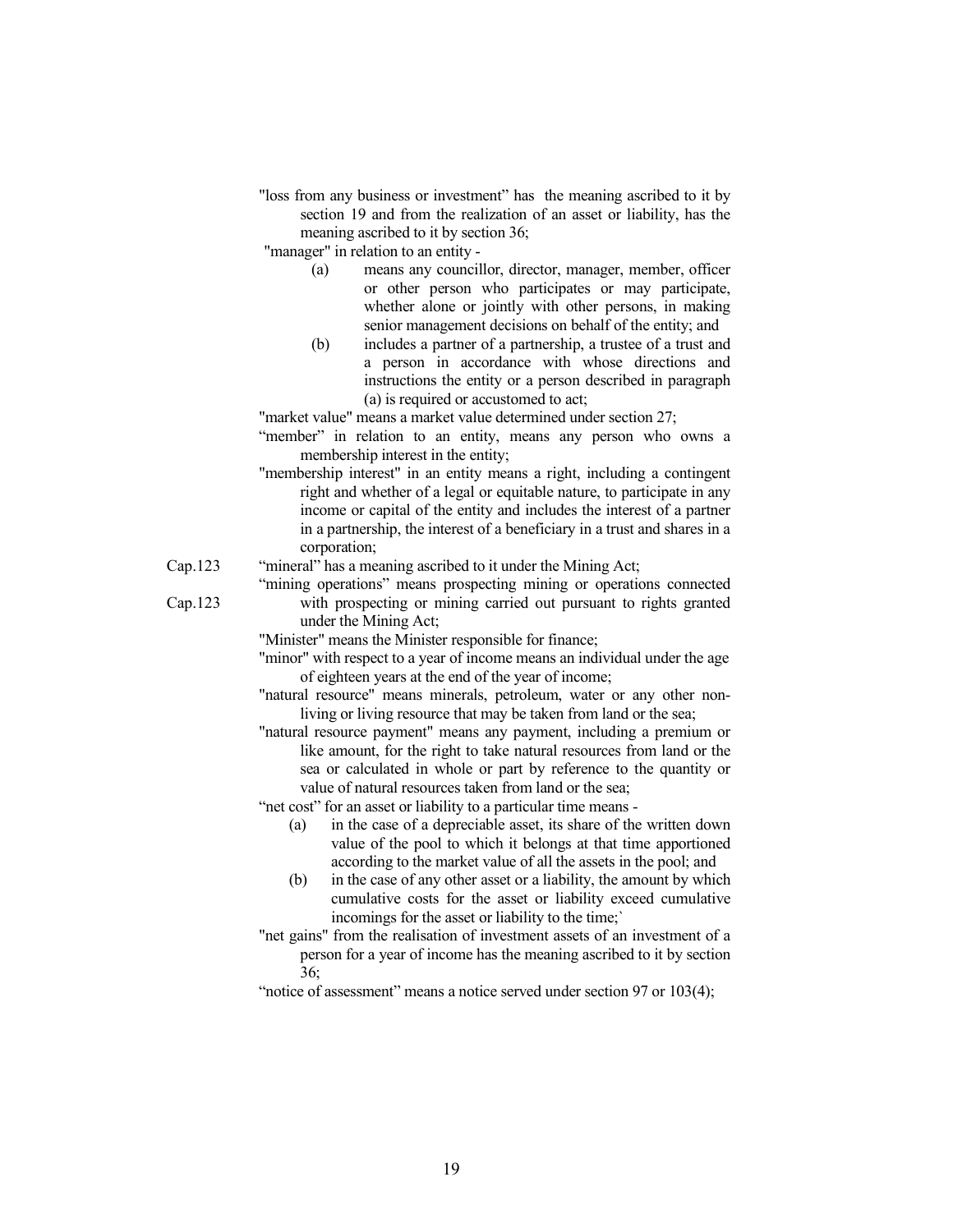|           | "officer of the Tanzania Revenue Authority" means the Commissioner and                                              |
|-----------|---------------------------------------------------------------------------------------------------------------------|
|           | any officer appointed under the Tanzania Revenue Authority Act;                                                     |
| Caps. 399 |                                                                                                                     |
|           | "parastatal organisation" means -                                                                                   |
|           | a local authority of the United Republic;<br>(a)                                                                    |
|           | a body corporate established by or under any Act or Ordinance<br>(b)                                                |
| Cap. 212  | of the United Republic other than the Companies Act, and                                                            |
|           | any company registered under the Companies Act where -                                                              |
|           | (i) in the case of a company limited by shares, not less than                                                       |
|           | 50 percent of the issued share capital of the company is                                                            |
|           | owned by the Government or an organisation which is a<br>parastatal organisation under this definition; or          |
|           | (ii) in the case of a company limited by guarantee-                                                                 |
|           | the members of the company include the<br>(aa)                                                                      |
|           | Government or an organisation which is a                                                                            |
|           | parastatal organisation under this definition; and                                                                  |
|           | such members have undertaken to contribute not<br>(bb)                                                              |
|           | less than 50 percent of the amount to be                                                                            |
|           | contributed by members in the event of the                                                                          |
|           | company being wound up;                                                                                             |
|           | "partnership" means any association of individuals or bodies corporate                                              |
|           | carrying on business jointly, irrespective of whether the association                                               |
|           | is recorded in writing;                                                                                             |
|           | "payment" includes the transfer of assets or money, the transfer or decrease                                        |
|           | of a liability, the provision of services, the use or availability for use                                          |
|           | of money or an asset and the creation of an asset in another person;                                                |
|           | "penalty" means a penalty imposed under Division I of Part VIII;                                                    |
|           | "permanent establishment" means a place where a person carries on                                                   |
|           | business and includes -                                                                                             |
|           | (a)<br>a place where a person is carrying on business through an                                                    |
|           | agent, other than a general agent of independent status acting                                                      |
|           | in the ordinary course of business as such;                                                                         |
|           | a place where a person has used or installed, or is using or<br>(b)                                                 |
|           | installing substantial equipment or substantial machinery; and                                                      |
|           | a place where a person is engaged in a construction, assembly<br>(c)                                                |
|           | or installation project for six months or more, including a place                                                   |
|           | where a person is conducting supervisory activities in relation                                                     |
|           | to such a project;                                                                                                  |
|           | "person" means an individual or an entity;<br>"pool of depreciable assets of a person for a year of income" has the |
|           | meaning ascribed to it by paragraph 1 of the Third Schedule;                                                        |

Cap.328 "petroleum" has the meaning ascribed to it under Petroleum (Exploration and Production Act, 1980;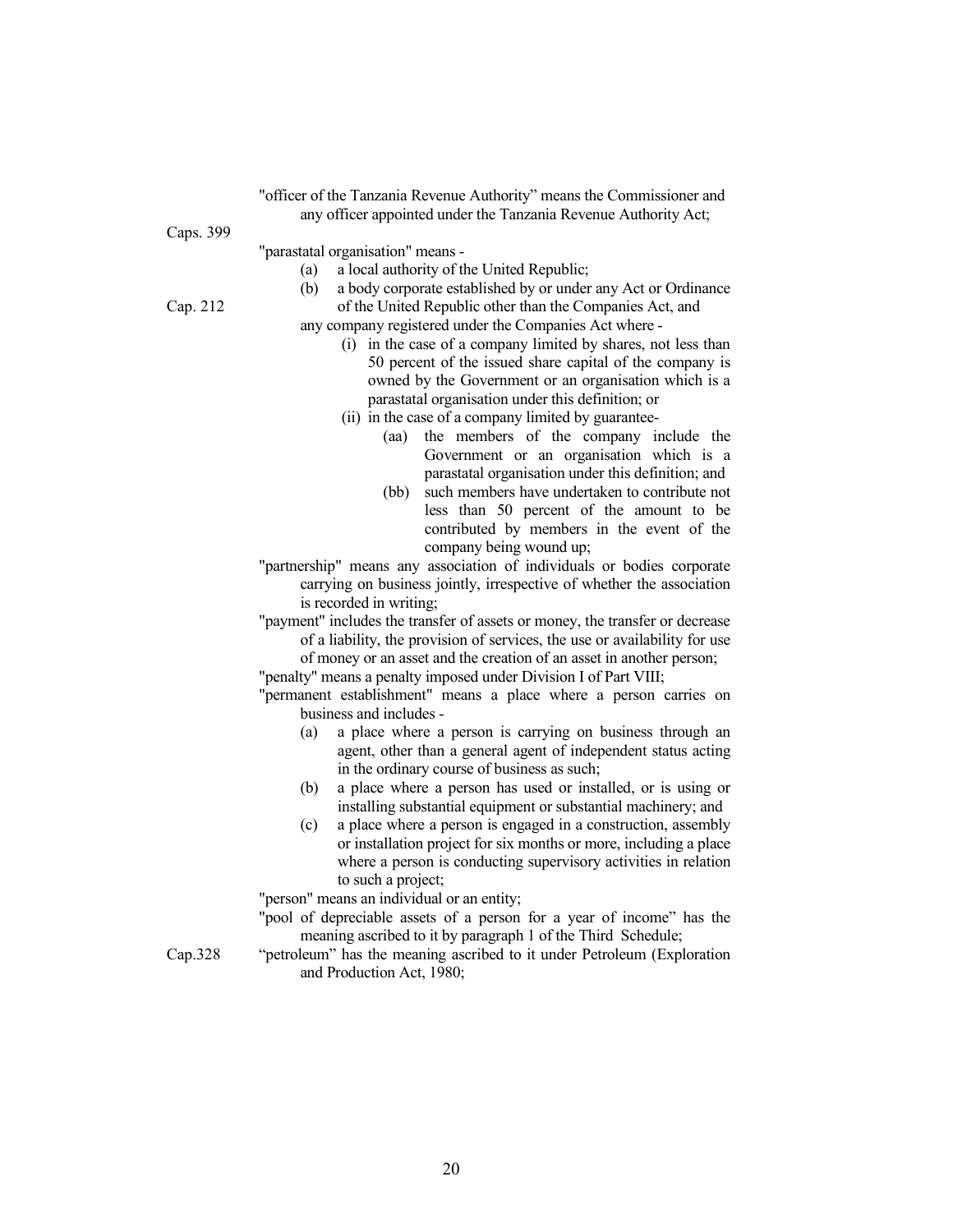- "realisation" of an asset has the meaning ascribed to it by section 39, and of liability has the meaning ascribed to it under section 40;
- "relative" means the individual's child, spouse, parent, grandparent, grandchild, sibling, aunt, uncle, nephew, niece or first cousin, including by way of marriage or adoption;
- "religious organisation" means a resident entity of a public character established for the advancement religion that has been issued with ruling by the Commissioner under section 131 currently in force stating that, it is a religious organization;
- "rent" means any payment made by the lessee under a lease of a tangible asset including any premium and any other payment for the granting of the lease but excludes a natural resource payment and a royalty;
- "repatriated income" has the meaning ascribed to it under section 72;
- "residence" or "resident" with respect to a person has the meaning ascribed to it under section 66;
- "retirement contribution" means a payment made to a retirement fund for the provision or future provision of retirement payments;
- "retirement fund" means any entity established and maintained solely for the purposes of accepting and investing retirement contributions in order to provide retirement payments to individuals who are beneficiaries of the entity;
- "retirement payment" means a payment, by way of a lump sum, pension or commuted pension, made by a person to -
	- (a) an individual in the event of the individual's retirement; or

(b) a relative of an individual in the event of the individual's death; "return of income" has the meaning ascribed to it by section 91;

"royalty" means any payment made by the lessee under a lease of an intangible asset and includes payments for -

- (a) the use of, or the right to use, a copyright, patent, design, model, plan, secret formula or process or trademark;
- (b) the supply of know-how including information concerning industrial, commercial or scientific equipment or experience;
- (c) the use of, or right to use, a cinematography film, videotape, sound recording or any other like medium;
- (d) the use of, or right to use, industrial, commercial or scientific equipment;
- (e) the supply of assistance ancillary to a matter referred to in paragraphs (a) to (d); or
- (f) a total or partial forbearance with respect to a matter referred to in paragraphs (a) to (e),

but excludes a natural resource payment;

"service" has the meaning ascribed to it under section 136;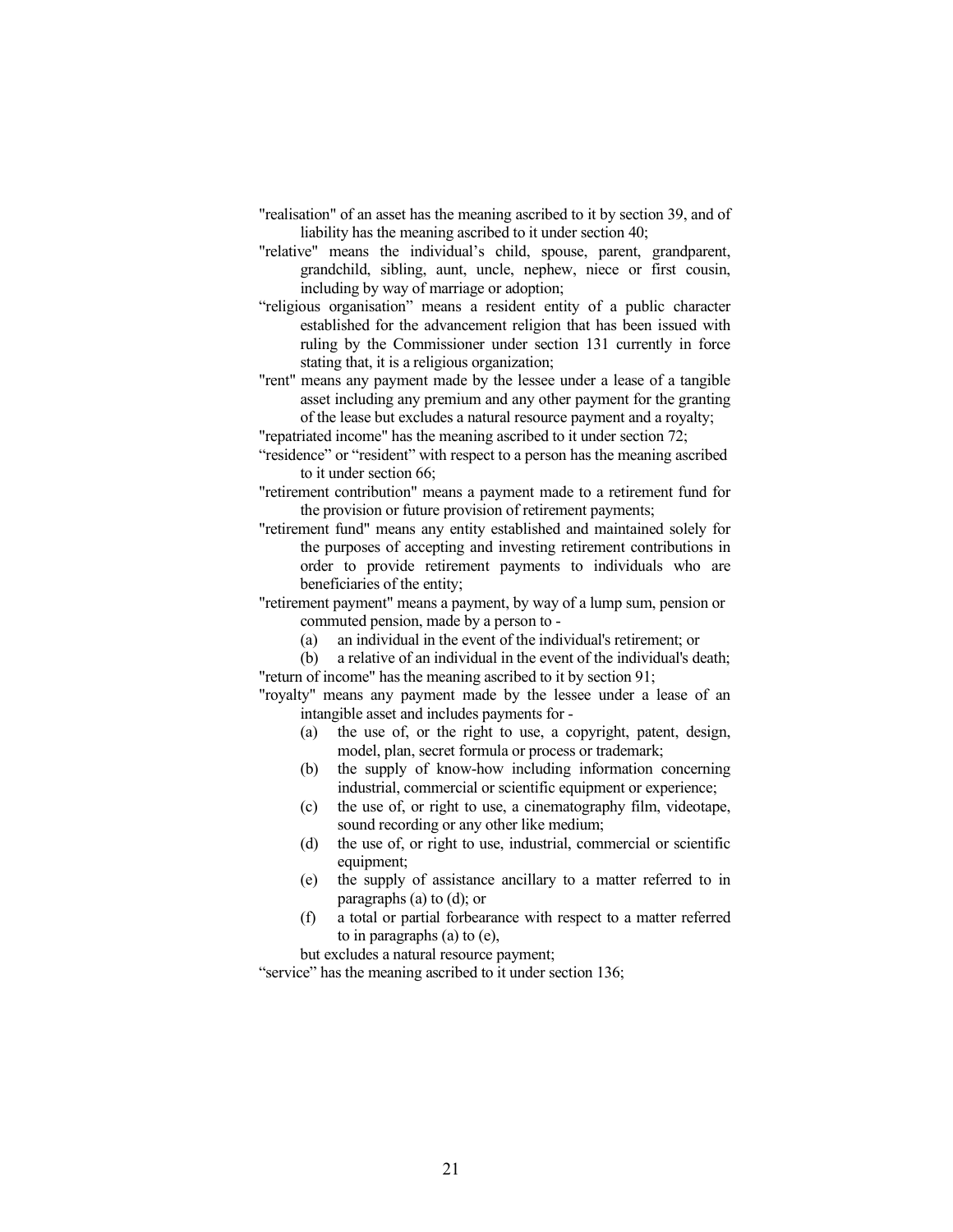"service fee" means a payment to the extent to which, based on market values, it is reasonably attributable to services rendered by a person through a business of that person or a business of any other person and includes a payment for any theatrical or musical performance, sports or acrobatic exhibition or any other entertainment performed, conducted, held or given;

"shareholder" means a person who is a member of a corporation;

- "source" has the meaning ascribed to it under sections 67, 68 or 69, as the case requires;
- "statutory rate" in relation to a calendar year means the Bank of Tanzania discount rate at the start of the year;
- "Tanzania Revenue Authority" means the Authority established under the Tanzania Revenue Authority Act;
- "tax" has the meaning ascribed to it under section 78;
- "tax payable on an assessment" has the meaning ascribed to it under sections 94, 95 and 96;

"tax identification number" has the meaning ascribed to it by section 133;

- "technical services" in respect of mining operations, means services in respect of earthmoving, engineering and construction and includes geological geotechnical and metallurgical services or any other like services;
- "total income" has the meaning ascribed to it under section 5 ;
- "trading stock" means assets owned by a person that are sold or intended to be sold in the ordinary course of a business of the person, work in progress on such assets and inventories of materials to be incorporated into such assets and includes, in the case of a person carrying on a banking business, loans made in the ordinary course of that business;

"trust" means an arrangement under which a trustee holds assets but excludes a partnership and a corporation;

# "trustee" -

- (a) means an individual or body corporate holding assets in a fiduciary capacity for the benefit of identifiable persons or for some object permitted by law and whether or not the assets are held alone or jointly with other persons or the individual or body corporate is appointed or constituted trustee by personal acts, by will, by order or declaration of a court or by other operation of the law; and
- (b) includes
	- (i) any executor, administrator, tutor or curator;
	- (ii) any liquidator, receiver, trustee in bankruptcy or judicial manager;

Cap.399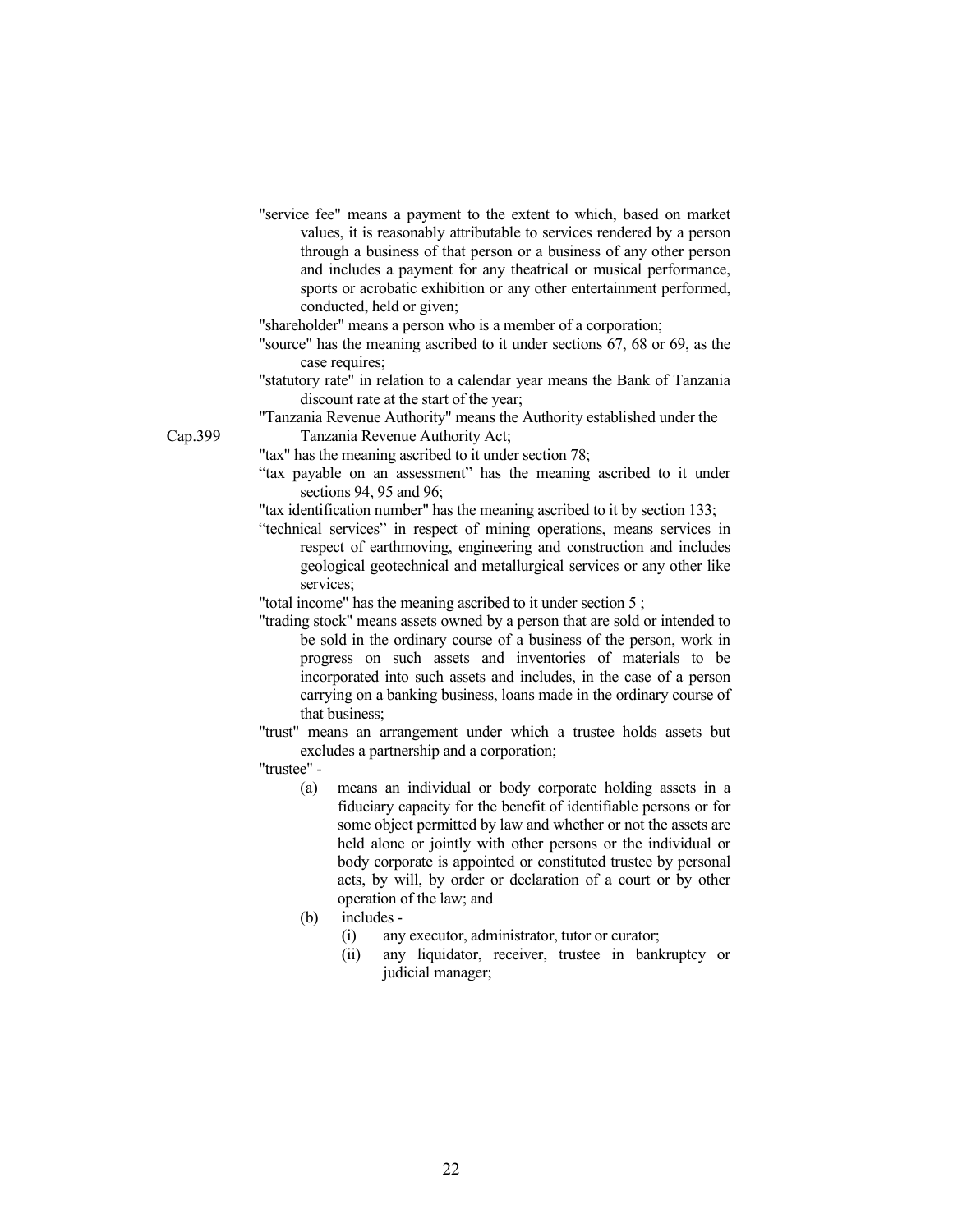- (iii) any person having the administration or control of assets subject to a usufruct, fideicommissum or other limited interest;
- (iv) any person who manages the assets of an incapacitated individual; and
- (v) any person who manages assets under a private foundation or other similar arrangements;
- "turnover" in relation to a business of a resident individual for a vear of income, means amounts to be included in calculating the individual's income for the business for the year of income under section 8 without a deduction for any amount under Subdivision D of Division I of Part III; in relation to a business by a resident person for the year of income, means an amount to be included in calculating the person's income under section 8 without deducting any amount under Subdivision D of Division I of Part II." ( Amended by Finance Act No. 13 of 2008)

"unapproved retirement fund" means a retirement fund that is not an approved retirement fund;

"underlying ownership" -

- (a) in relation to an entity, means membership interests owned in the entity, directly or indirectly through one or more interposed entities, by individuals or by entities in which no person has a membership interest; or
- (b) in relation to an asset owned by an entity, means the asset owned by the persons having underlying ownership of the entity in proportion to that ownership of the entity;

"unit trust" means -

- (a) an arrangement under which a trustee holds assets for the benefit of at least 20 persons; and
- (b) where the entitlements of the persons to participate in the income or capital of the arrangement are divided into units such that the entitlements are determined by the number of units owned;
- "withholdee" means a person receiving or entitled to receive a payment from which income tax is required to be withheld under Subdivision A of Division II of Part VII;

"withholding agent" means a person required to withhold income tax from a payment under Subdivision A of Division II of Part VII;

"written down value" of a pool of depreciable assets-

- (a) at the end of a year of income has the meaning ascribed to it under paragraph 3(4) of the Third Schedule;
- (b) at a particular time ("the time") during a year of income means-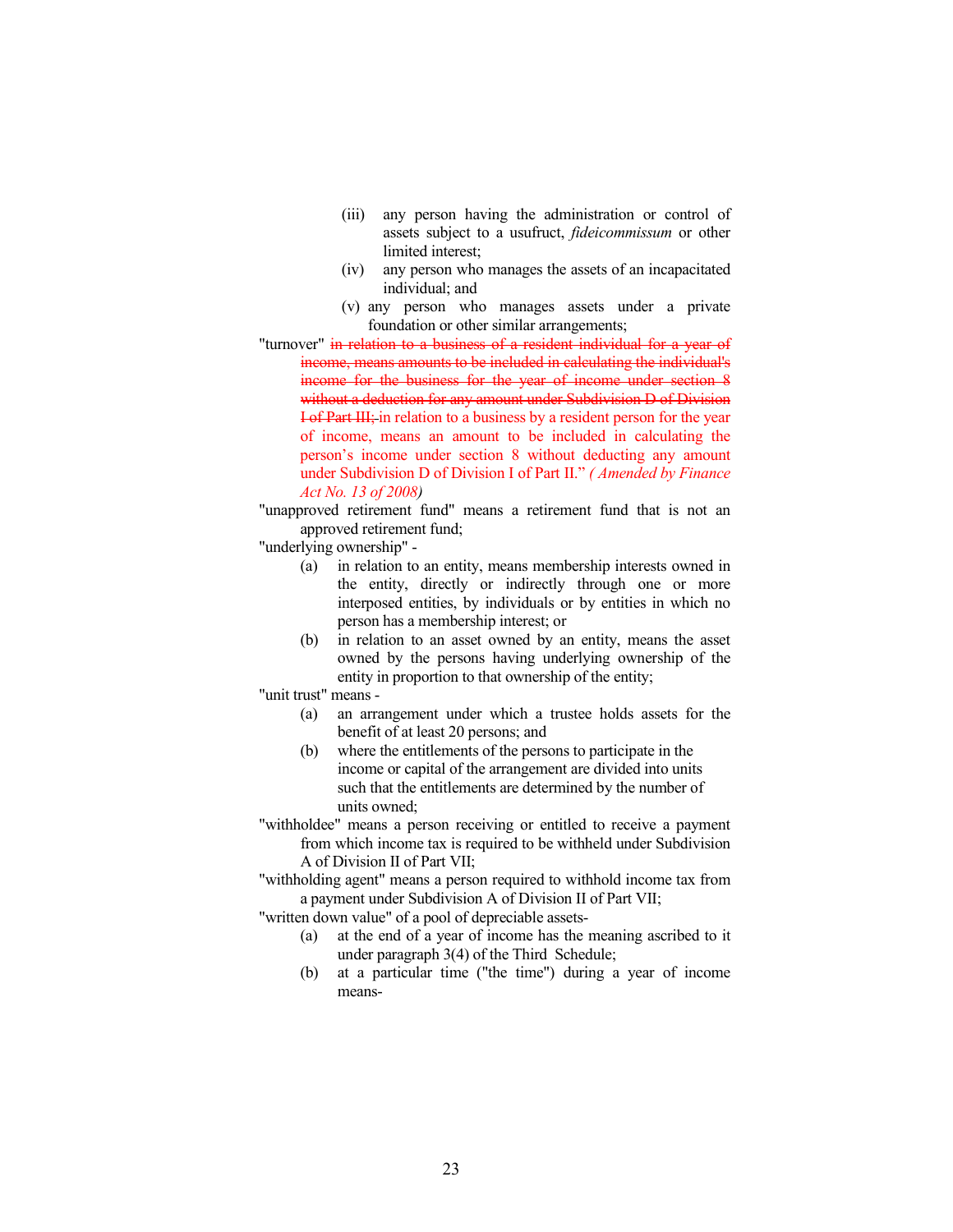- (i) the written down value of the pool at the end of the previous year of income; plus
- (ii) expenditure incurred prior to the time, which is added to the depreciation basis of the pool during the year of income or to be added during the following year of income under paragraph 3(5) of the Third Schedule; less
- (iii) incomings derived during the year of income or to be derived with respect to a realisation occurring prior to the time in respect of assets that are or have been in the pool;

"year of income" has the meaning ascribed to it under section 20.

# PART II IMPOSITION OF INCOME TAX

Charge of tax

 4.-(1) Income tax shall be charged and is payable for each year of income in accordance with the procedure in Part VII by every person -

- (a) who has total income for the year of income; "who has total income for the year of income or is a corporation which has a perpetual unrelieved loss determined under Section 19 for the year of income and the previous two consecutive years of income attributable to tax incentives,"( Amended by Finance Act No. 13 of 2008)
- (b) who has a domestic permanent establishment that has repatriated income for the year of income; or
- (c) who receives a final withholding payment during the year of income.

 (2) The amount of income tax payable by a person for a year of income shall be equal to the sum of the income tax payable with respect to subsection  $(1)(a)$ ,  $(b)$  and  $(c)$ .

 (3) Subject to the provisions of subsections (4) and (5), the income tax payable by a person with respect to subsection (1)(a) is calculated by-

- (a) applying the relevant rates of income tax determined under paragraph 1 or 3(1) of the First Schedule, as the case requires, to the person's total income for the year of income; and "applying the relevant rates of income tax determined under paragraphs 1, 3(1) or 3(3) of the First Schedule as the same may be, to the person's total income or turnover for the year of income; and" ( Amended by Finance Act No. 13 of 2008)
- (b) subtracting from the resulting amount any tax credit that the person may claim for the year of income under section 77.

 (4) The income tax payable with respect to subsection (1)(a) by a resident individual who is not required to file a return of income under section 92(a)(ii) (and who does not elect to file a return) shall be equal to the sum of the amounts to be withheld under section 81 by the individual's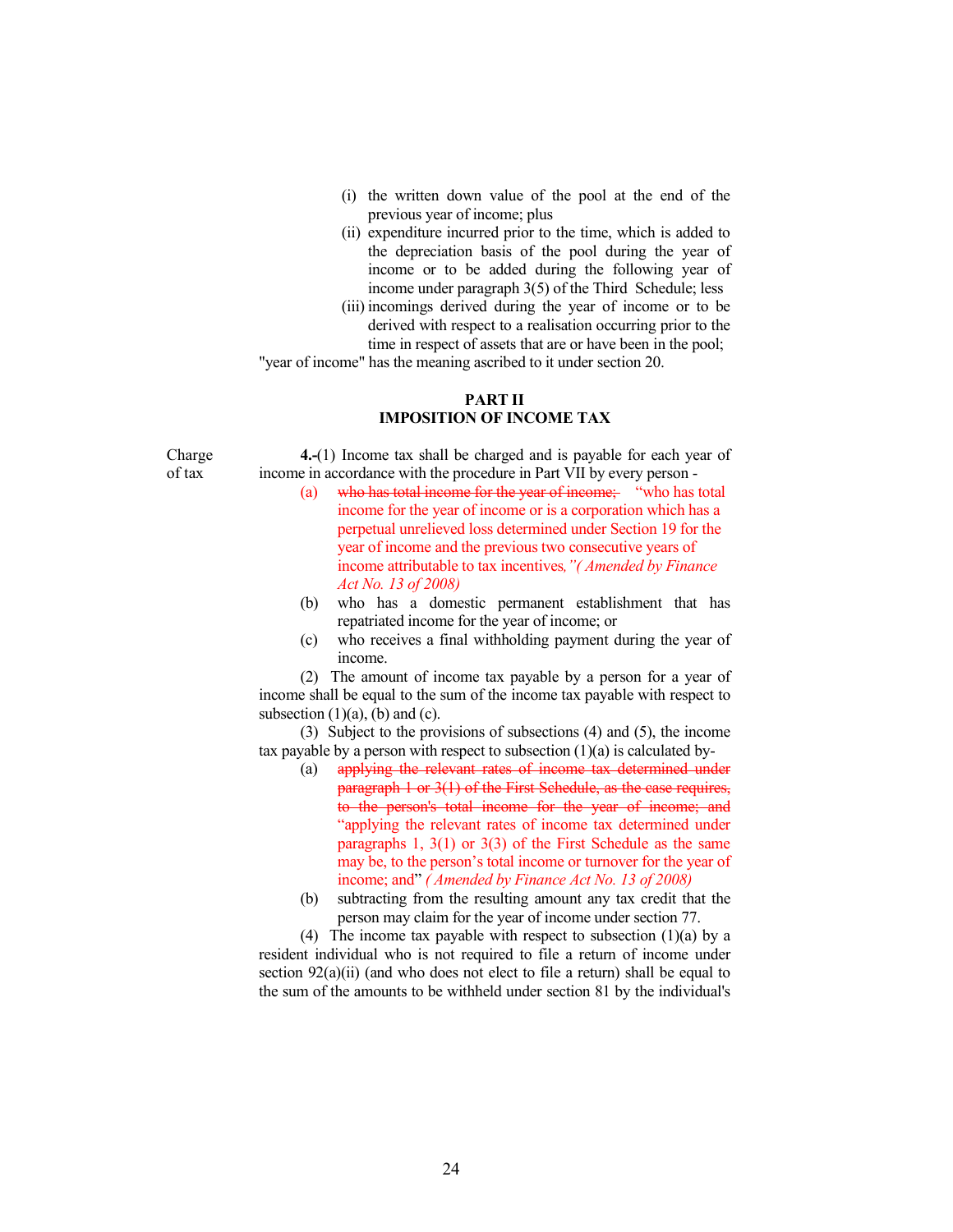employer or employers from payments made to the individual during the year of income and the sum of instalments paid by the person under section 90(1) with respect to gains realised during the year of income.

(5) Where a resident individual meets the requirements of paragraph 2(1) of the First Schedule with respect to a year of income, the income tax payable by the individual with respect to subsection  $(1)(a)$ for the year of income shall be equal to the amount of presumptive income tax provided in paragraph 2(3) of the First Schedule.

 (6) The income tax payable by a person with respect to subsection (1)(b) shall be calculated by applying the rate of income tax mentioned in paragraph 3(3) of the First Schedule to the permanent establishment's repatriated income for the year of income.

(7) Subject to the provisions of section 86(4), the income tax payable by a person with respect to subsection  $(1)(c)$  shall be the sum of the amounts calculated by applying the relevant rates of income tax determined under paragraph 4 of the First Schedule to the amount of each final withholding payment received by the person during the year of income.

(8) The income tax payable by a corporation with perpetual unrelieved loss for three consecutive years of income under paragraph (a) of subsection (1) shall not apply to a corporation conducting agricultural business or engaged in the provision of health and education. ( Amended by Finance Act No. 13 of 2008)

# PART III: INCOME TAX BASE

#### Division I: Calculating the Income Tax Base

#### Subdivision A: Total Income

Total income

5.-(1) The total income of a person shall be the sum of the person's chargeable income for the year of income from each employment, business and investment less any reduction allowed for the year of income under section 61 relating to retirement contributions to approved retirement funds.

(2) The total income of each person shall be determined separately.

### Subdivision B: Chargeable Income

Chargeable income 6.-(1) Subject to the provisions of subsection (2), the chargeable income of a person for a year of income from any employment, business or investment shall be-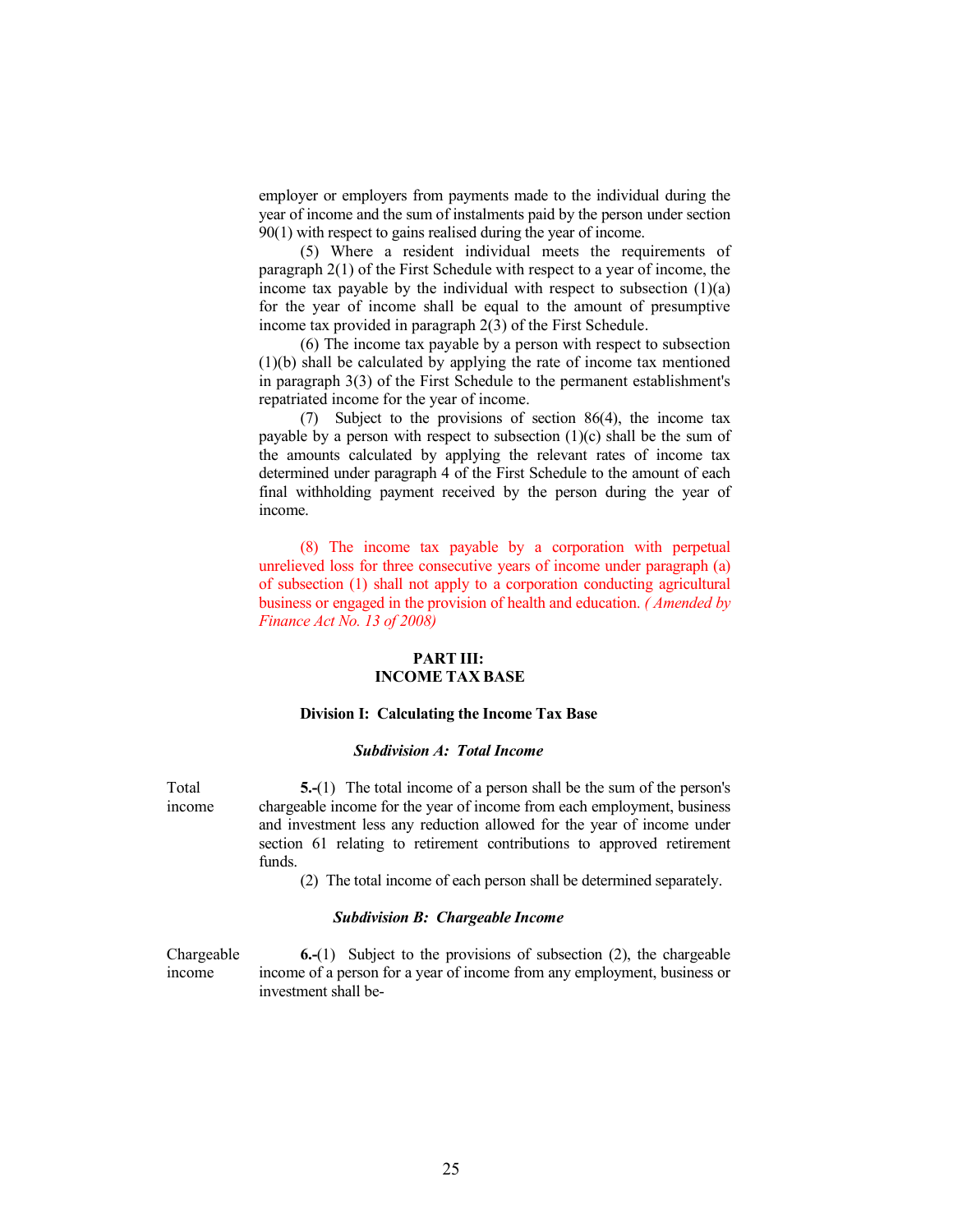- (a) in the case of a resident person, the person's income from employment, business or investment for the year of income irrespective of the source of the income; and
- (b) in the case of a non-resident person, the person's income from the employment, business or investment for the year of income, but only to the extent that the income has a source in the United Republic.

 (2) The chargeable income of a resident individual who at the end of a year of income has been resident in the United Republic for two years or less in total during the whole of the individual's life shall be determined under subsection (1)(b).

7.-(1) An individual's income from an employment for a year of income shall be the individual's gains or profits from the employment of the individual for the year of income.

(2) Subject to the provisions of subsection (3), (4) and (5) in calculating an individual's gains or profits from an employment for a year of income the following payments made to or on behalf of the individual by the employer or an associate of the employer during that year of income shall be included:

- (a) payments of wages, salary, payment in lieu of leave, fees, commissions, bonuses, gratuity or any subsistence travelling entertainment or other allowance received in respect of employment or service rendered;
- (b) payments providing any discharge or reimbursement of expenditure incurred by the individual or an associate of the individual;
- (c) payments for the individual's agreement to any conditions of the employment;
- (d) retirement contributions and retirement payments;
- (e) payment for redundancy or loss or termination of employment;
- (f) other payment made in respect of employment including benefits in kind quantified in accordance with section 27;
- (g) other amounts as may be required to be included under Division II of this Part.

 (3) In calculating an individual's gains or profits from an employment, the following shall be excluded -

- (a) exempt amounts and final withholding payments;
- (b) on premises cafeteria services that are available on a nondiscriminatory basis;

from an employmen t Act No.6 of 2006 S.13 Act No.7 of 1994

s.8

Income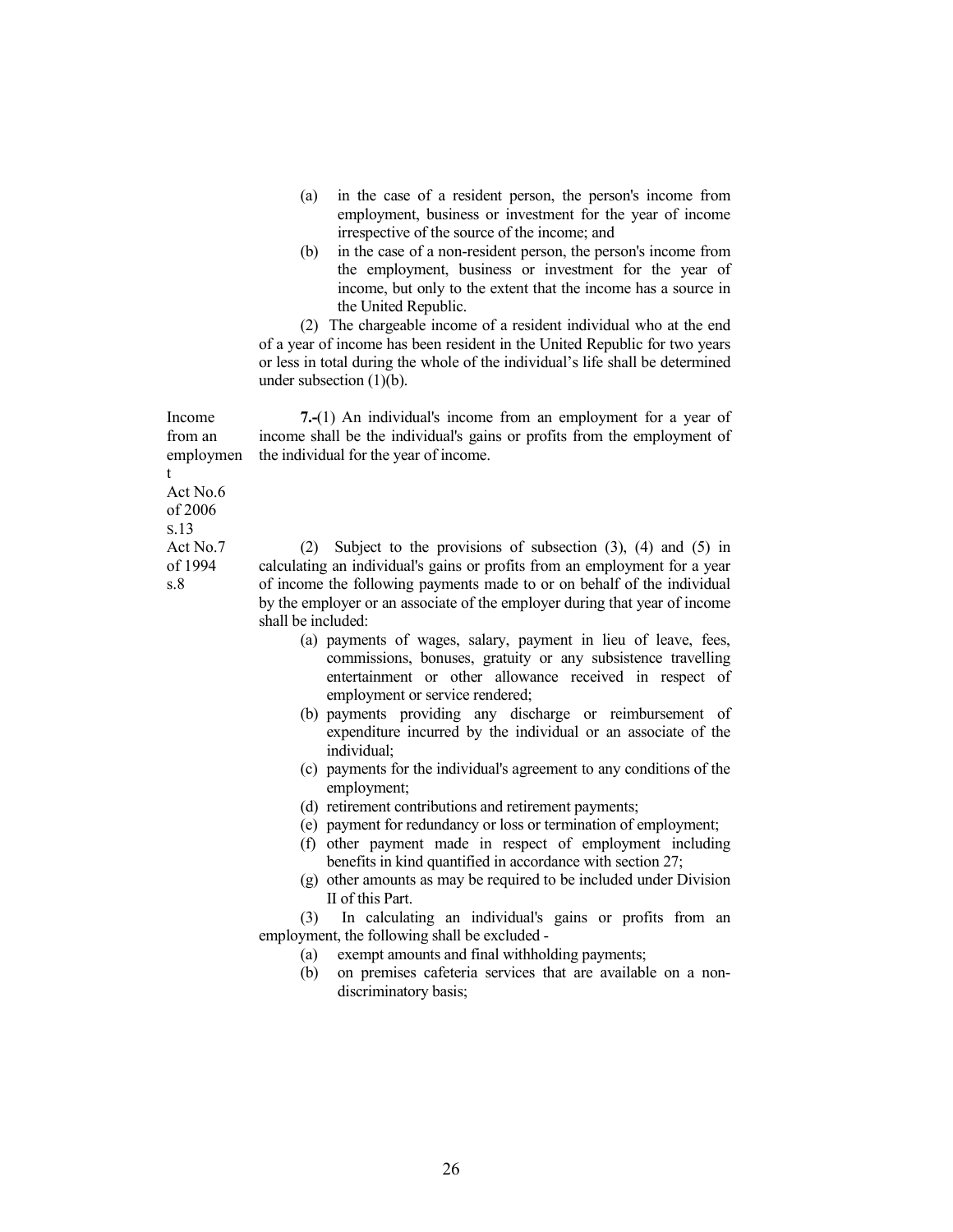- (c) medical services, payment for medical services, and payments for insurance for medical services to the extent that the services or payments are -
	- (i) available with respect to medical treatment of the individual, spouse of the individual and up to four of their children; and
	- (ii) made available by the employer (and any associate of the employer conducting a similar or related business) on a non-discriminatory basis;
- (d) any subsistence, travelling, entertainment or other allowance that represents solely the reimbursement to the recipient of any amount expended by him wholly and exclusively in the production of his income from his employment or services rendered;
- (e) benefits derived from the use of motor vehicle where the employer does not claim any deduction or relief in relation to the ownership, maintenance or operation of the vehicle;
- (f) benefit derived from the use of residential premises by an employee of the Government or any institution whose budget is fully or substantially out of Government budget subvention;
- (g) payment providing passage of the individual, spouse of the individual and up to four of their children to or from a place of employment which correspond to the actual travelling cost where the individual is domiciled more than 20 miles from the place of employment and is recruited or engaged for employment solely in the service of the employer at the place of employment;
- Cap.371 (h) retirement contributions and retirement payments exempted under the Public Service Retirement Benefits Act; and
	- (i) payment that it is unreasonable or administratively impracticable for the employer to account for or to allocate to their recipients.

 (4) In calculating an individual's gains or profit from payment for redundancy or loss or termination of employment, any payment received in respect of a year of income which expired earlier than five years prior to the year of income in which it was received, or which the employment or services ceased, if earlier such payment shall, for the purposes of calculation of the tax payable thereon, be allocated equally between the years of income in which it is received or, if the employment or services ceased in an earlier year between such earlier year of income and the five years immediately proceeding such year of income in which such payment is so received or as the case may be, such earlier year of income in which the employment or services ceased, and each such portion, allocated to any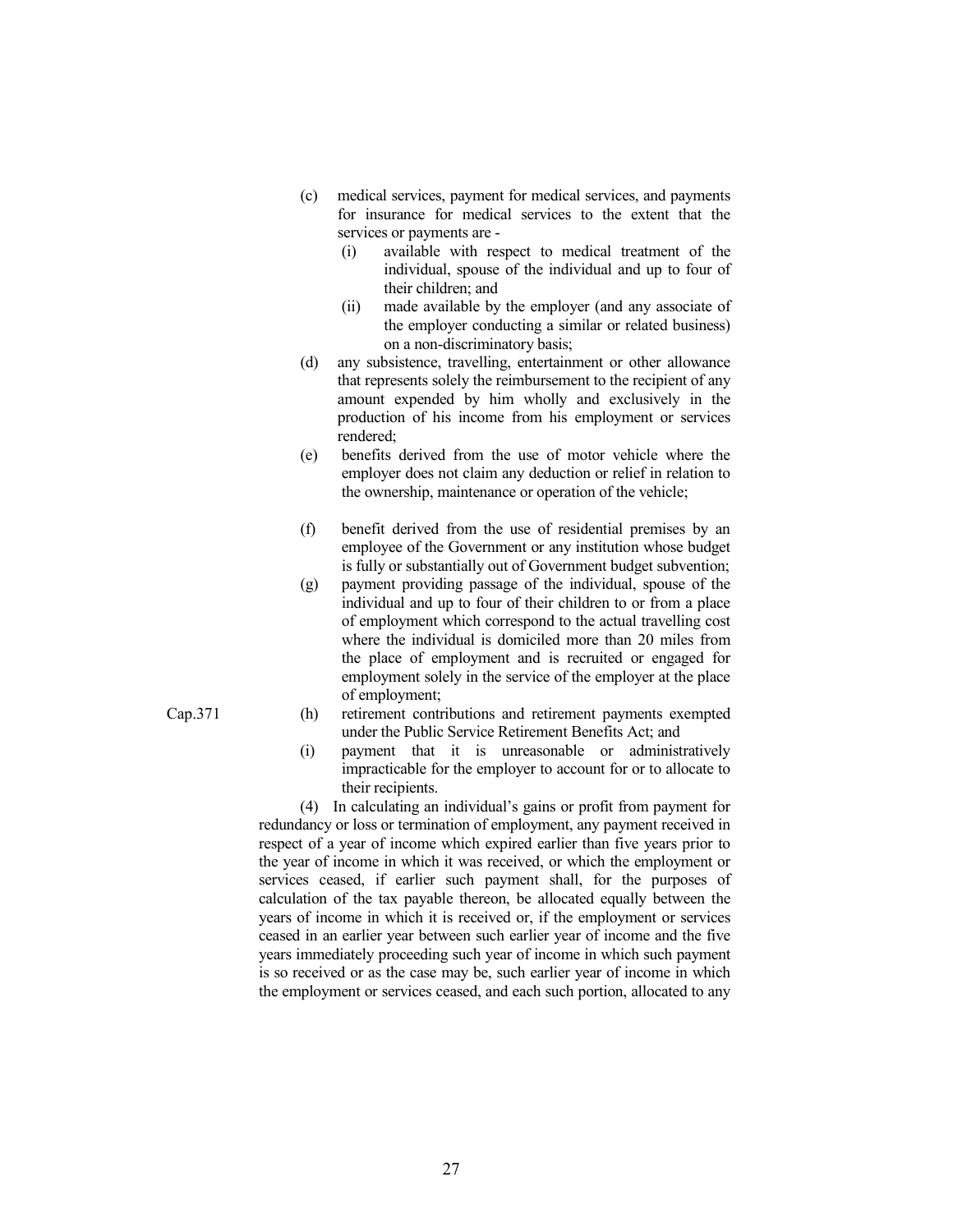such year of income shall be deemed to be income of that year of income in addition to any other income in that year of income.

 (5) Where amount received as compensation for the termination of any contract of employment or services, whether or not provision is made in such contract for the payment of such compensation -

- (a) if the contract is for a specified term, the amount included in gains or profits shall not exceed the amount which would have been received in respect of the unexpired period of such contract and shall be deemed to have accrued evenly in such unexpired period;
- (b) if the contract is for an unspecified term and provides for compensation on the termination thereof, such compensation shall be deemed to have accrued in the period immediately following such termination at a rate equal to the rate per annum of the gains or profits from such contract received immediately prior to such termination; and
- (c) if the contract is for an unspecified term and does not provide for compensation on the termination thereof, any compensation paid on the termination thereof shall be deemed to have accrued in the period immediately following such termination at a rate equal to the rate per annum of the gains or profits from such contract received immediately prior to such termination, but the amount so included in gains or profits shall not exceed the amount of three years' remuneration at such rate.

Income from a business 8.-(1) A person's income from a business for a year of income is the person's gains or profits from conducting the business for the year of income.

> (2) Subject to the provisions of subsection (3), there shall be included in calculating a person's gains or profits from conducting a business for a year of income the following amounts derived by the person from conducting the business during the year of income -

- (a) service fees;
- (b) incomings for trading stock;
- (c) gains from the realisation of business assets or liabilities of the business as calculated under Division III of this Part;
- (d) amounts required to be included under paragraph 4 of the Third Schedule on the realisation of the person's depreciable assets of the business;
- (e) amounts derived as consideration for accepting a restriction on the capacity to conduct the business;
- (f) gifts and other ex gratia payments received by the person in respect of the business;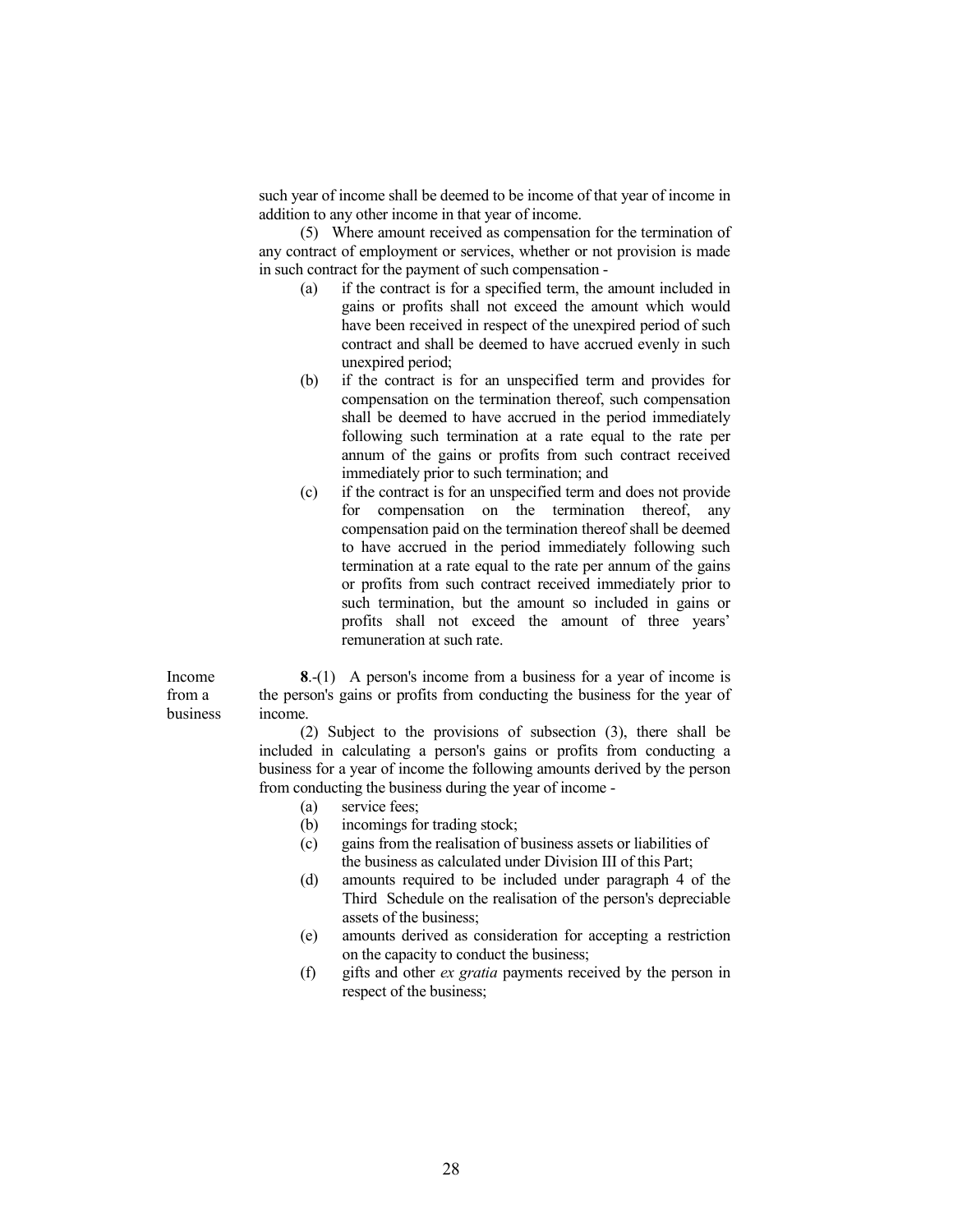- (g) amounts derived that are effectively connected with the business and that would otherwise be included in calculating the person's income from an investment; and
- (h) other amounts required to be included under Division II of this Part, Parts IV, V or VI.

 (3) The following are excluded in calculating a person's gains or profits from conducting a business-

- (a) exempt amounts and final withholding payments; and
- (b) amounts that are included in calculating the person's income from any employment.

9.-(1) A person's income from an investment for a year of income is the person's gains or profits from conducting the investment for the year of income.

Act No.15 of 2004

Income from an investment

s.27

(2) Subject to the provisions of subsection (3), in calculating a person's gains or profits from conducting an investment for a year of income the following amounts derived by the person from conducting the investment during that year of income shall be included, namely -

- (a) any dividend, distribution of a trust, gains of an insured from life insurance, gains from an interest in an unapproved retirement fund, interest, natural resource payment, rent or royalty;
- (b) net gains from the realisation of investment assets of the investment as calculated under Division III of this Part;
- (c) amounts derived as consideration for accepting a restriction on the capacity to conduct the investment; and
- (d) other amounts required to be included under Division II of this Part, Parts IV, V or VI.

(3) In calculating a person's gains and profits from conducting an investment, the amounts shall be excluded, namely -

- (a) exempt amounts and final withholding payments; and
- (b) amounts that are included in calculating the person's income from any employment or business.

Subdivision C: Exemption from Tax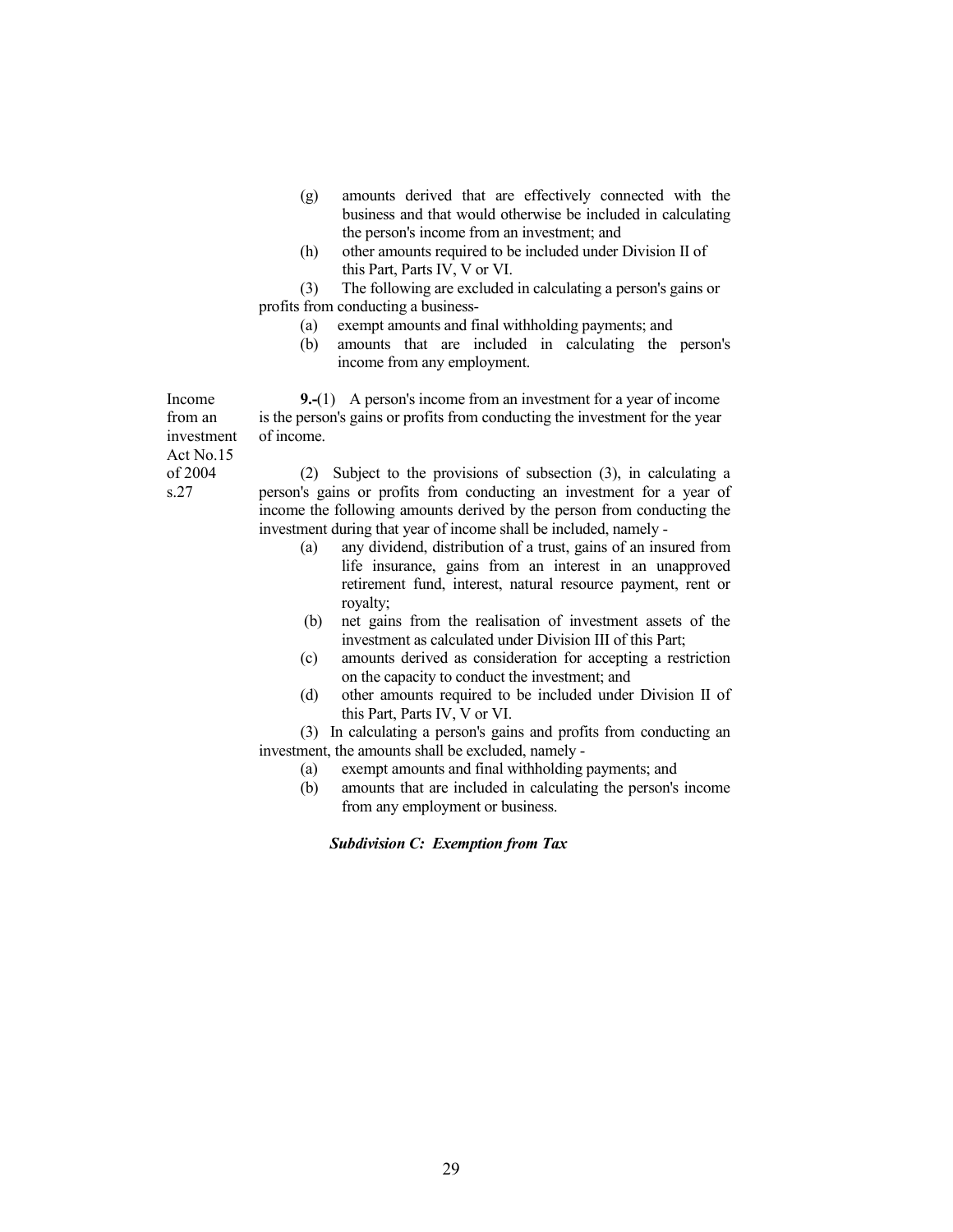10.-(1) The Minister may, by order in the *Gazette*, provide –

- (a) that any income or class of incomes accrued in or derived from the United Republic shall be exempt from tax to the extent specified in such order; or
- (b) that any exemption under the Second Schedule shall cease to have effect either generally or to such extent as may be specified in such Order.

(2) The Minister may, by Order in the Gazette, amend, vary or replace the Second Schedule.

 (3) Notwithstanding any law to the contrary, no exemption shall be provided from tax imposed by this Act and no agreement shall be concluded that affects or purports to affect the application of this Act, except as provided for by this Act or by way of amendment to this Act.

#### Subdivision D: Deductions

General principles of deductions

Minister may exempt income from tax

> 11.-(1) For the purposes of calculating a person's income no deduction shall be allowed -

- (a) for consumption expenditure incurred by the person or excluded expenditure incurred by the person; or
- (b) otherwise, except as provided for by this Act.

 (2) Subject to this Act, for the purposes of calculating a person's income for a year of income from any business or investment, there shall be deducted all expenditure incurred during the year of income, by the person wholly and exclusively in the production of income from the business or investment.

(3) No deduction is allowed under subsection (2) for expenditure of a capital nature.

(4) For the purposes of this section -

 "consumption expenditure" means any expenditure incurred by any person in the maintenance of himself, his family or establishment, or for

any other personal or domestic purpose;

"expenditure of a capital nature" means expenditure -

- (a) that secures a benefit lasting longer than twelve months; or
- (b) incurred in respect of natural resource prospecting, exploration and development; and

"excluded expenditure" means -

(a) tax payable under this Act;

- (b) bribes and expenditure incurred in corrupt practice;
- (c) fines and similar penalties payable to a government or a political subdivision of a government of any country for breach of any law or subsidiary legislation;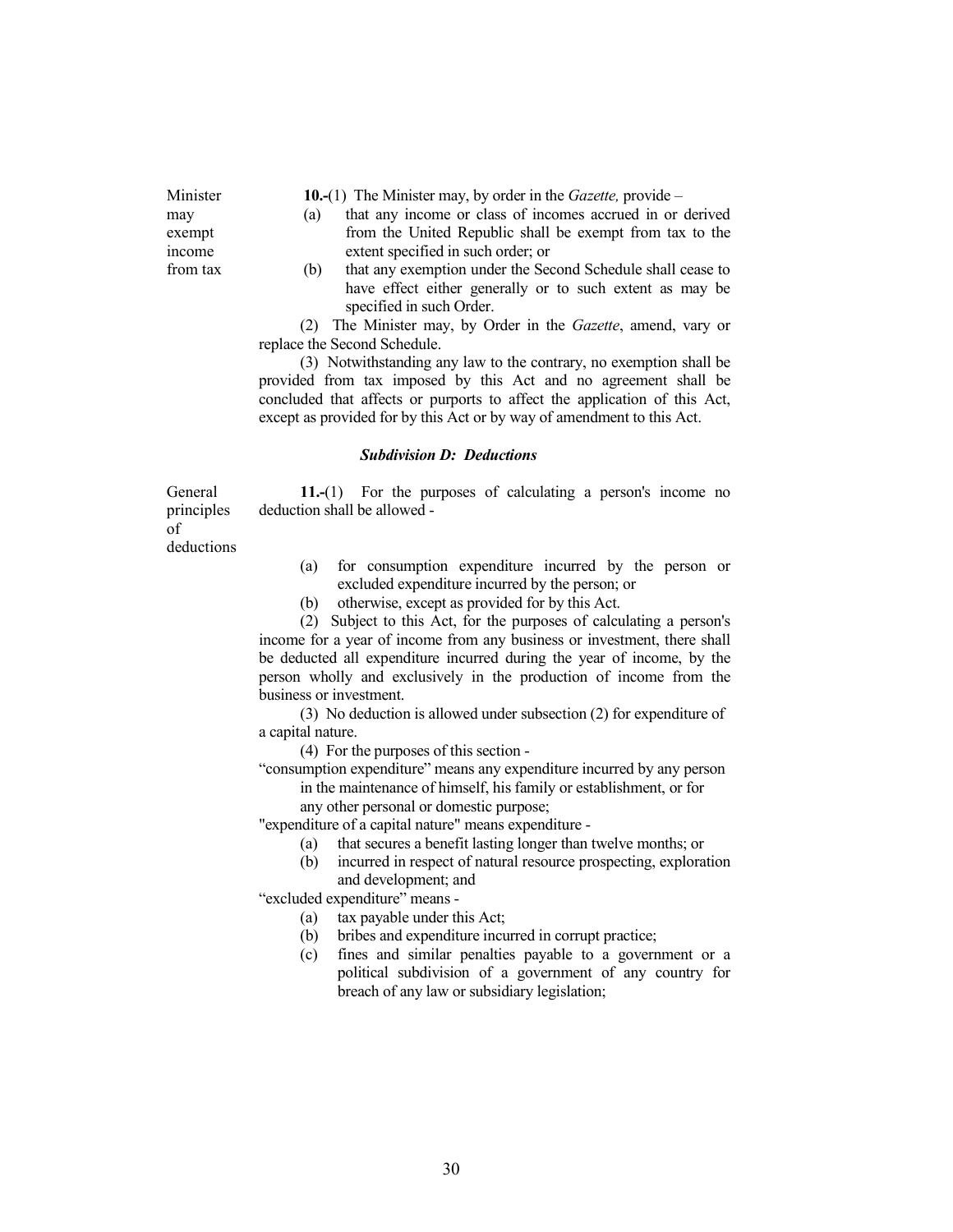- (d) expenditure to the extent to which incurred by a person in deriving exempt amounts or final withholding payments; or
- (e) distributions by an entity.

Interest 12.-(1) For the purposes of section 11(2), interest incurred by a person during a year of income under a debt obligation shall be incurred wholly and exclusively in the production of income from a business or investment if -

- (a) where the debt obligation was incurred in borrowing money, the money is employed during the year of income or was used to acquire an asset that is employed during the year of income wholly and exclusively in the production of income from the business or investment; or
- (b) in any other case, the debt obligation was incurred wholly and exclusively in the production of income from the business or investment.

 (2) The total amount of interest that an exempt-controlled resident entity may deduct under section 11(2) for a year of income shall not exceed the sum of -

- (a) all interest derived by the entity during the year of income that is to be included in calculating the entity's total income for the year of income; plus
- (b) 70 percent of the entity's total income for the year of income calculated without including any interest derived or deducting any interest incurred by the entity.

 (3) Any interest for which a deduction is denied as a result of subsection (2) may be carried forward and treated as incurred during the next year of income.

 (4) In this section, an entity is an exempt-controlled resident entity for a year of income if it is resident and at any time during the year of income 25 percent or more of the underlying ownership of the entity is held by entities exempt under the Second Schedule, approved retirement funds, charitable organisations, non-resident persons or associates of such entities or persons.

Trading stock

13.-(1) For the purposes of calculating a person's income for a year of income from any business, there shall be deducted in respect of the trading stock of the business the allowance determined under subsection (2).

- (2) The allowance shall be calculated as -
- (a) the opening value of trading stock of the business for the year of income; plus
- (b) expenditure incurred by the person during the year of income that is included in the cost of trading stock of the business; less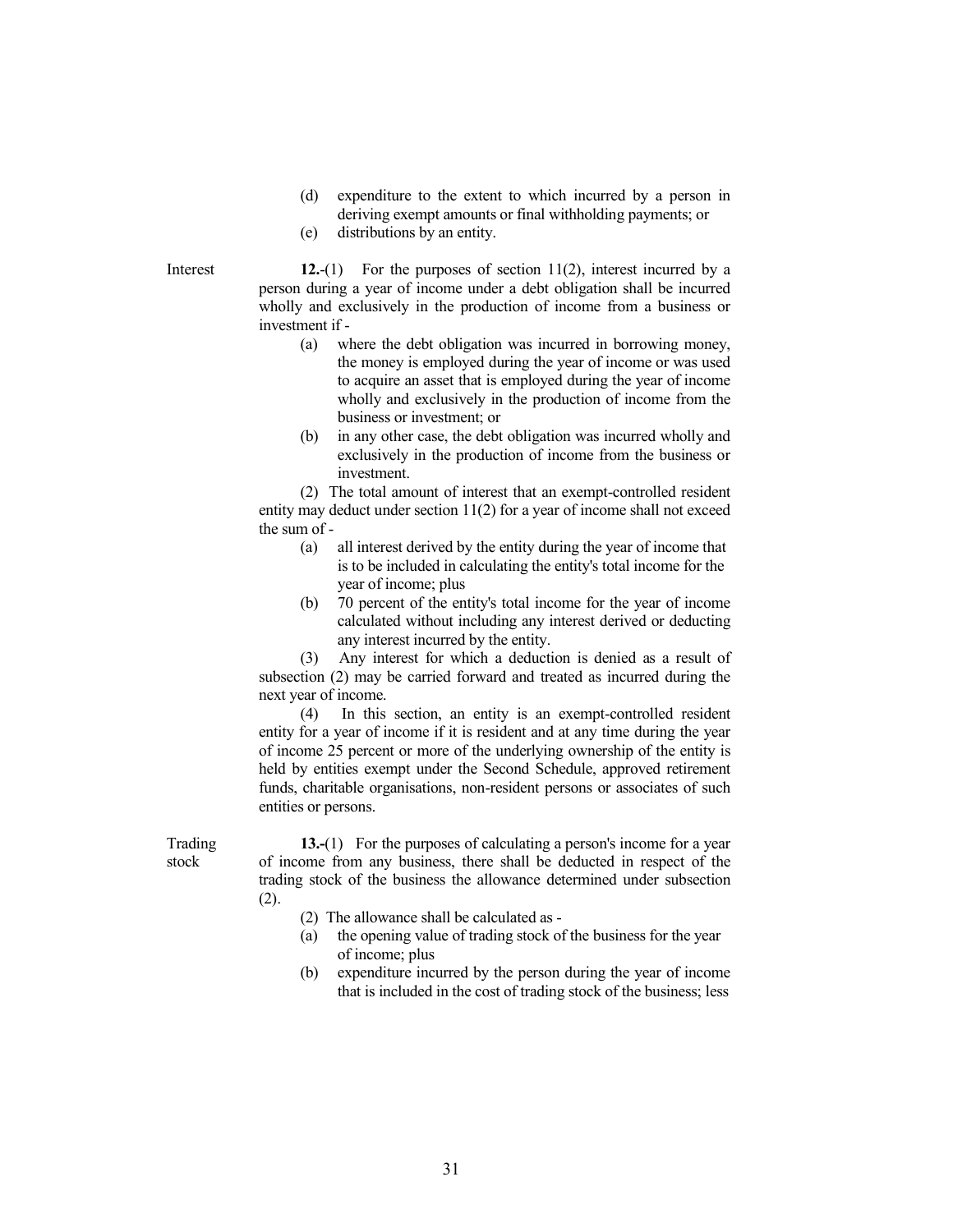(c) the closing value of trading stock of the business for the year of income.

 (3) The opening value of trading stock of a business for a year of income shall be the closing value of trading stock of the business at the end of the previous year of income.

 (4) The closing value of trading stock of a business for a year of income shall be the lower of -

- (a) the cost of the trading stock of the business at the end of the year of income; or
- (b) the market value of the trading stock of the business at the end of the year of income.

 (5) Where the closing value of trading stock is determined in accordance with subsection  $(4)(b)$ , the cost of the trading stock shall be reset to that value.

Repair and maintenanc e expenditure

14.-(1) For the purposes of calculating a person's income for a year of income from any business, there shall be deducted all expenditure to the extent incurred during the year of income, by the person and in respect of the repair or maintenance of depreciable assets owned and employed by the person wholly and exclusively in the production of income from the business.

 (2) No deductions shall be allowed under subsection (1) for expenditure in improving an asset, but that expenditure may be included in the cost of the asset if the requirements of section 36 are met.

Agriculture improveme nt, research developme nt and environmental expenditure

 15.-(1) For the purposes of calculating a person's income for a year of income from any business, there shall be deducted agricultural improvement, research and development and environmental expenditure to the extent incurred by the person during the year of income in conducting the business.

(2) For the purposes of this section -

 "agricultural improvement expenditure" means expenditure incurred by the owner or occupier of farm land in conducting an agriculture, livestock farming or fish farming business where the expenditure is incurred in -

(a) clearing the land and excavating irrigation channels; or

(b) planting perennial crops or trees bearing crops;

 "environmental expenditure" means subject to subsection (3) expenditure incurred -

 (a) by the owner or occupier of farm land for the prevention of soil erosion; or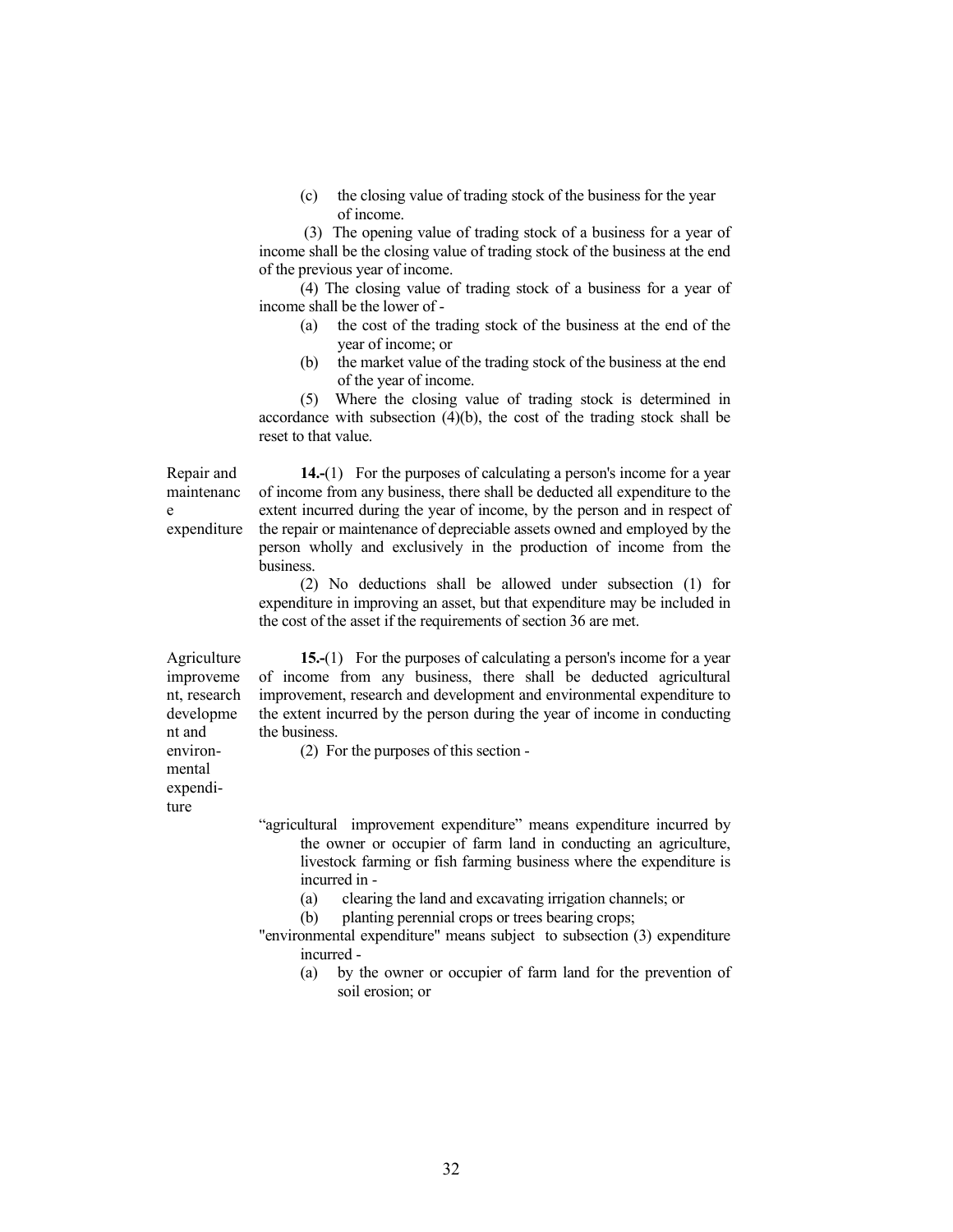- (b) in connection with remedying any damage caused by natural resource extraction operations to the surface of or environment on land; and
- "research and development expenditure" means expenditure incurred by a person in the process of developing the person's business and improving business products or process and includes expenditure incurred by a company for the purposes of an initial public offer and first listing on the Dar es Salaam Stock Exchange but excludes any expenditure incurred that is otherwise included in the cost of any asset used in the use in any such process, including an asset referred to in paragraph 1(3) of the Third Schedule.

 (3) Where a person conducting a resource extraction business makes provision for any expenditure of the type referred to in paragraph (b) of the definition of "environmental expenditure" in subsection (2), the Commissioner may, in writing, subject to such terms and conditions as he thinks fit and for the purposes of this section only, treat the provision as environmental expenditure incurred in conducting the business.

 (4) In approving a provision under subsection (3), the Commissioner shall specify a date by which the expenditure must be incurred by the person, which date shall not be more than two years after the date by which resource extraction has substantially ceased by the person on such land.

 (5) Where the Commissioner approves a provision under subsection (3), and the person does not incur the expenditure by the time specified in the approval in accordance with subsection (4) -

- (a) the Commissioner shall adjust any assessment of the person which has been calculated on the basis of a deduction under this section for the provision so as to remove the deduction, which adjustment shall be made irrespective of any time limit imposed by section 96; and
- (b) the person shall be liable for
	- (i) interest under sections 99 and 100 based on any such adjusted assessment; and
	- (ii) a penalty under section 101 calculated as though the person made, without reasonable excuse, a statement to the Commissioner in claiming the deduction that was false or misleading in a material particular.

16.-(1) For the purpose of calculating a person's income for a year of income from any business, there shall be deducted -

- (a) amounts contributed during the year of income to a charitable institution referred to in subsection (8) of section 64 or social development project;
- (b) any donation made under section 12 of the Education Fund Act; and

Gifts to public, charitable and religious institutions Acts No.13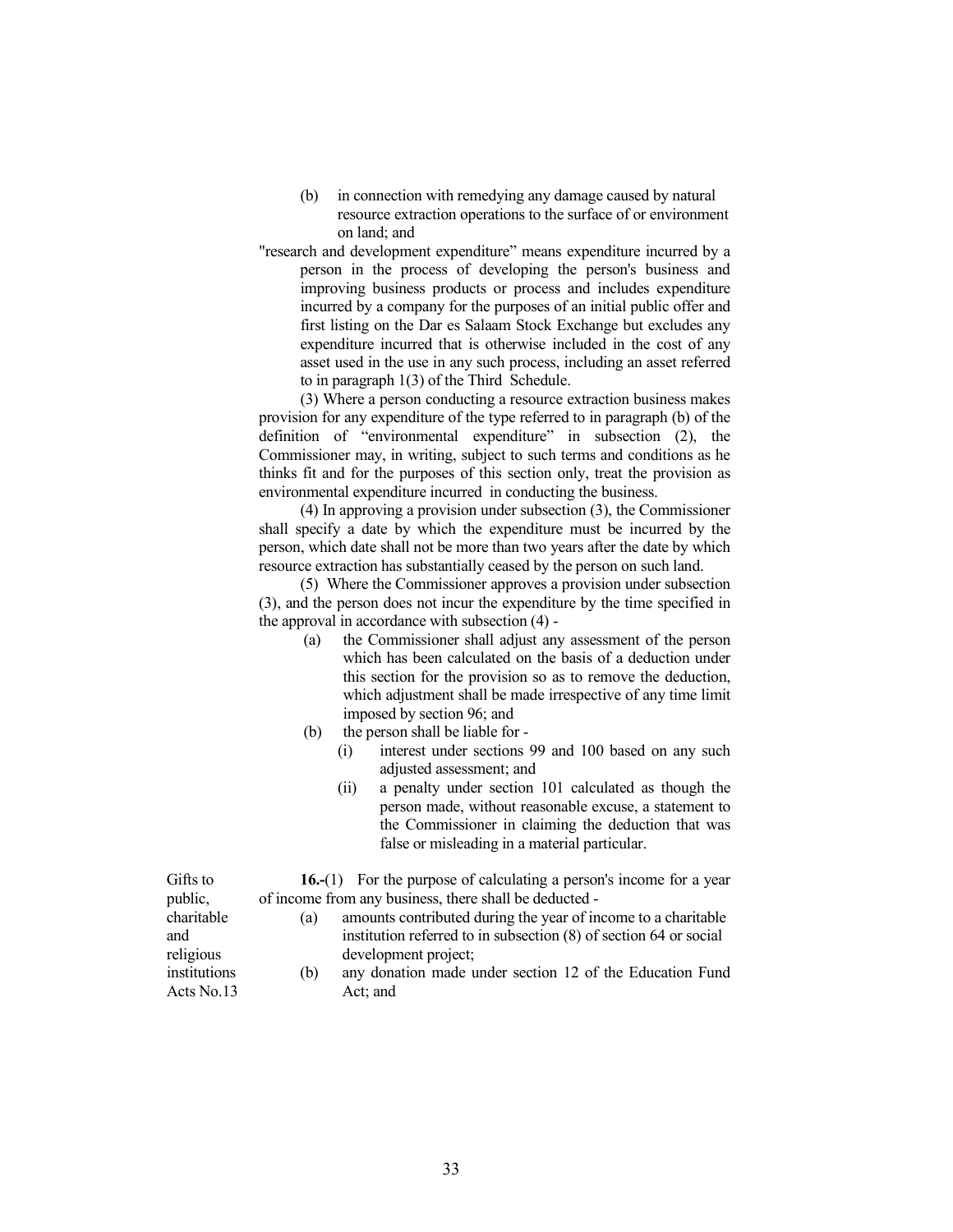of 2005 s.9 6 of 2006 s.14 Cap. 412

(c) amount paid to local government authority, which are statutory obligations to support community development projects.

 (2) The deduction available under subsection (1)(a) for a year of income shall not exceed two percent of the person's income from the business calculated without a deduction under that subsection.

 (3) For the purpose of calculating a person's income for a year of income from any employment, there shall be deducted any donation made under section 12 of the Education Fund Act.

 (4) Subject to subsection (3), an employee who makes a donation to the Fund may apply to the Commissioner for deduction.

Depreciatio n allowances for depreciable assets

Losses on realisation of business assets and liabilities

17. For the purposes of calculating a person's income for a year of income from any business, there shall be deducted in respect of depreciation of depreciable assets owned and employed by the person during the year of income wholly and exclusively in the production of the person's income from the business the allowances granted under the Third Schedule.

 18. For the purposes of calculating a person's income for a year of income from any business, there shall be deducted any loss of the person, as calculated under Division III of this Part, from the realisation during the year of income of -

- (a) a business asset of the business that is or was employed wholly and exclusively in the production of income from the business;
- (b) a debt obligation incurred in borrowing money, where the money is or was employed or an asset purchased with the money is or was employed wholly and exclusively in the production of income from the business; or
- (c) a liability of the business other than a debt obligation incurred in borrowing money, where the liability was incurred wholly and exclusively in the production of income from the business.

Losses from a business or 19.-(1) For the purposes of calculating the income of a person (other than a partnership or a foreign permanent establishment) for a year of income from a business or investment, there shall be deducted-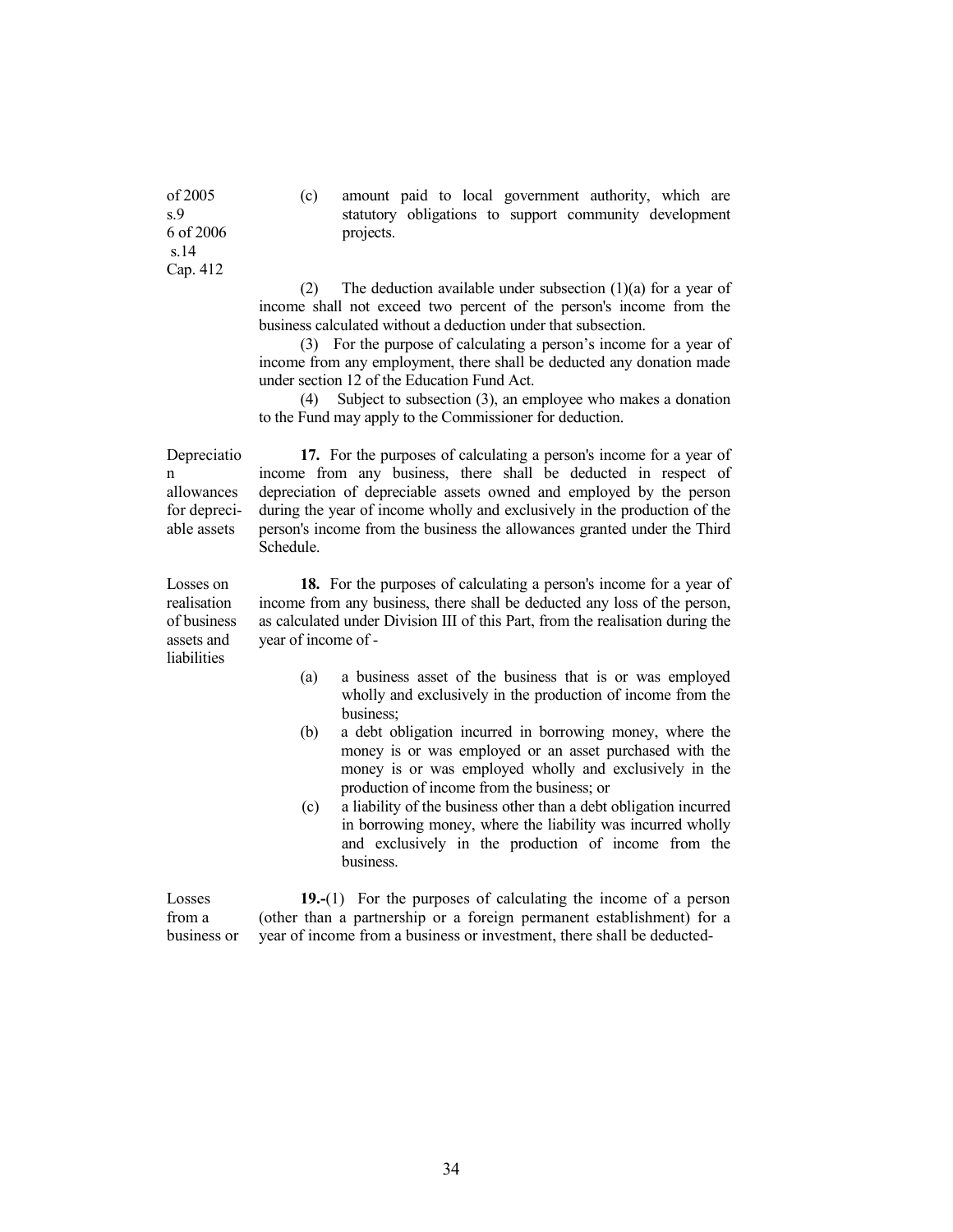- investment Act No.15 of 2004 s.28
- (a) any unrelieved loss of the year of income of the person from any other business or investment; and
- (b) any unrelieved loss of a previous year of income of the person from any business or investment.

 (2) For the purposes of subsection (1), a person may deduct an unrelieved loss -

- (a) in the case of a foreign source loss from an investment, only in calculating the person's foreign source income from an investment;
- (b) in the case of other losses from an investment, only in calculating the person's income from an investment;
- (c) in the case of other foreign source losses, only in calculating the person's foreign source income; and
- (d) in the case of loss incurred on agricultural business, only in calculating the person's income derived from agricultural business.

 (3) Where a person calculates income for a year of income from more than one business or investment of the person, and deducts an unrelieved loss in more than one such calculation, the person may choose the calculation or calculations in which the loss or part of the loss is deducted.

(4) For the purposes of this section -

- "agricultural business" means the practice of rearing of crops or animals including forestry, beekeeping, acqua-culture and faming with a view to deriving a profit but excludes extraction of natural resources or processing of agricultural produce other than preparing such produce for the purpose of sale in its original form;
- "loss" of a year of income of a person from any business or investment shall be calculated as the excess of amounts deducted in calculating the person's income from the business or investment over amounts included in calculating such income;
- "unrelieved loss" means the amount of a loss that has not been deducted in calculating a person's income under subsection (1) or section 26(3).

#### Division II: Rules Governing Amounts Used in Calculating the Income Tax Base

#### Subdivision A: Tax Accounting and Timing

Year of income

20.-(1) Subject to the provisions of this section, the year of income for every person shall be the calendar year.

 (2) Subject to the provisions of subsections (6), (7) and (8), an entity may apply, in writing, to the Commissioner for approval to change the entity's year of income from -

(a) the calendar year; or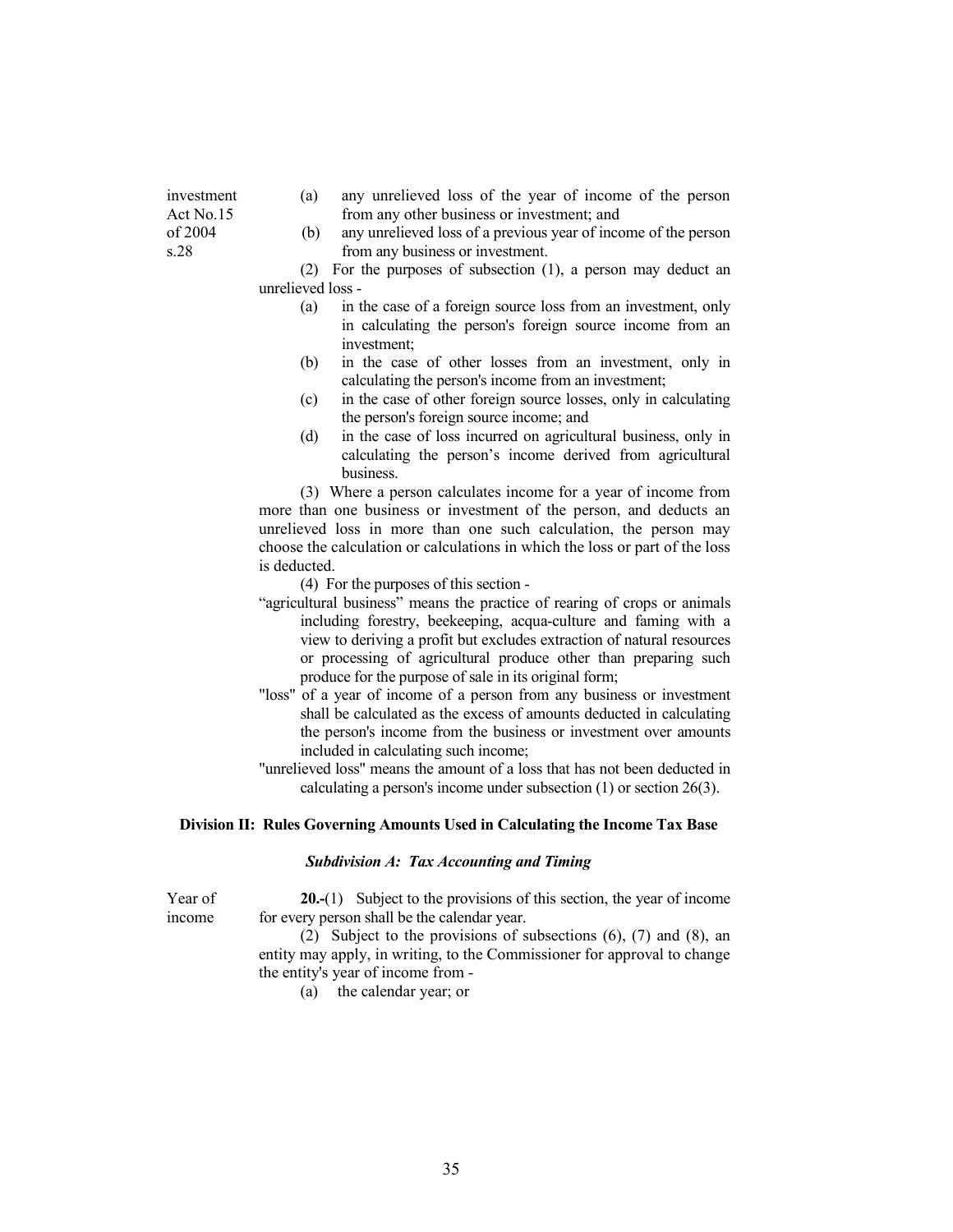(b) a twelve-month period previously approved by the Commissioner under subsection (3),

to another twelve-month period.

 (3) Where, in an application under subsection (2), the entity shows a compelling need to change the entity's year of income, the Commissioner may, by notice in writing, approve the application subject to any conditions as the Commissioner prescribes.

 (4) The Commissioner may, by notice in writing, revoke an approval granted to an entity under subsection (3).

 (5) Where an entity's year of income changes, the period between the end of its previous year of income and the beginning of its new year of income shall be another year of income of length of up to twelve months, or to 18 months subject to approval of the Commissioner.

 (6) The year of income for every person's foreign permanent establishment shall be the same as the year of income of its owner.

 (7) The year of income for every non-resident partnership, trust or corporation shall be the period, not exceeding twelve months, for which the entity makes up its accounts or, if it has no such period, the calendar year.

 (8) The initial year of income of a person shall be the period of twelve months or less or subject to the approval of commissioner eighteen months or less from the time the person starts to exist until the end of the person's year of income as calculated according to the foregoing subsections.

Basis of accounting for income tax purposes

 21.-(1) Subject to this Act, a person shall account for his income according to generally accepted accounting principles.

 (2) Notwithstanding the provisions of subsection (1), an individual shall account for income tax purposes on a cash basis in calculating the individual's income from an employment or investment.

 (3) A corporation shall account for income tax purposes on an accrual basis.

 (4) Unless the Commissioner prescribes otherwise by notice in writing, individuals in calculating income from a business, partnerships and trusts shall account for income tax purposes on either a cash or accrual basis according to the method that most clearly reflects the person's gains or profits.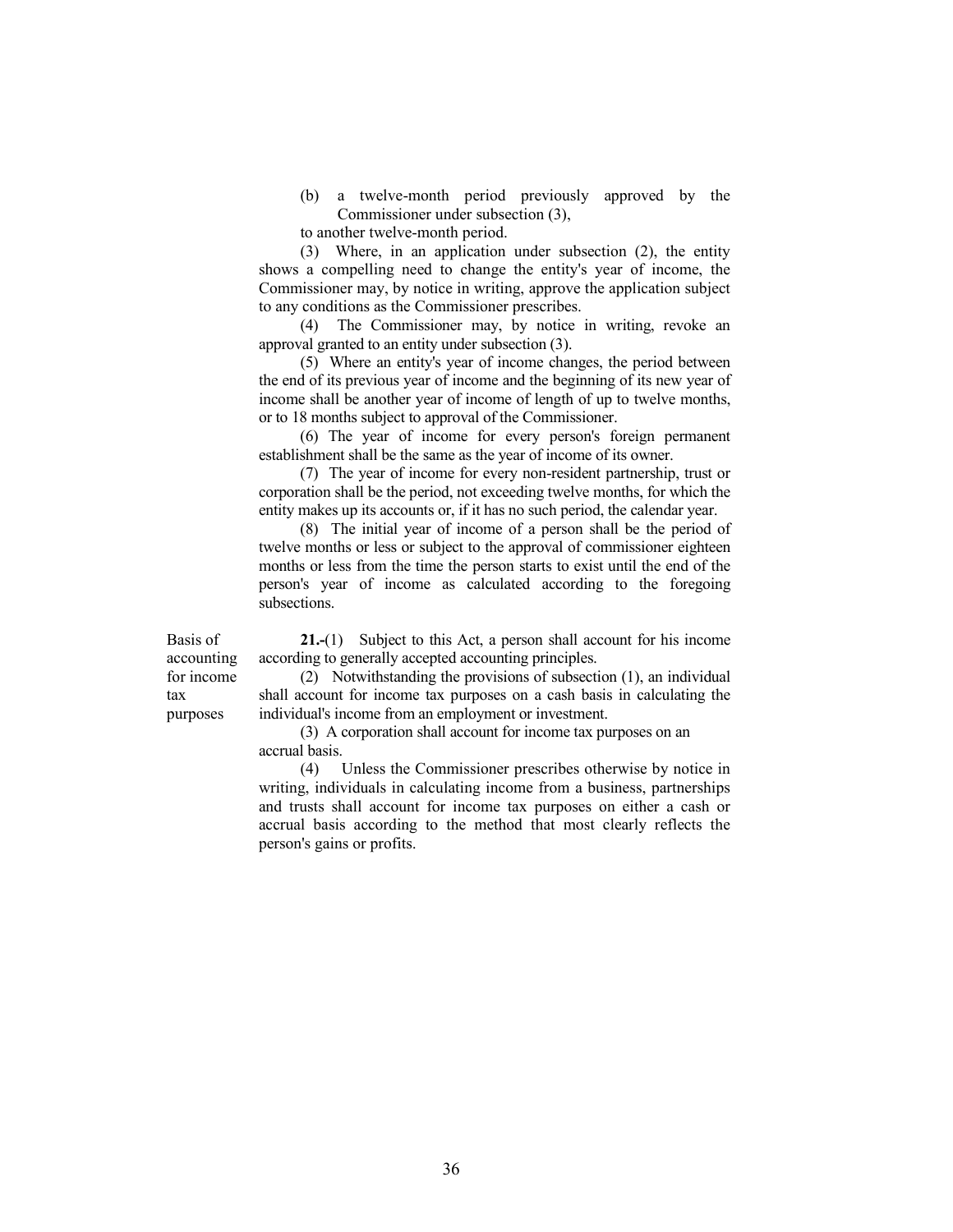(5) Subject to the provisions of subsections (2) and (3), a person may apply in writing for a change in the person's basis of accounting for income tax purposes and the Commissioner may by notice in writing approve the application but only if satisfied that the change is necessary to clearly reflect the person's gains and profits.

 (6) Where any aspect of a person's basis of accounting for income tax purposes is changed, adjustments shall be made in the year of income of the change so that no item is omitted or taken into account more than once.

Cash basis accounting

22. Subject to this Act, a person who accounts for income tax purposes on a cash basis -.

- (a) derives an amount and, therefore, shall include the amount in calculating the person's income or otherwise account for the amount as required by this Act when payment is received or made available to the person; and
- (b) incurs expenditure and, therefore, may deduct the expenditure in calculating the person's income or otherwise account for the expenditure as required by this Act when payment is made.

23.-(1) Subject to this Act, a person who accounts for income tax purposes on an accrual basis-

Accounting

Accrual **Basis** 

- (a) derives an amount when it is receivable by the person; and
- (b) incurs expenditure when it is payable by the person.

 (2) Subject to this Act, an amount is receivable by a person when the person becomes entitled to receive it, even if the time for discharge of the entitlement is postponed or the entitlement is payable by instalments.

 (3) Subject to this Act, an amount shall be treated as payable by a person when all the events that determine liability have occurred and the amount of the liability can be determined with reasonable accuracy, but not before economic performance with respect to the amount occurs.

 (4) For the purposes of subsection (3), economic performance occurs -

- (a) with respect to the acquisition of services or property, at the time the services or property are provided;
- (b) with respect to the use of an asset, at the time the asset is used; or
- (c) in any other case, at the time the person makes payment in full satisfaction of the liability.
- (5) Where in calculating income on an accrual basis -
- (a) a person includes a payment of a particular quantity to which the person is entitled or deducts a payment of a particular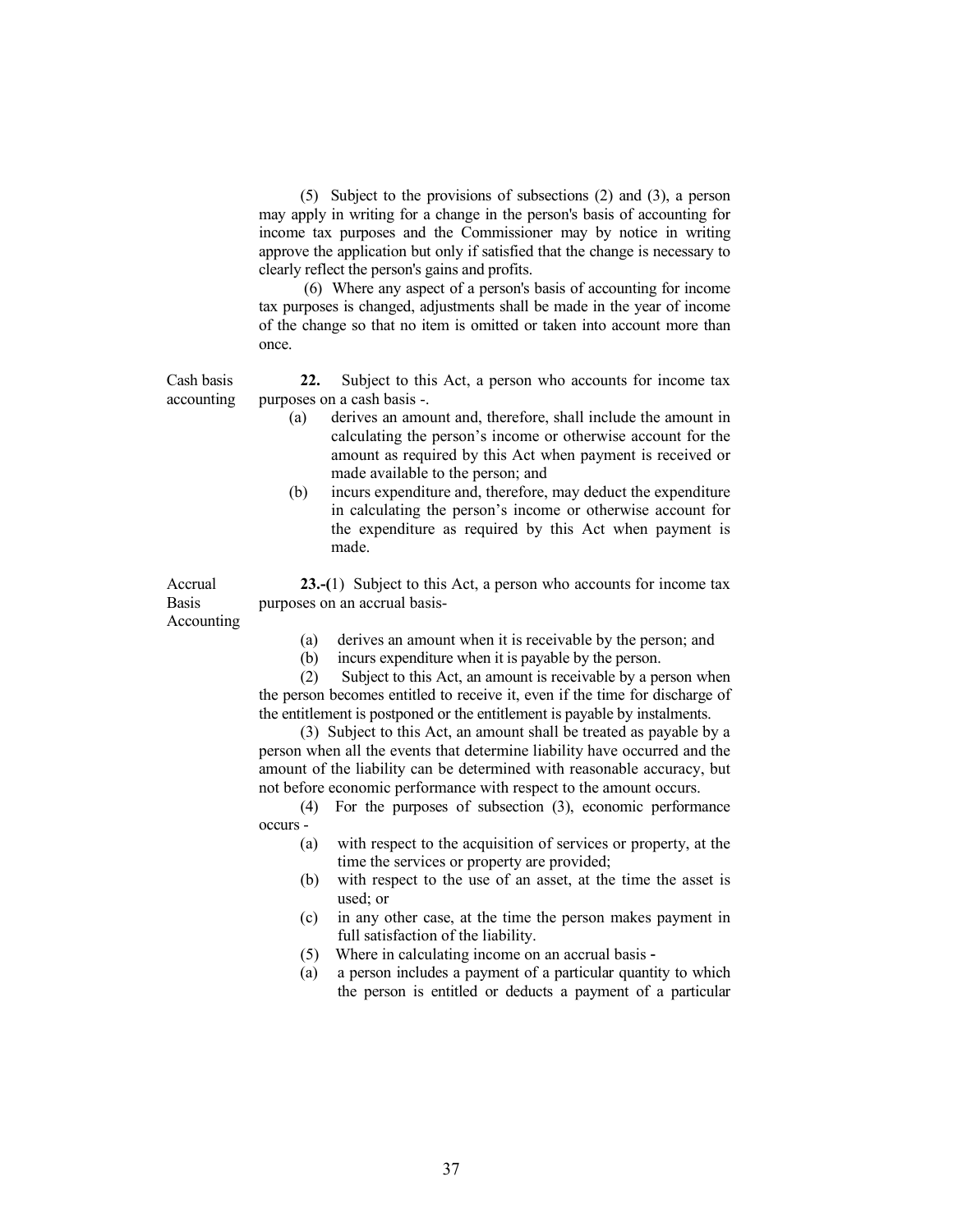quantity that the person is obliged to make; and

 (b) subsequently that entitlement or obligation is satisfied by a payment received or made by the person, as the case requires, of a different quantity, including by reason of a change in currency valuations,

 then appropriate adjustments shall be made at the time the payment is received or made so as to remedy the inaccuracy.

Claim of right 24. For the purposes of sections 22 and 23, an amount shall be treated as derived or expenditure incurred by a person notwithstanding that the person is not legally entitled to receive the amount or liable to make the payment, if the person claims to be legally entitled to receive, or legally obliged to pay the amount.

Reverse of amounts including bad debts

25.-(1) Where a person has deducted expenditure in calculating the person's income and the person later recovers the expenditure, the person shall, at the time of recovery, include the amount recovered in calculating the person's income.

 (2) Where a person has included an amount in calculating the person's income and, because of a legal obligation to do so, the person later refunds the amount, the person may, at the time of refund, deduct the amount refunded in calculating the person's income.

 (3) Where in calculating income on an accrual basis a person deducts expenditure that the person shall be obliged to make and the person later disclaims an obligation to incur the expenditure, the person shall, at the time of disclaimer, include the amount disclaimed in calculating the person's income.

 (4) Subject to the provisions of subsection (5), where in calculating income on an accrual basis a person includes an amount to which the person is entitled and the person later -

- (a) disclaims an entitlement to receive the amount; or
- (b) in the case where the amount constitutes a debt claim of the person, the person writes off the debt as bad,

 the person may, at the time of disclaimer or writing off, deduct the amount disclaimed or written off in calculating the person's income.

 (5) A person may disclaim the entitlement to receive an amount or write off as bad a debt claim of the person -

- (a) in the case of a debt claim of a financial institution, only after the debt claim has become a bad debt as determined in accordance with the relevant standards established by the Bank of Tanzania; and
- (b) in any other case, only after the person has taken all reasonable steps in pursuing payment and the person reasonably believes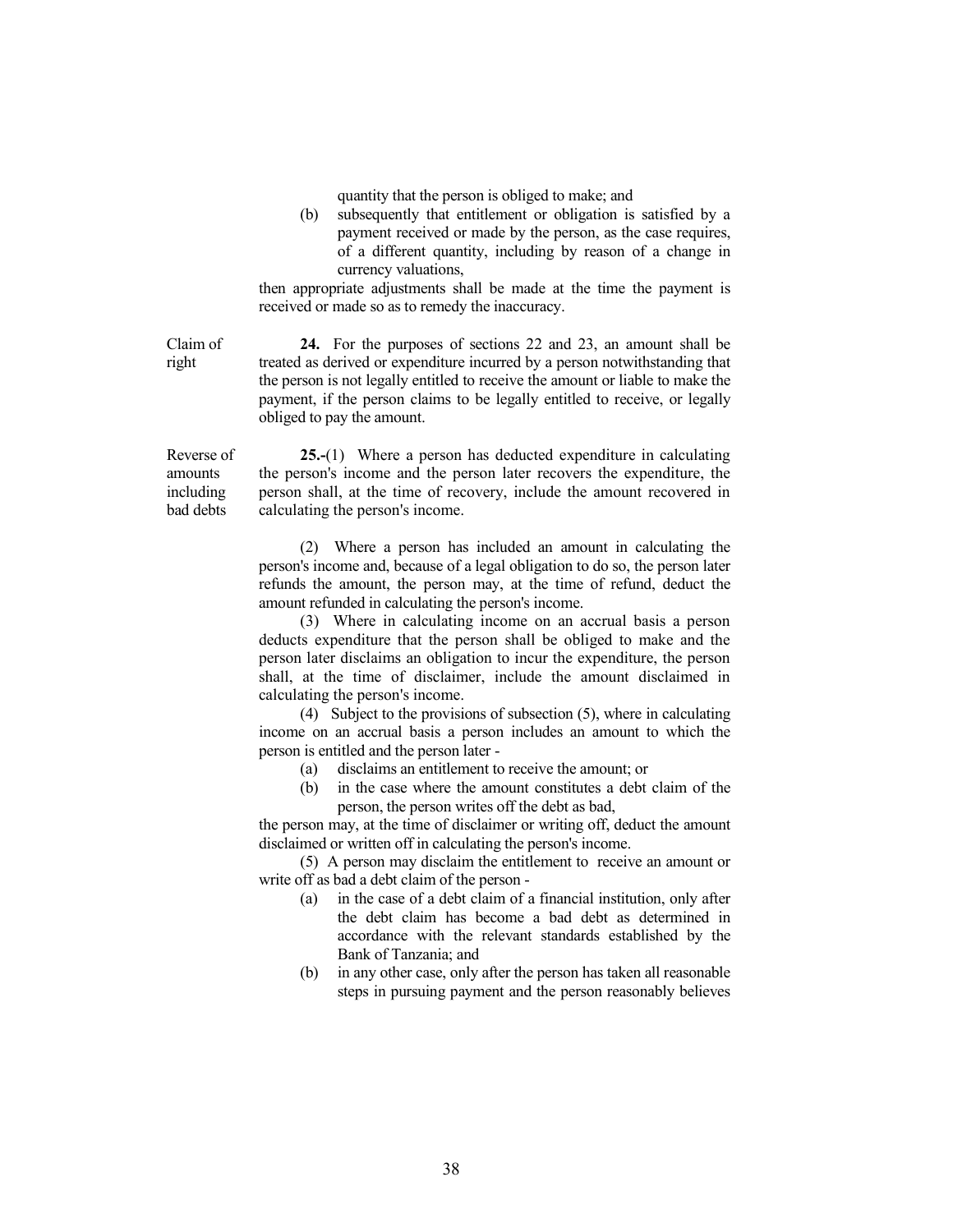that the entitlement or debt claim will not be satisfied.

Long-term contracts

26.-(1) In the case of a person accounting for income tax purposes on an accrual basis, amounts to be included or deducted in calculating income that relate to a long-term contract shall be taken into account on the basis of the percentage of the contract completed during each year of income.

 (2) The percentage of completion shall be determined by comparing the total expenditure allocated to the contract and incurred before the end of the year of income with the estimated total contract expenditure as determined at the time of commencement of the contract.

 (3) Where for the year of income in which a long-term contract is completed, the person has an unrelieved loss (determined under section 19) for the year of income or a previous year of income that is attributable to the long-term contract, the Commissioner may allow the loss to be -

(a) carried back to a previous year of income; and

(b) treated as an unrelieved loss for that year.

 (4) The amount treated as an unrelieved loss for a year of income under subsection (3)(b) shall not exceed the amount by which amounts included in calculating income for that year of income under the contract exceed deductions under the contract for the year.

 (5) An unrelieved loss for a year of income shall be attributable to a long-term contract to the extent that deductions in calculating the income from the business that relate to the contract exceed inclusions in that calculation that relate to the contract.

(6) For the purposes of this section, "long-term contract" -

- (a) means a contract for manufacture, installation, or construction, or, in relation to each, the performance of related services, which is not completed within the year of income in which work under the contract commences; but
- (b) excludes a contract estimated to be completed within six months of the date on which work under the contract commenced.

 (7) The regulations may apply the percentage of completion method to other types of contracts that span more than one year of income where the contract may accelerate expenditure in early years or delay income until later years of the contract.

# Subdivision B: Quantification, Allocation and Characterisation of Amounts

**Quantificati** on

 27.-(1) A payment or amount to be included or deducted in calculating income shall be quantified as follows -

according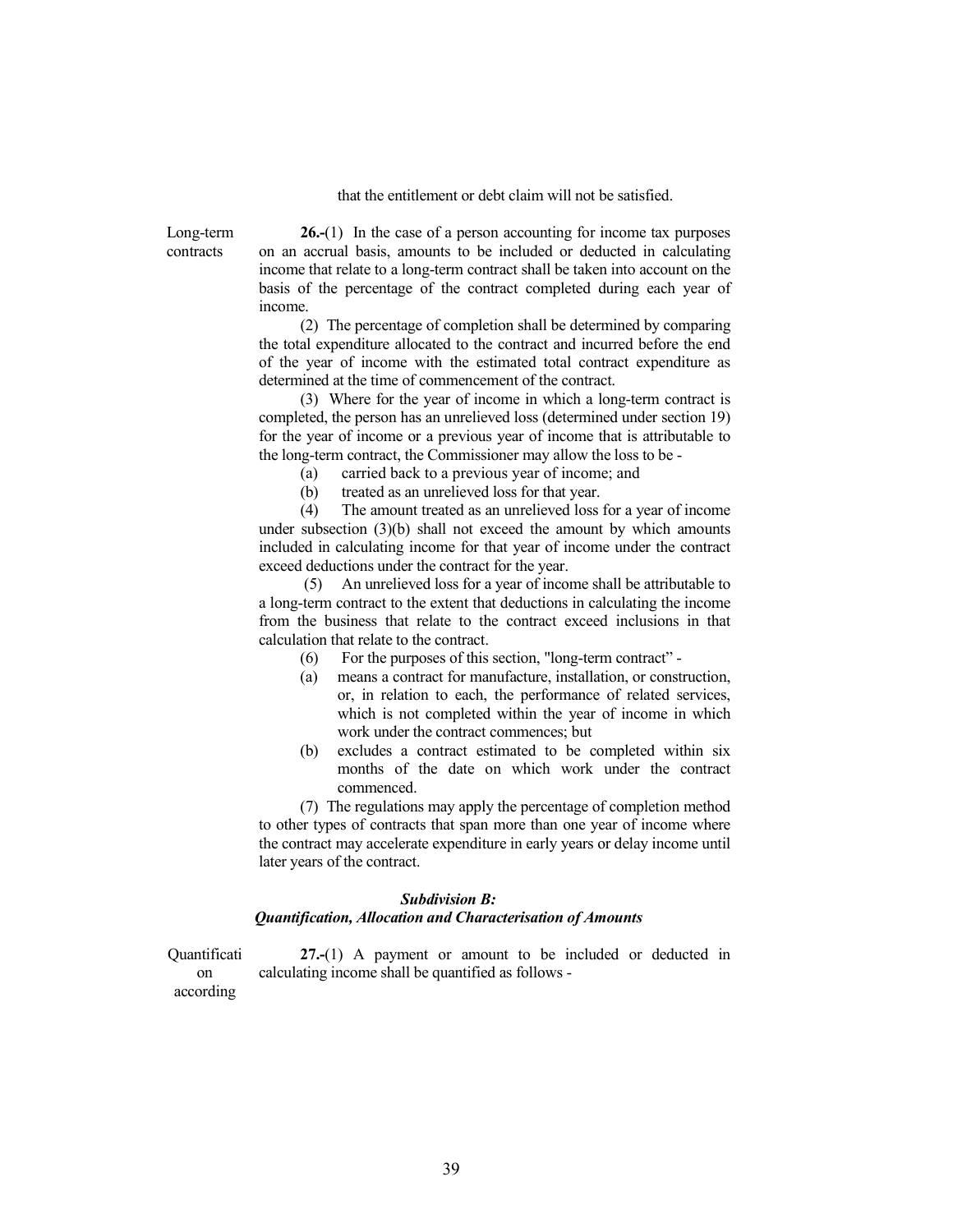to market value

- (a) for payments consisting of the availability for use or use of a motor vehicle during a year of income provided in return for services whether by way of employment or otherwise or provided by an entity to a member or manager of the entity, the amount of the payment shall be as prescribed in the Fifth Schedule;
- (b) for payments consisting of a loan provided in return for services (whether by way of employment or otherwise) or by an entity to a member or manager of the entity-
	- (i) where the loan is made by an employer to an employee, the term of the loan is less than twelve months and the aggregate amount of the loan and any similar loans outstanding at any time during the previous twelve months does not exceed three months basic salary, the quantity of the payment is nil; and
	- (ii) in any other case, the amount by which
		- (aa) the interest that would have been paid by the payee during the year of income of the payee in which the payment is made if interest were payable under the loan at the statutory rate for the year of income, exceeds;
		- (bb) the interest paid by the payee during the year of income under the loan, if any;
- (c) for payments consisting of the provision of premises (including any furniture or other contents) by an employer for residential occupation by an employee during a year of income, (i) or (ii), whichever is less, reduced by any rent paid for the occupation by the employee, where -
	- (i) is the market value rental of the part of the premises occupied by the employee for the period occupied during the year of income; and
	- (ii) is the greater of
		- (aa) 15 percent of the employee's total income for the year of income, calculated without accounting for the provision of the premises and, where the premises are occupied for only part of the year of income, apportioned as appropriate; and
		- (bb) expenditure claimed as a deduction by the employer in respect of the premises for the period of occupation by the employee during the year of income; and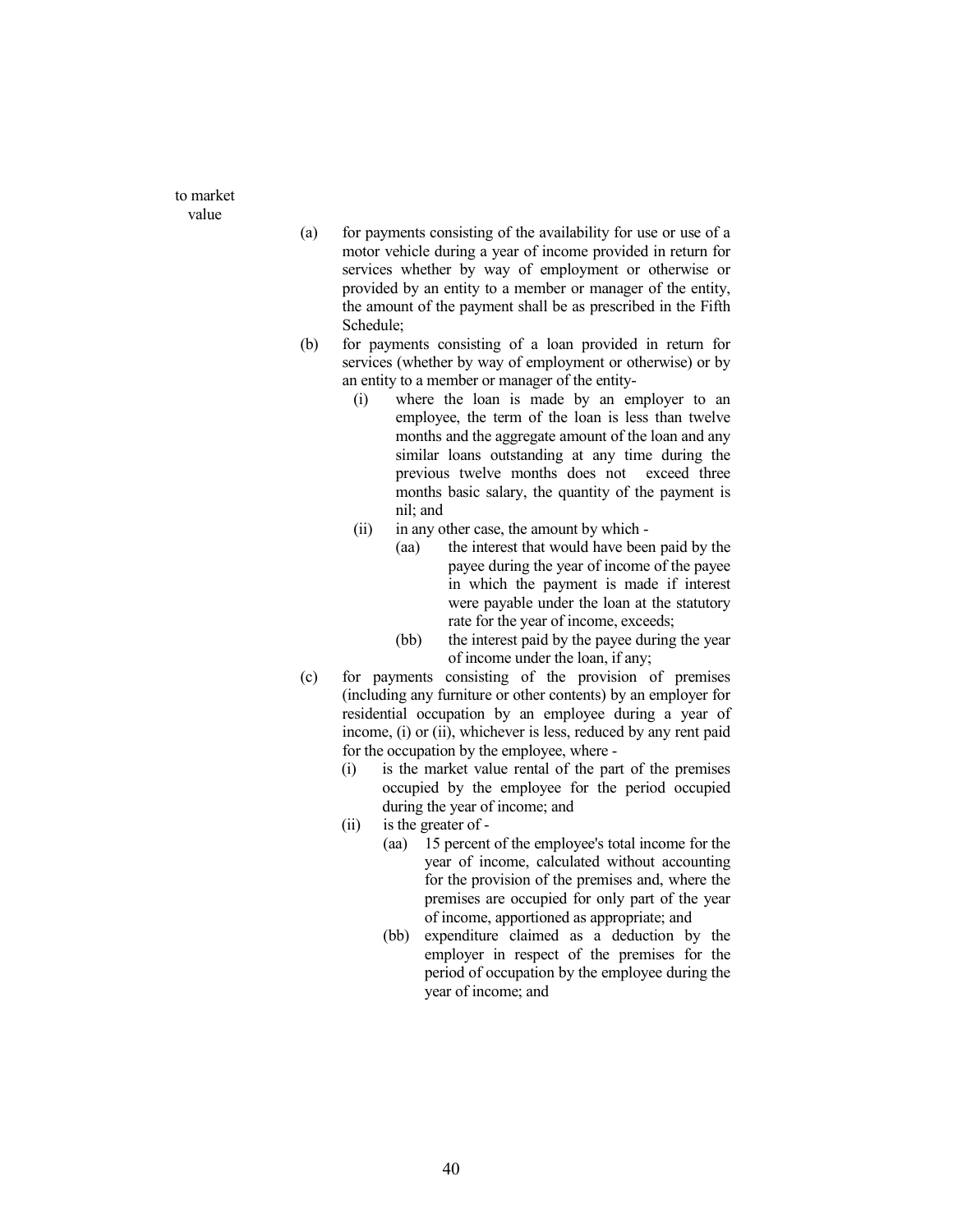(d) in any other case, the amount prescribed by the regulations or, in the absence of regulations, the market value.

 (2) The amount of a payment is quantified without reduction for any income tax withheld from the payment under Subdivision A of Division II of Part VII.

 (3) The market value of an asset shall be determined without regard to any restriction on transfer of the asset or the fact that the asset is not otherwise convertible into a payment of money or money's worth.

 28.-(1) Subject to the provisions of subsection (4), for the purposes of this Act, a person's tax payable, income and amounts to be included and deducted in calculating income shall be quantified in Tanzania shillings.

 (2) Subject to subsection (3), where an amount to be included or deducted in calculating income is quantified in a currency other than Tanzania shillings, the amount shall be converted at the exchange rate quoted by the Bank of Tanzania and applying between the currency and the shilling at the time the amount is taken into account for income tax purposes.

 (3) For the purposes of subsection (2) and where the Commissioner permits, by notice in writing, a person may use the average exchange rate applying during the year of income as determined by the Commissioner.

 (4) The Commissioner may, by notice in writing, for a specified period of time and on such terms and conditions as he thinks fit, permit an entity to quantify amounts to be included and deducted in calculating income in any foreign currency that is convertible into Tanzania shillings.

 29.-(1) Subsection (2) shall apply where a person indirectly benefits from a payment or directs who is to be the payee of the payment and the payer, an associate of the payer or a third person under an arrangement with the payer or with an associate of the payer intends the payment to benefit the person.

 (2) Where this subsection applies, the Commissioner may, by practice note generally or by notice in writing served on the person -

(a) treat the person as the payee of the payment;

- (b) treat the person as the payer of the payment; or
- (c) treat the person as the payee of the payment and as making an equal payment to the person who would be considered the payee of the payment if this subsection were ignored.

Jointly owned investment 30. -(1) For the purposes of calculating a person's income from an investment that is jointly owned with another person, amounts to be included and deducted in that calculation shall be apportioned among the

Quantification in shillings

Indirect

payments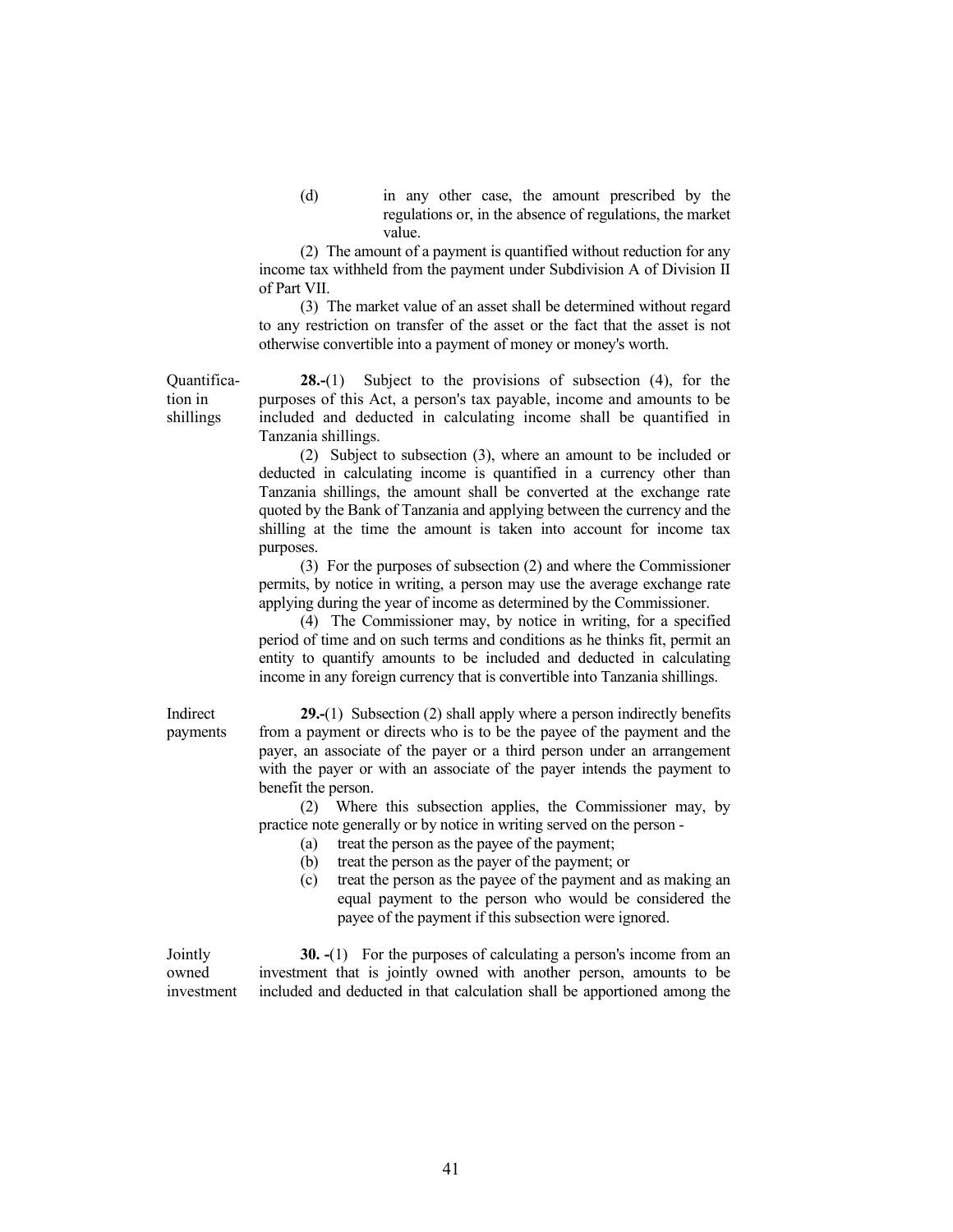joint owners in proportion to their respective interests in the investment.

 (2) Where the interests of joint owners cannot be ascertained they shall be treated as equal.

Compensat ion and recovery payments

31. Subject to the provisions of section 25, where a person or an associate of the person derives an amount ("the compensation amount") which compensates for or represents recovery of -

- (a) income or an amount to be included in calculating income, which the person expects or expected to derive; or
- (b) a loss or an amount to be deducted in calculating income, which the person has incurred or which the person expects or expected to incur,

 the compensation amount shall be included in calculating income of the person and takes its character from the amount compensated for.

Annuities, instalment sales and finance leases

32.-(1) Payments made by a person under a finance lease or in acquiring an asset under an instalment sale (other than an instalment sale that provides for commercial periodic interest payable on balance outstanding) shall be treated as interest and a repayment of capital under a loan made by the lessor or seller to the lessee or buyer, as the case requires.

 (2) Payments made to a person under an annuity shall be treated as interest and a repayment of capital under a loan made by the person to the payer of the annuity.

 (3) The interest and repayment of capital under subsections (1) and (2) shall be calculated as if the loan were a blended loan with interest compounded six-monthly.

 (4) Where an asset is leased under a finance lease, the lessor shall be treated as transferring ownership of the asset to the lessee.

 (5) Subject to section 44, where a person transfers an asset under an instalment sale or, by reason of subsection (4), under a finance lease -

- (a) the person shall be treated as deriving an amount in respect of the transfer equal to the market value of the asset immediately before the transfer; and
- (b) the person who acquires the asset shall be treated as incurring expenditure of an equal amount in acquiring the asset.

 (6) Where the lessee under a finance lease returns the asset to the lessor before ownership passes to the lessee (other than by reason of subsection (4)) the lessee shall be treated as transferring ownership of the asset back to the lessor.

(7) For the purposes of this section -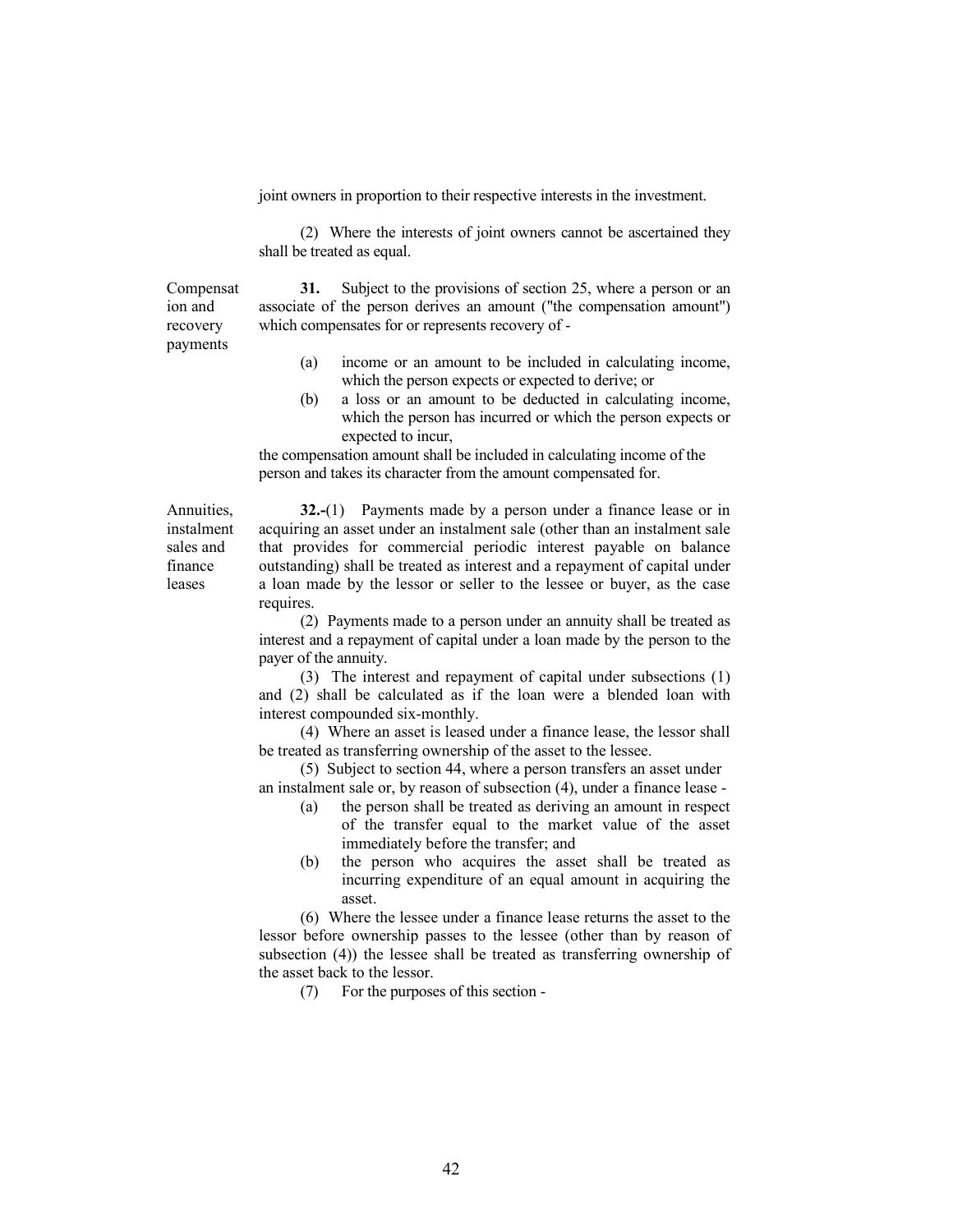"blended loan" means a loan under which payments by the borrower represent in part a payment of interest and in part a repayment of capital where the interest part is calculated on capital outstanding at the time of each payment and the rate of interest is uniform over the term of the loan;

"finance lease" means a lease where -

- (a) the lease agreement provides for transfer of ownership following the end of the lease term or the lessee has an option to acquire the asset after expiry of the lease term for a fixed or presupposed price;
- (b) the lease term exceeds 75 percent of the useful life of the asset;
- (c) the estimated market value of the asset after expiry of the lease term is less than 20 percent of its market value at the start of the lease;
- (d) in the case of a lease that commences before the last 25 percent of the useful life of the asset, the present value of the minimum lease payments equals or exceeds 90 percent of the market value of the asset at the start of the lease term; or
- (e) the asset is custom-made for the lessee and after expiry of the lease term the asset will not be of practical use to any person other than the lessee; and

 "lease term" includes an additional period for which the lessee has an option to renew a lease.

Transfer pricing and other arrangemen ts between associates

33.-(1) In any arrangement between persons who are associates, the persons shall quantify, apportion and allocate amounts to be included or deducted in calculating income between the persons as is necessary to reflect the total income or tax payable that would have arisen for them if the arrangement had been conducted at arm's length.

 (2) Where, in the opinion of the Commissioner, a person has failed to comply with the provisions of subsection (1), the Commissioner may make adjustments consistent with subsection (1) and in doing so the Commissioner may -

- (a) re-characterise the source and type of any income, loss, amount or payment; or
- (b) apportion and allocate expenditure, including that referred to in section 71(2) incurred by one person in conducting a business that benefits an associate in conducting a business to the person and the associate based on the comparative turnovers of the businesses.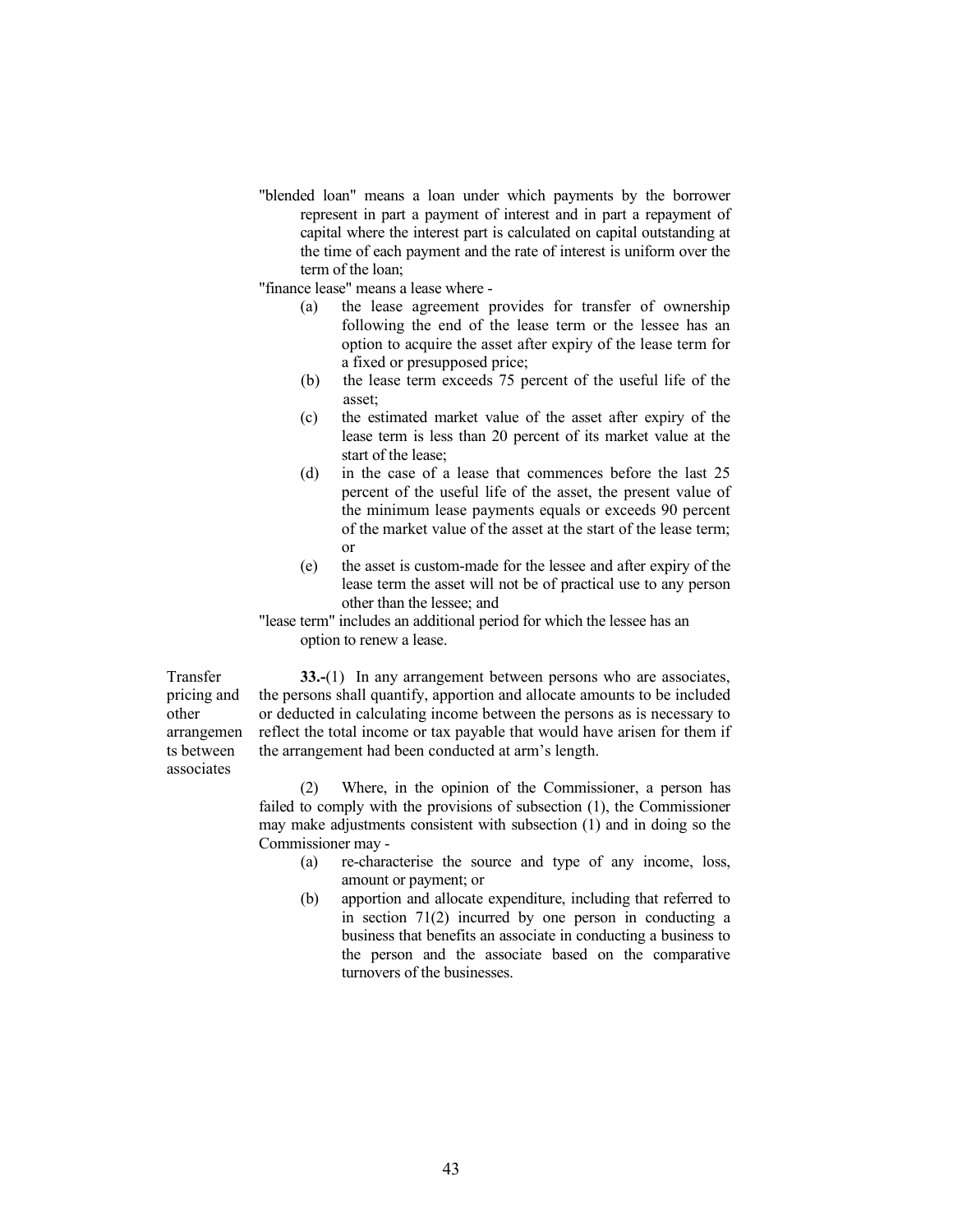34.-(1) Where a person attempts to split income with another person, the Commissioner may, by notice in writing,

- (a) adjust amounts to be included or deducted in calculating the income of each person; or
- (b) re-characterise the source and type of any income, loss, amount or payment,

 to prevent any reduction in tax payable as a result of the splitting of income.

 (2) Subject to the provisions of subsection (3), a reference in subsection (1) to a person attempting to split income includes a reference to a transfer, either directly or indirectly, between the person and an associate of the person of-

(a) amounts to be derived or expenditure to be incurred; or

 (b) an asset with the result that the transferee receives or enjoys amounts derived from owning the asset.

 (3) Subsection (2) applies only where the reason or one of the reasons for the transfer is to lower the tax payable by the person or the associate.

 (4) In determining under subsection (2) whether a person is seeking to split income, the Commissioner shall consider the market value of any payment made for the transfer.

Tax avoidance arrangemen ts

Income splitting

> 35.-(1) Notwithstanding anything in this Act, where the Commissioner is of the opinion that an arrangement is a tax avoidance arrangement, he may by notice in writing make such adjustments as regards a person's or persons' liability to tax (or lack thereof) as the Commissioner thinks appropriate to counteract any avoidance or reduction of liability to tax that might result if the adjustments were not made.

> (2) A notice issued under subsection (1) shall specify the arrangement and the adjustments.

> (3) For the purposes of this section, "tax avoidance arrangement" means any arrangement -

- (a) one of the main purposes of which is the avoidance or reduction of liability to tax of any person for any year of income;
- (b) one of the main purposes of which is prevention or obstruction in collecting tax; or
- (c) where the main benefit that might be expected to accrue from the arrangement in the three years following completion of the arrangement is -
	- (i) an avoidance or reduction of liability to tax of any person for any year of income; or
	- (ii) prevention or obstruction in collecting tax,

but excludes an arrangement where it may reasonably be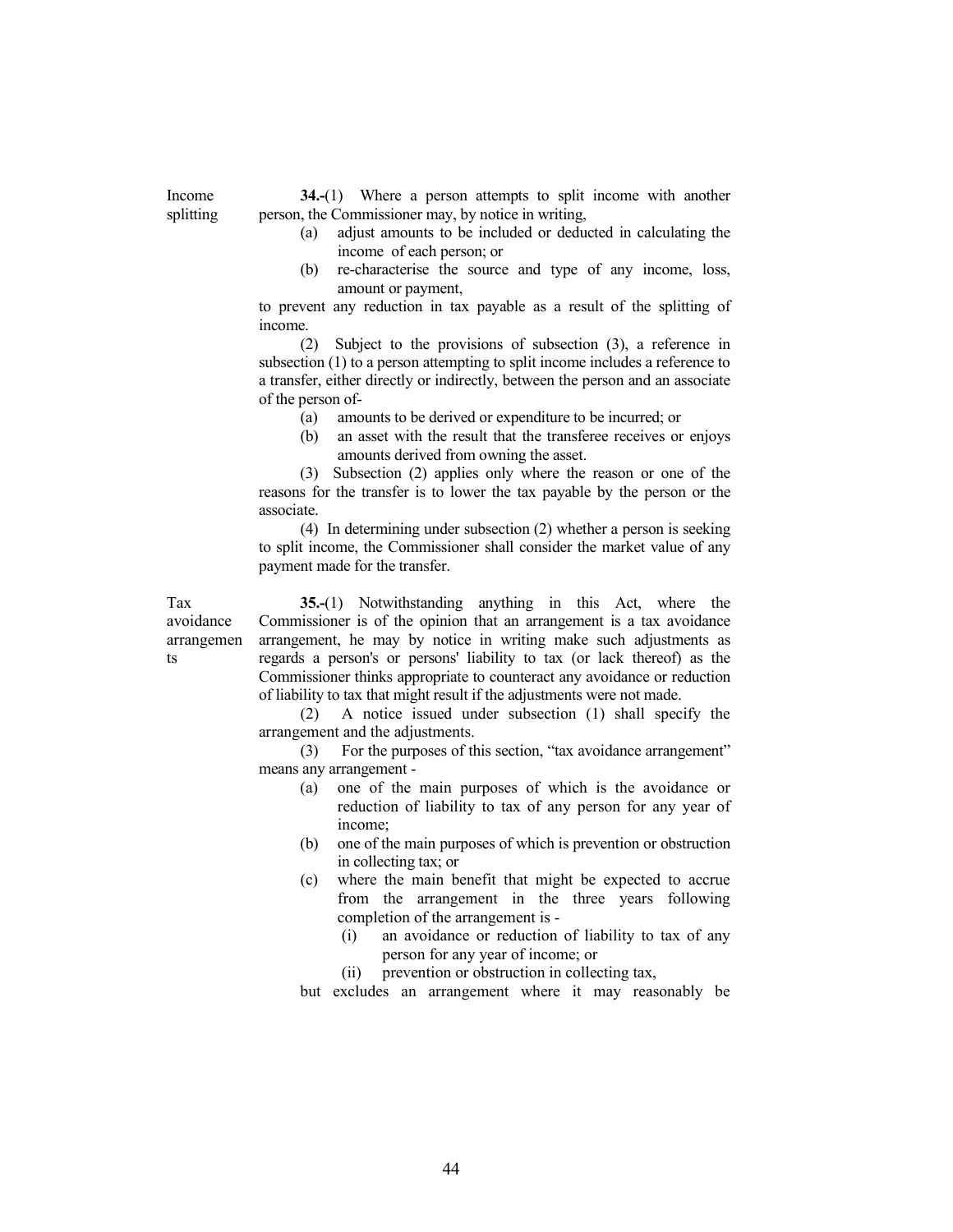considered that the arrangement would not result directly or indirectly in a misuse of the provisions of this Act or an abuse having regard to the provisions of this Act, other than this section, read as a whole.

#### Division III: Assets and Liabilities

## Subdivision A: Central Concepts

 36.-(1) A person's gain from the realisation of an asset or liability is the amount by which the sum of the incomings for the asset or liability exceeds the cost of the asset or liability at the time of realisation.

 (2) The loss of a person from the realisation of an asset or liability is the amount by which the cost of the asset or liability exceeds the sum of the incomings for the asset or liability at the time of realisation.

 (3) Subject to the provisions of subsection (4), net gains from the realisation of investment assets of an investment of a person for a year of income are calculated as the sum of all gains from the realisation of investment assets of the investment during the year reduced by -

- (a) the total of all losses from the realisation of investment assets of the investment during the year;
- (b) any unrelieved net loss of any other investment of the person for the year; and
- (c) any unrelieved net loss for a previous year of income of the investment or any other investment of the person.

 (4) A person may claim a reduction under subsection (3) with respect to a foreign source loss on the realisation of an asset or liability only to the extent that the amount, which the loss is to reduce, includes gains on the realisation of an asset or liability with a foreign source.

 (5) Where a person may use an unrelieved net loss of an investment in more than one calculation under subsection (3), the person may choose the calculation or calculations in which the loss or part of the loss is used, and is limited to one such use.

 (6) For the purposes of this section, "unrelieved net loss" of an investment for a year of income means the excess of losses over gains from the realisation of investment assets of the investment during the year of income reduced by any amount of the excess that has previously been taken into account under subsection (3)(b) or (c).

37.-(1) Subject to this Act, the cost of an asset of a person is the sum  $of -$ 

- (a) expenditure incurred by the person in acquiring the asset including, where relevant, expenditure of construction, manufacture or production of the asset;
- (b) expenditure incurred by the person in altering, improving,

Calculation of gains and losses Act No.7 of 1994 s.8

Cost of asset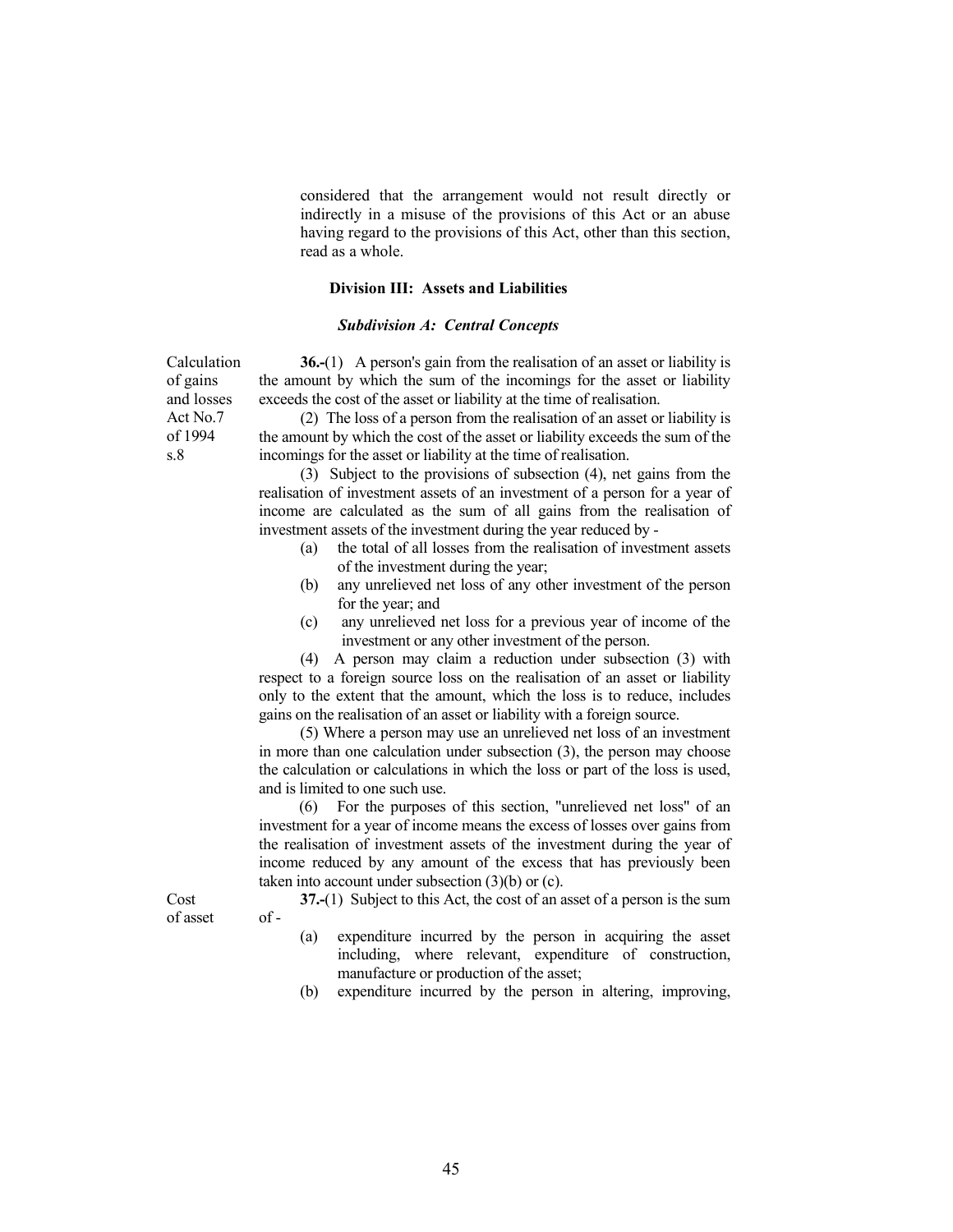maintaining and repairing the asset;

- (c) expenditure incurred by the person in realising the asset;
- (d) incidental expenditure incurred by the person in acquiring and realising the asset; and
- (e) any amount required
	- (i) by Subdivision B of Division I of this Part to be directly included in calculating the person's income; or
	- (ii) that is an exempt amount or final withholding payment of the person;

 but excludes consumption expenditure, excluded expenditure and expenditure to the extent to which it is directly deducted in calculating the person's income or included in the cost of another asset.

 (2) For the purposes of determining the cost of trading stock of a business of a person -

- (a) no amount shall be included in respect of the repair, improvement or depreciation of depreciable assets; and
- (b) subject to paragraph (a) but without otherwise limiting amounts to be included under subsection (1), the person shall use the absorption-cost method.
- (3) Where assets owned by a person, being -
- (a) trading stock; or
- (b) any other type of asset prescribed by the regulations,

 are fungible and not readily identifiable, the person may elect for the cost of the assets to be determined according to the first-in-first-out method or the average-cost method but, once chosen, the method may only be changed with the written permission of the Commissioner.

 (4) Where a person inherits an asset from a deceased, that person shall be treated as having incurred expenditure equal to the market value of that asset at the time of such acquisition.

 (5) Subject to the provisions of subsection (6), where a person becomes a resident of the United Republic for the first time, the net cost of an asset held by the person immediately before becoming resident is equal to the market value of the asset at that time.

 (6) Subsection (5) does not apply to an asset that was a domestic asset of the person immediately before becoming resident.

(7) For the purposes of this section -

- "absorption-cost method" means the generally accepted accounting principle under which the cost of trading stock is the sum of direct asset costs, direct labour costs and factory overhead costs;
- "average-cost method" means the generally accepted accounting principle under which costs are allocated to fungible assets of a particular type owned by a person based on a weighted average cost of all assets of that type owned by the person;

"direct labour costs" means expenditure incurred by a person on labour that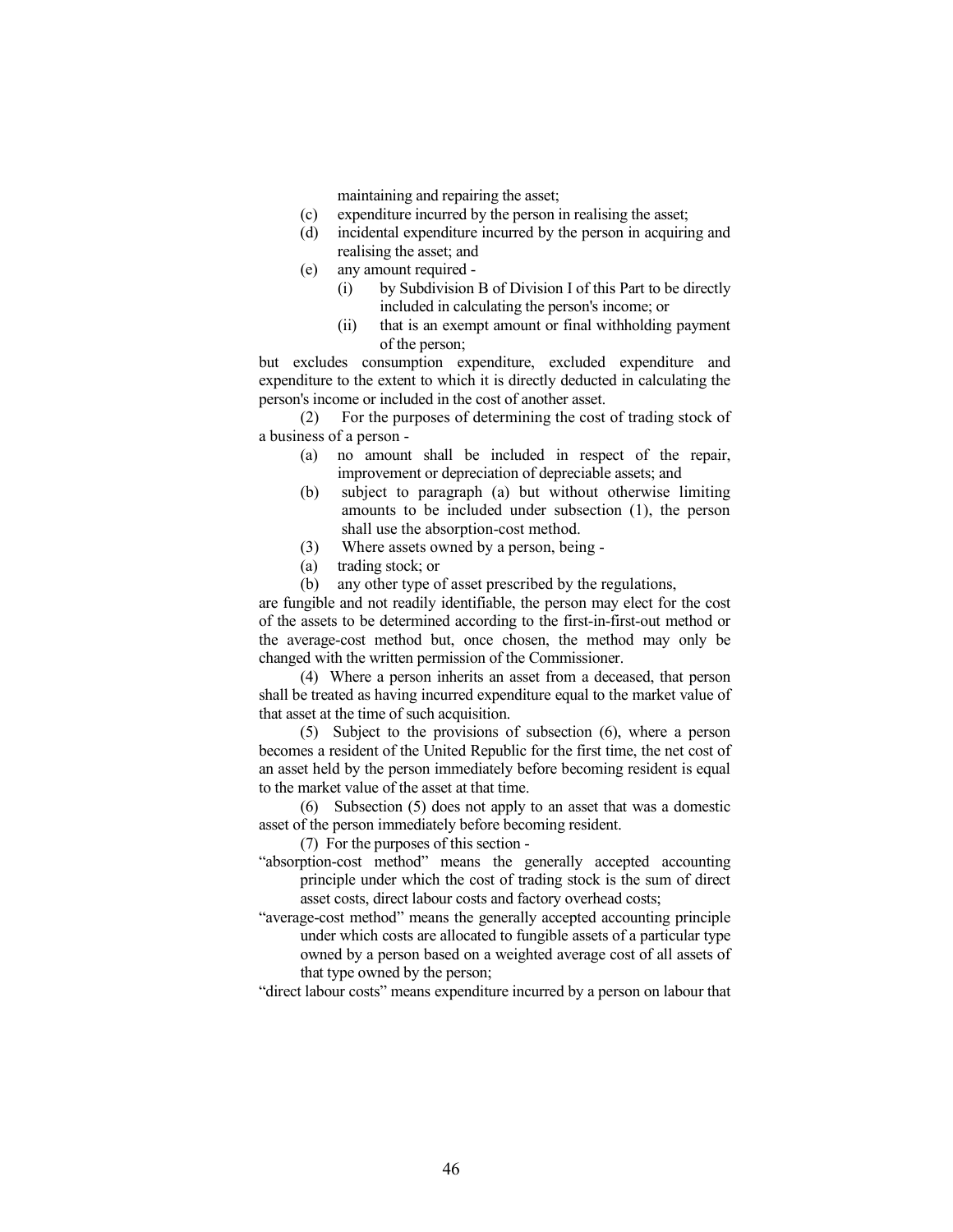directly relates to the production of trading stock;

|                              | "direct asset costs" means expenditure incurred by a person in acquiring<br>any asset or assets, as described in subsection $(1)(a)$ , that constitutes<br>trading stock or becomes an integral part of trading stock produced;<br>"factory overhead costs" means all expenditure incurred by a person in<br>producing trading stock except direct labour and direct asset costs<br>and, in the case of a person carrying on a mining business,<br>expenditure on earthworks incurred wholly and exclusively for<br>developing the mine;<br>"first-in-first-out method" means the generally accepted accounting<br>principle under which costs are allocated to a fungible asset of a<br>particular type owned by a person based on the assumption that<br>assets of that type owned by the person are realised in the order of |  |  |
|------------------------------|---------------------------------------------------------------------------------------------------------------------------------------------------------------------------------------------------------------------------------------------------------------------------------------------------------------------------------------------------------------------------------------------------------------------------------------------------------------------------------------------------------------------------------------------------------------------------------------------------------------------------------------------------------------------------------------------------------------------------------------------------------------------------------------------------------------------------------|--|--|
|                              | their acquisition; and<br>"incidental expenditure" incurred by a person in acquiring or realising an                                                                                                                                                                                                                                                                                                                                                                                                                                                                                                                                                                                                                                                                                                                            |  |  |
|                              | asset includes -                                                                                                                                                                                                                                                                                                                                                                                                                                                                                                                                                                                                                                                                                                                                                                                                                |  |  |
|                              | advertising expenditure, taxes, duties and other expenditure of<br>(a)<br>transfer; and                                                                                                                                                                                                                                                                                                                                                                                                                                                                                                                                                                                                                                                                                                                                         |  |  |
|                              | of establishing,<br>(b)<br>expenditure<br>preserving<br>defending<br>or<br>ownership of the asset,                                                                                                                                                                                                                                                                                                                                                                                                                                                                                                                                                                                                                                                                                                                              |  |  |
|                              | and the expenditure referred to in paragraphs (a) and (b) includes                                                                                                                                                                                                                                                                                                                                                                                                                                                                                                                                                                                                                                                                                                                                                              |  |  |
|                              | any related remuneration for the services of an accountant, agent,<br>auctioneer, broker, consultant, legal advisor, surveyor or valuer.                                                                                                                                                                                                                                                                                                                                                                                                                                                                                                                                                                                                                                                                                        |  |  |
| Incomings<br>for an asset    | 38.<br>Subject to this Act, incomings for an asset of a person means -                                                                                                                                                                                                                                                                                                                                                                                                                                                                                                                                                                                                                                                                                                                                                          |  |  |
|                              | (a)<br>amounts derived by the person in respect of owning the asset<br>including -                                                                                                                                                                                                                                                                                                                                                                                                                                                                                                                                                                                                                                                                                                                                              |  |  |
|                              | (i) amounts derived from altering or decreasing the value of<br>the asset; and                                                                                                                                                                                                                                                                                                                                                                                                                                                                                                                                                                                                                                                                                                                                                  |  |  |
|                              | (ii) amounts derived under the asset including by way of<br>covenant to repair or otherwise; and                                                                                                                                                                                                                                                                                                                                                                                                                                                                                                                                                                                                                                                                                                                                |  |  |
|                              | amounts derived or to be derived by the person in respect of<br>(b)<br>realising the asset,                                                                                                                                                                                                                                                                                                                                                                                                                                                                                                                                                                                                                                                                                                                                     |  |  |
|                              | but excludes any amount to the extent that it is an exempt amount, a                                                                                                                                                                                                                                                                                                                                                                                                                                                                                                                                                                                                                                                                                                                                                            |  |  |
|                              | final withholding payment or, other than in the case of trading stock,                                                                                                                                                                                                                                                                                                                                                                                                                                                                                                                                                                                                                                                                                                                                                          |  |  |
|                              | an amount to be directly included in calculating the person's income<br>under Subdivision B of Division I of this Part.                                                                                                                                                                                                                                                                                                                                                                                                                                                                                                                                                                                                                                                                                                         |  |  |
| Realisation                  | 39. A person who owns an asset shall be treated as realising the                                                                                                                                                                                                                                                                                                                                                                                                                                                                                                                                                                                                                                                                                                                                                                |  |  |
|                              | asset -                                                                                                                                                                                                                                                                                                                                                                                                                                                                                                                                                                                                                                                                                                                                                                                                                         |  |  |
| Act No.15<br>of 2004<br>s.29 | subject to paragraph (b), when the person parts with<br>(a)<br>ownership of the asset including when the asset is sold,<br>exchanged, transferred, distributed, cancelled, redeemed,<br>destroyed, lost, expired or surrendered;                                                                                                                                                                                                                                                                                                                                                                                                                                                                                                                                                                                                |  |  |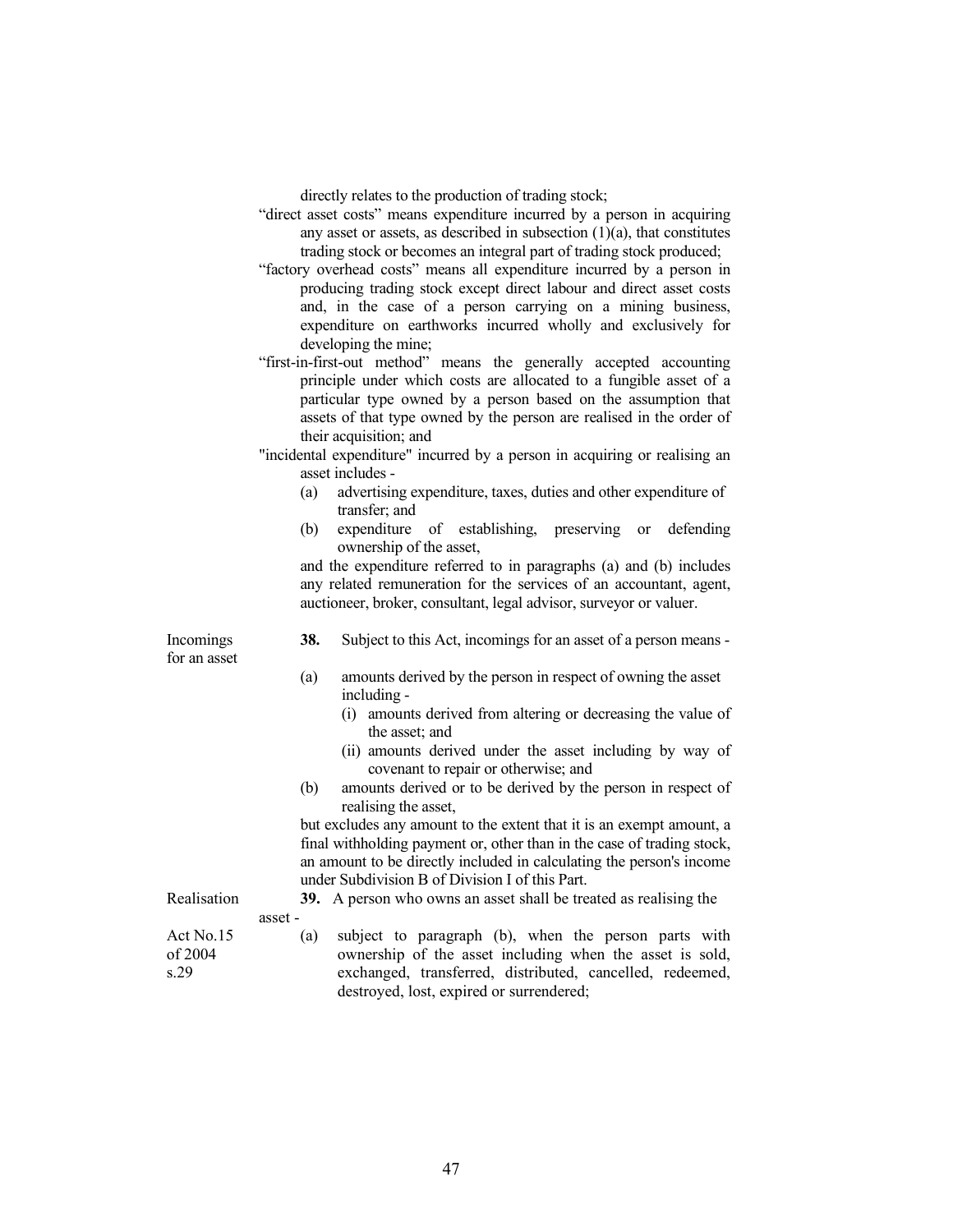- (b) in the case of an asset of a person who ceases to exist, excluding a deceased individual, immediately before the person ceases to exist;
- (c) in the case of an asset other than a Class 1, 2, 3, 4, 5, 6 or 8 depreciable asset or trading stock, where the sum of the incomings for the asset exceeds the cost of the asset;
- (d) in the case of an asset that is a debt claim owned by a financial institution, when the debt claim becomes a bad debt as determined in accordance with the relevant standards established by the Bank of Tanzania and the institution writes the debt off as bad;
- (e) in the case of an asset that is a debt claim owned by a person other than a financial institution, the person reasonably believes the debt claim will not be satisfied, the person has taken all reasonable steps in pursuing the debt claim and the person writes the debt off as bad;
- (f) in the case of an asset that is a business asset, depreciable asset, investment asset or trading stock, immediately before the person begins to employ the asset in such a way that it ceases to be an asset of any of those types;
- (g) in the case of a foreign currency debt claim, on the last day of each year of income;
- (h) in the case of an asset owned by an entity, in the circumstances referred to in section 56 (1).

Application of this Division to **liabilities** 40.-(1) The costs and incomings of a liability of a person shall be determined consistently with sections 37 and 38 as though a reference to an asset were a reference to a liability and the following shall be included:

- (a) in the costs, expenditure incurred in realising the liability; and
- (b) in the incomings, amounts derived in respect of incurring the liability.

(2) A person who owes a liability shall be treated as realizing the liability -

- (a) subject to paragraph (b), when the person ceases to owe the liability including when the liability is transferred, satisfied, cancelled, released or expired;
- (b) in the case of a liability of a person who ceases to exist, excluding a deceased individual, immediately before the person ceases to exist;
- (c) in the case of a foreign currency debt obligation, on the last day of each year of income;
- (d) in the case of a liability of an entity, in the circumstances referred to in section 56 (1); and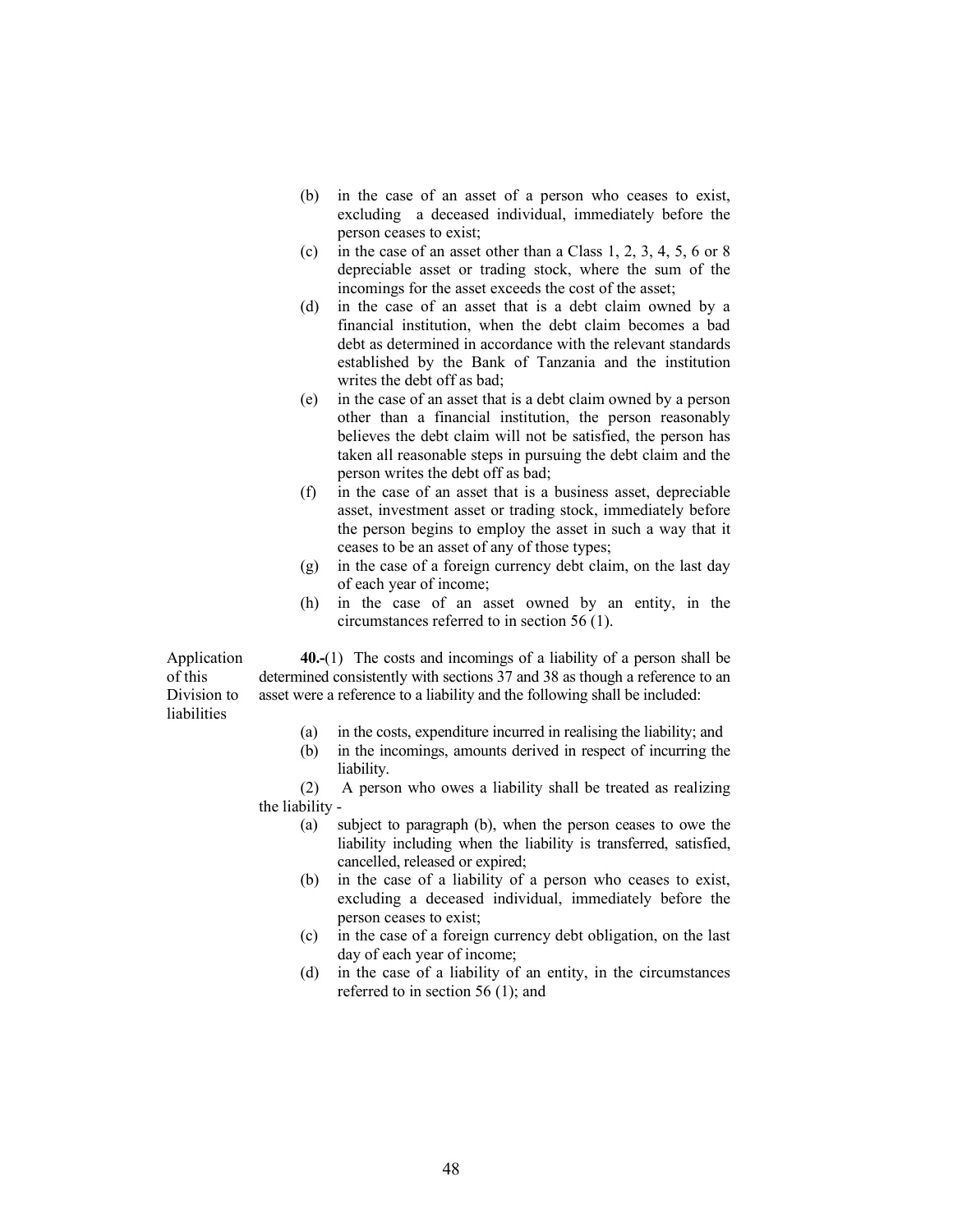(e) subject to the provisions of subsection (3), in the case of a liability owed by a resident person, immediately before the person becomes a non-resident person, other than liabilities owed by the person through a permanent establishment situated in the United Republic immediately after becoming non-resident.

 (3) Subject to the provisions of any regulations, the provisions of Subdivision B shall apply, with any necessary adaptations, to liabilities in a manner similar to that in which they apply to assets.

 41.-(1) Subject to the provisions section 25, where a person has included expenditure in the cost of an asset or liability and later recovers the expenditure, the person shall include the amount recovered in the incomings for the asset or liability, as the case requires.

Reverse, quantification and compensati on for costs and incomings

> (2) Subject to the provisions of section 25, where a person has included an amount derived in the incomings for an asset or liability and, because of a legal obligation to do so, later refunds the amount, the person may include the amount refunded in the cost of the asset.

 (3) Section 28 applies to the cost of and incomings for an asset or liability in the same manner as it applies to amounts to be included and deducted in calculating income.

 (4) Subject to any or other adjustment under this Act, where a person or an associate of a person derives an amount "the compensation amount" which compensates for or represents recovery of actual or expected costs or incomings for an asset or liability or a loss in value of an asset or increase in a liability, the compensation amount shall be included in the incomings for the asset or liability, as the case requires.

#### Subdivision B: Special Rules

Realisation with retention of asset 42. Where a person realises an asset in any of the manners described in section  $39(1)(d)$  to (h) -

- (a) the person shall be treated as having parted with ownership of the asset and deriving an amount in respect of the realisation equal to the market value of the asset at the time of the realisation; and
- (b) the person shall be treated as reacquiring the asset and incurring expenditure of the amount referred to in paragraph (a) in the acquisition.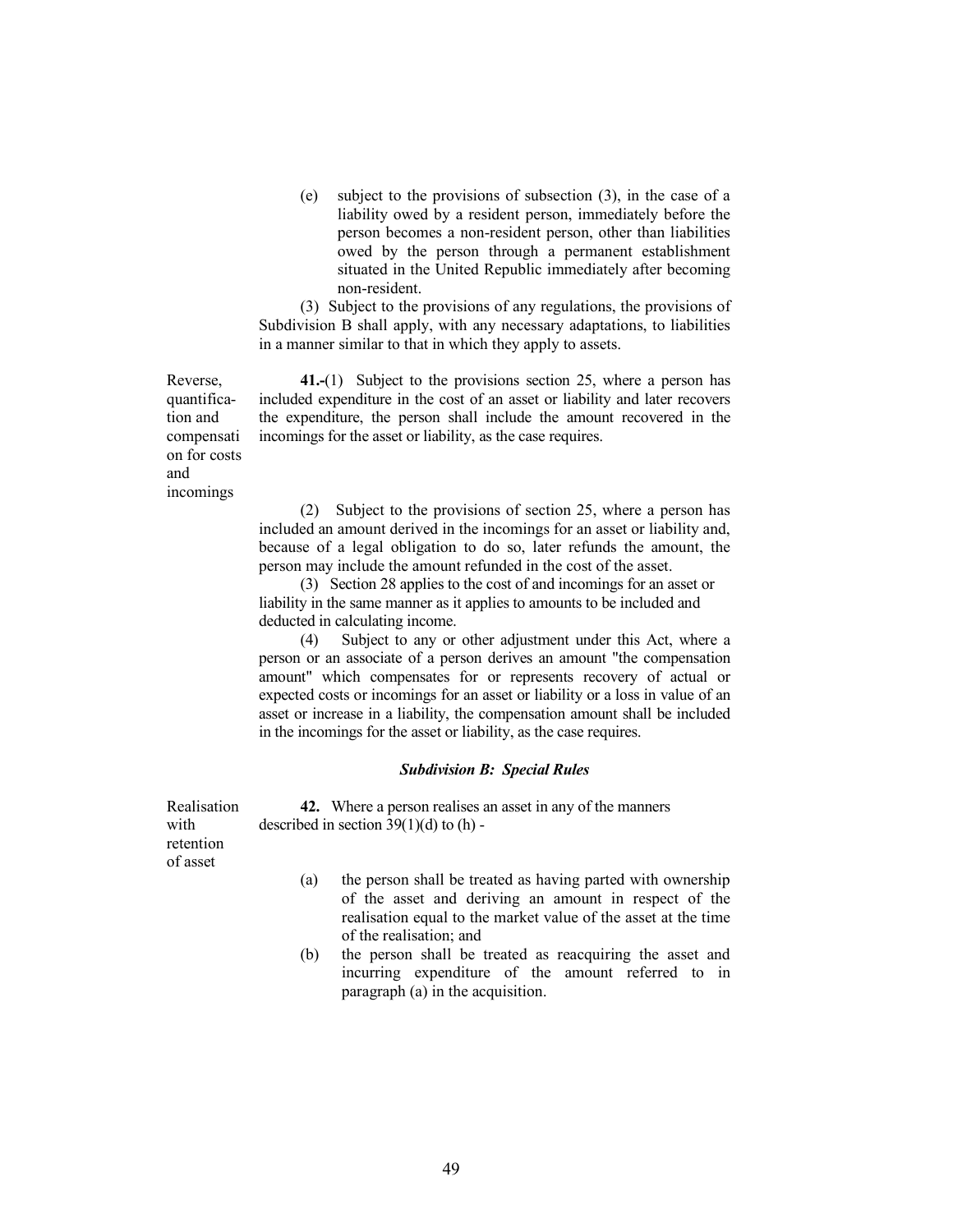Transfer of asset to spouse or former spouse 43. Where on divorce settlement or bona fide separation agreement an individual transfers an asset to a spouse or former spouse and an election for this subsection to apply is made by the spouse or former spouse in writing -

- (a) the individual is treated as deriving an amount in respect of the realisation equal to the net cost of the asset immediately before the realisation; and
- (b) the spouse or former spouse is treated as incurring expenditure of the amount referred to in paragraph (a) in acquiring the asset.

Transfer of 44.-(1) Subject to the provisions of this section and section 43, where a person realises an asset by way of transfer of ownership of the asset to an associate of the person or by way of transfer to any other person by way of gift -

- (a) the person shall be treated as deriving an amount in respect of the realisation equal to the greater of the market value of the asset or the net cost of the asset immediately before the realisation; and
- (b) the person who acquires ownership of the asset shall be treated as incurring expenditure of the amount referred to in paragraph (a) in the acquisition.

 (2) Where a person realises an asset, being a business asset, depreciable asset or trading stock, by way of transfer of ownership of the asset to an associate of the person and the requirements of subsection (4) are met -

- (a) the person shall be treated as deriving an amount in respect of the realisation equal to the net cost of the asset immediately before the realisation; and
- (b) the associate shall be treated as incurring expenditure of the amount referred to in paragraph (a) in acquiring the asset.

 (3) For the purposes of subsection (2), the net cost of a depreciable asset at the time of its realisation is equal to its share of the written down value of the pool to which it belongs at that time apportioned according to the market value of all the assets in the pool.

- (4) The requirements specified in subsection (2) shall be -
- (a) either the person or the associate is an entity;
- (b) the asset or assets are business assets, depreciable assets or trading stock of the associate immediately after transfer by the person;

asset to an associate or for no consideration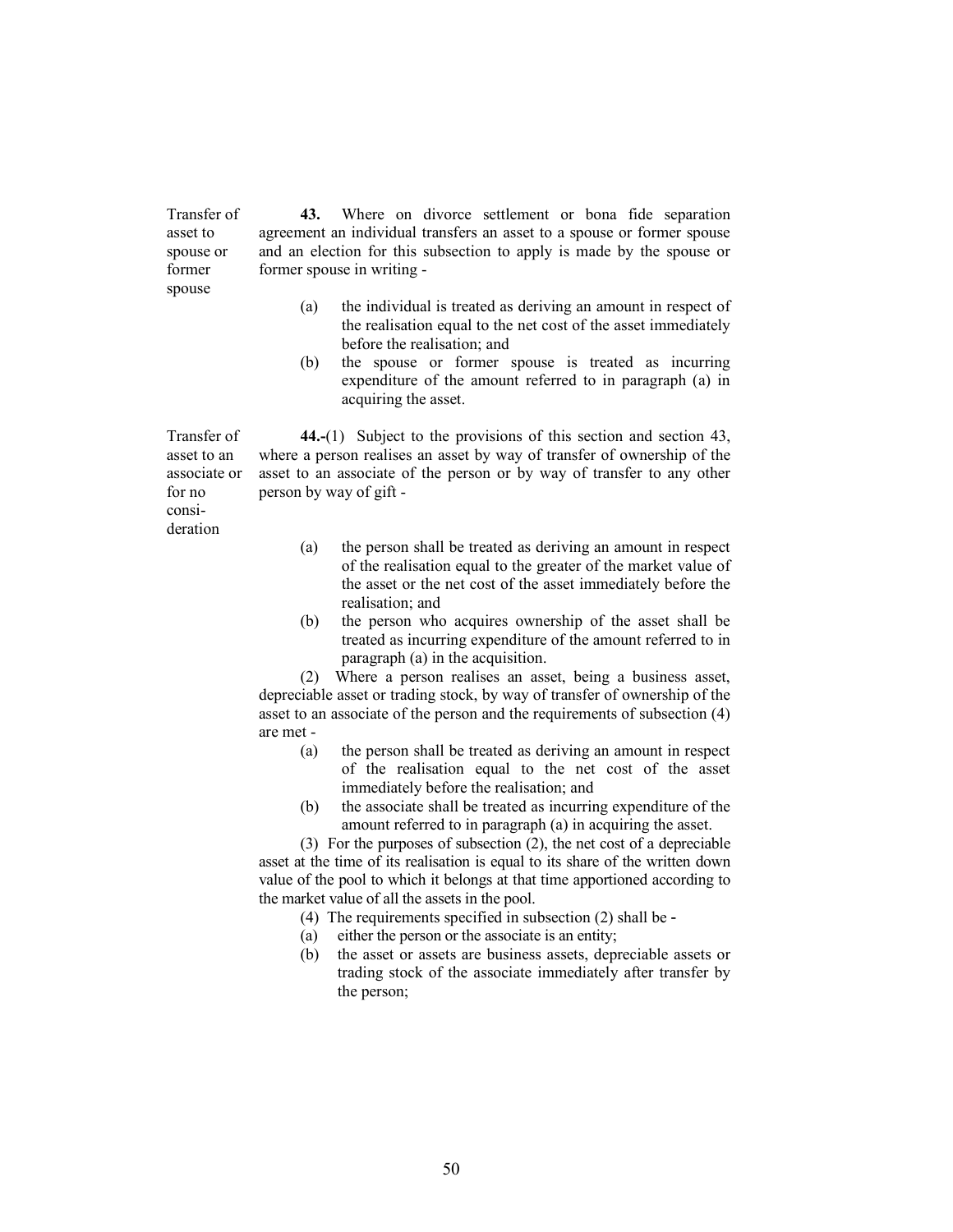(c) at the time of the transfer -

t

- (i) the person and the associate are residents; and
- (ii) the associate or, in the case of an associate partnership, none of its partners is exempt from income tax;
- (d) there is continuity of underlying ownership in the asset of at least 50 percent; and
- (e) an election for subsection (2) to apply is made by both the person and the associate in writing.

Involuntary realisation of asset with replacemen 45.-(1) This section shall apply where a person involuntarily realises an asset in any of the manners described in section 39(1)(a), acquires a replacement asset of the same type within one year of the realisation and elects in writing for this subsection to apply.

- (2) Where this section applies, the person shall be treated as -
- (a) deriving an amount in respect of the realisation equal to-
	- (i) the net cost of the asset immediately before the realisation; plus
		- (ii) the amount, if any, by which amounts derived in respect of the realisation exceed expenditure incurred in acquiring the replacement asset (calculated ignoring this section); and
- (b) incurring expenditure in acquiring the replacement asset equal to -
	- (i) the amount referred to in paragraph  $(a)(i)$ ; plus
	- (ii) the amount, if any, by which expenditure incurred in acquiring the replacement asset exceed amounts derived in respect of the realisation (calculated ignoring this section).

(3) For the purposes of this section, the net cost of a depreciable asset at the time of its realisation is equal to its share of the written down value of the pool to which it belongs at that time apportioned according to the market value of all the assets in the pool.

(4) The regulations may prescribe the circumstances in which the replacement of one security in a corporation with another security in a corporation, including as a result of reconstruction, constitutes an involuntary realisation.

Realisation by separation 46. Subject to the provisions of section 32, where rights or obligations with respect to an asset owned by one person are created in another person, including by way of lease of an asset or part thereof, then -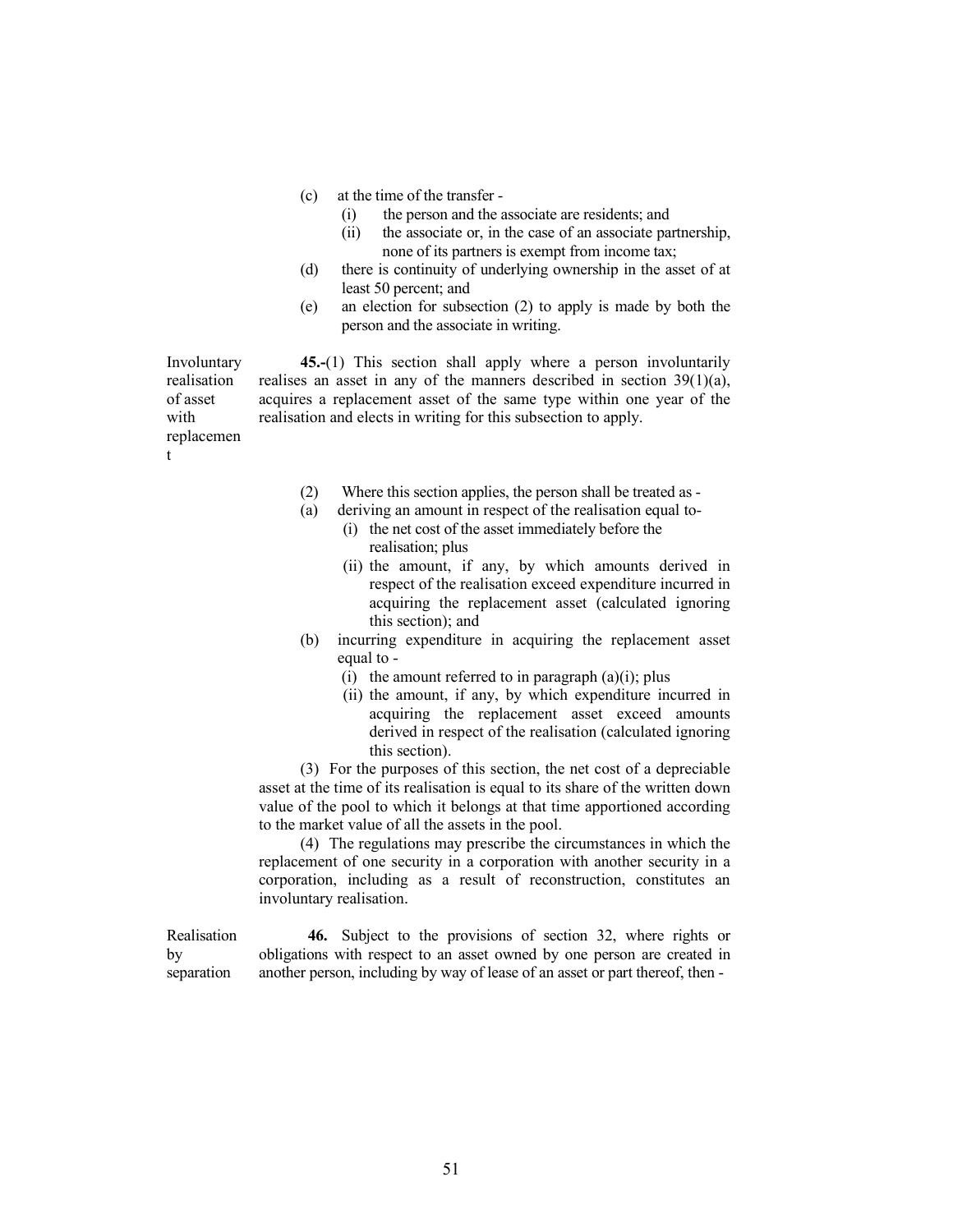- (a) where the rights or obligations are permanent, the person shall be treated as realising part of the asset but is not treated as acquiring any new asset or liability; and
- (b) where the rights or obligations are temporary or contingent, the person is not treated as realising part of the asset or liability but as acquiring a new asset.

Apportionment of costs and incomings

 47.-(1) Where a person acquires one or more assets by way of transfer at the same time or as part of the same arrangement, the expenditure incurred in acquiring each asset shall be apportioned between the assets according to their market values at the time of acquisition.

 (2) Where a person realises one or more assets by way of transfer at the same time or as part of the same arrangement, the amounts derived in realising each asset shall be apportioned between the assets according to their market values at the time of realisation.

 (3) Where a person who owns an asset realises part of it, the net cost of the asset immediately before the realisation shall be apportioned between the part of the asset realised and the part retained according to their market values immediately after the realisation.

# PART IV: RULES APPLICABLE TO PARTICULAR TYPES OF PERSONS

## Division I: In General

#### Subdivision A: Partnerships

**Principles** of taxation

 48.-(1) Notwithstanding section 4 but subject to the rest of this Act, a partnership shall not be liable to pay income tax with respect to its total income and shall not be entitled to any tax credit with respect to that income.

 (2) Partnership income or a partnership loss of a partnership shall be allocated to the partners in accordance with this Subdivision.

 (3) Amounts derived and expenditure incurred by partners in common shall be treated as derived or incurred by partnership and not the partners.

 (4) Assets owned and liabilities owed by partners in common shall be treated as owned or owed by the partnership and not the partners and shall be treated as -

- (a) in the case of assets, acquired when they begin to be so owned;
- (b) in the case of liabilities, incurred when they begin to be so owed; and
- (c) realised when they cease to be so owned or owed.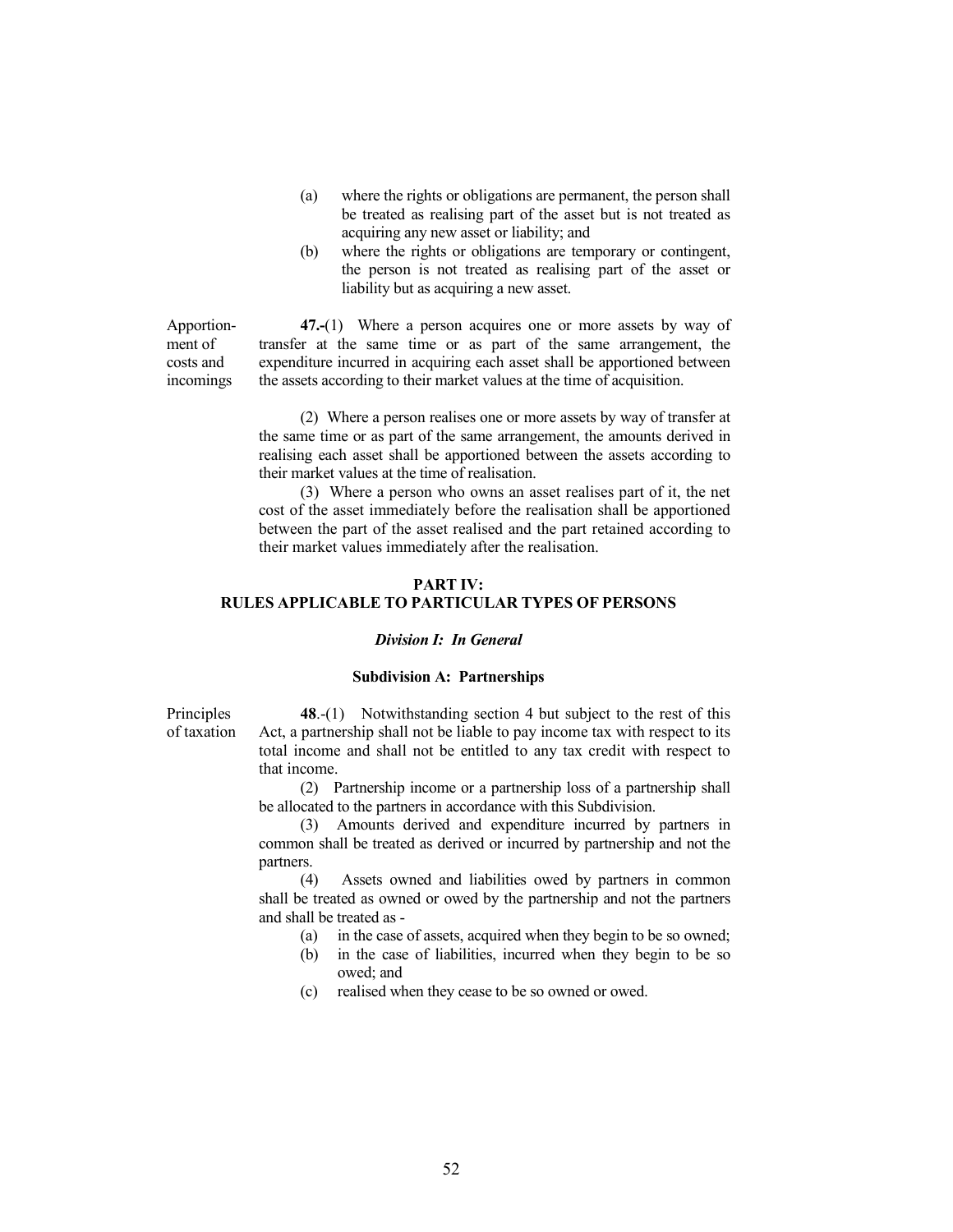(5) All activities of a partnership shall be treated as conducted in the course of the partnership business.

 (6) Subject to this Part and Division II of Part III, arrangements between a partnership and its partners shall be recognised other than the following, which are taken into account in determining a partner's share under section 50(4) -

- (a) loans made by a partner to a partnership and any interest paid with respect thereto; and
- (b) services provided by a partner to a partnership, including by way of employment, and any service fee or income from employment payable with respect thereto.

 (7) Subject to any consequences under section 56, if on the change of partners in a partnership at least two existing partners continue, the partnership shall be treated as the same entity both before and after the change.

Partnership income or loss

49.-(1) Partnership income from a business of a resident or nonresident partnership for a year of income shall be the chargeable income of the partnership for the year of income from the business calculated as if the partnership were a resident partnership.

 (2) A partnership loss from a business of a resident or nonresident partnership for a year of income shall be the loss of the partnership for the year of income from the business calculated under section 19(4).

Taxation of partners

50.-(1) For the purposes of calculating a partner's income from a partnership for a year of income of the partner there shall be -

- (a) included the partner's share of any partnership income under section  $49(1)$ ; and
- (b) deducted the partner's share of any partnership loss under section 49(2).

 for a year of income of the partnership ending on the last day of or during the year of income of the partner.

 (2) Partnership income or a partnership loss allocated to partners under subsection (1) -

- (a) shall retain its character as to type and source;
- (b) shall be treated as an amount derived or expenditure incurred, respectively, by a partner at the end of the partnership's year of income; and
- (c) shall be allocated to the partners proportionately to each partner's share, unless the Commissioner, by notice in writing, permits otherwise.

 (3) At the time partnership income is treated as derived by partners under subsection (2)(b), any income tax under this Act or foreign income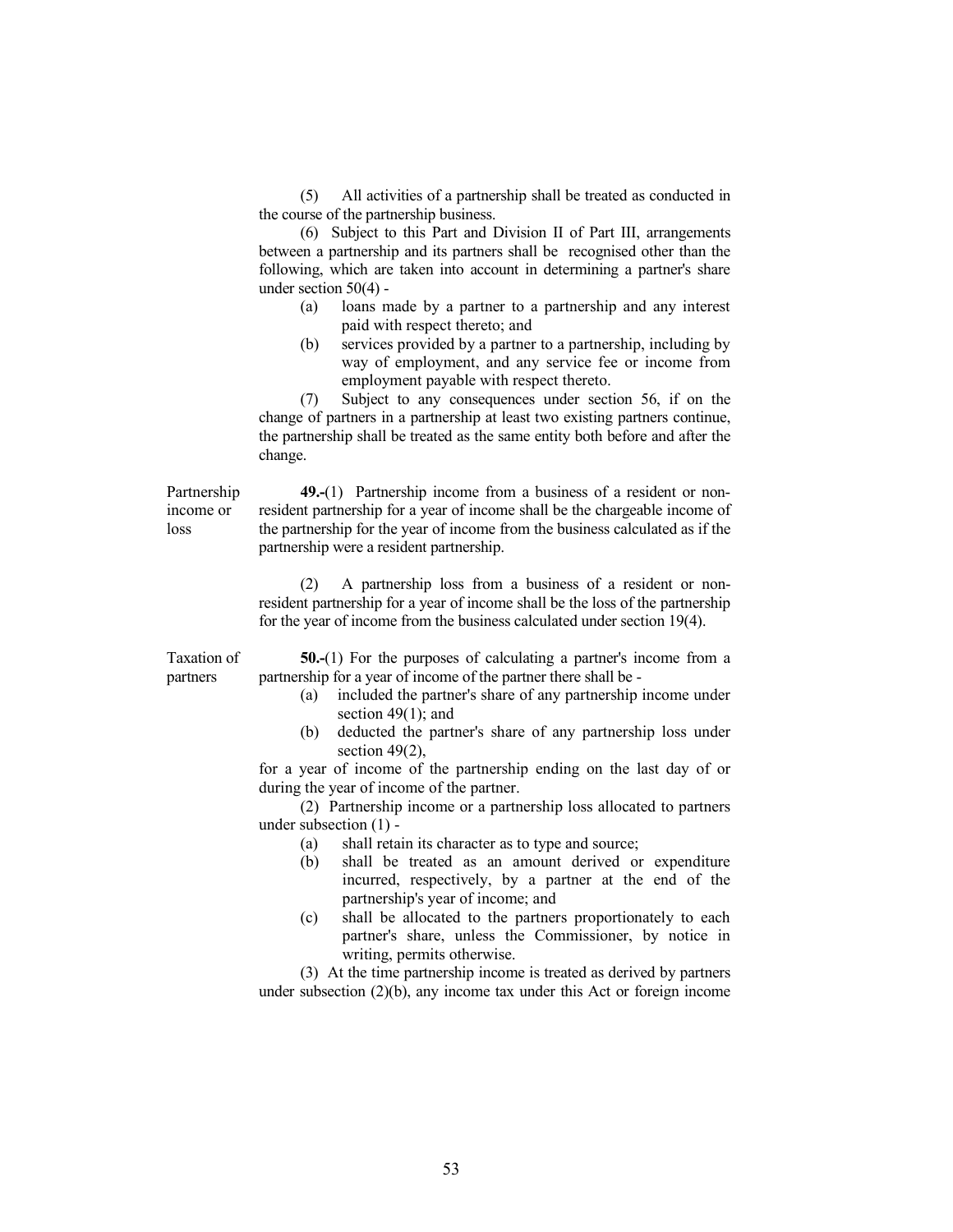tax paid or treated as paid by the partnership with respect to the partnership income shall be allocated to the partners, proportionately to each partner's share, and treated as having been paid by them.

 (4) For the purposes of this section and subject to section 48(6), a "partner's share" is equal to the partner's percentage interest in any income of the partnership as set out in the partnership arrangement.

51.-(1) The following costs and incomings shall be included in the cost of a partner's membership interest in a partnership, namely -

- (a) amounts included in calculating the partner's income under section 50  $(1)(a)$ , at the time of that inclusion; and
- (b) the partner's share determined under section 50(4) of exempt amounts and final withholding payments derived by the partnership at the time the amount or payment is derived.

 (2) The following shall be included in the incomings for a partner's membership interest in a partnership:

- (a) amounts deducted in calculating the partner's income under section 50(1)(b), at the time of deduction;
- (b) distributions made by the partnership to the partner, at the time of distribution; and
- (c) the partner's share determined under section 50(4) of consumption or excluded expenditure incurred by the partnership, at the time the expenditure is incurred.

# Subdivision B: Trusts

Taxation of trusts

52.-(1) A trust or unit trust shall be liable to tax separately from its beneficiaries and separate calculations of total income shall be made for separate trusts regardless of whether they have the same trustees.

- (2) Distributions -
- (a) of a resident trust or unit trust shall be exempt in the hands of the trust's beneficiaries; and
- (b) of a non-resident trust or unit trust shall be included in calculating the income of the trust's beneficiaries.

 (3) Amounts derived and expenditure incurred by a trust or a trustee in the capacity of trustee (other than as a bare agent), whether or not derived or incurred on behalf of another person and whether or not any other person is entitled to such an amount or income constituted by such an amount, shall be treated as derived or incurred by the trust and not any other person.

 (4) Assets owned and liabilities owed by a trust or a trustee in the capacity of trustee (other than as a bare agent) shall be treated as

incomings of partner's membershi p interest in partnership

Cost and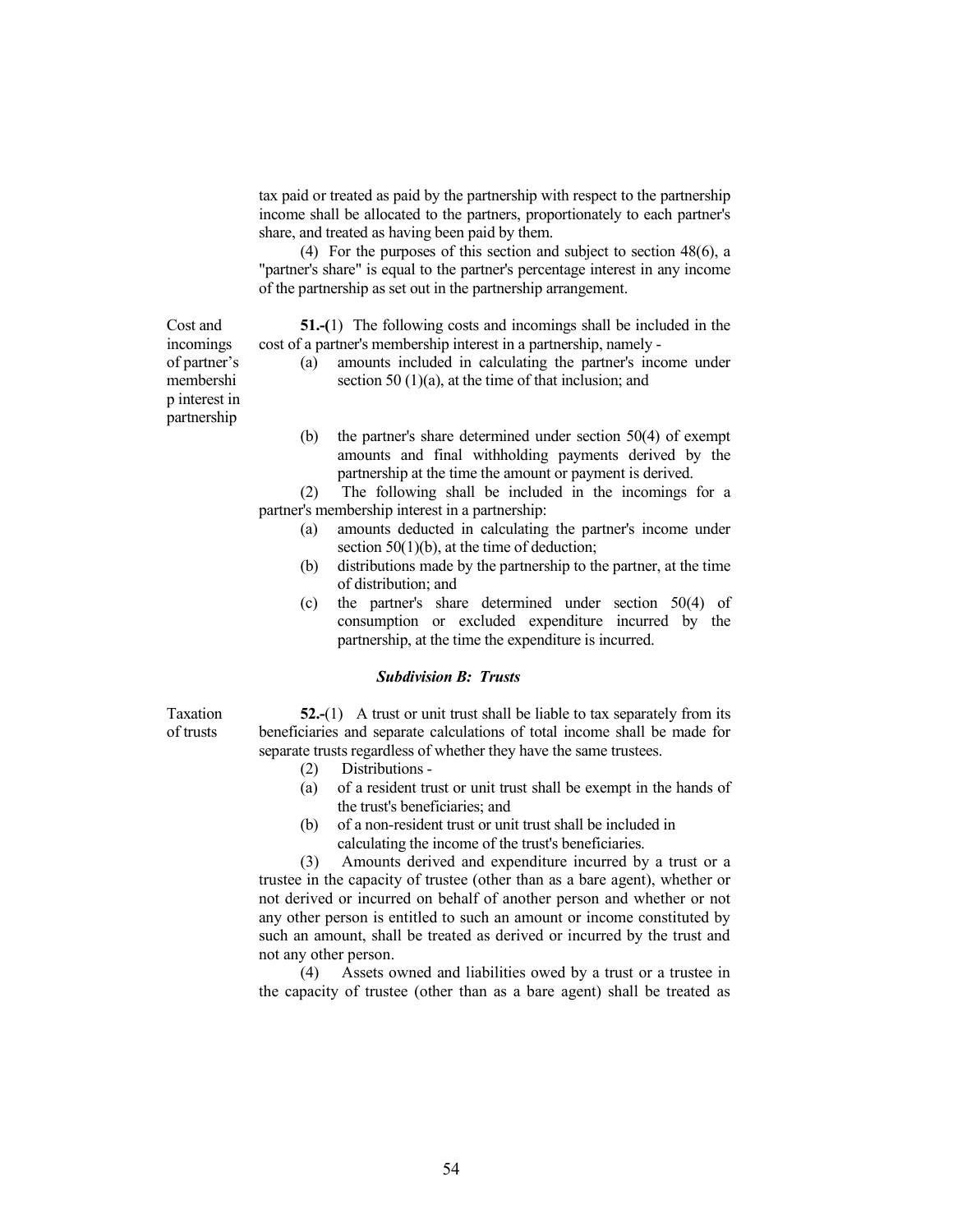owned or owed by the trust and not any other person.

- (5) Where a receiver referred to in section 116(5) is a trustee -
- (a) the trust shall be treated as conducting or continuing the activities of the person whose assets come into the possession of the receiver; and
- (b) amounts derived and expenditure incurred by the trust shall be included in calculating the income of the trust in the same manner as they would have been included in calculating the income of the person if they were derived or incurred by the person prior to the event resulting in the appointment of the receiver.

 (6) Subject to this Part and Division II of Part III, arrangements between a trust and its trustees or beneficiaries shall be recognised.

#### Subdivision C: Corporations

Taxation of corporation 53.-(1) A corporation shall be liable to tax separately from its shareholders.

54.-(1) Dividends -

 (2) Amounts derived and expenditure incurred jointly or in common by the managers or shareholders for the purposes of a corporation that lacks legal capacity, shall be treated as derived or incurred by the corporation and not any other person.

 (3) Assets owned and liabilities owed jointly or in common by the managers or shareholders for the purposes of a corporation that lacks legal capacity shall be treated as owned or owed by the corporation and not any other person.

 (4) Subject to this Part and Division II of Part III, arrangements between a corporation and its managers or shareholders shall be recognised.

Taxation of shareholder s

s

- (a) distributed by a resident corporation shall be taxed in the hands of the corporation's shareholders in the form of a final withholding tax; and
- (b) distributed by a non-resident corporation shall be included in calculating the income of the shareholders.

 (2) A dividend distributed by a resident corporation to another resident corporation shall be exempt from income tax where the corporation receiving the dividend holds 25 percent or more of the shares in the corporation distributing the dividend and controls, either directly or indirectly, 25 percent or more of the voting power in the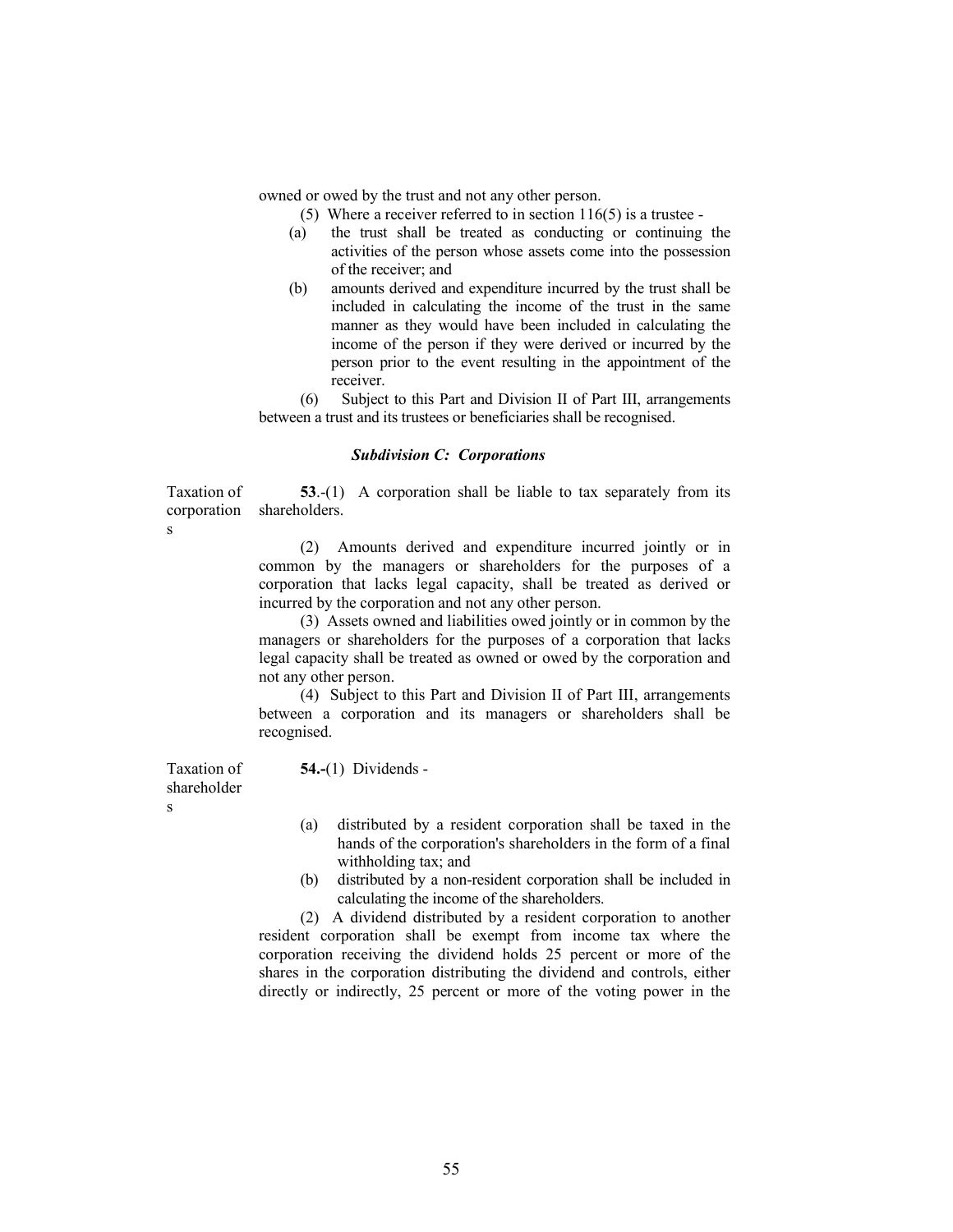corporation.

 (3) Subsection (2) shall not apply to a dividend distributed to a corporation by virtue of its ownership of redeemable shares.

#### Division II: General Provisions Applicable to Entities

55. Subject to the provisions of section 44(2), where an asset is realised by way of transfer of ownership of the asset by an entity to one of its members or vice versa -

between entities and members

Asset dealings

- (a) the transferor shall be treated as deriving an amount in respect of the realisation equal to the market value of the asset immediately before the realisation; and
- (b) the transferee shall be treated as incurring expenditure of the amount referred to in paragraph (a) in the acquisition.

Change in control

56.-(1) Subject to subsection (4), at the moment the underlying ownership of an entity changes by more than fifty percent as compared with that ownership at any time during the previous three years, the entity shall be treated as realising any assets owned and any liabilities owed by it immediately before the change.

 (2) Subject to the provisions of subsection (4), where there is a change in ownership of the type referred to in subsection (1), after the change the entity shall not be permitted to -

- (a) deduct interest carried forward under section 12(3) that was incurred by the entity prior to the change;
- (b) deduct a loss under section 19(1) that was incurred by the entity prior to the change;
- (c) in a case where the entity has, prior to the change, included an amount in calculating income in terms of section 25(2) or (4), claim a deduction under those provisions after the change;
- (d) carry back a loss under section 26(3) that was incurred after the change to a year of income occurring before the change;
- (e) reduce under section 36(3) gains from the realisation of investment assets after the change by losses on the realisation of investment assets before the change; or
- (f) carry forward foreign income tax under section 77(3) that was originally paid with respect to foreign source income derived by the entity prior to the change.

 (3) Where there is a change in ownership of the type referred to in subsection (1) during a year of income of the entity, the parts of the year of income before and after the change shall be treated as separate years of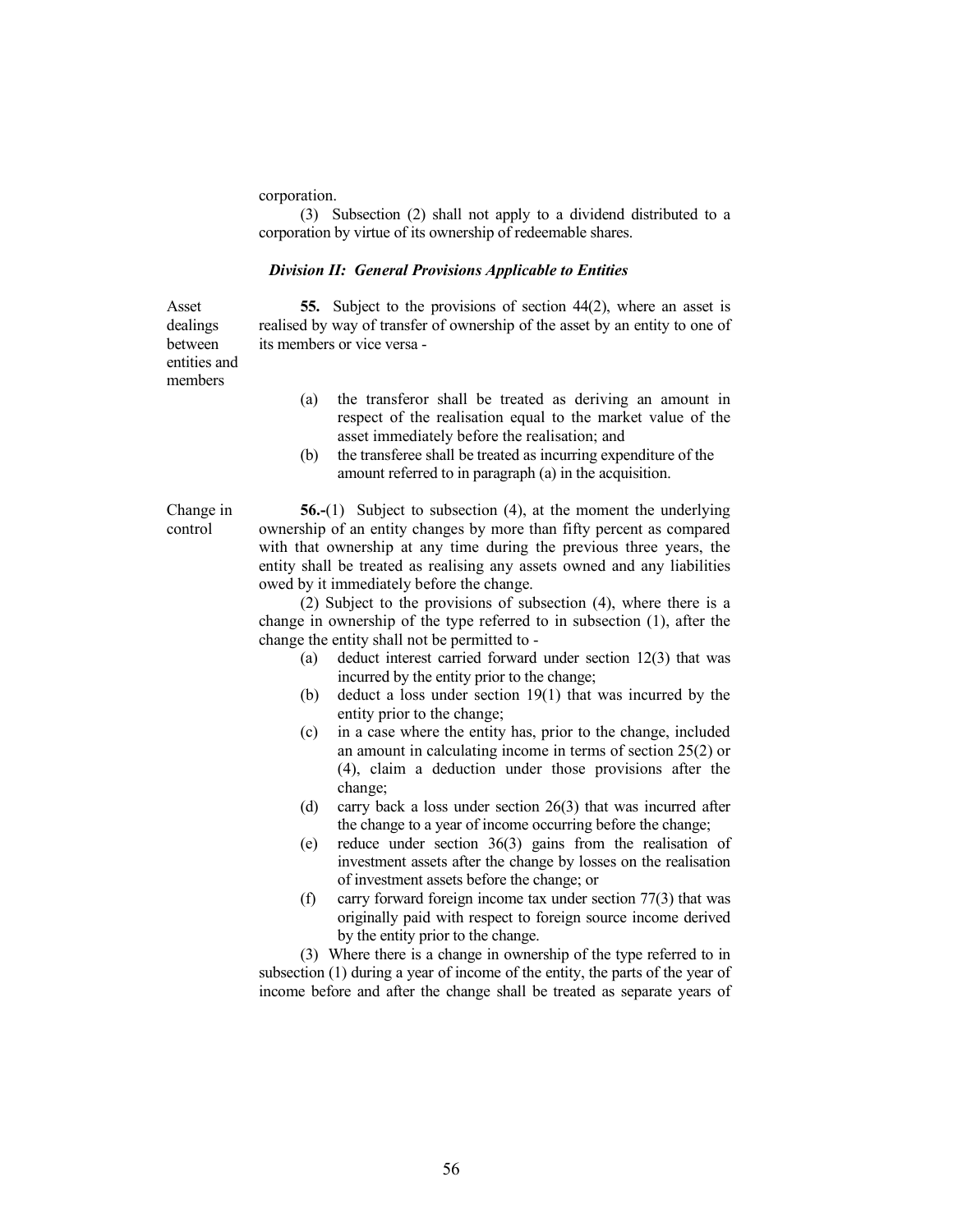income.

 (4) This section shall not apply where for a period of two years after a change of the type mentioned in subsection (1), the entity -

- (a) conducts the business or, where more than one business was conducted, all of the businesses that it conducted at anytime during the twelve month period before the change and conducts them in the same manner as during the twelve month period; and
- (b) conducts no business or investment other than those conducted at anytime during the twelve month period before the change.

Income or dividend stripping 57.-(1) Where a distribution is made by an entity to an acquirer in the course of an income or dividend stripping arrangement, the arrangement shall be treated as though -

- (a) the payment (referred to in subsection (2)) is a distribution made by the entity to the original member of the entity; and
- (b) the distribution made by the entity to the acquirer is in an amount equal to the distribution less the amount of the payment.

 (2) For the purpose of subsection (1) "income or dividend stripping arrangement" means an arrangement under which -

- (a) an entity has accumulated, current or expected income (the "income"):
- (b) a person (the "acquirer") acquires a membership interest in the entity and the acquirer or an associate of the acquirer makes a payment (the "payment"), whether or not in respect of the acquisition and whether or not the payment is at the time of acquisition, to another person who is or was a member in the entity (the "original member") or an associate of such another person;
- (c) the payment reflects, in whole or in part, the income of the entity; and
- (d) after the acquirer acquires the interest in the entity, the entity makes a distribution to the acquirer that represents, in whole or in part, the income.

#### PART V SPECIAL INDUSTRIES

#### Division I: Insurance Business

General 58.-(1) For the purposes of this Act, a person's activities in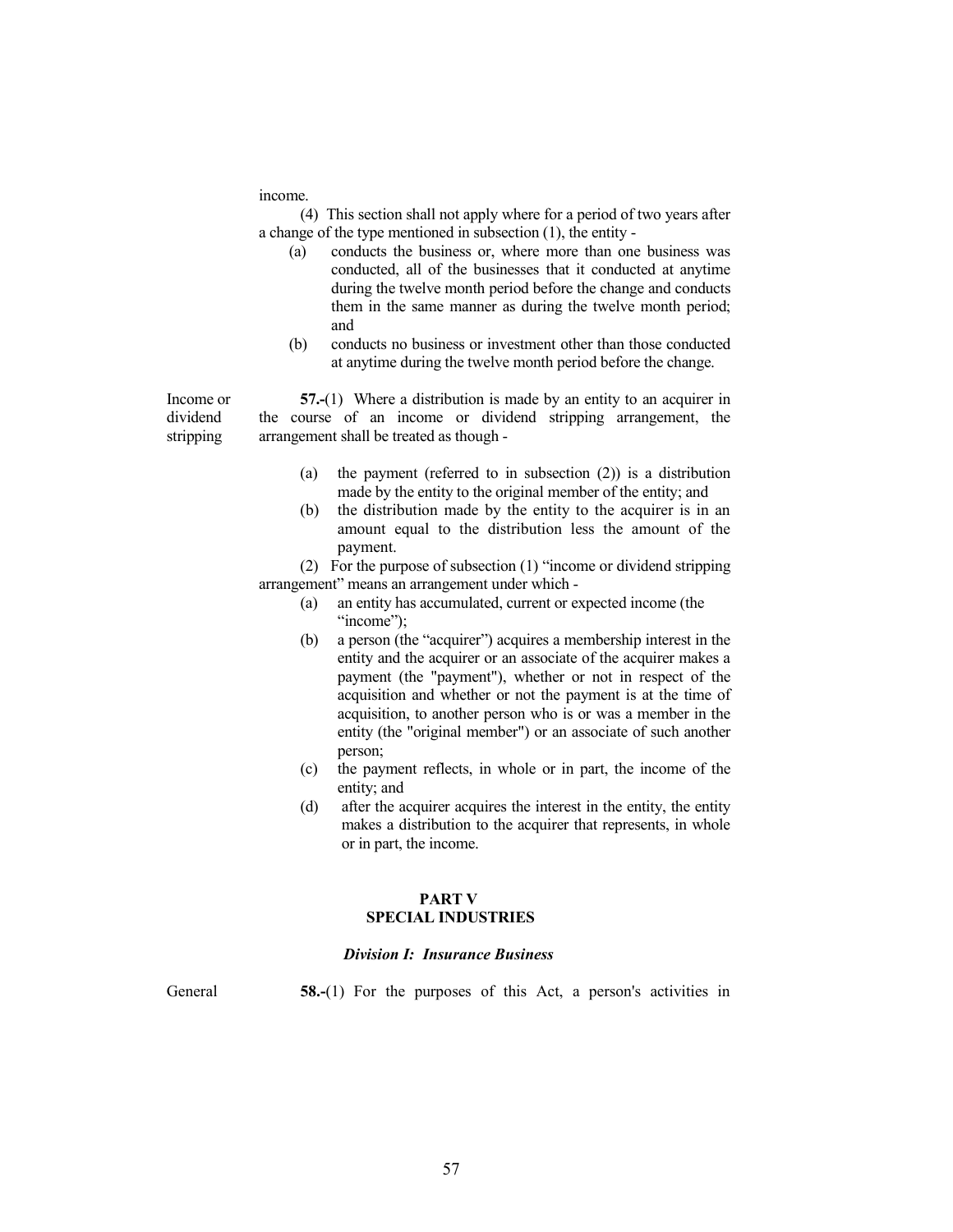insurance business Act No.7 of 1994 conducting a general insurance business shall be treated as a business separate from any other activity of the person and the person's income or loss from the business for any year of income shall be calculated separately.

> (2) For the purposes of calculating the income of a person for a year of income from a general insurance business -

- (a) there shall be included, together with any other amounts to be included under other provisions of this Act -
	- (i) premiums derived during the year of income by the person as insurer, including as re-insurer, in conducting the business; and
	- (ii) proceeds derived during the year of income by the person under any contract of re-insurance in respect of proceeds referred to in paragraph (b)(i); and
- (b) there shall be deducted, together with any other amounts deductible under other provisions of this Act -
	- (i) proceeds incurred during the year of income by the person as insurer, including as re-insurer, in conducting the business; and
	- (ii) premiums incurred during the year of income by the person under any contract of re-insurance in respect of proceeds referred to in subparagraph (i).

Life insurance business

s.8

59.-(1) For the purposes of this Act, a person's activities in conducting a life insurance business shall be treated as a business separate from any other activity of the person and the person's income or loss from the business for any year of income shall be calculated separately.

 (2) For the purposes of calculating the income of a person for a year of income from a life insurance business -

- (a) there shall be included any amounts to be included under other provisions of this Act but the following amounts shall not be included and not be an income of the person:
	- (i) premium derived during the year of income by the person as insurer, including as re-insurer, in conducting the business; and
	- (ii) proceeds derived during the year of income by the person under any contract of re-insurance in respect of proceeds referred to in paragraph (b)(i); and
- (b) there shall be deducted only the expenses of managing the business's investments (including commission) that are deductible under other provisions of this Act but the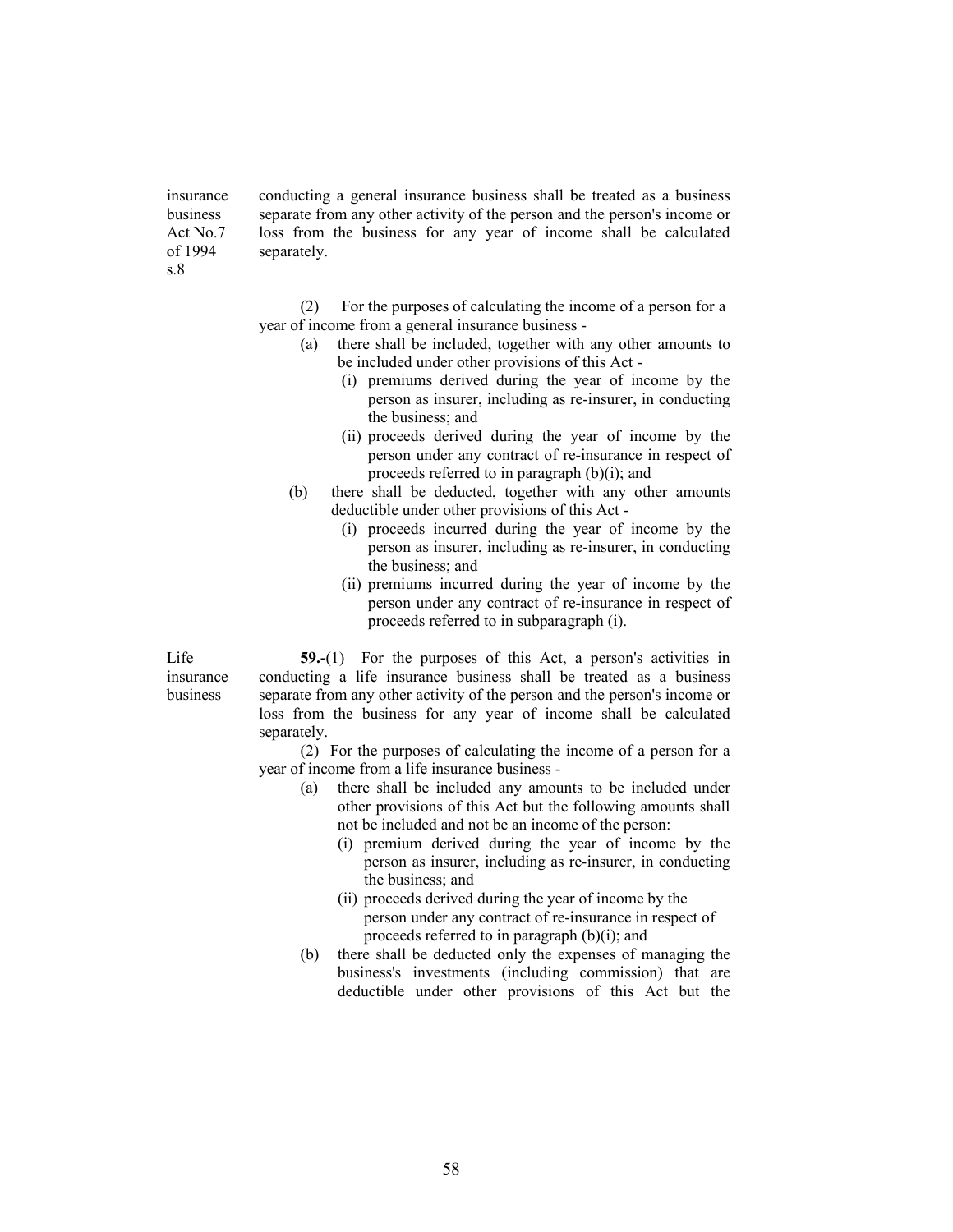following amounts shall not be deductible and not be included in the cost of any asset or liability of the person:

- (i) proceeds incurred during the year of income by the person as insurer, including as re-insurer, in conducting the business; and
- (ii) premiums incurred during the year of income by the person under any contract of re-insurance in respect of proceeds referred to in subparagraph (i).

60.-(1) Subject to subsection (2) and sections 58 and 59, for the purposes of calculating the income of a person, the treatment of proceeds derived by the person from insurance shall be determined in accordance with section 31. Proceeds insurance Act No.7

> (2) Subject to the provisions of sections 58 and 59 , gains of an insured from life insurance shall be -

- (a) in the case where the proceeds are paid by a resident insurer, exempt in the hands of the insured; and
- (b) in the case where the proceeds are paid by a non-resident insurer, included in calculating the income of the insured.

 (3) For the purposes of this section, "gains of an insured from life insurance" means the extent to which proceeds from life insurance paid by an insurer exceed premiums paid to the insurer with respect to the insurance.

## Division II: Retirement Savings

Retirement contributio ns to approved retirement fund

from

of 1994 s.8

> 61.-(1) Subject to the provisions of subsection (2), an individual may claim a reduction in calculating total income for a year of income equal to retirement contributions made during the year of income by -

(a) the individual; or

 (b) an employer of the individual where the contribution is included in calculating the individual's income from the employment,

 to an approved retirement fund in respect of an interest of the individual or a spouse of the individual in the fund.

 (2) The reduction claimed by an individual under subsection (1) for any year of income shall be the actual contribution or the statutory amount required whichever is lesser.

Taxation of retirement funds

62.-(1) Subject to the provisions of this section, the provisions of Parts III and IV shall apply to a retirement fund and the calculation of income of a retirement fund.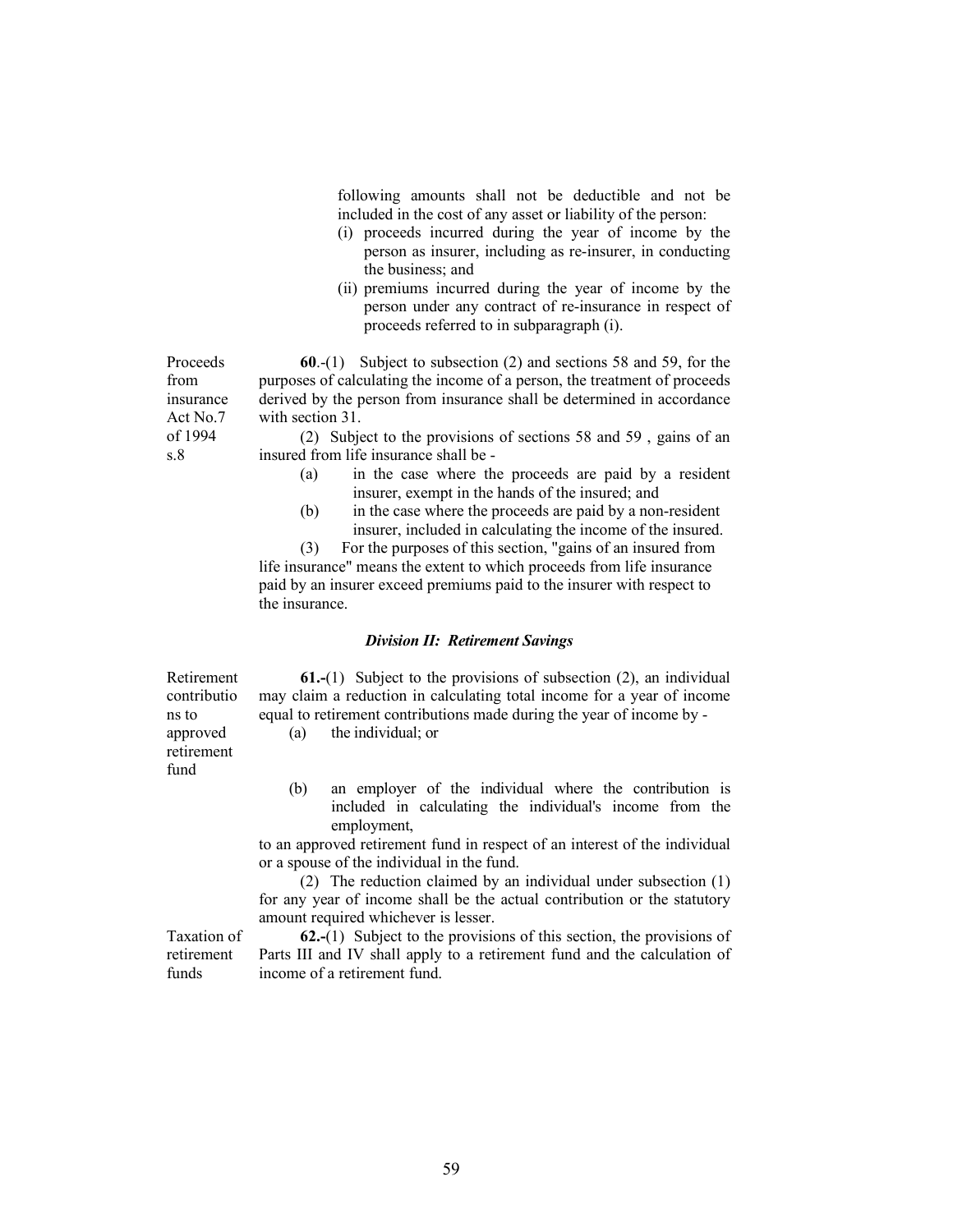- (2) For the purposes of calculating the income of a retirement fund -
- s.30 (a) retirement contributions received by the fund shall not be included in the calculation and shall not be an incoming of the fund; and
	- (b) retirement payments shall not be deductible and are not included in the cost of any asset or liability of the fund.

 (3) Where an approved retirement fund ceases to be an approved retirement fund during a year of income, its income tax payable under section  $4(1)(a)$  for the year of income shall be increased by an amount equal to the income tax rate applicable to corporations applied to -

- (a) all retirement contributions received by the fund from or on behalf of resident individuals and total income of the fund during the period from its most recent approval as an approved retirement fund to when it ceased to be so approved, less;
- (b) all retirement payments made by the fund from its most recent approval as an approved retirement fund to when it ceased to be so approved in respect of individuals who were resident during that period.

Retirement payments 63.-(1) Gains from an interest in an unapproved retirement fund shall be -

| Act No.15 | (a) in the case where the retirement payments are paid by a |
|-----------|-------------------------------------------------------------|
| of $2004$ | resident fund, exempt in the hands of the payee; and        |

s.31 (b) in the case where the retirement payments are paid by a nonresident fund, included in calculating the income of the payee.

> (2) For the purposes of this section, "gain from an interest in an unapproved retirement fund" means the extent to which retirement payments made by an unapproved retirement fund in respect of an interest in the fund exceed retirement contributions paid to the fund in respect of the interest.

#### Division III:

# Charitable Organisations, Clubs and Trade Associations

 64.-(1) A charitable organisation or religious organisation shall be treated as conducting a business with respect to its functions referred to in subsection (8) as the "charitable business". Charitable organisatio ns Act No.7 of 1994 s.8 (2) For the purposes of calculating the income of a charitable organisation or religious organisation for any year of income from its charitable business -

Act No. 15 of 2004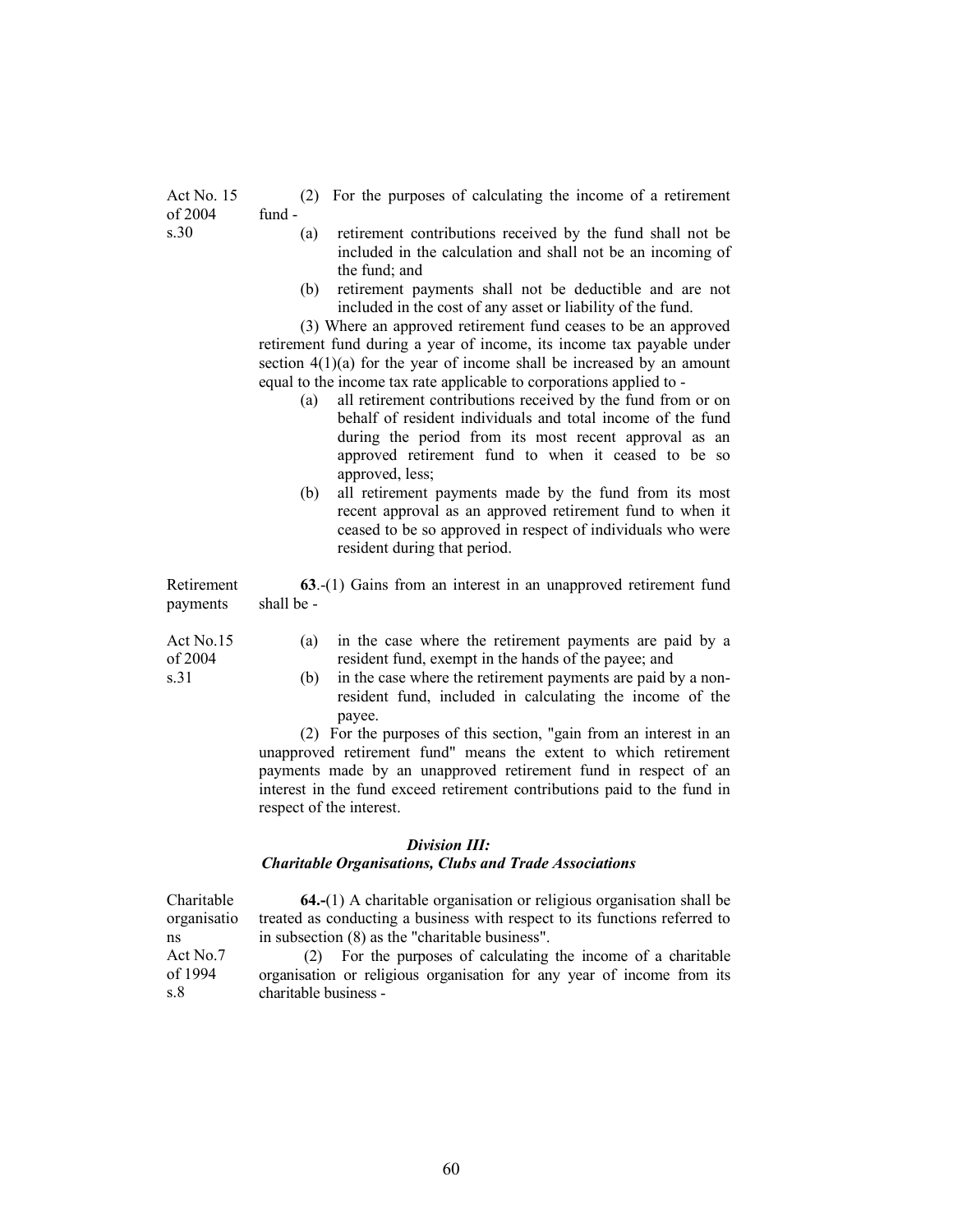- (a) there shall be included, together with any other amounts required to be included under other provisions of this Act, all gifts and donations received by the organisation; and
- (b) there shall be deducted, together with any other amounts deductible under other provisions of this Act -
	- (i) amounts applied in pursuit of the organisation or religious organisation's functions referred to in subsection (8) by providing reasonable benefits to resident persons or, where the expenditure on the benefits has a source in the United Republic, persons resident anywhere; and
	- (ii) 25 percent of the organisation or religious organisation's income from its charitable business (calculated without any deduction under subparagraph (i)) and any investments.

 (3) This subsection shall apply to any amount applied by a charitable organisation or religious organisation during a year of income other than in the manner referred to in subsection  $(2)(b)(i)$  or as a reasonable payment to a person for assets or services rendered to the organisation by the person.

- (4) Where subsection (3) applies -
- (a) the organisation or religious organisation shall be treated as conducting a business other than its charitable business; and
- (b) the sum of amounts to which that subsection applies for the year of income less any income of the organisation or religious organisation from a business other than its charitable business or business referred to in paragraph (a) shall be treated as income of the organisation or religious organisation that has a source in the United Republic derived during the year of income from the business referred to in paragraph (a).
- (5) Notwithstanding the provision of section 19, a charitable organisation or religious organisation -
- (a) may not set any loss from its charitable business against its income from any other business; and
- (b) may only set losses from any other business against income from any such other business.

 (6) Where a charitable organisation or religious organisation ceases to be a charitable organisation or religious organisation during a year of income -

- (a) the organisation or religious organisation shall be treated as conducting a business other than its previous charitable business; and
- (b) there shall be included in calculating the organisation or religious organisation's income for the year of income from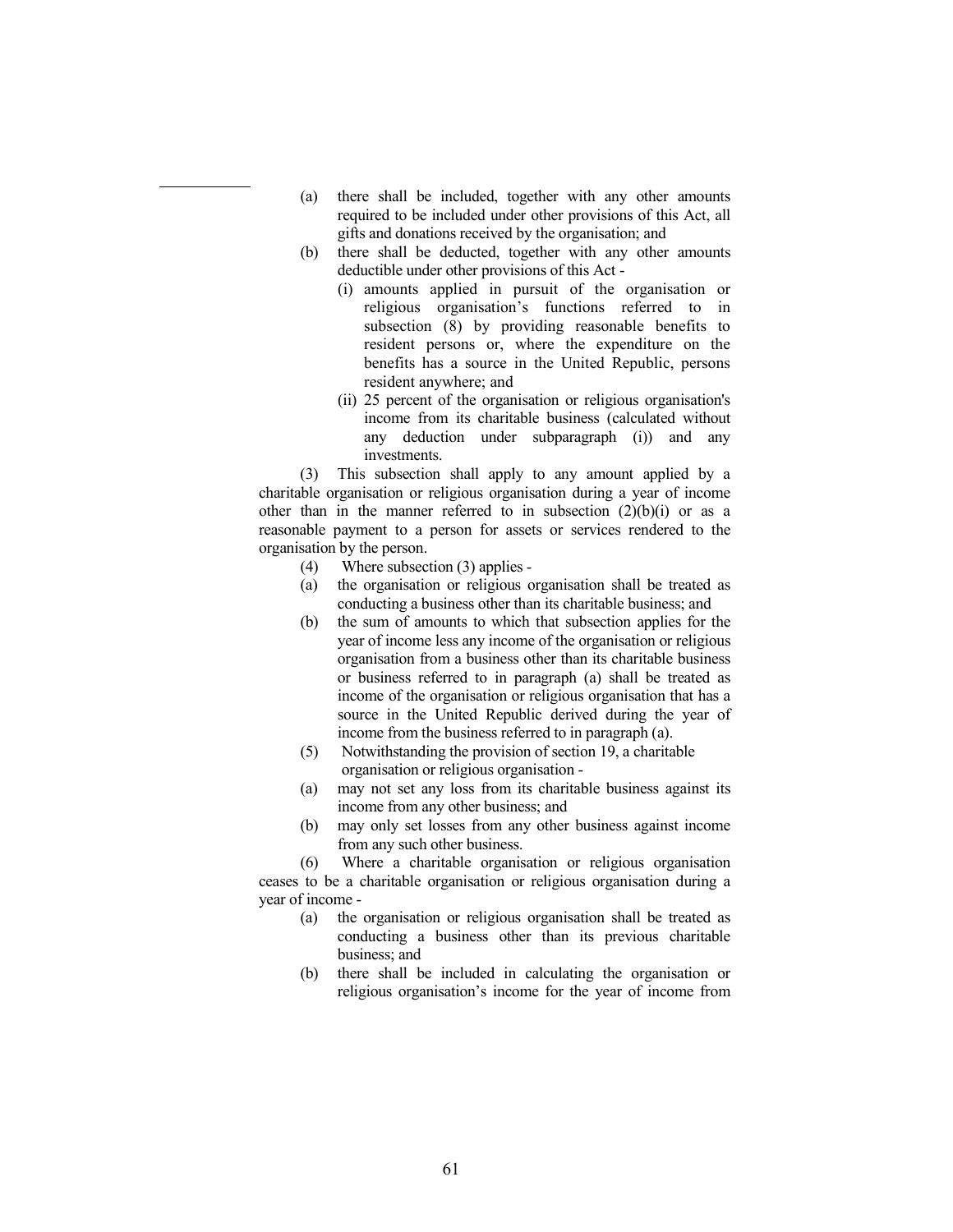the business referred to in paragraph (a) any amounts claimed as a deduction under subsection  $(2)(b)(ii)$  during that year of income or any prior year of income during which the organisation was a charitable organisation or religious organisation.

 (7) Where a charitable organisation or religious organisation wishes to save funds for a project that is detailed in material particulars and which the organisation is committed to, the organisation or religious organisation may apply to the Commissioner and the Commissioner may approve the saving as meeting the requirements of subsection  $(2)(b)(i)$ :

 (8) For the purposes of this section, "charitable organisation" means a resident entity of a public character that satisfies the following conditions:

- (a) the entity was established and functions solely as an organisation for:
	- (i) the relief of poverty or distress of the public;
	- (ii) the advancement of education; or
	- (iii) the provision of general public health, education, water or road construction or maintenance; and
- (b) the entity has been issued with a ruling by the Commissioner under section 131 currently in force stating that it is a charitable organisation or religious organisation.

Clubs and trade association s Act No.7 of 1994 s.8

65.-(1) Subject to subsection (2), the activities of a club, trade association or similar institution shall be treated as a business and for the purposes of calculating the club, association or institution's income for a year of income from that business there shall be included, together with any other amounts to be included under other provisions of this Act, entrance fees, subscriptions and other amounts derived from members during the year of income.

 (2) Where three-quarters or more of the amounts to be included in calculating the income of a members club or trade association for a year of income from the business referred to in subsection (1) are derived from members of the club or association, the income from that business shall be exempt and shall not constitute chargeable income of the club or association.

(3) For the purposes of this section -

- "members club" means a club or similar institution all the assets of which are owned in common by (tested ignoring section 53(3)) or held in trust for the members thereof;
- "member" means -
	- (a) in the case of a club or similar institution, a person who, while a member, is entitled to an interest in all the assets of the club or institution in the event of its liquidation or who is entitled to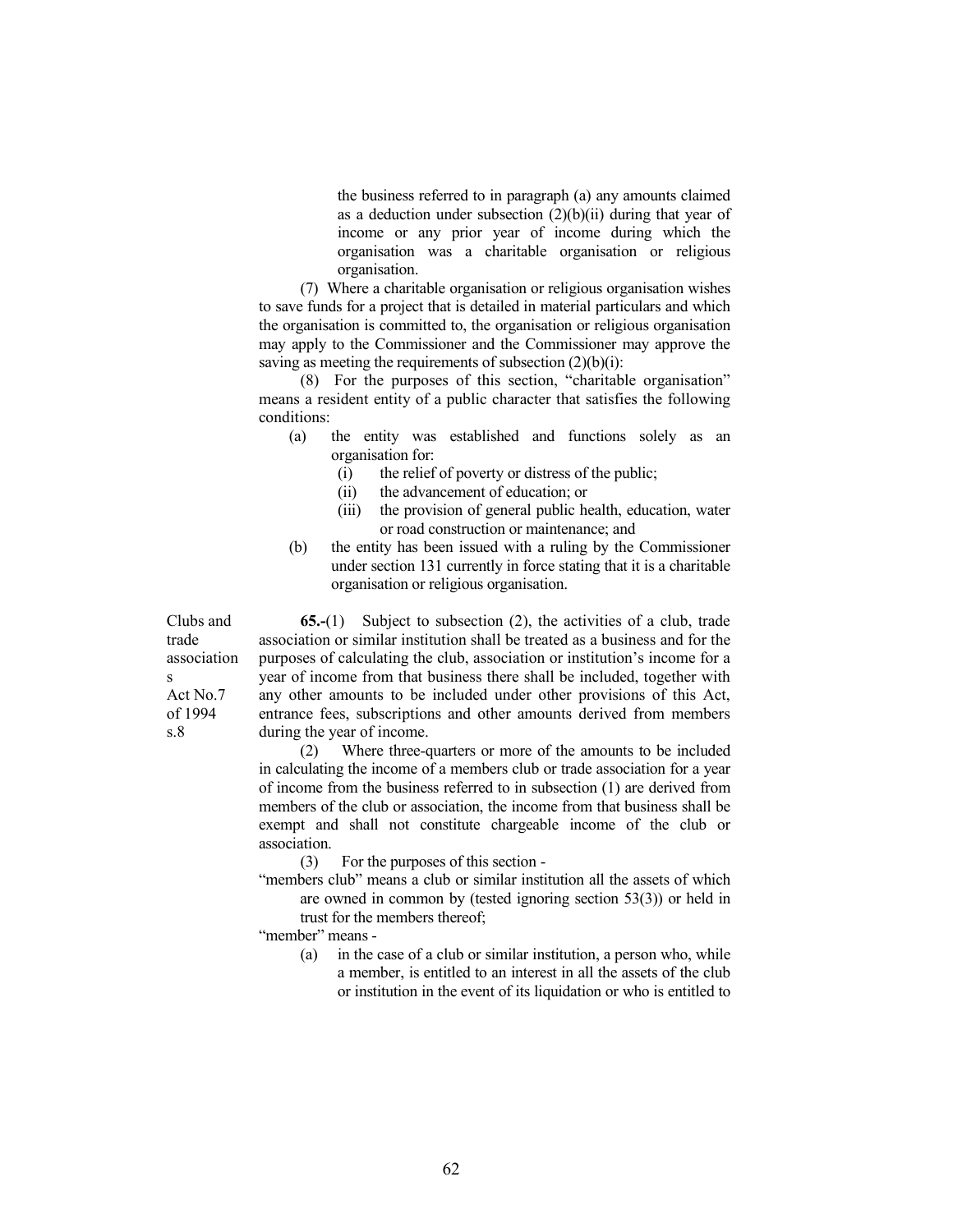vote at a general meeting of the club or institution; and

 (b) in the case of a trade association, a person who is entitled to vote at a general meeting of the association; and

"trade association" means any association of persons-

- (a) that are all separately engaged in a particular type of business; and
- (b) formed with the main object of safeguarding or promoting the business interests of such persons.

# PART VI:

#### INTERNATIONAL Division I: Residence and Source

Resident persons

66.-(1) An individual is resident in the United Republic for a year of income if the individual -

- (a) has a permanent home in the United Republic and is present in the United Republic during any part of the year of income;
- (b) is present in the United Republic during the year of income for a period or periods amounting in aggregate to 183 days or more;
- (c) is present in the United Republic during the year of income and in each of the two preceding years of income for periods averaging more than 122 days in each such year of income; or
- (d) is an employee or an official of the Government of the United Republic posted abroad during the year of income.

 (2) A partnership is a resident partnership for a year of income if at any time during the year of income a partner is a resident of the United Republic.

- (3) A trust is a resident trust for a year of income if -
- (a) it was established in the United Republic;
- (b) at any time during the year of income, a trustee of the trust is a resident person; or
- (c) at any time during the year of income a resident person directs or may direct senior managerial decisions of the trust, whether the direction is or may be made alone or jointly with other persons or directly or through one or more interposed entities.
- (4) A corporation is a resident corporation for a year of income if-
- (a) it is incorporated or formed under the laws of the United Republic; or
- (b) at any time during the year of income the management and control of the affairs of the corporation are exercised in the United Republic.

Source of  $67-(1)$  A person shall calculate his income or loss from any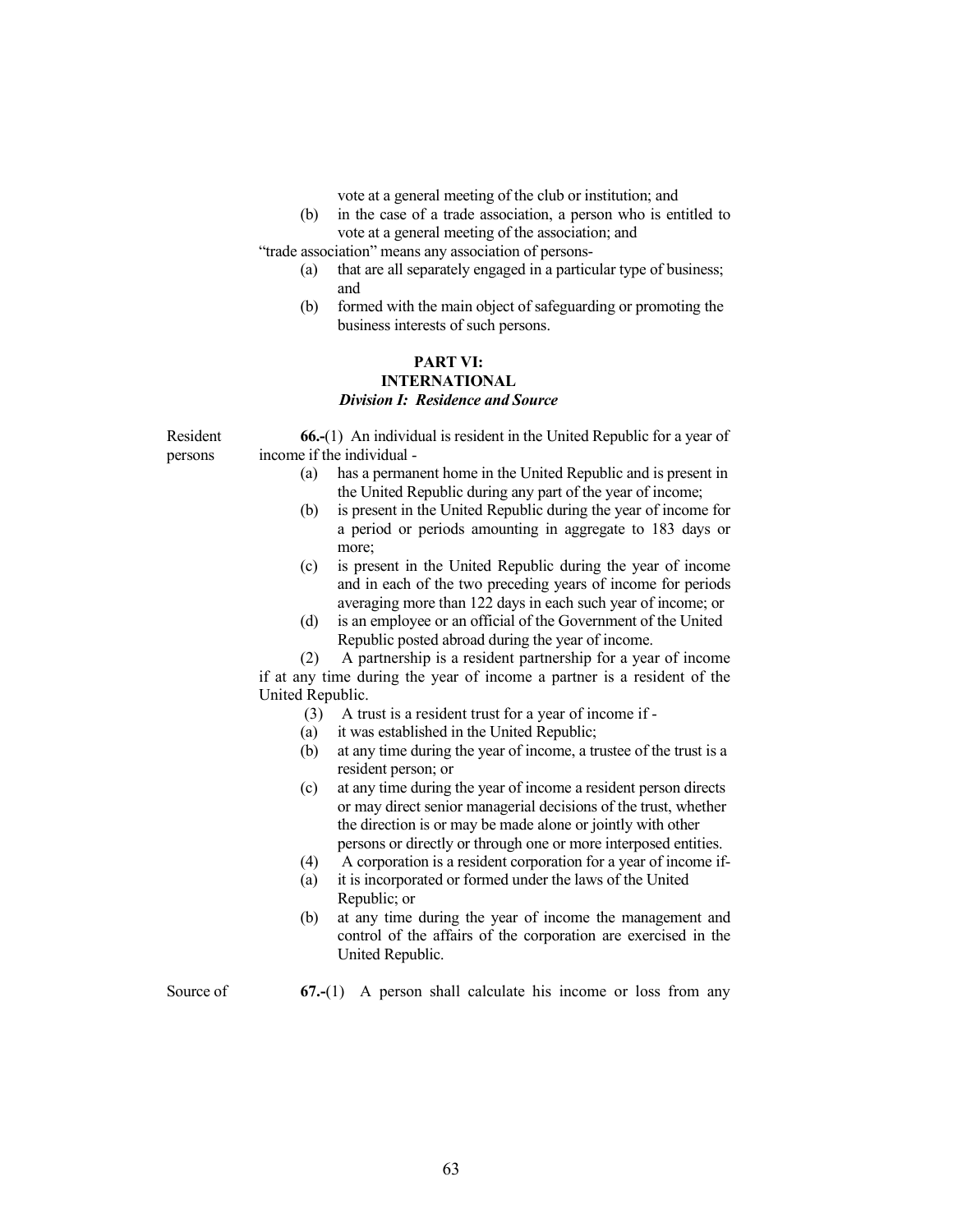income and loss

employment, business or investment that has a source in the United Republic separately from any income or loss from that employment, business or investment that has a foreign source.

 (2) A person's income from any employment, business or investment has a source in the United Republic to the extent to which -

- (a) the amounts directly included in calculating that income that have a source in the United Republic, exceed the amount stipulated in paragraph (b);
- (b) the amounts directly deducted in calculating that income that have a source in the United Republic.

 (3) A person's loss from any business or investment has a source in the United Republic to the extent to which the amounts referred to in subsection (2)(b) exceed those referred to in subsection  $(2)(a)$ .

 (4) A person's foreign source of income or loss from an employment, business or investment shall be calculated as -

- (a) the person's worldwide income or loss from that employment, business or investment (calculated notwithstanding subsection (1)); less
- (b) any income with a source in the United Republic from that employment, business or investment; or plus
- (c) any loss with a source in the United Republic from that employment, business or investment.

 68.-(1) Amounts directly included in calculating income have a source in the United Republic where they consist of – (a) incomings, gains and amounts referred to in section 8(2)(b),

- (c) or (d) or section  $9(2)(b)$ , to the extent to which a domestic asset or domestic liability is involved; and
- (b) subject to paragraph (a), payments that have a source in the United Republic.

 (2) Amounts directly deducted in calculating income have a source in the United Republic where they consist of -

- (a) allowances referred to in sections 13(1) or 17 and expenditure referred to in section 14(1) to the extent to which -
	- (i) subject to subparagraph (ii), they relate to domestic assets; or
	- (ii) where the expenditure or allowances relate to moveable tangible assets used by a person who conducts a business of land, sea or air transport operator or charterer to carry passengers, cargo, mail or other moveable tangible assets,

Source of directly included and deducted amounts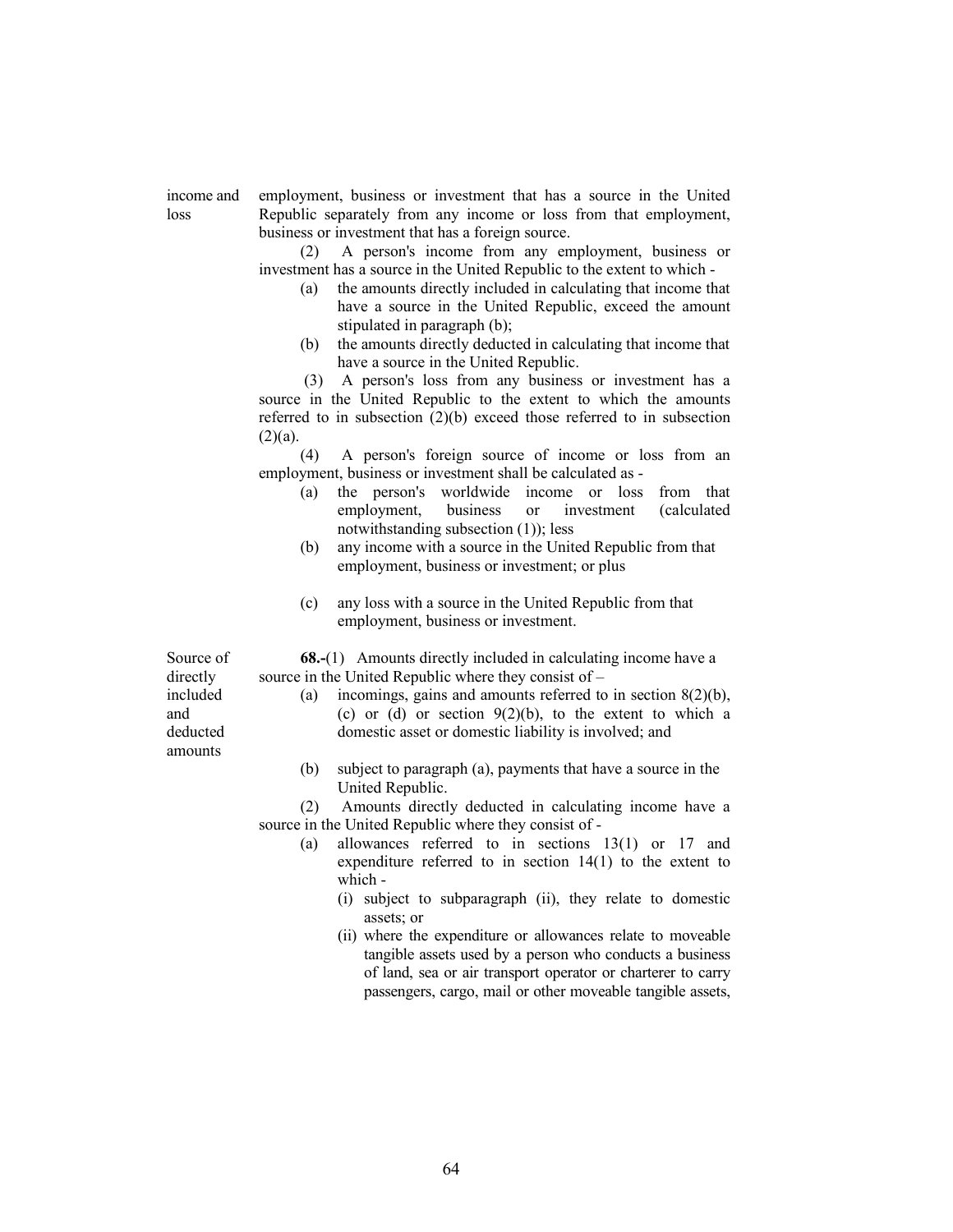the assets are used to carry passengers who embark or cargo, mail or other moveable tangible assets that are embarked in the United Republic, other than as a result of transhipment;

- (b) losses from the realisation of business assets, investment assets and liabilities of a business where the asset or liability involved is a domestic asset or domestic liability; and
- (c) subject to paragraphs (a) and (b), payments that have a source in the United Republic.

Source of payments 69. The following payments have a source in the United Republic:

- (a) dividends paid by a resident corporation;
- (b) interest paid by a resident person or domestic permanent establishment;
- (c) natural resource payments made in respect of or calculated by reference to natural resources taken from land or the sea situated within the United Republic or its territorial waters;
- (d) rent paid for the use of, right to use or forbearance from using an asset situated in the United Republic;
- (e) royalties paid for the use of, right to use or forbearance from using an asset in the United Republic;
- (f) premiums for general insurance paid to and proceeds from general insurance paid by a person in respect of the insurance of any risk in the United Republic;
- (g) payments received by a person who conducts a business of land, sea or air transport operator or charterer in respect of -
	- (i) the carriage of passengers who embark or cargo, mail or other moveable tangible assets that are embarked in the United Republic, other than as a result of transhipment; or
	- (ii) rental of containers and related equipment which are supplementary or incidental to carriage referred to in subparagraph (i);
- (h) payments received by a person who conducts a business of transmitting messages by cable, radio, optical fibre or satellite or electronic communication in respect of the transmission of messages by apparatus established in the United Republic, whether or not such messages originate in the United Republic;
- (i) payments, including service fees, of a type not mentioned in paragraphs (g) or (h) or attributable to employment exercised, service rendered or a forbearance from exercising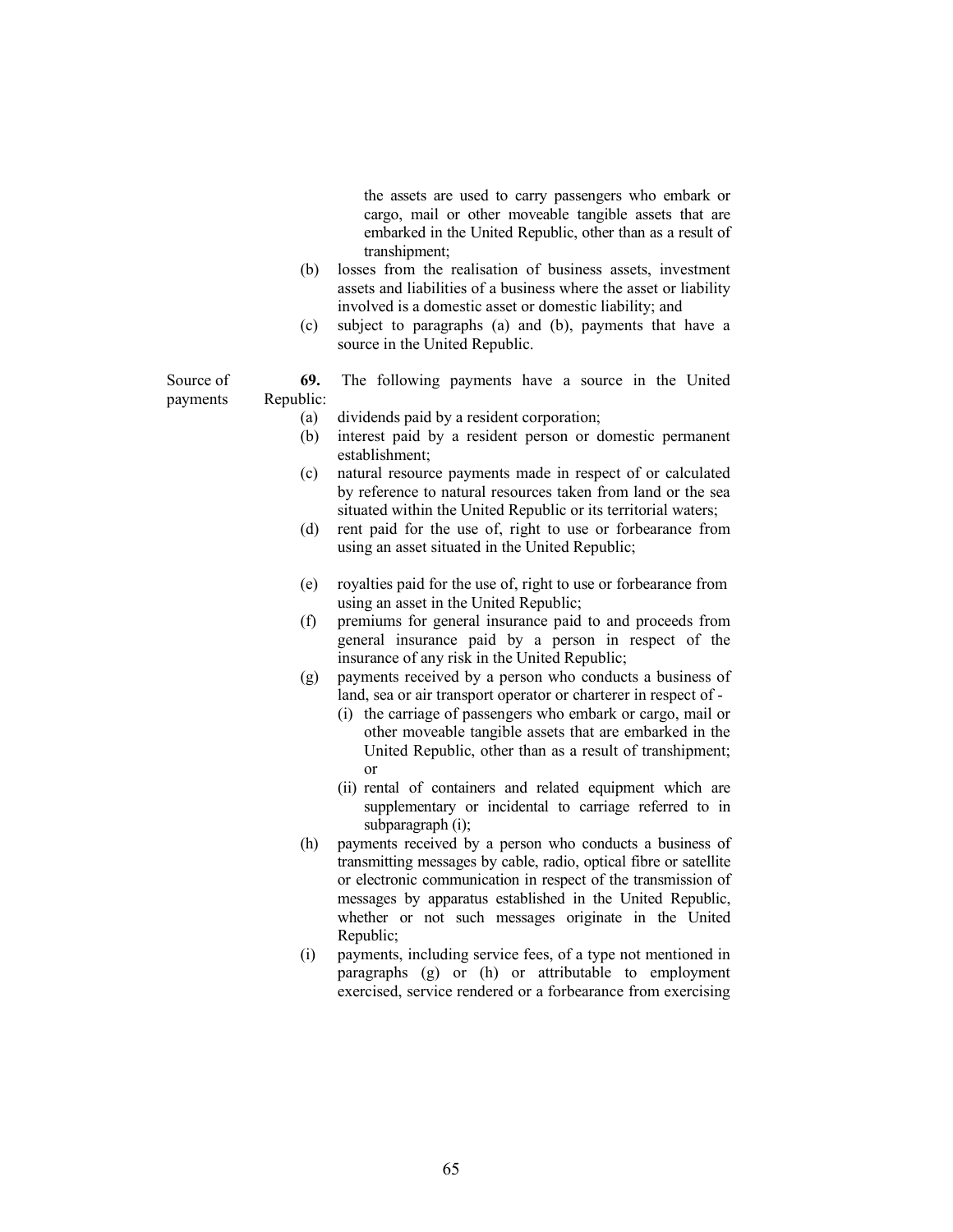employment or rendering service -

- (i) in the United Republic, regardless of the place of payment; or
- (ii) where the payer is the Government of the United Republic, irrespective of the place of exercise, rendering or forbearance;
- (j) proceeds of life insurance and retirement payments not falling within paragraph (i) (the "return") paid by a resident person or a domestic permanent establishment and any premium or retirement contribution paid to a resident person or domestic permanent establishment to secure such a return;
- (k) gifts and other ex gratia payments to the extent received in respect of business or investment conducted with domestic assets; and
- (l) payments not mentioned in the above paragraphs made in respect of -
	- (i) the acquisition of a domestic asset, incurring of a domestic liability or realisation of such an asset or liability; or
	- (ii) activity conducted or a forbearance from conducting activity in the United Republic.

#### Division II: Permanent Establishments

**Principles** of taxation

**70.-(1)** The income tax liability under section  $4(1)(a)$  of a person with a domestic or foreign permanent establishment shall be calculated as if the person and the permanent establishment were independent but associated persons and the permanent establishment were resident in the country in which it is situated.

 (2) In addition to taxation in accordance with subsection (1), a person with a domestic permanent establishment shall be taxed with respect to the repatriated income of the permanent establishment in accordance with sections 4(1)(b) and 74.

 (3) Part VII of this Act shall apply as though a reference to a "resident person" includes a reference to a domestic permanent establishment of a non-resident person as though the permanent establishment were a person separate from the non-resident person.

Calculating the income of a permanent establishme nt

71.-(1) Subsections (2) to (6) apply for the purposes of calculating the income of a domestic or foreign permanent establishment separately from that of its owner.

(2) Subject to Division II of Part III, the following amounts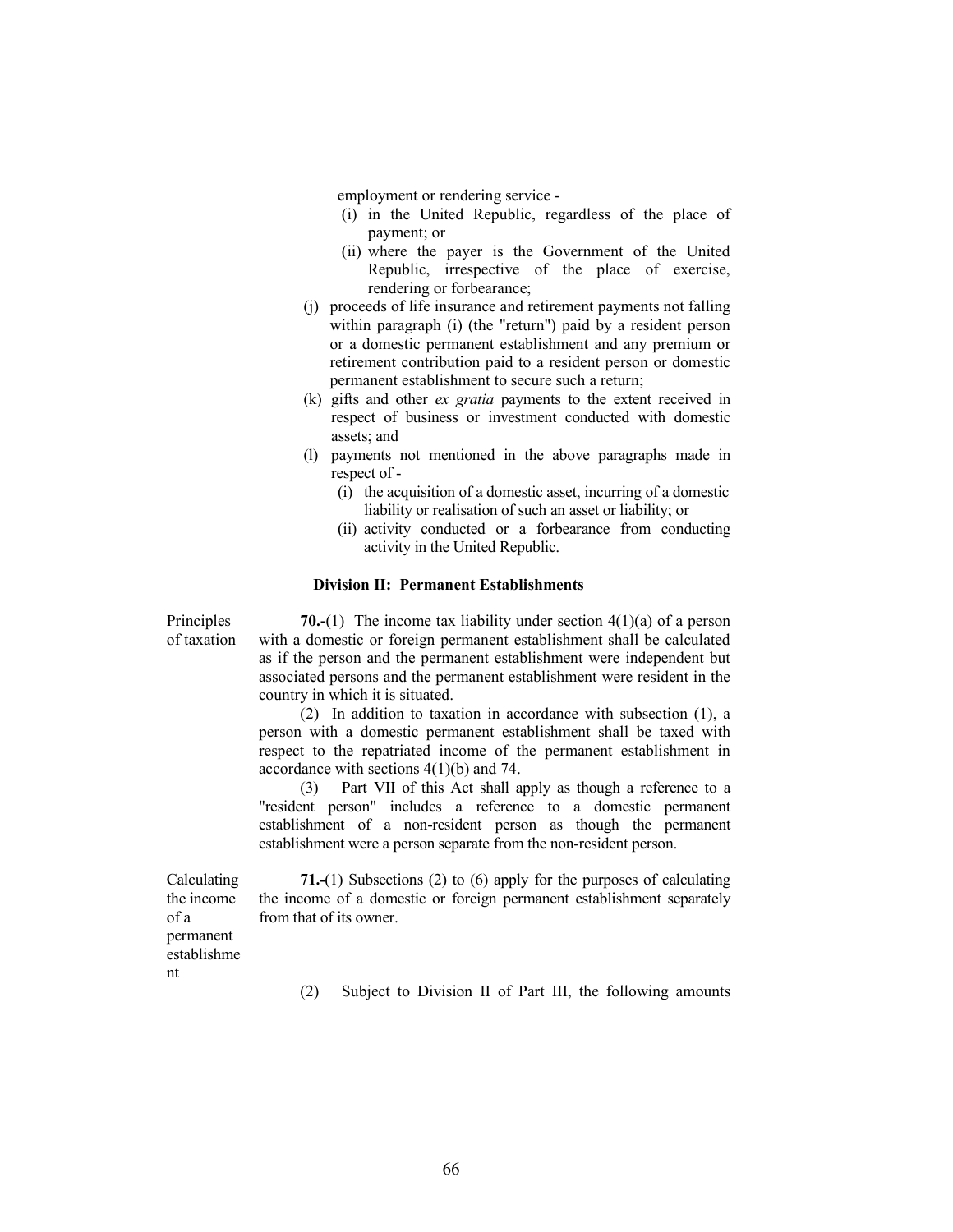derived and expenditure incurred shall be attributed to the permanent establishment, namely -

- (a) amounts derived and payments received in respect of assets held by, liabilities owed by or the business of the permanent establishment; and
- (b) expenditure incurred and payments made for the purposes of assets held by, liabilities owed by or the business of the permanent establishment, but only to the extent the expenditure is recorded in the accounts of the permanent establishment.

 (3) The following assets and liabilities shall be treated as assets or liabilities of the permanent establishment -

- (a) tangible assets situated in the country of the permanent establishment;
- (b) intangible assets created by or through the permanent establishment;
- (c) intangible assets, to the extent that they may be exploited in the market of the country of the permanent establishment;
- (d) subject to subsection (6)(b), debt obligations incurred in borrowing money, to the extent that the money is employed in or used to acquire an asset that is employed in the business of the permanent establishment; and
- (e) other liabilities arising directly out of the business of the permanent establishment

 (4) In addition to the circumstances specified in sections 39 and 40 the permanent establishment shall be treated as realising an asset held by it or liability owed by it -

- (a) in the case of a tangible asset, when the asset is no longer situated in the country of the permanent establishment;
- (b) in the case of an intangible asset, to the extent the asset is available for exploitation in the country in which the owner is resident or a country in which the owner has another permanent establishment; or
- (c) in the case of a liability referred to in subsection  $(3)(d)$ , the money or asset is no longer employed in the business of the permanent establishment.

 (5) The following activities shall be treated as conducted by the permanent establishment.

- (a) employment by the owner of any individual who is resident in the country of the permanent establishment;
- (b) sales of trading stock by the owner of the same or a similar kind as those sold through the permanent establishment; and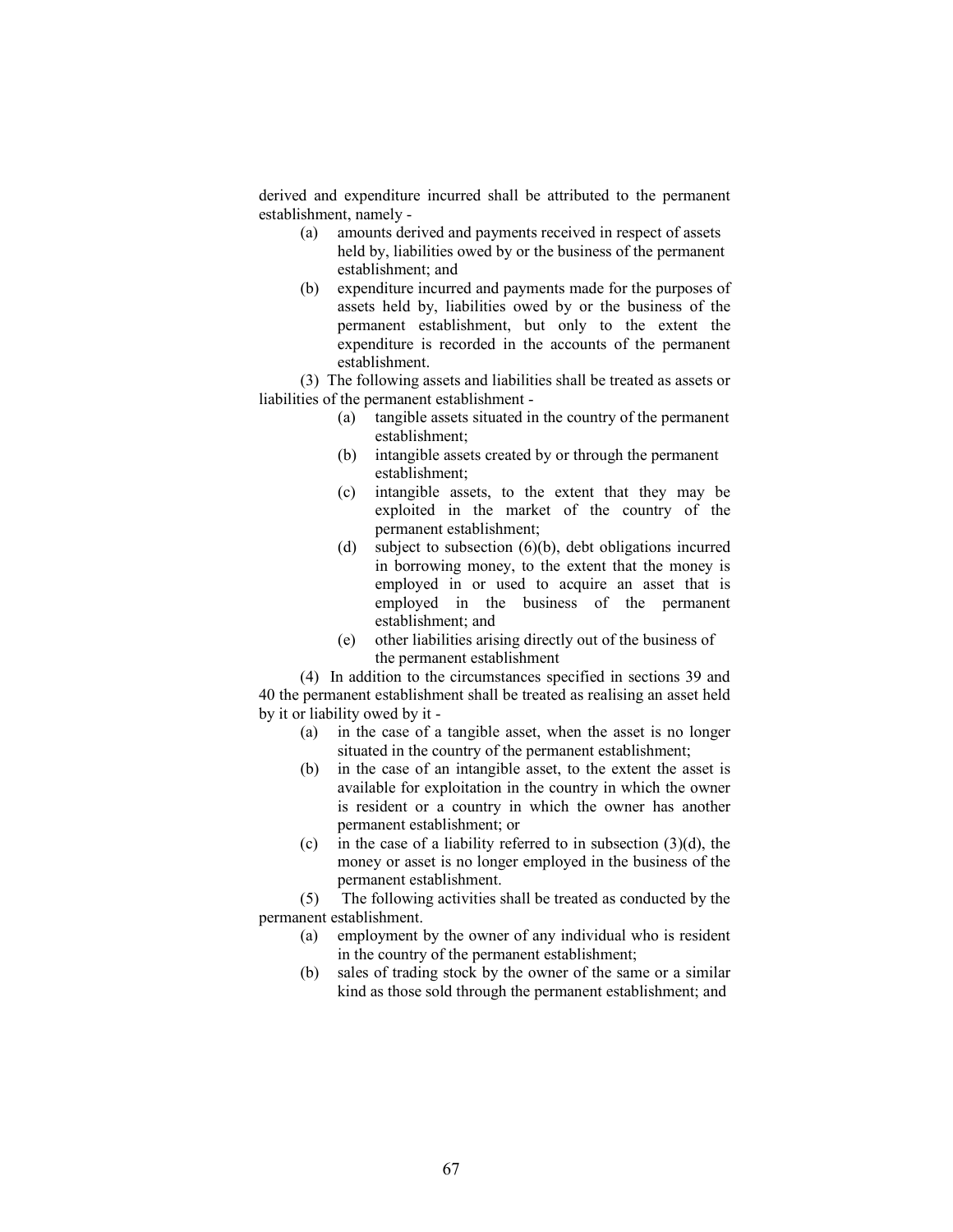(c) other business activities of the owner conducted with residents of the country of the permanent establishment of the same or a similar kind as those effected through the permanent establishment.

 (6) Subject to Division II of Part III, the only arrangements between a permanent establishment and the owner that are recognised are the following -

- (a) the transfer of an asset or liability between the permanent establishment and the owner or vice versa, in accordance with subsections (3) and (4); and
- (b) where the owner carries on a banking business through the permanent establishment, has received written approval under this subsection from the Commissioner and subject to such conditions as the Commissioner thinks fit, entries shown in the same manner in the accounts of the owner and the permanent establishment as-
	- (i) a debt obligation between the owner and the permanent establishment or vice versa; and
	- (ii) interest derived or incurred with respect to a debt obligation referred to in subparagraph (i),

 but where this paragraph applies no debt obligation incurred by the owner shall be attributed to the permanent establishment under subsection (3)(d).

 (7) In this section, "the owner" means the owner of the permanent establishment.

Repatriated income of domestic permanent establishme nt

72.-(1) Subject to the provisions of subsection (2), the repatriated income of a domestic permanent establishment of a non-resident person for a year of income shall be calculated according to the following formula -

Where -

# $A + B - C$

- A. is the net cost of assets of the permanent establishment at the start of the year of income plus the market value of capital contributed to the permanent establishment by the owner during the year.
- B. is net total income of the permanent establishment for the year of income; and
- C. is the net cost of assets of the permanent establishment at the end of the year of income plus, where the establishment has no total income for the year of income, any unrelieved loss for the year of income referred to in section 19(4).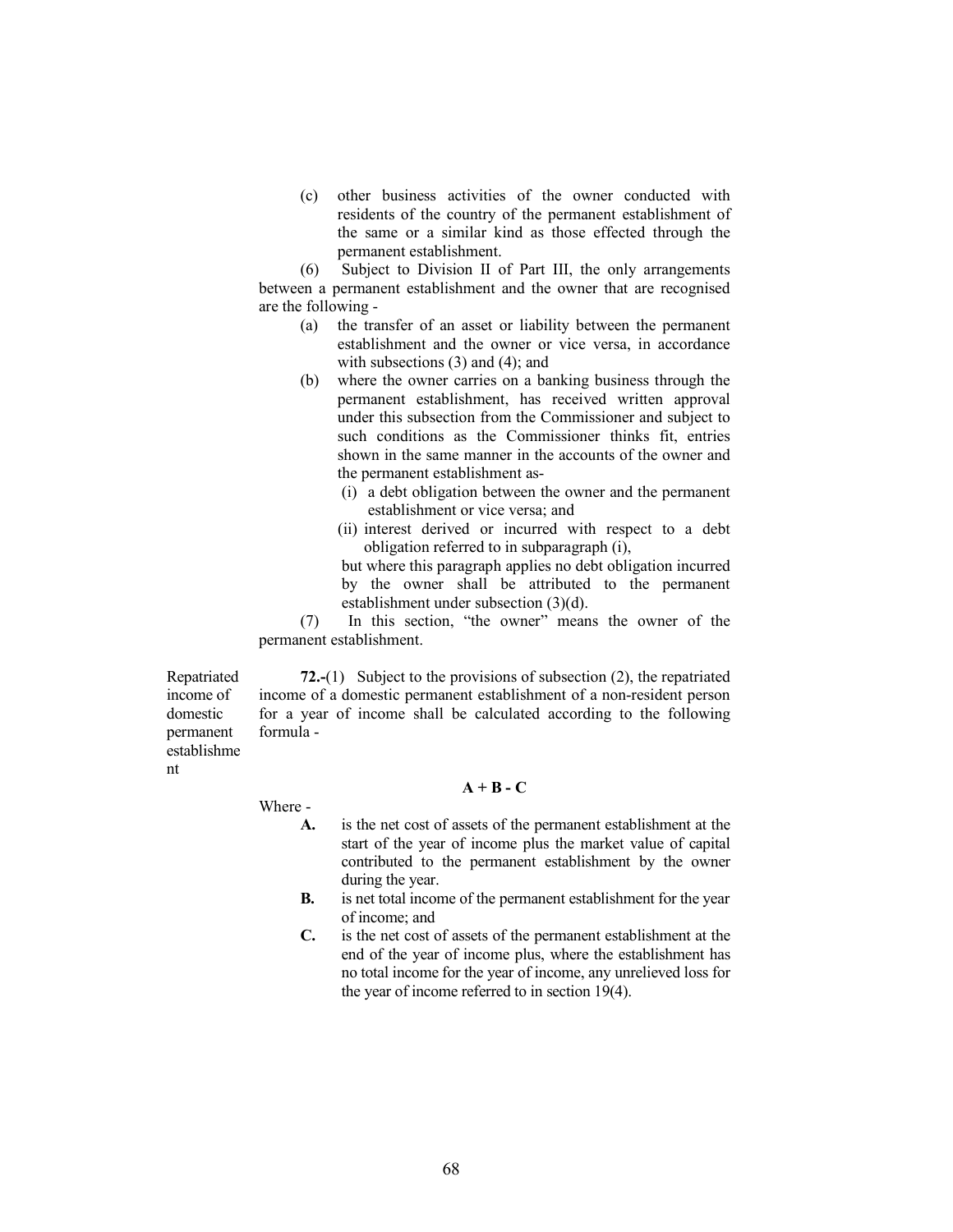- (2) The repatriated income shall not exceed -
- (a) the net total income of the permanent establishment for the year of income plus the balance of the permanent establishment's accumulated profits account referred to in subsection (3) at the end of the previous year of income after the adjustments referred to in that subsection, less
- (b) where the permanent establishment has no total income for the year of income, any unrelieved loss for the year of income referred to in section 19(4) for the year of income.

 (3) For the purposes of calculating repatriated income, a domestic permanent establishment shall maintain an accumulated profits account which, at the end of each year of income, shall be -

- (a) credited with the net total income of the permanent establishment for the year of income; and
- (b) debited with the repatriated income and, where the permanent establishment has no total income, any unrelieved loss referred to in section 19(4) for the year of income.

(4) For the purposes of this section -

"net cost of assets" of a domestic permanent establishment -

- (a) at the start of a year of income equals the net cost of assets at the end of the previous year of income, if any; and
- (b) at the end of a year of income is calculated as
	- (i) the written down value of the permanent establishment's pools of depreciable assets at the end of the year of income plus the net cost of other assets of the permanent establishment at the end of the year of income; less
	- (ii) the net incomings for liabilities of the permanent establishment at the end of the year of income;
- "net incomings for a liability to a particular period" means the amount by which cumulative incomings for the liability exceed cumulative costs for the liability to the time; and
- "net total income" of a domestic permanent establishment for a year of income is its total income for the year of income (calculated without any deduction under section 19(1)(b)) less income tax payable under section 4(1)(a) with respect to that income.

# Division III: Controlled Foreign Trusts and Corporations

**Principles** of taxation

 73.-(1) Controlled foreign trusts and corporations and their members shall be taxed in accordance with Subdivisions B and C of Part IV as modified by this Division.

(2) A controlled foreign trust or corporation shall be treated as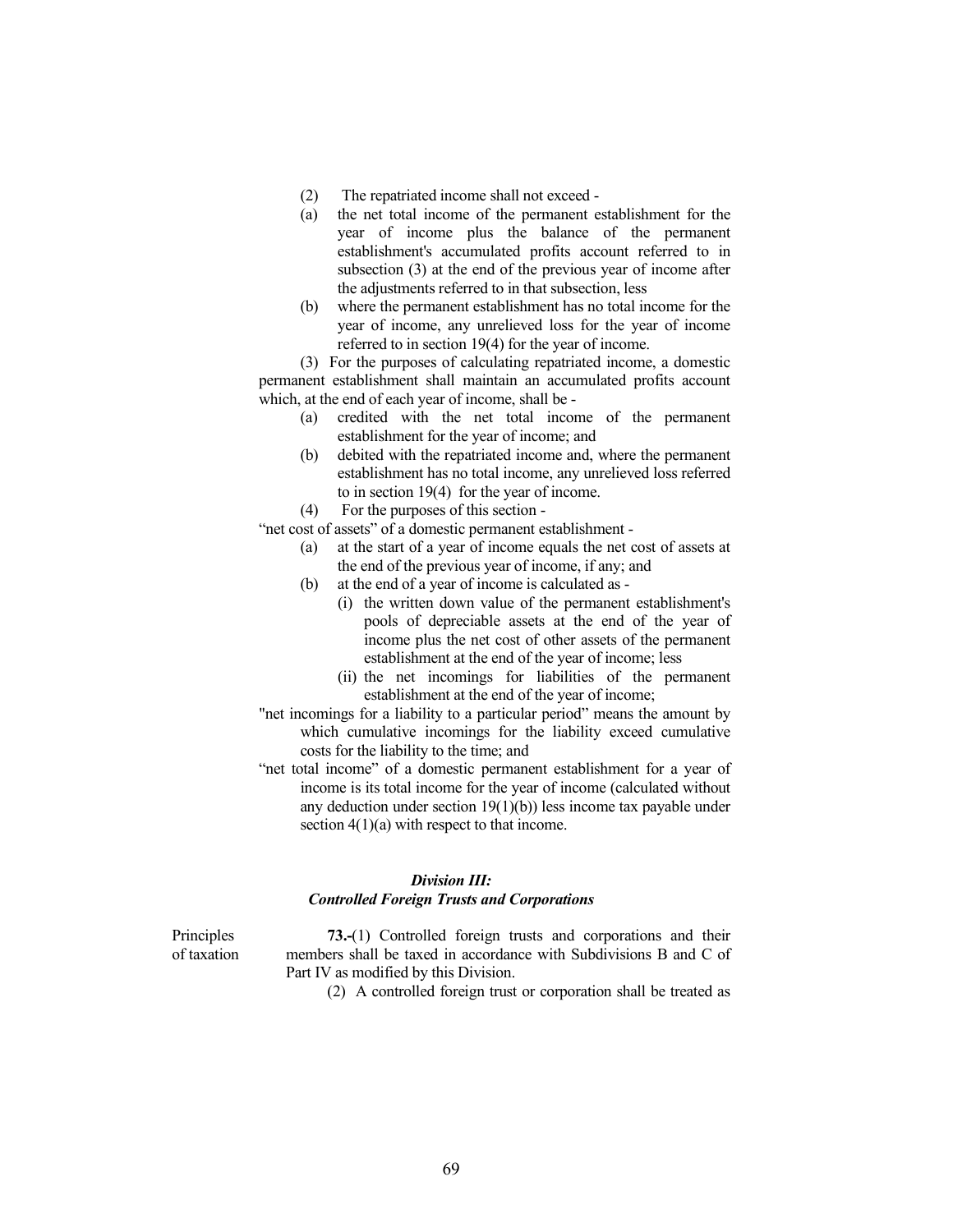distributing its unallocated income to its members at the end of each year of income in accordance with section 75.

Unallocated Income of controlled foreign trust and corporation

74.-(1) The unallocated income of a controlled foreign trust or corporation for a year of income shall be -

- (a) the attributable income of the trust or corporation for the year of income; less
- (b) any distributions made by the trust or corporation during the year of income (determined otherwise than in section 75(1) that are included in calculating the income of a member under section 52(2)(b) or 54(1)(b), respectively.

 (2) The "attributable income" of a controlled foreign trust or corporation for a year of income shall be its total income for the year of income calculated as if the trust or corporation were resident.

Taxation of members of controlled foreign trusts or corporations

 75.-(1) Where at the end of a year of income a trust or corporation is a controlled foreign trust or corporation, the trust or corporation shall be treated as distributing to its members at that time its unallocated income for the year of income referred to in section 74(1) according to each member's share.

 (2) A member who is treated as receiving a distribution under subsection (1) may deduct the amount treated as distributed in calculating the member's income of a future year of income to the extent to which -

- (a) the amount has not previously been deducted under this subsection; and
- (b) distributions of the type referred to in section 74(1)(b) received by the member during the year of income exceed the member's share of the trust or corporation's attributable income for the year of income referred to in section  $74(2)$ .

 (3) To the extent that all dividends distributed by a controlled foreign corporation during a year of income, including as a result of subsection (1), do not exceed the corporation's attributable income for the year of income referred to in section 74(2), then dividends distributed to shareholders who are corporations and associated with the corporation at the time of distribution are treated as -

- (a) having the same character as to type and source as the corporation's attributable income; and
- (b) made proportionately out of each type and source of the corporation's attributable income.

 (4) At the time an amount is treated as distributed by a controlled foreign corporation to an associated shareholder under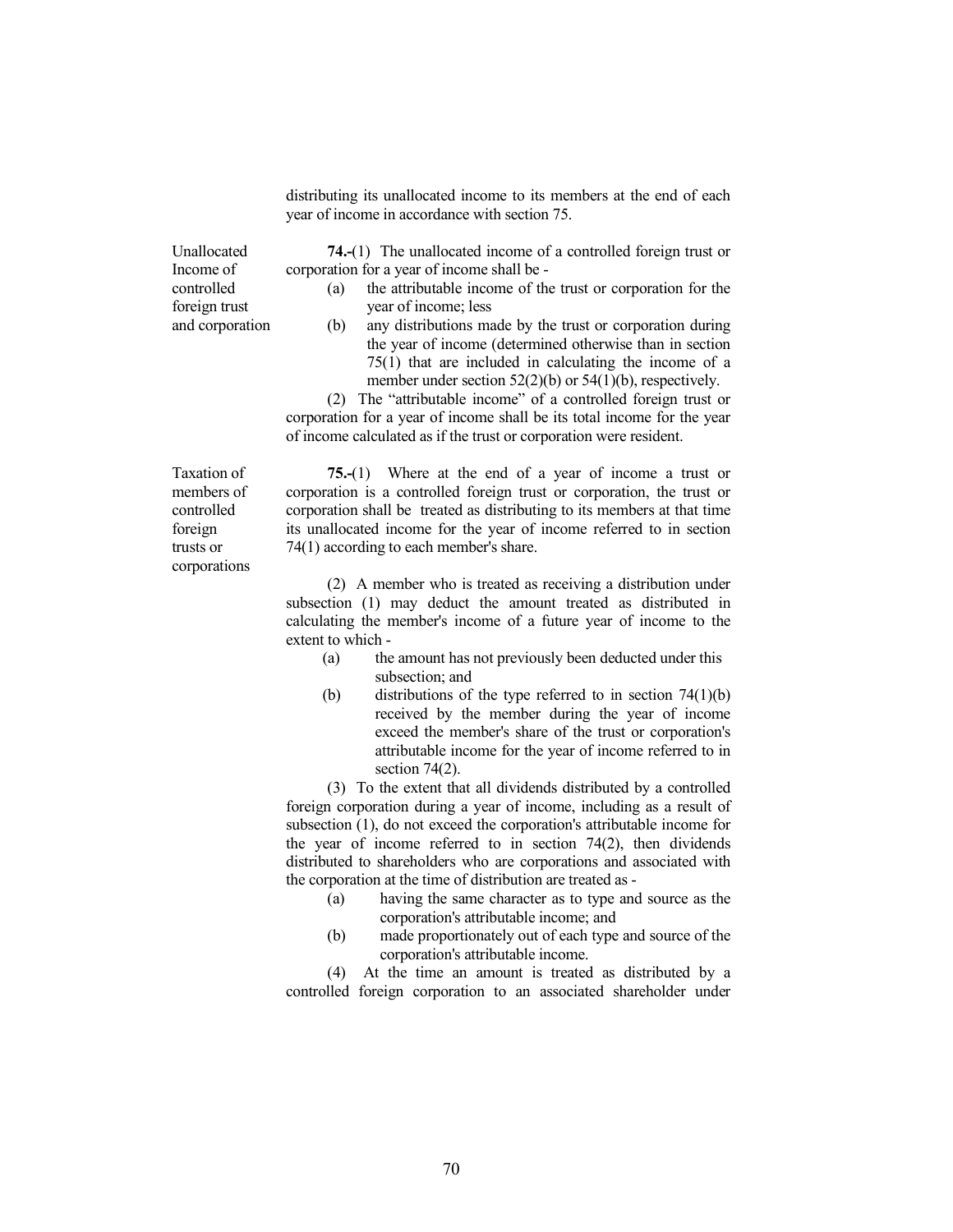subsection (3), the shareholder shall be allocated any income tax under this Act or foreign income tax paid or treated as paid by the corporation with respect to the amount.

 (5) A shareholder is treated as having paid the tax allocated to the shareholder by subsection (4) at the time of allocation and foreign tax relief may be available to the shareholder under section 77 but no other tax credit shall be available to the shareholder.

 (6) Subsections (3), (4) and (5) shall apply to distributions by a resident corporation made during any year of income to a non-resident associate of the corporation as though the corporation were a controlled foreign corporation and the attributable income of the corporation were its total income for the year of income.

 (7) For the purposes of this section, a "member's share" with respect to income of trust or corporation shall be -

- (a) equal to the member's percentage right to share in the income on distribution; or
- (b) where that right is not reasonably certain, such percentage as the Commissioner thinks appropriate in the circumstances.

 76.-(1) Any amount treated as distributed to a member under section 75(1) shall be included in the cost of the member's membership interest in the non-resident trust or corporation at the time of distribution.

 (2) Any amount deducted by a member under section 75(2) shall be included in the incomings for the member's membership interest in the non-resident trust or corporation at the time of deduction.

# Division IV: Foreign Tax Relief

 77.-(1) Subject to subsection (4), a resident person (other than a partnership) may claim a foreign tax credit for a year of income for any foreign income tax paid by the person to the extent to which it is paid with respect to the person's taxable foreign income for the year of income.

 (2) Foreign tax credits claimed under subsection (1) are calculated separately for each year of income and shall not exceed the average rate of Tanzania income tax of the person for the year of income applied to the person's taxable foreign income.

 (3) For the purposes of subsections (1) and (2), there shall be treated as foreign income tax paid by a resident person with respect to the person's taxable foreign income for a year of income any unrelieved foreign income tax of a previous year of income paid by the

incomings of member's interest in controlled foreign trust or corporation

Cost and

Foreign tax relief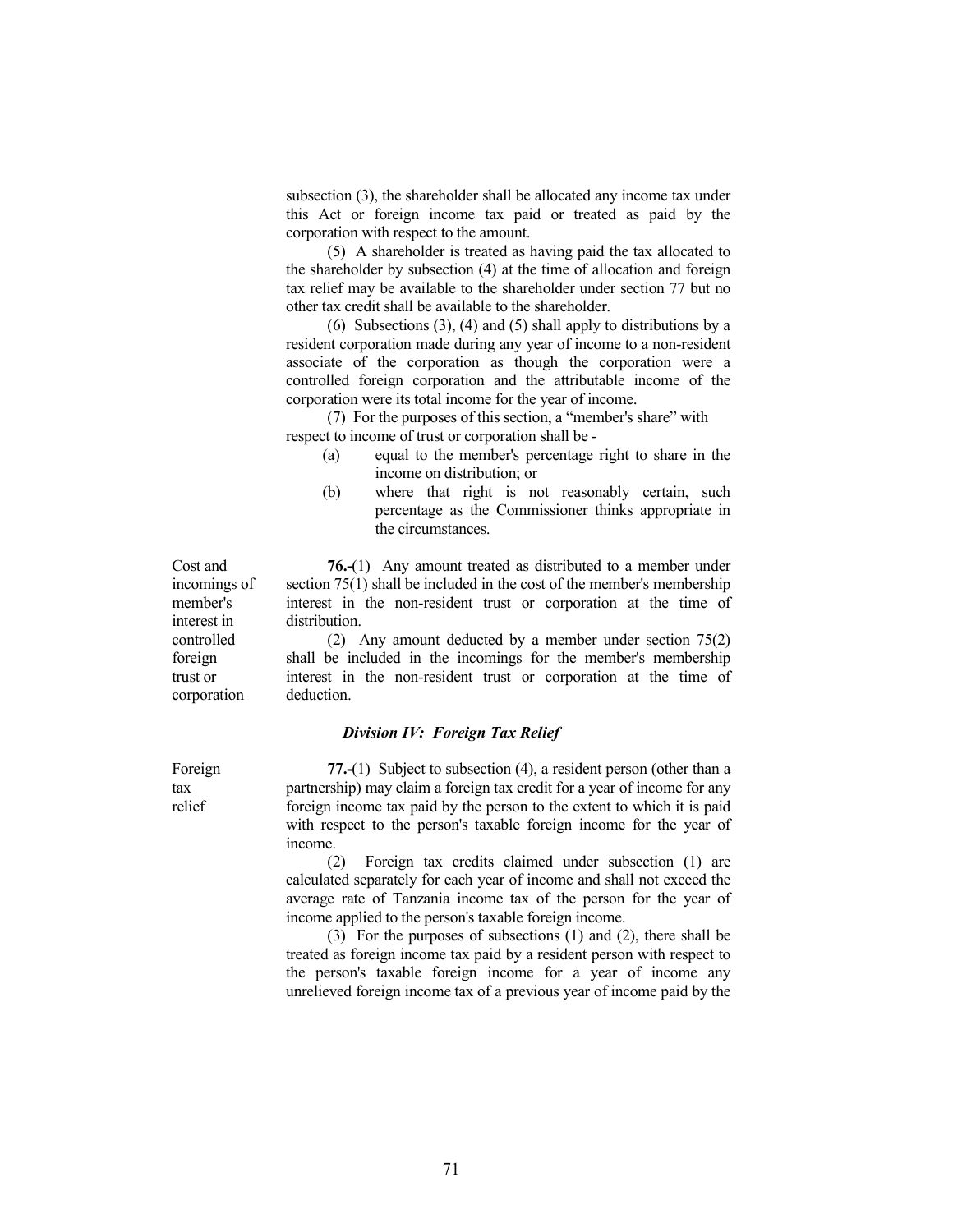person.

 (4) A person may elect to relinquish a foreign tax credit available for a year of income and claim a deduction for the amount of the foreign income tax but otherwise no deduction is available for foreign income tax.

(5) For the purposes of this section -

- "average rate of Tanzania income tax" of a resident person for a year of income means the percentage that income tax payable by the person under section 5(1)(a) (calculated under section 4(3) without a reduction for any foreign tax relief) shall be of the total income of the person for the year of income;
- "taxable foreign income" of a resident person for a year of income means foreign source income that shall be included in the person's chargeable income from any employment, business or investment for the year of income; and
- "unrelieved foreign income tax" of a resident person means foreign income tax paid by the person with respect to the person's taxable foreign income -
	- (a) for which a foreign tax credit has not been granted under subsection (1) as a result of the limitation in subsection (2); and
	- (b) that has not been relinquished under subsection (4).

# PART VII: TAX PAYMENT PROCEDURE

# Division I: General Obligations

78.-(1) Tax payable under this Act means -

**Types** of tax and methods of payment

- (a) income tax imposed under section 4(1), including amounts payable by a withholding agent or withholdee under Division II, by an instalment payer under Division III and on assessment under Division IV of this part;
- (b) interest and penalties imposed by assessment Division I of Part VIII;
- (c) an amount required to be paid to the Commissioner in collection from a tax debtor under section 112(9) or 128(3); and
- (d) an amount required to be paid to the Commissioner in respect of a tax liability of a third party under section 115(2), 116 (3) or (4), 117(2) or 118(1) or (3).

 (2) Tax shall be paid to the Commissioner in the form and at the place is may be prescribed.

Time for  $79-(1)$  Subject to subsection (2), tax shall be payable –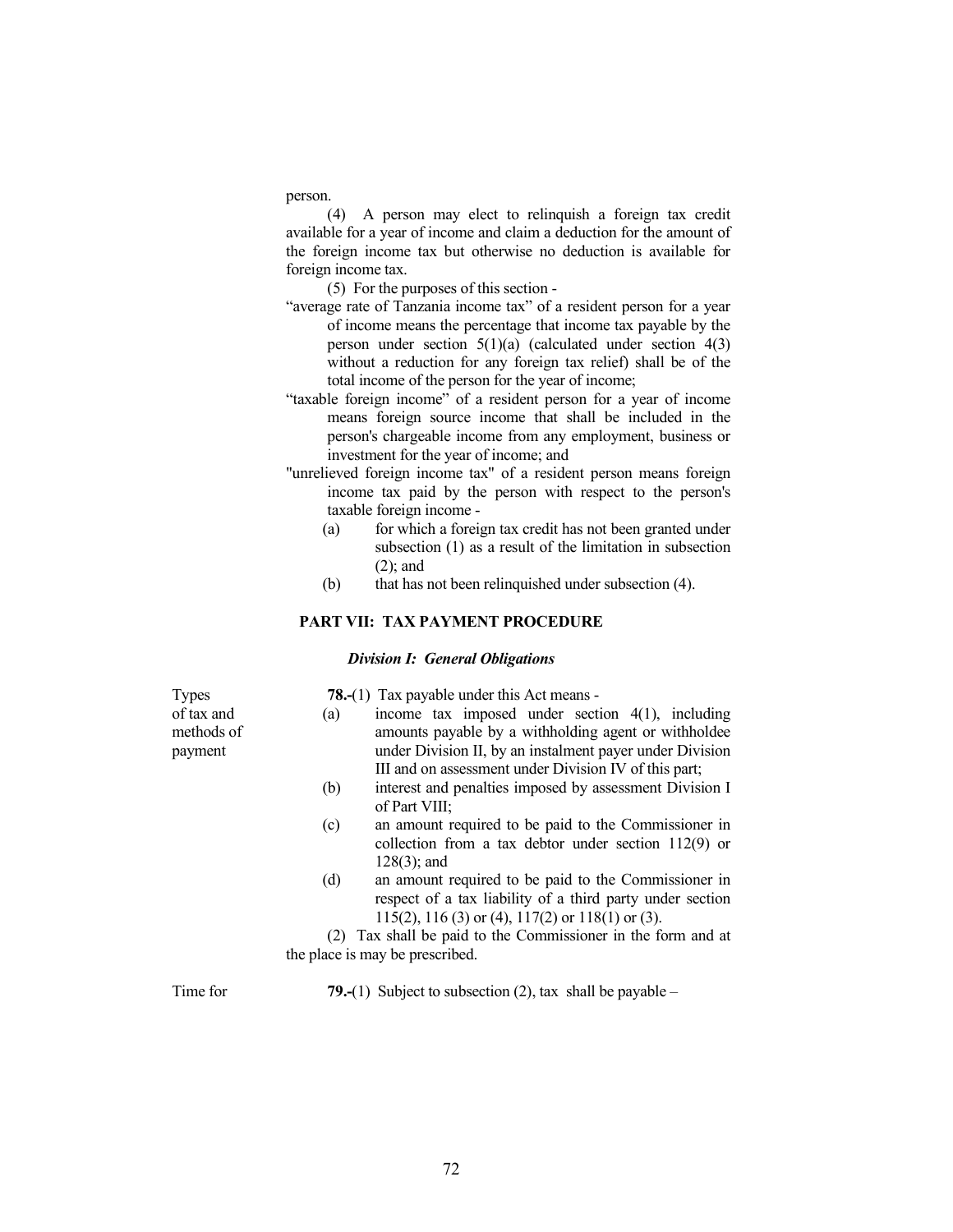| payment |  |
|---------|--|
| of tax  |  |

- (a) in the case of income tax payable by withholding, at the time provided for in section 84;
- (b) in the case of income tax payable by instalment, on the date by which the instalment is to be paid under section 88 or 90;
- (c) in the case of income tax payable on an assessment
	- (i) under section 94, on the date by which the return of income must be filed;
	- (ii) under section 95, on the date specified in the notice of assessment served under section 97; or
	- (iii) under section 96, within thirty days from the date on which the person assessed is served with a notice of assessment under section 97;
- (d) in the case of interest and penalties under Division I of Part VIII, on the date specified in the notice of assessment served under section 103;
- (e) with respect to amounts required to be paid to the Commissioner under section 112(9), 117(2), 118(1) or (3) or 128(3), on the date set out in the notice;
- (f) with respect to a liability under section 115(2), at the same time as the tax is payable by the entity; or
- (g) with respect to amounts required to be paid to the Commissioner under section 116(3) or (4), seven days after the sale from which the amount is set aside or the failure to set aside, respectively.
- (2) On written application by a person, the Commissioner -
- (a) may, where good cause is shown, extend the date on which tax or part of tax is payable including by permitting payment of the tax by instalments of equal or varying amounts; and
- (b) shall serve the person with written notice of the Commissioner's decision on the application.

 (3) Where an extension is granted under subsection (2) by permitting the person to pay tax by instalments and the person defaults in paying any of the instalments, the whole balance of the tax outstanding shall be become payable immediately.

Maintenance of documenttation

80.-(1) Unless otherwise authorised by the Commissioner by notice in writing, every person liable to tax under this Act shall maintain in the United Republic such documents -

- (a) as are necessary to explain information to be provided in a return or in any other document to be filed with the Commissioner under this Act;
- (b) as are necessary to enable an accurate determination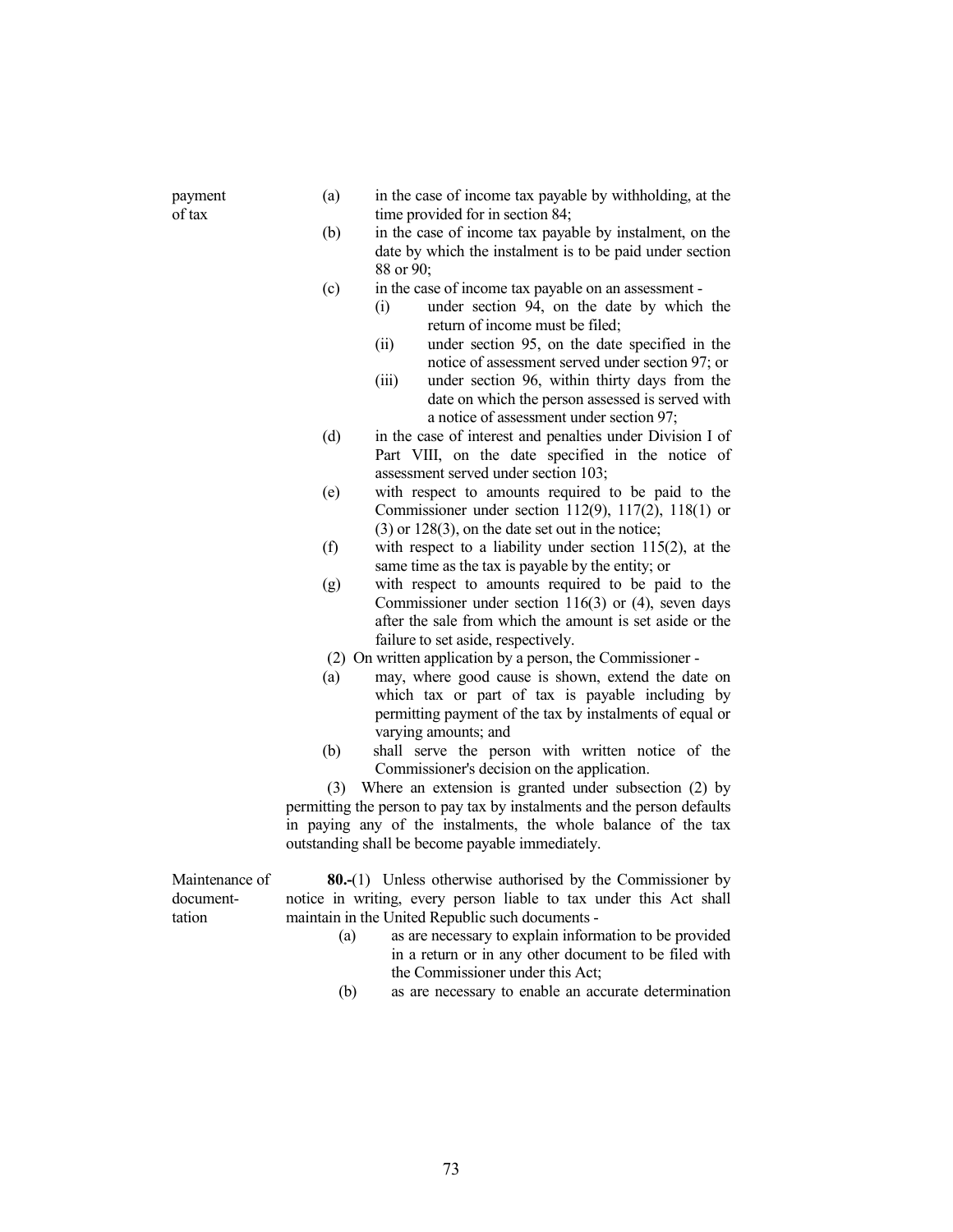of the tax payable by the person; and

(c) as may be prescribed by the Commissioner.

 (2) The documents referred to in this section shall be retained for a period of at least five years from the end of the year of income or years of income to which they are relevant unless the Commissioner otherwise specifies by notice in writing.

 (3) Where any document referred to in subsection (1) is not in an official language of the United Republic, the Commissioner may, by notice in writing, require the person to provide, at the person's expense, a translation into an official language by a translator approved by the Commissioner in the notice.

 (4) The Commissioner may, by service of a notice in writing, require a person, whether or not liable for tax under this Act to retain documents described with reasonable certainty in the notice for such period may specified in the notice.

#### Division II: Income Tax Payable by Withholding

## Subdivision A: Withholding Obligations

Withholding by employers

 81-(1)A resident employer who makes a payment that is to be included in calculating the chargeable income of an employee from the employment shall withhold income tax from the payment at the rate provided for in paragraph 4(a) of the First Schedule.

 (2) The obligation of an employer to withhold income tax under subsection (1) shall not be reduced or extinguished because the employer has a right or is under an obligation to deduct and withhold any other amount from the payment or because of any other law that provides that an employee's income from employment shall not be reduced or subject to attachment.

- 82.-(1) Subject to subsection (2), where a resident person-
- (a) pays a dividend, interest, natural resource payment, rent or royalty; and
- (b) the payment has a source in the United Republic and is not subject to withholding under section 81,

 the person shall withhold income tax from the payment at the rate provided for in paragraph 4(b) of the First Schedule.

- (2) This section shall not apply to -
- (a) payments made by individuals unless made in conducting a business;
- (b) interest paid to a resident financial institution; or

Withholding from investment returns Act No.15 of 2004 s.32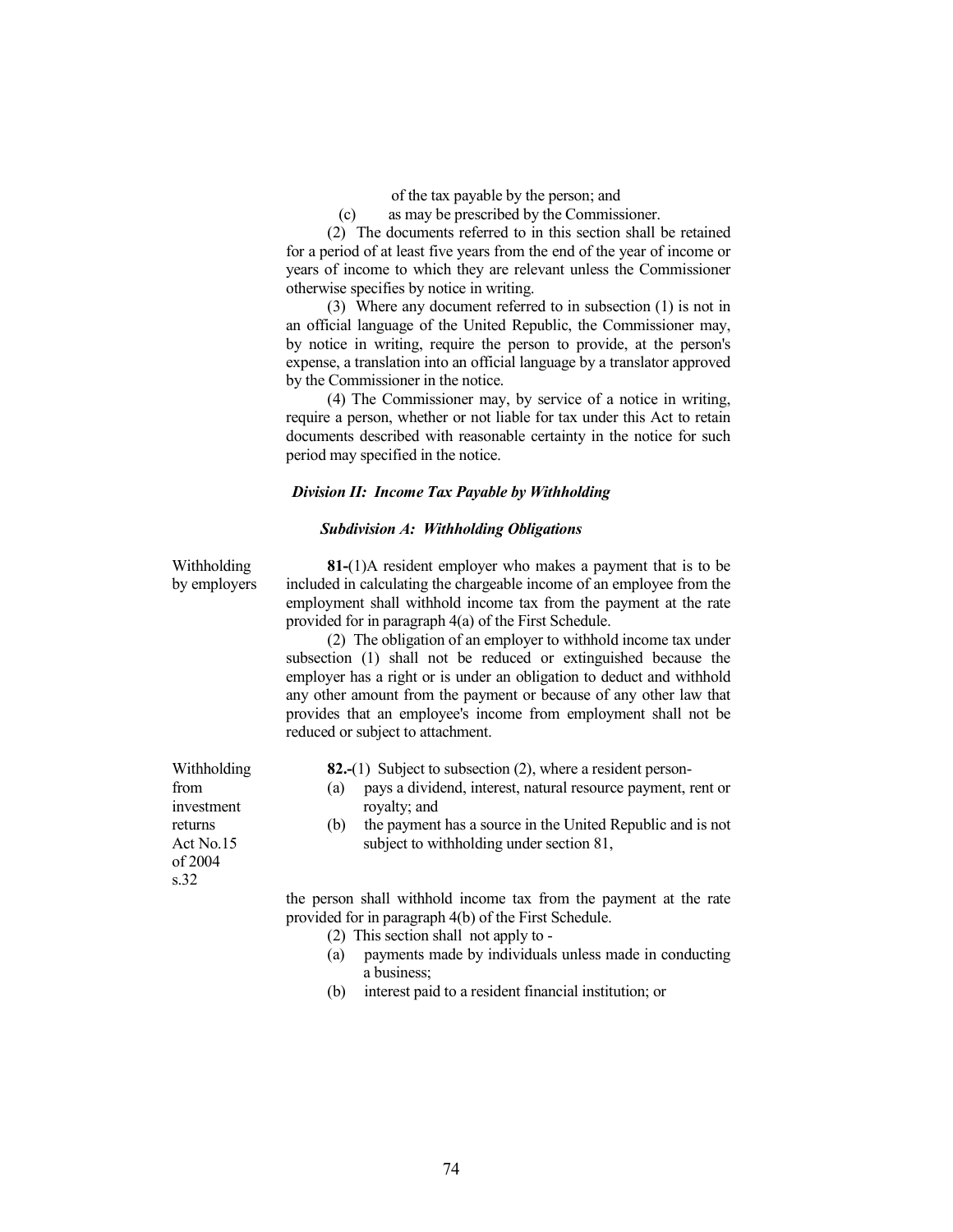- (c) payments that are exempt amounts or paid to an approved retirement fund.
	- (d) rent paid to a resident person for the use of an asses other than land or buildings.

83.-(1) Subject to subsection (2), a resident person who –

- (a) in conducting a mining business pays a service fee to another resident person in respect of management or technical services provided wholly and exclusively for the business; or
- (b) pays a service fee or an insurance premium with a source in United Republic to a non-resident person shall with hold income tax from the payment at the rate provided for in paragraph 4(c) of the First Schedule.
- (2) This section shall not apply to -
- (a) payments made by individuals unless made in conducting a business; or
- (b) payments that are exempt amounts.

Withholding of Income tax for other goods and services Act No. 13 of 2008 s.15

Statements and payments of tax withheld or treated as withheld

83A. The Government shall withhold income tax at a rate of 2 percentum of the gross payment in respect of the supply of goods and services to the Government by a resident person who is not a holder of a Tax Identification Number.

#### Subdivision B: Procedure Applicable to Withholding

 84.-(1) Every withholding agent shall pay to the Commissioner within seven days after the end of each calendar month any income tax that has been withheld in accordance with Subdivision A during the month.

 (2) Every withholding agent shall file with the Commissioner within 30 days after the end of each six-month calendar period a statement in the manner and form prescribed specifying-

- (a) payments made by the agent during the period that are subject to withholding under Subdivision A;
- (b) the name and address of the withholdee;
- (c) income tax withheld from each payment; and
- (d) any other information that the Commissioner may prescribe.

 (3) A withholding agent who fails to withhold income tax in accordance with Subdivision A must nevertheless pay the tax that should have been withheld in the same manner and at the same time as

Withholding from service fees and contract payments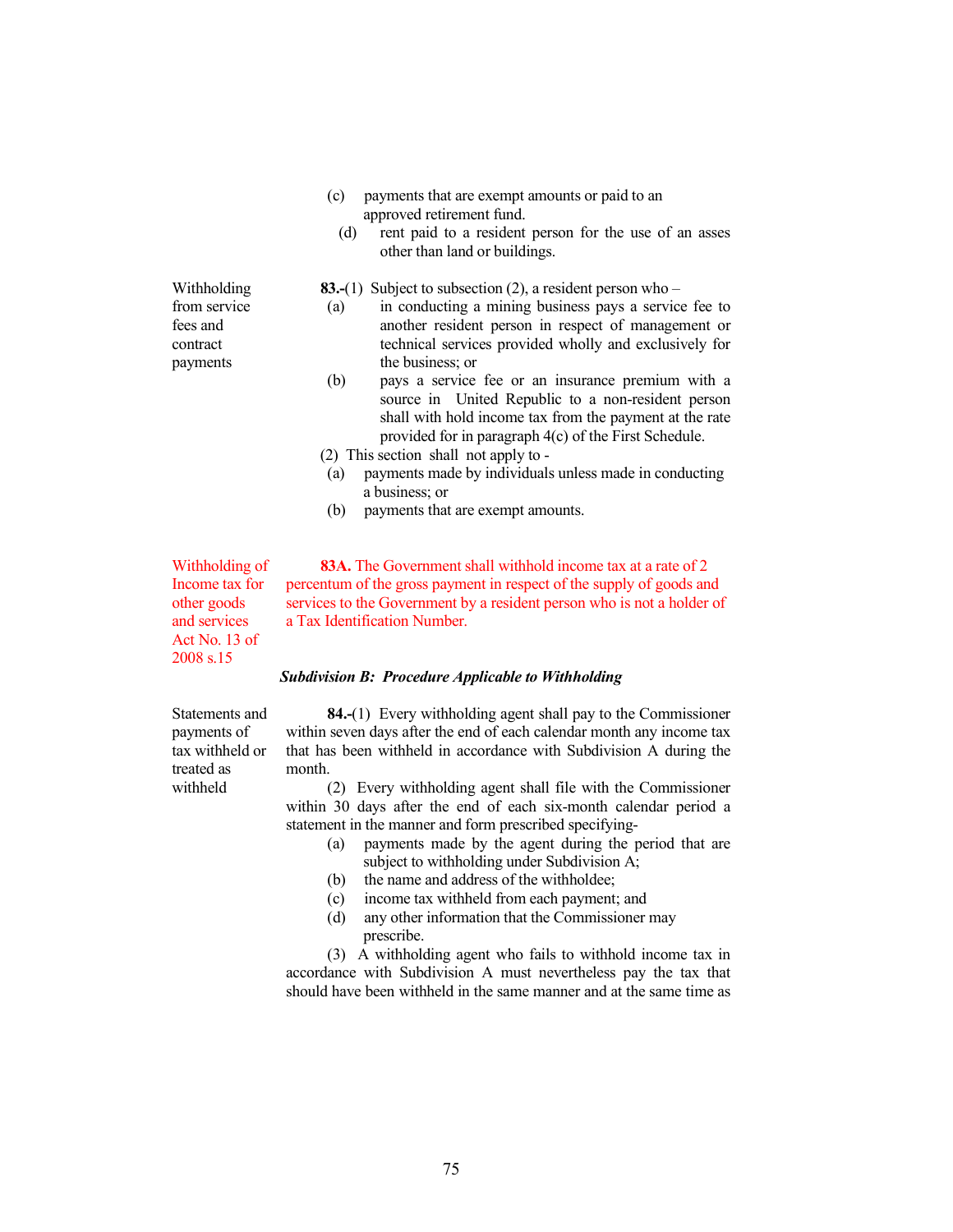tax that is withheld.

 (4) Where a withholding agent fails to withhold income tax from a payment as required by Subdivision A -

- (a) the withholdee shall jointly and severally, be liable with the withholding agent for the payment of the tax to the Commissioner; and
- (b) the tax shall be payable by the withholdee within seven days after the end of the calendar month in which the payment is received.

 (5) A withholding agent who withholds income tax under Subdivision A and pays the tax to the Commissioner shall be treated as having paid the amount withheld to the withholdee for the purposes of any claim by the withholdee for payment of the amount withheld.

 (6) A withholding agent who fails to withhold income tax under Subdivision A but pays the tax that should have been withheld to the Commissioner in accordance with subsection (3) shall be entitled to recover an equal amount from the withholdee.

Withholding certificates

 85.-(1) A withholding agent shall prepare and serve on a withholdee-

- (a) separately for each period referred to in subsections (2) and (3);
- (b) at the time referred to in those subsections; and
- (c) in the form prescribed,

 a withholding certificate setting out the amount of payments made to the withholdee and income tax withheld from those payments under Subdivision A by the agent during the period.

 (2) Subject to subsection (3), a withholding certificate shall cover a calendar month and shall be served within 30 days after the end of the month.

 (3) In the case of income tax withheld under section 81, a withholding certificate -

- (a) shall cover the part of the calendar year during which the employee shall be employed; and
- (b) shall be served by 30 January after the end of the year or, where the employee has ceased employment with the withholding agent during the year, no more than 30 days from the date on which the employment ceased.

 86.-(1) For the purposes of this Act, the following are final withholding payments:

withholding payments Act No.6 Of 2006

Final

- (a) dividends paid by
	- (i) a resident corporation;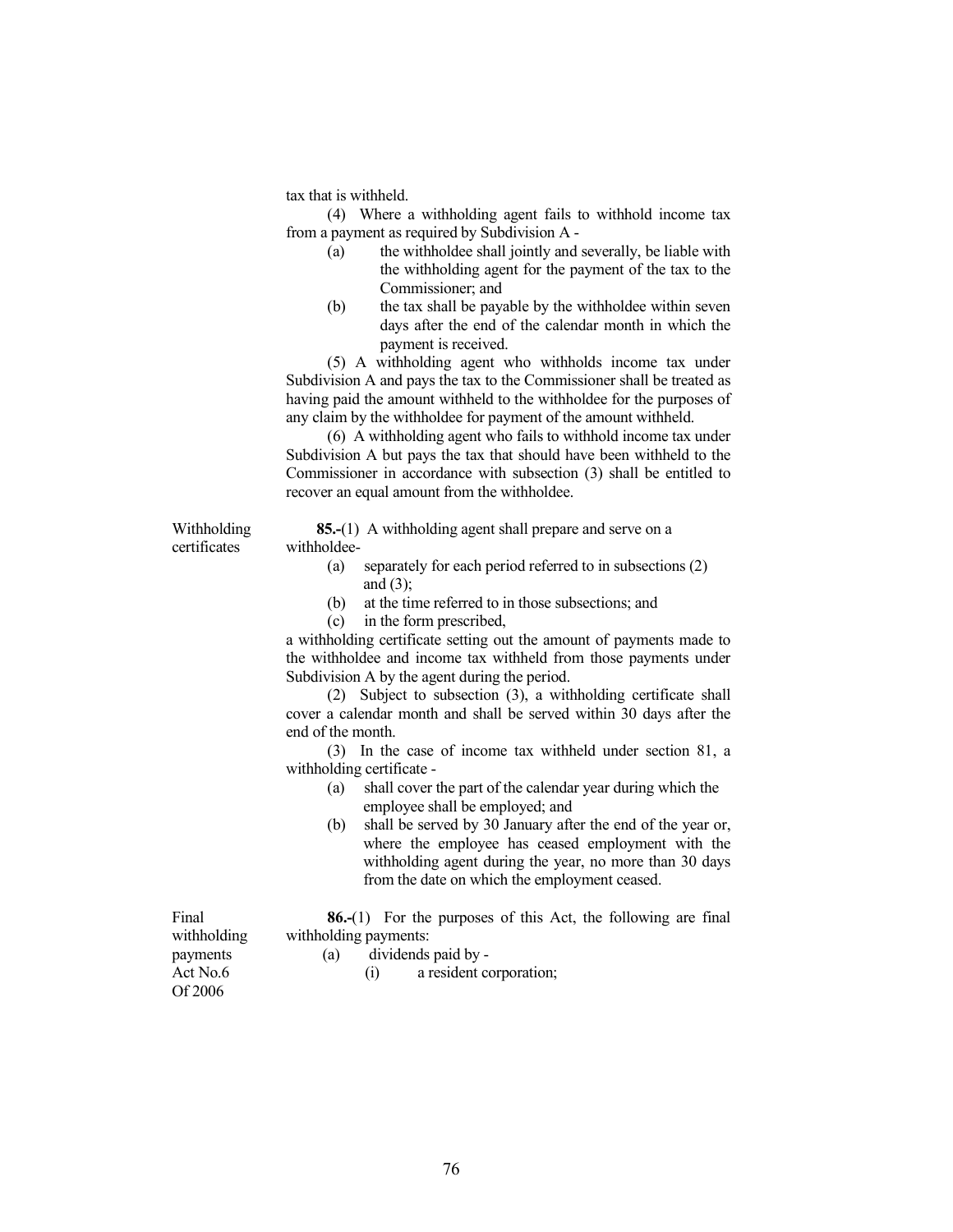- (ii) non-resident corporation to a resident individual, other than a dividend received by -
	- (aa) an individual in conducting a business; or
	- (bb) an individual referred to in section 6(2);
- (b) interest paid by financial institution to a resident individual where the interest is paid with respect to a deposit held with the institution, other than -
	- (i) interest received by the individual in conducting a business; or
	- (ii) foreign source interest paid to an individual referred to in section 6(2);
- (c) rent paid to a resident individual under a lease of land or a building and associated fittings and fixtures, other than -
	- (i) rent received by an individual in conducting a business; or
	- (ii) foreign source rent paid to an individual referred to in section  $6(2)$ ;
- (d) service fees paid to a resident person that are subject to withholding under section 83(1) (a); and
- (e) payments made to non-resident persons (other than through a domestic permanent establishment of the person) that are subject to withholding under Subdivision A or would be so subject if sections  $83(1)(a)$ were not applied.
- (f) Interest paid to a unit trust.
- (2) Income tax -
- (a) withheld from a final withholding payment under Subdivision A of Division II of this Part; or
- (b) paid with respect to a final withholding payment in accordance with section 84(3) or (4),

satisfies the withholdee's income tax liability under section  $4(1)(c)$ with respect to the payment.

 (3) Subject to the provisions of subsection (4), where a final withholding payment is not subject to withholding tax (whether by reason of section  $83(2)(a)$  or that the payer is non-resident) -

- (a) the recipients income tax liability under section  $4(1)(c)$ with respect to the payment shall be payable by way of assessment under Division IV of this Part as though that liability were a liability under section 4(1)(a); and
- (b) where the payment is a foreign source payment, a foreign tax credit shall be available under section 77 for any foreign income tax imposed on the payment and the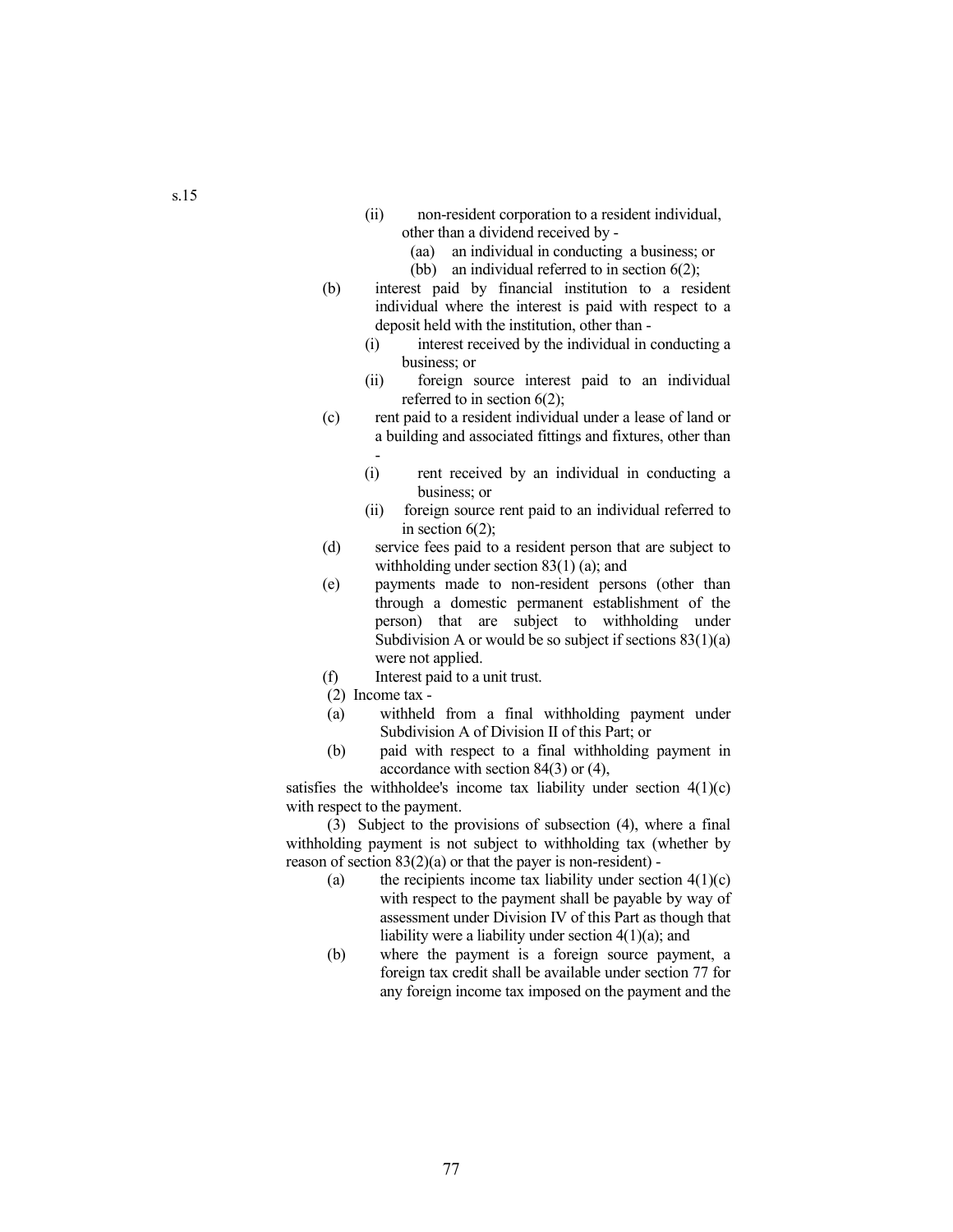credit shall be calculated as though the payment were taxable foreign income.

- (4) Where -
- (a) a resident individual (the "landlord") receives rent during a year of income in respect of residential premises situated in the United Republic that are leased by another individual as the residence of that other individual;
- (b) the rent is not received by the landlord in conducting a business; and
- (c) the total of the rent received by the landlord under the lease and any other lease meeting the requirements of paragraphs (a) and (b) during the year of income does not exceed Tshs. 500,000,

then the landlord shall not have tax liability under section  $4(1)(c)$  with respect to receipt of the rent.

Credit for non-Final withholding tax

- 87. The withholdee of a payment that is not a final withholding payment shall be treated as having paid any income tax-
	- (a) withheld from the payment under Subdivision A of Division II of this Part ; or
	- (b) paid with respect to the payment in accordance with section  $84(3)$  or(4);

 and the withholdee is entitled to a tax credit in an amount equal to the tax treated as paid for the year of income in which the payment is derived.

#### Division III: Income Tax Payable by Instalment

88.-(1) A person (an "instalment payer") who derives or expects to derive any chargeable income during a year of income -

(a) from a business or investment, or

 (b) from an employment where the employer is not required to withhold tax under section 81 from payments received by the person that are included in calculating the person's income from the employment,

 shall pay income tax for the year of income by quarterly instalments as provided for by this section.

- (2) An instalment payer shall pay instalments of income tax -
- (a) in the case of a person whose year of income is a twelve month period beginning at the start of a calendar month, on or before the last day of the third, sixth, ninth and

Payment of income tax by quarterly instalment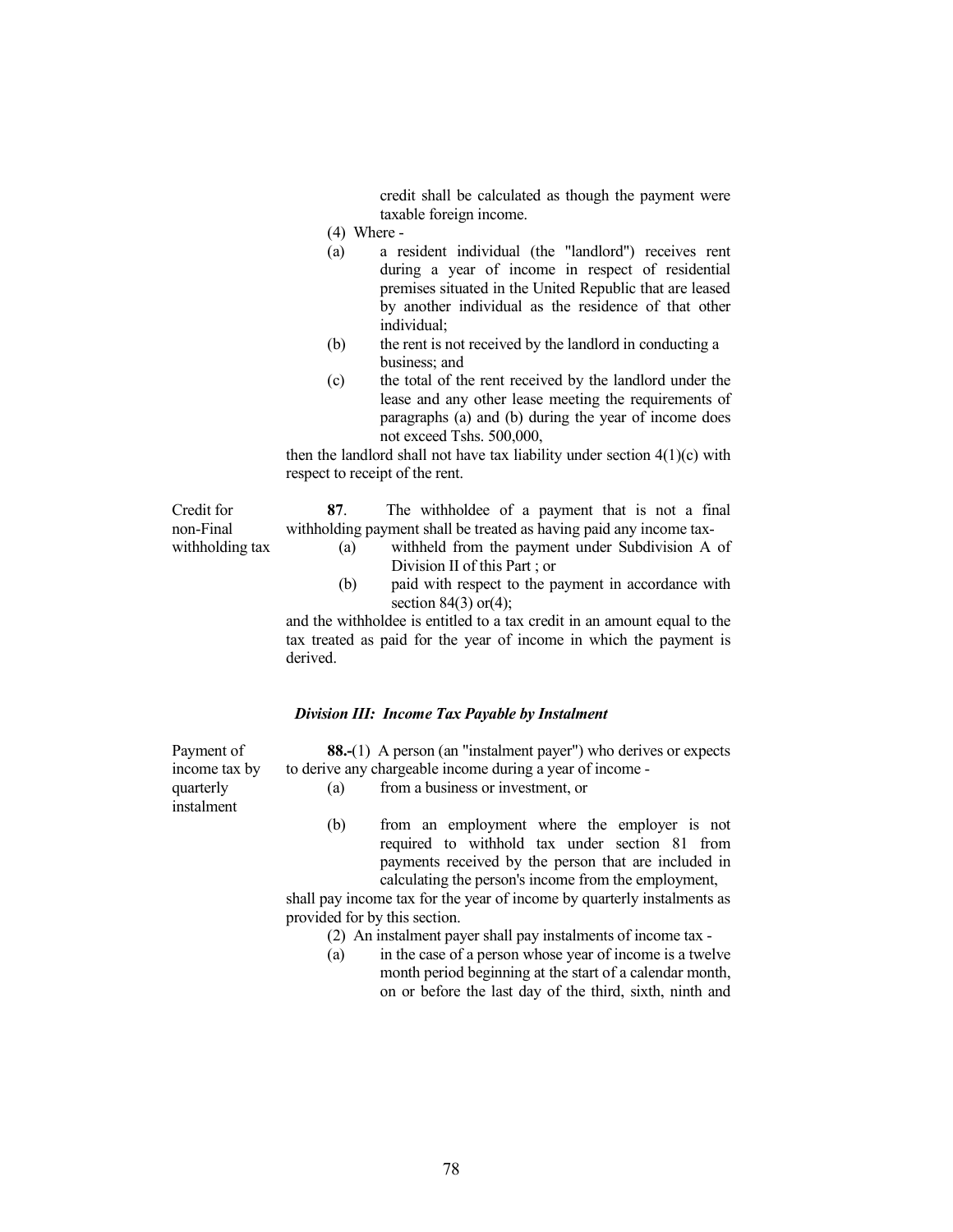twelfth months of the year of income; or

 (b) in any other case, at the end of each three-month period commencing at the beginning of the year of income and a final instalment on the last day of the year of income unless it coincides with the end of one of the threemonth periods.

 (3) Subject to subsection (4), the amount of each instalment of income tax payable by an instalment payer for a year of income is calculated according to the following formula -

# $[A - C]$

#### --------- B

Where -

- A is the estimated tax payable by the instalment payer for the year of income at the time of the instalment under section 89;
- B is the number of instalments remaining for the year of income including the current instalment; and
- $C$  is the sum of any -
	- (a) income tax paid during the year of income, but prior to the due date for payment of the instalment, by the person by previous instalment under this section; or section 90:
	- (b) income tax withheld under Subdivision A of Division II during the year of income, but prior to the due date for payment of the instalment, from payments received by the person that are included in calculating the person's income for the year of income; and
	- (c) income tax paid in accordance with section 83(3) or (4) with respect to a payment of the kind referred to in paragraph (b) that shall be paid to the Commissioner by the withholding agent or the withholdee during the year of income but prior to the due date for payment of the instalment.

 (4) Where an instalment shall be payable at a time when an instalment payers estimated tax payable for a year of income is TTshs. 50,000/= or less or the amount of an instalment calculated under subsection (3) is TTshs. 12,500 or less, the amount of the instalment shall be nil.

 (5) Where an instalment payer is a resident person who conducts agricultural business involving seasonal crops in the United Republic during a year of income and conducts no other instalments for the year of income shall be nil.

(6) An instalment payer shall be entitled to a tax credit for a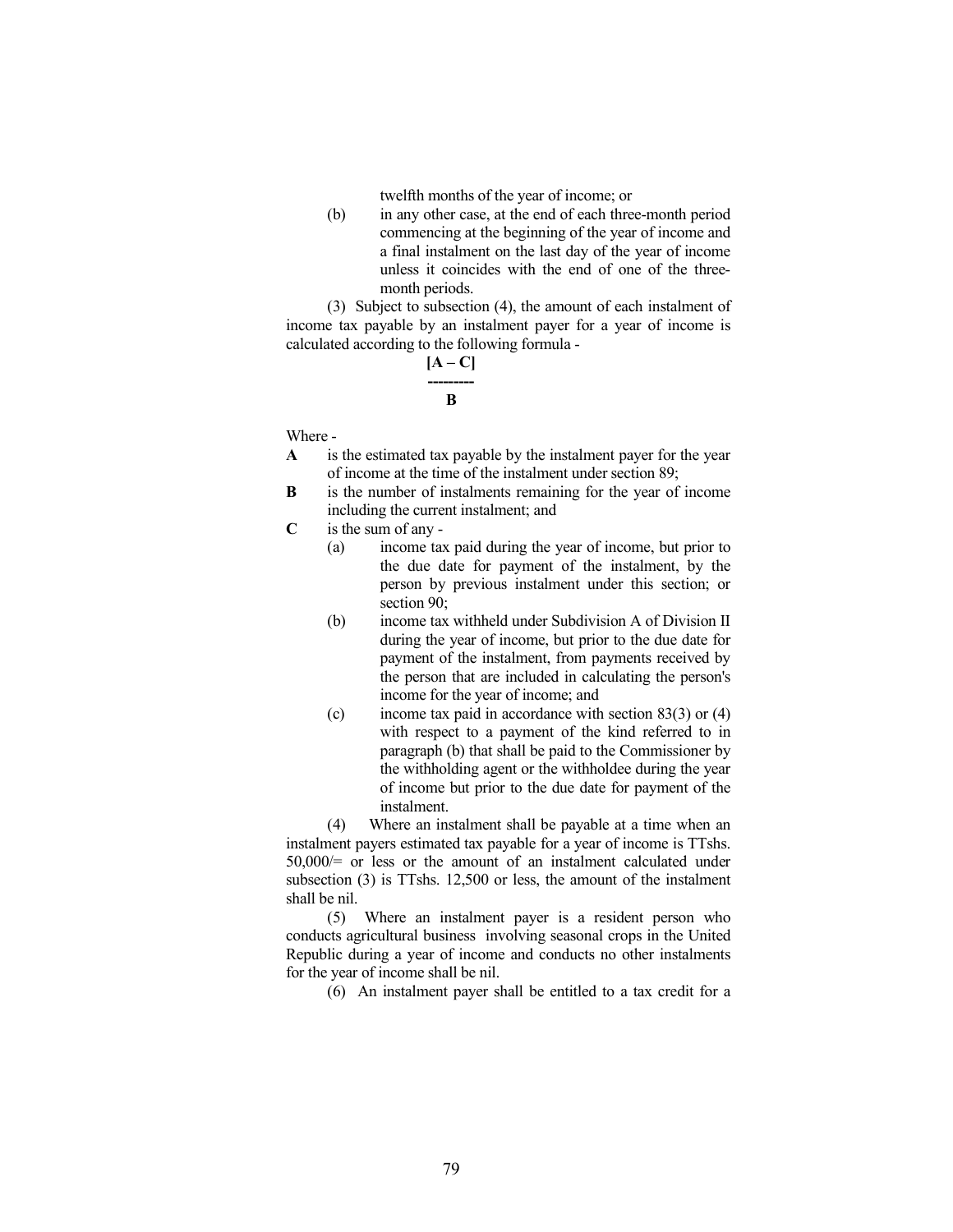year of income in an amount equal to the income tax paid by way of instalment for the year of income under this section.

Statement of estimated tax payable

89.-(1) Subject to the provisions of subsection (7) and section 93, every person who is an instalment payer for a year of income under section 88 shall file with the Commissioner –

- (a) in the case of a resident person to whom section 88(5) applies, by the end of September, of the year of income; and
- (b) in any other case, by the date for payment of the first tax instalment an estimate of tax payable for the year of income.

 (2) An estimate of tax payable of a person for a year of income shall, subject to any instructions by the Commissioner to the contrary -

- (a) be in the manner and form prescribed estimating
	- (i) the person's chargeable income for the year of income from each employment, business and investment and the source of that income;
	- (ii) the person's total income for the year of income and the income tax to become payable with respect to that income under section 4(1)(a);
	- (iii) in the case of a domestic permanent establishment of a non-resident person, the permanent establishment's repatriated income for the year of income and the income tax to become payable with respect to that income under section  $4(1)(b)$ ; and
	- (iv) any other information that the Commissioner may prescribe.
- (b) be signed by the person's stating whether to the best of knowledge and belief the estimate is true and collect; and
- (c) have attached to it any other information that the Commissioner may prescribe.

 (3) Subject to the provisions of subsections (6) and (9), the sum of the income tax referred to in subsection  $(2)(a)(ii)$  and  $(iii)$ shall be the person's estimated tax payable for the year of income.

 (4) In estimating income tax payable for a year of income under subsection  $(2)(a)(ii)$  and, in particular, calculating any foreign tax relief to be claimed under section 77, a person may take account of foreign income tax only if the person has paid such tax or the person reasonably estimates that such tax shall be paid during the year of income.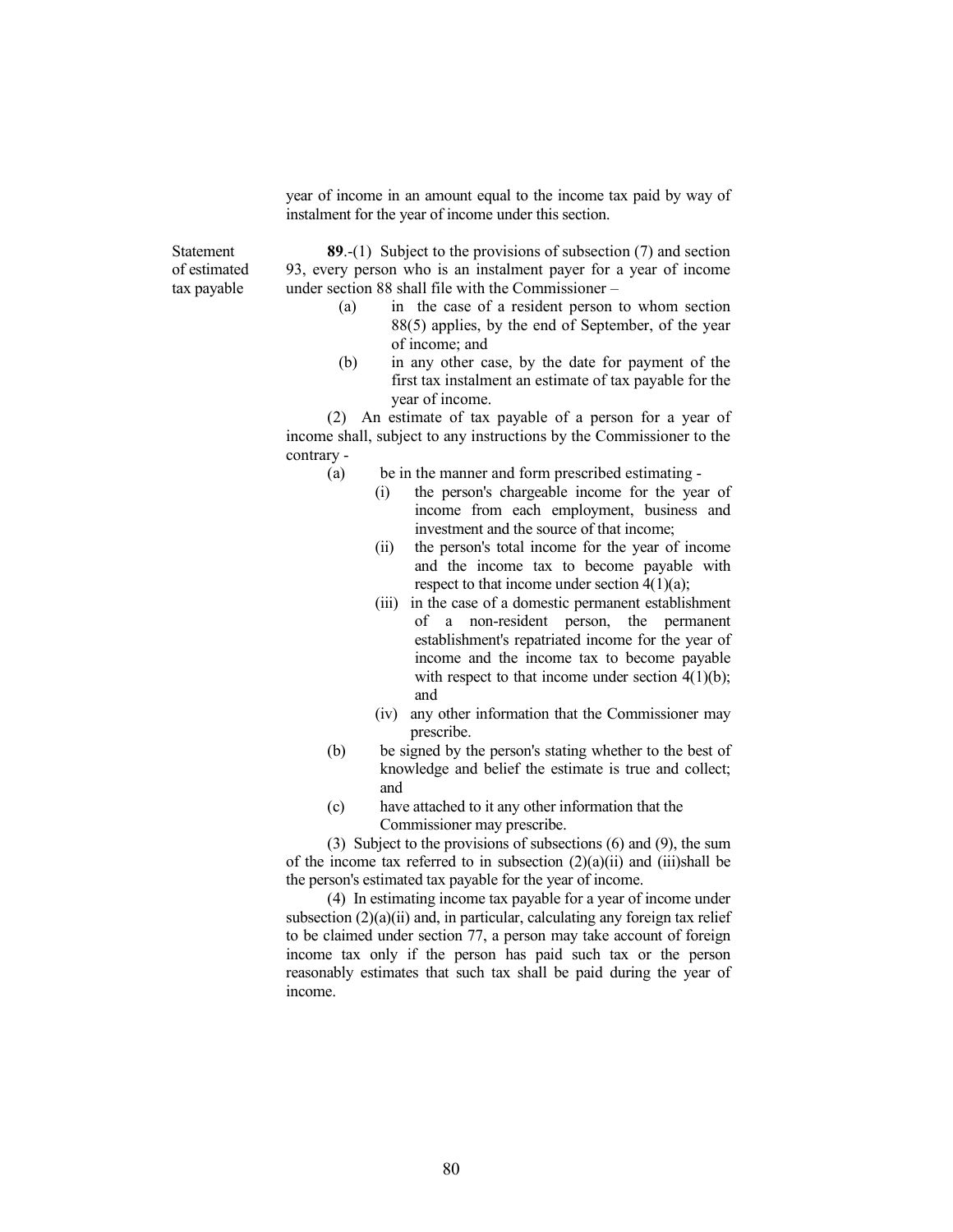(5) An instalment payer's estimate under subsections (1) and (2) shall remain in force for the whole of the year of income unless the person files with the Commissioner a revised estimate, in the form and specifying the information referred to in subsection (2), together with a statement of reasons for the revision.

 (6) Subject to subsection (8), a revised estimate filed by a person under subsection (5) is the person's estimated tax payable for the year of income, but only for the purposes of calculating instalments payable under section 88 for the year of income after the date the revised estimate is filed with the Commissioner.

- (7) The Commissioner may -
- (a) specify by notice in writing that an instalment payer or class of instalment payers are not required to submit an estimate under subsection (1); or
- (b) extend the time for filing such an estimate in accordance with section 93.

 (8) Where an instalment payer fails to file an estimate for a year of income as required by subsection (1), or an instalment payer shall not be required to submit an estimate by reason of subsection (7), the Commissioner shall -

- (a) make an estimate of the person's estimated tax payable for the year of income, which may take into account the income tax payable under section  $4(1)(a)$  and (b) for the previous year of income; and
- (b) serve on the instalment payer a written notice stating the Commissioner's estimate, and the manner in which it is calculated.

 (9) Where the Commissioner serves an instalment payer with a notice under subsection (8), then for the purposes of section 88 the estimated tax payable by the person for the year of income shall be the amount estimated by the Commissioner.

90.-(1) Where a person (an "instalment payer") derives a gain in conducting an investment from the realisation of an interest in land or buildings situated in the United Republic, the person shall pay income tax by way of single instalment equal to-

- (a) in the case of a resident person, ten percent of the gain; or
- (b) in the case of a non-resident person, twenty percent of the gain.

 (2) The instalment referred to in subsection (1) shall be paid before the title to an interest in land or buildings is transferred and the Registrar of Titles shall not register such a transfer without the

Single instalment at time of realisation or receipt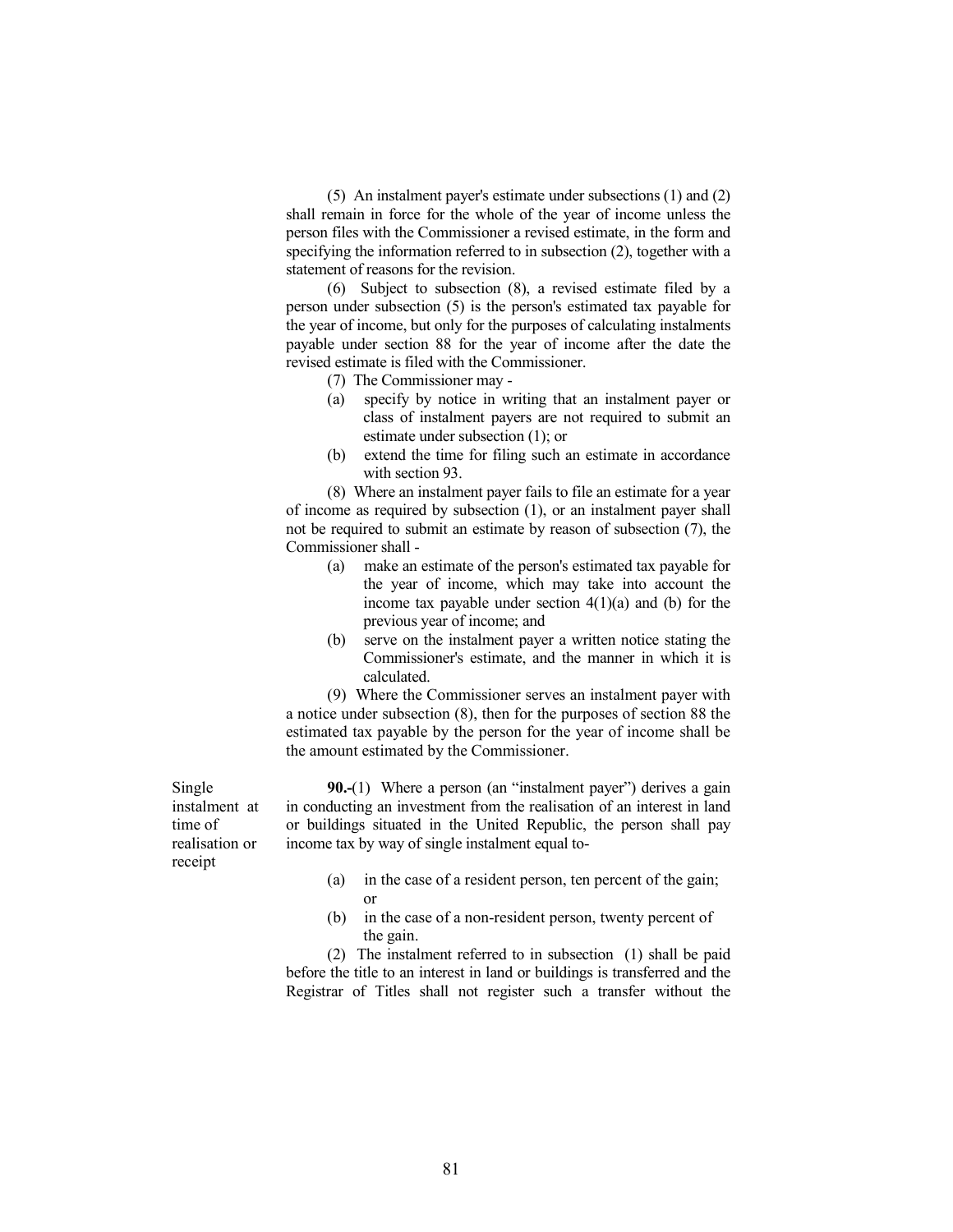production of a certificate of the Commissioner certifying that the instalment has been paid or that no instalment is payable.

- (3) This subsection applies where -
- (a) a non-resident person (an "instalment payer") receives a payment in conducting a business of land, sea or air transport operator or chatterer;
- (b) no part of that business is conducted through a permanent establishment of the person situated in the United Republic; and
- (c) the payment is received in respect of-
	- (i) the carriage of passengers who embark or cargo, mail or other moveable tangible assets that are embarked in the United Republic, other than as a result of transhipment; or
	- (ii) rental of containers and related equipment which are supplementary or incidental to carriage referred to in paragraph (a).

 (4) Where subsection (3) applies the person shall pay income tax by way of single instalment equal to five percent of the gross payment.

 (5) A tax certificate issued by the Commissioner showing that the instalment referred to in subsection (4) has been paid is necessary before the vehicle, ship or aircraft in respect of which the payment shall be received shall be permitted to clear customs and leave the United Republic and the proper officer of Customs by whom customs clearance may be granted shall refuse clearance until such a certificate is produced.

 (6) No civil or criminal proceedings shall be instituted or maintained against the proper officer of Customs or any other authority in respect of a refusal of clearance under this section, nor shall the fact that a vehicle, ship or aircraft is detained under this section affect the liability of the owner, charterer or agent to pay border, harbour or airport dues and charges for the period of detention.

 (7) An instalment payer shall be entitled to a tax credit for a year of income in an amount equal to the income tax paid by way of single instalment for the year of income under this section.

### Division IV: Income Tax Payable on Assessment

#### Subdivision A: Returns

Returns of income

91.-(1) Subject to sections 92, 93, 94 and 96, every person shall file with the Commissioner not later than three months after the end of each year of income a return of income for the year of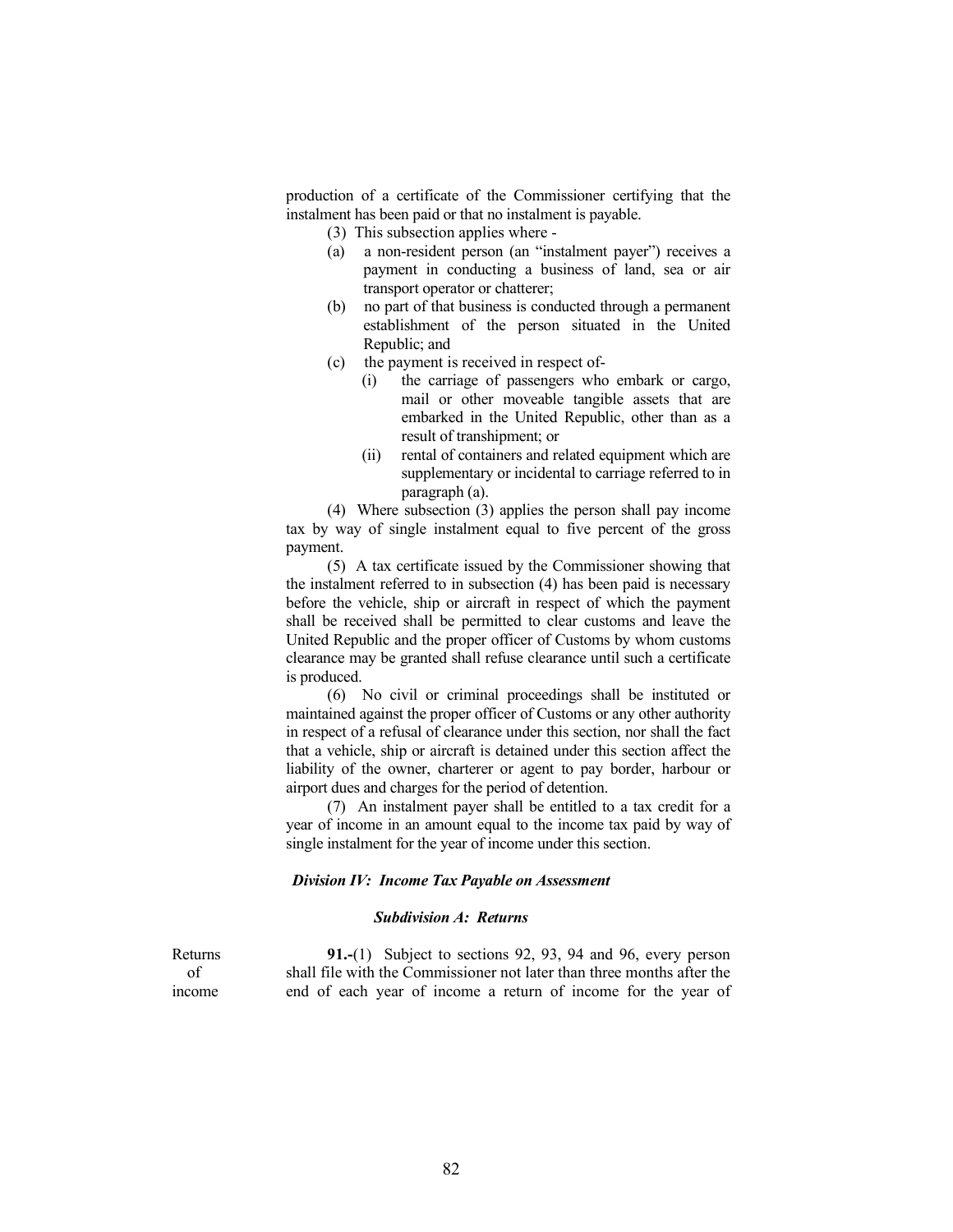income.

 (2) A return of income of a person for a year of income shall, subject to any instructions by the Commissioner to the contrary -

(a) be in the manner and form prescribed specifying -

- (i) the person's chargeable income for the year of income from each employment, business and investment and the source of that income;
- (ii) the person's total income for the year of income and the income tax payable with respect to that income under section 4(1)(a);
- (iii) in the case of a domestic permanent establishment of a non-resident person, the permanent establishment's repatriated income for the year of income and the income tax payable with respect to that income under section  $4(1)(b)$ ;
- (iv) any income tax paid by the person for the year of income by withholding, instalment or assessment for which a tax credit is available under section 67, 88, 90 or 95;
- (v) the amount of income tax still to be paid for the year of income calculated as the sum of the tax referred to in subparagraphs (ii) and (iii) less the tax already paid referred to in subparagraph (iv); and
- (vi) any other information that the Commissioner may prescribe;
- (b) in the case of a corporation, be prepared or certified by a certified public accountant in public practice;
- (c) include a declaration that the return is complete and accurate;
- (d) be signed by
	- (i) the person ; and
	- (ii) a certified public accountant in public practice as may be required by section 135(1); and
- (e) have attached to it
	- (i) any withholding certificates supplied to the person under section 85 with respect to payments derived by the person during the year of income;
	- (ii) any statement provided to the person under section 135(2); and
	- (iii) any other information that the Commissioner may prescribe.

 (3) Subject to sections 92, 93 and 95, where prior to the date for filing a return of income for a year of income under subsection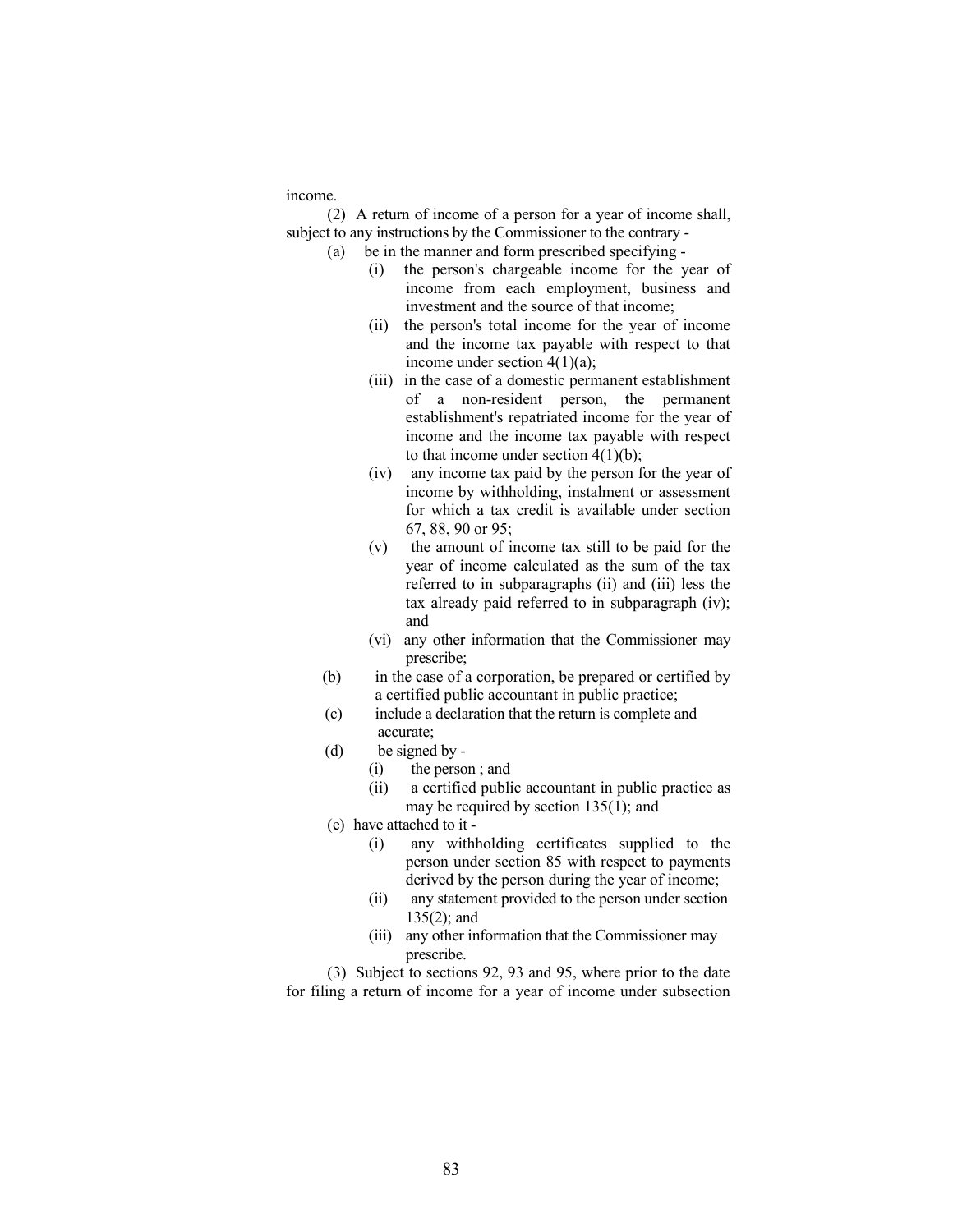$(1)$  -

- (a) a person becomes bankrupt, is wound-up or goes into liquidation;
- (b) a person is about to leave the United Republic indefinitely;
- (c) a person is otherwise about to cease activity in the United Republic; or
- (d) the Commissioner otherwise considers it appropriate,

 the Commissioner may, by notice in writing served on the person, require the person to file, by the date specified in the notice, a return of income for the year of income or part of the year of income.

Return of income not required

 92. Unless requested by the Commissioner by notice in writing served on the person and subject to a right of the person to elect to file a return, no return of income for a year of income shall be required under section 91 from -

- (a) a resident individual -
- (i) who has no income tax payable for the year of income under section  $4(1)(a)$ ; or
- (ii) whose income for the year of income consists exclusively of either or both of the following:
	- (aa) income from any employment where the employer is required to withhold tax under section 81 from payments made to the individual that are included in calculating the individual's income from the employment; or
	- (bb) gains of the type referred to in section 90(1); or
- (b) a non-resident person (other than one with a domestic permanent establishment) who has no income tax payable for the year of income under section  $4(1)(a)$  or whose income tax payable for the year of income under section 4(1)(a) consists exclusively of gains of the type referred to in section 90(1).

93.-(1) Subject to the provisions of subsection (2), where a person who is required to file an estimate under section 89 or a return under section 91 makes a written application to the Commissioner by the due date for filing the estimate or return, the Commissioner -

- (a) may, on such terms and conditions as the Commissioner thinks appropriate (including as to payment of security) and where reasonable cause is shown, extend the date by which the estimate or return is to be filed; and
- (b) shall serve the person with written notice of the

Extension of time to file return of income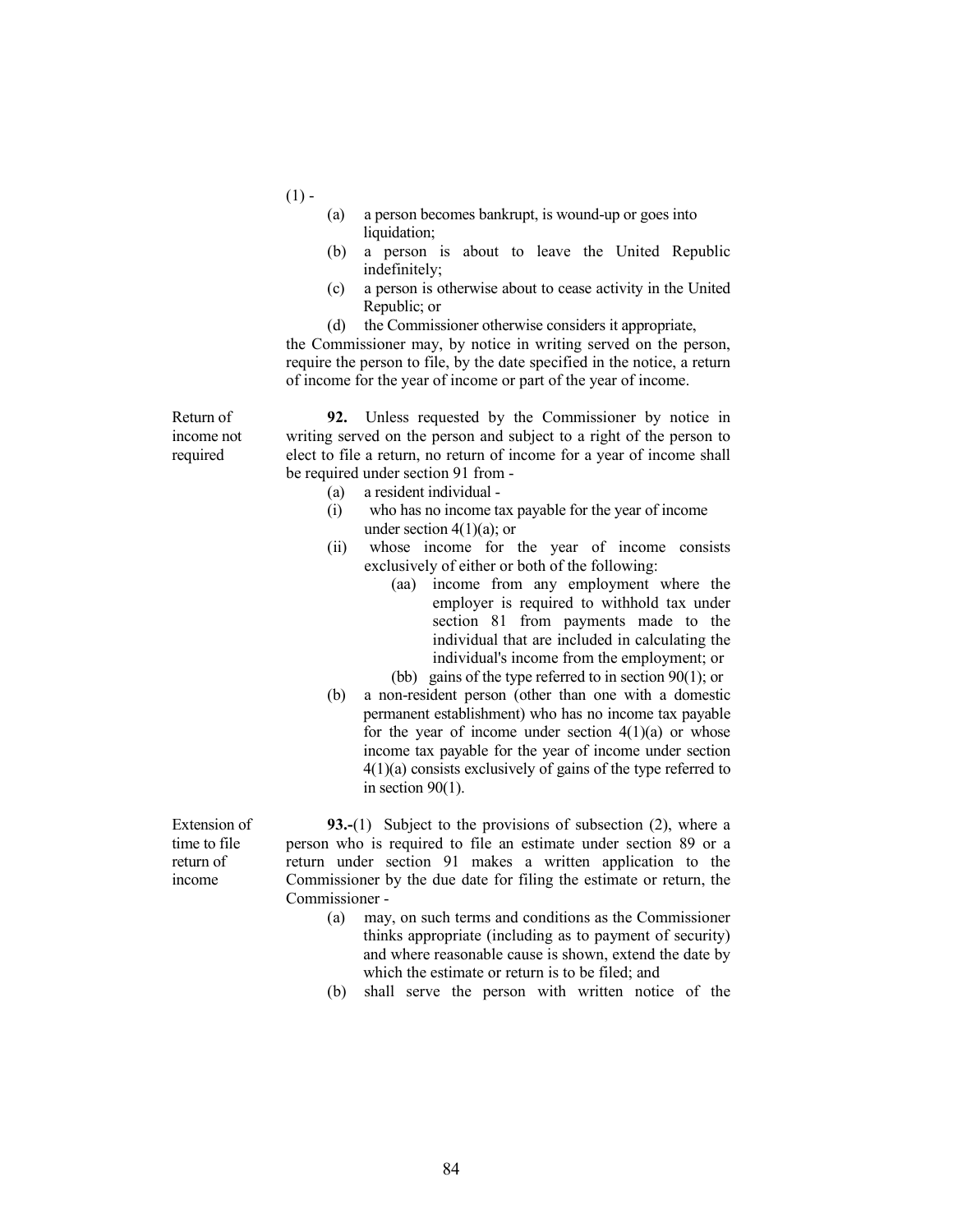Commissioner's decision on the application.

 (2) The Commissioner may grant multiple extensions under subsection (1) but the extensions shall not in total exceed 60 days from the date the estimate or return was originally to be filed.

## Subdivision B: Assessments

94.--(1) Where an entity files a return of income for a year of income, an assessment shall be treated as made on the due date for filing the return of -

- (a) the income tax payable by the person for the year of income under section  $4(1)(a)$  and (b) in the amount shown in the return; and
- (b) the amount of that tax still to be paid for the year of income in the amount shown in the return (the "tax payable on the assessment").

 (2) Where an entity fails or is not required to file a return of income for a year of income then, until such time as a return shall be filed, an assessment shall be treated as made on the due date for filing the return that -

- (a) the income tax payable by the person for the year of income shall be equal to the sum of any income tax withheld from payments derived by the person during the year of income under Division II and any income tax paid by the person by instalment for the year of income under Division III of this Part; and
- (b) there is no tax payable on the assessment.

 (3) Where an individual files a return of income, the Commissioner shall assess the tax as expeditiously as possible after the expiry of the time allowed for the filing of a return of income.

 (4) Where an individual has filed a return of income, the Commissioner may -

- (a) accept such return and make assessment on the basis of the return; or
- (b) if the Commissioner has reasonable cause to believe that such return is not true and correct, determine, according to the best of his judgement, the amount of the income of that individual and assess the tax accordingly.

 (5) Where an individual has not filed a return for any year of income, whether or not he has been required by the Commissioner so to do, and the Commissioner considers that, that individual has income chargeable tax for such year, the Commissioner may determine, according to the best of his judgement, the amount of the

Self-Assessments Act No.6 of 2006 s.16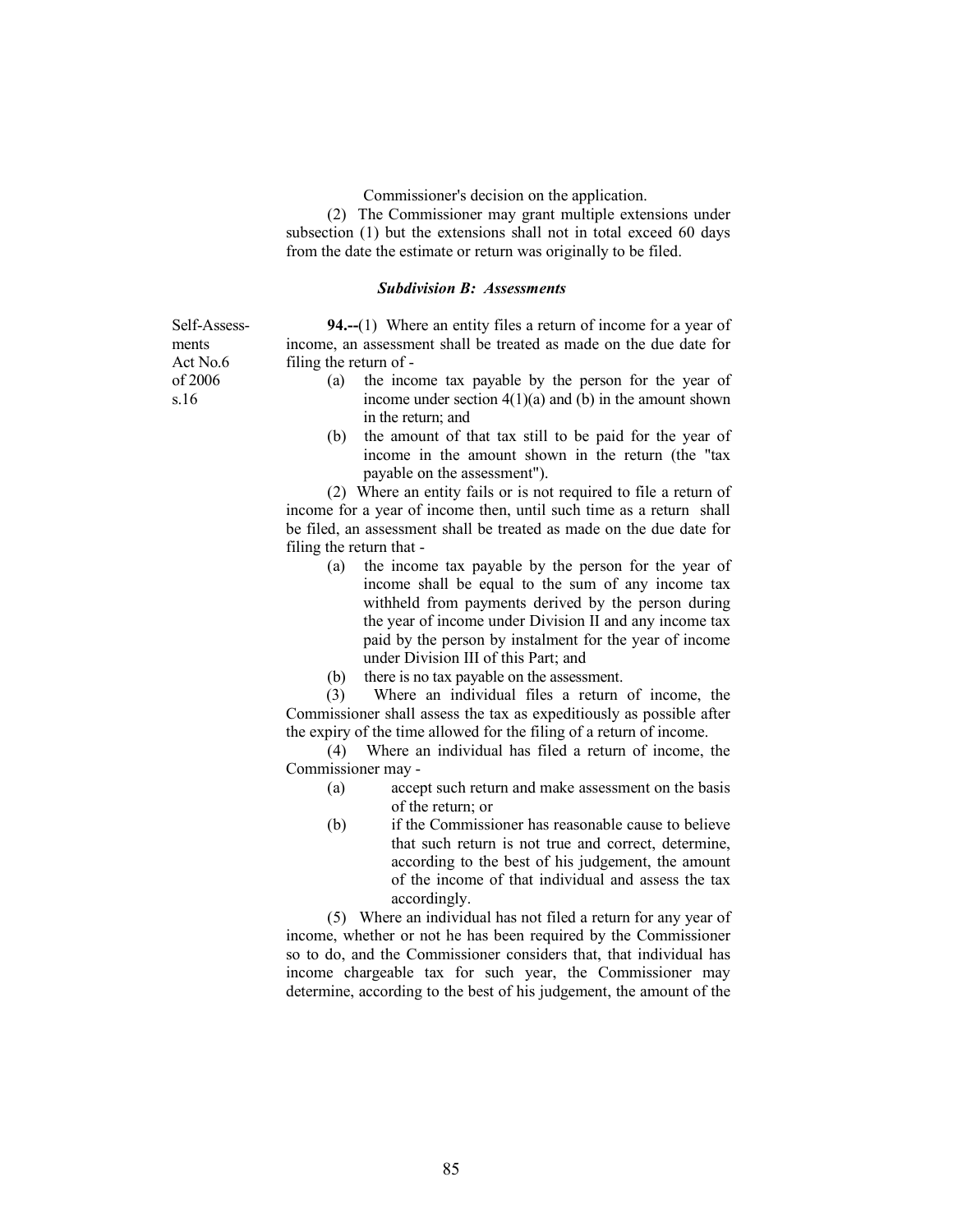income of that individual and assess the tax accordingly.

 (6) subject to the provisions of subsections (1) and (2), the Commissioner may make an assessment under this Act, at any time prior to the expiry of three years following the year of income to which the assessment relates:

Provided that -

- (a) where any fraud or wilful neglect has been committed by or on behalf of any person in connection with or in relation to any tax for any year of income, an assessment in relation to such year of income may be made at any time;
- (b) in the case of payment referred to in subsections (4) and (5) of section 7 an assessment in relation thereto may be made at any time prior to the expiry of three years following the year of income in which the payment is received.

 (7) Subsection (5) shall not affect any liability otherwise incurred by that individual under this Act in consequence of the failure to file a return.

95.-(1)Where a person is required to file a return of income under section 91(3) for part of a year of income, section 94(1) and (2) applies as though a reference to a year of income were a reference to the part of the year of income for which the return is to be filed.

 (2) In the circumstances specified in section 91(3), instead of requiring a person to file a return of income, the Commissioner may, according to the Commissioner's best judgement, make an assessment  $of -$ 

- (a) the amounts referred to in section  $91(2)(a)(i)$  to (iv) for the year of income or part of the year of income; and
- (b) in accordance with section  $91(2)(a)(v)$ , the amount of income tax still to be paid for the year of income or part of the year of income (the "tax payable on the assessment").

 (3) Where an assessment is made under section 95 by reason of subsection (1) or under subsection (2) (the "jeopardy assessment") -

- (a) with respect to a full year of income, the assessed person shall not file a return of income for the year of income under section 91(1); or
- (b) with respect to part of a year of income, the assessed person shall still be required to file a return of income for the year of income under section 91(1).
- (4) Any income tax paid on a jeopardy assessment of the type

**Jeopardy** assessments Act No.6 of 2006 s.17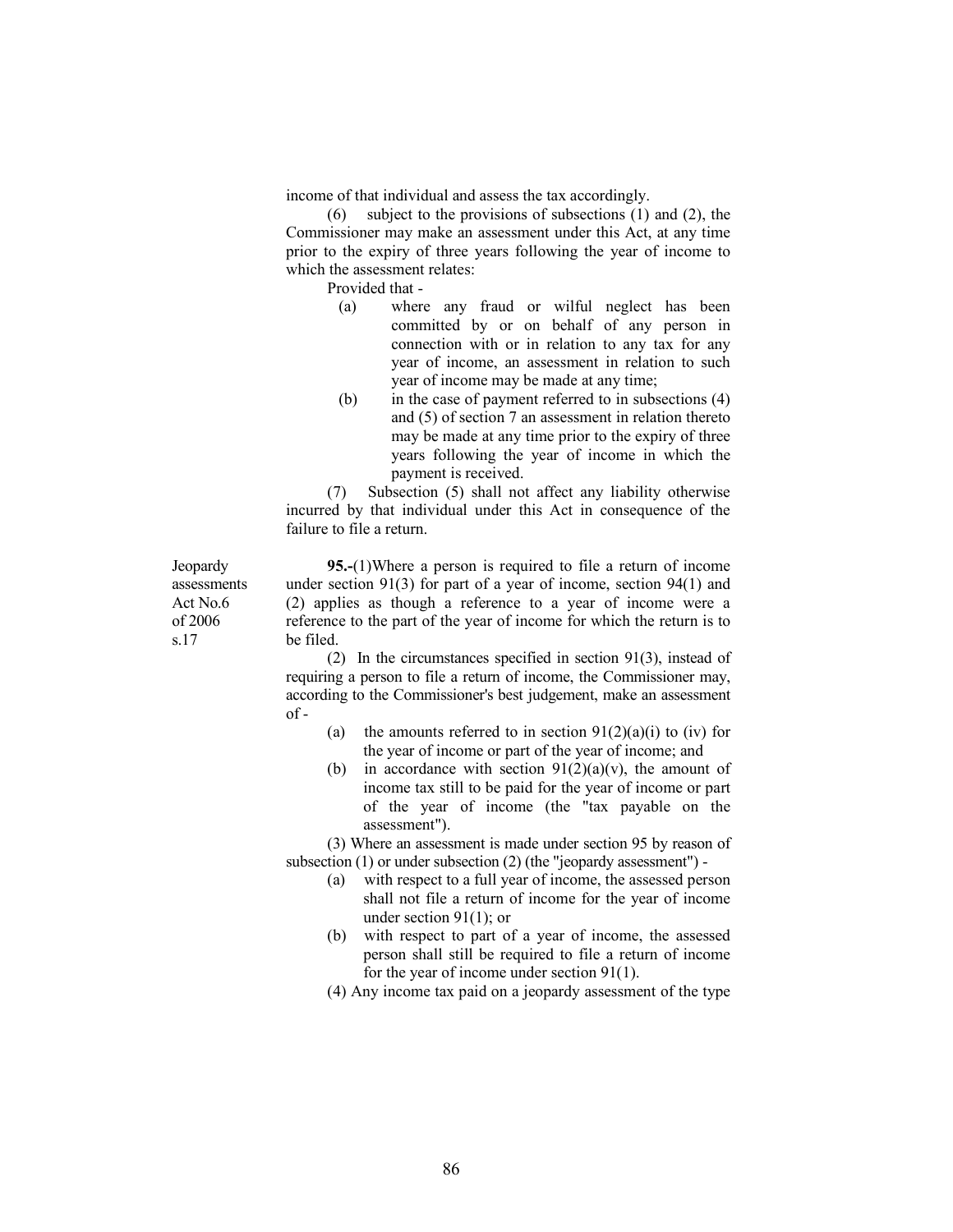referred to in subsection (3)(b) shall be available as a tax credit against the tax payable on an assessment made for the full year of income.

assessments 96.-(1)Subject to this section, the Commissioner may adjust an assessment made under section 94, 95 or this section so as to adjust the assessed person's liability to tax, including any tax payable on the assessment, in such manner as, according to the Commissioner's best judgement and information reasonably available, shall be consistent with the intention of this Act.

> (2) Subject to subsections (3) and (4), the Commissioner may adjust an assessment under subsection (1) within three years after -

- (a) in the case of an assessment under section 94(1) and (2) (including by reason of section  $95(1)$ ), the due date for filing the return of income to which the assessment relates; or
- (b) in the case of an assessment under section 95(2), the date on which the notice of assessment is served on the person assessed as required by section 97.
- (c) In the case of an assessment made under section 94(3) and (4), where such assessment relates to payment referred to in section 7(4) and (5), the date on which the notice of assessment is served on the person assessed as required by section by section 97.

 (3) The Commissioner may adjust an assessment under subsection (1) at any time -

- (a) in the case of an assessment under section 94 where the person assessed fails to file a return of income in accordance with section 91 with the intent of evading or delaying the payment of tax; or
- (b) in the case of an assessment that is inaccurate by reason of fraud by or on behalf of the assessed person.

(4) The Commissioner may not adjust an amended assessment issued in accordance with the Tax Revenue Appeals Act, or an assessment to the extent that the assessment has been adjusted or reduced pursuant to an order of a court of competent jurisdiction unless the assessment or order is vacated.

 (5) An assessment ceases to have effect to the extent to which it is adjusted in accordance with the section.

 97. Where the Commissioner makes an assessment under section 94(3) and (4), 95(2) or 96, the Commissioner shall serve a written notice of the assessment on the person stating -

Cap.408

Adjusted

Notice of assessment Act no.6 of 2006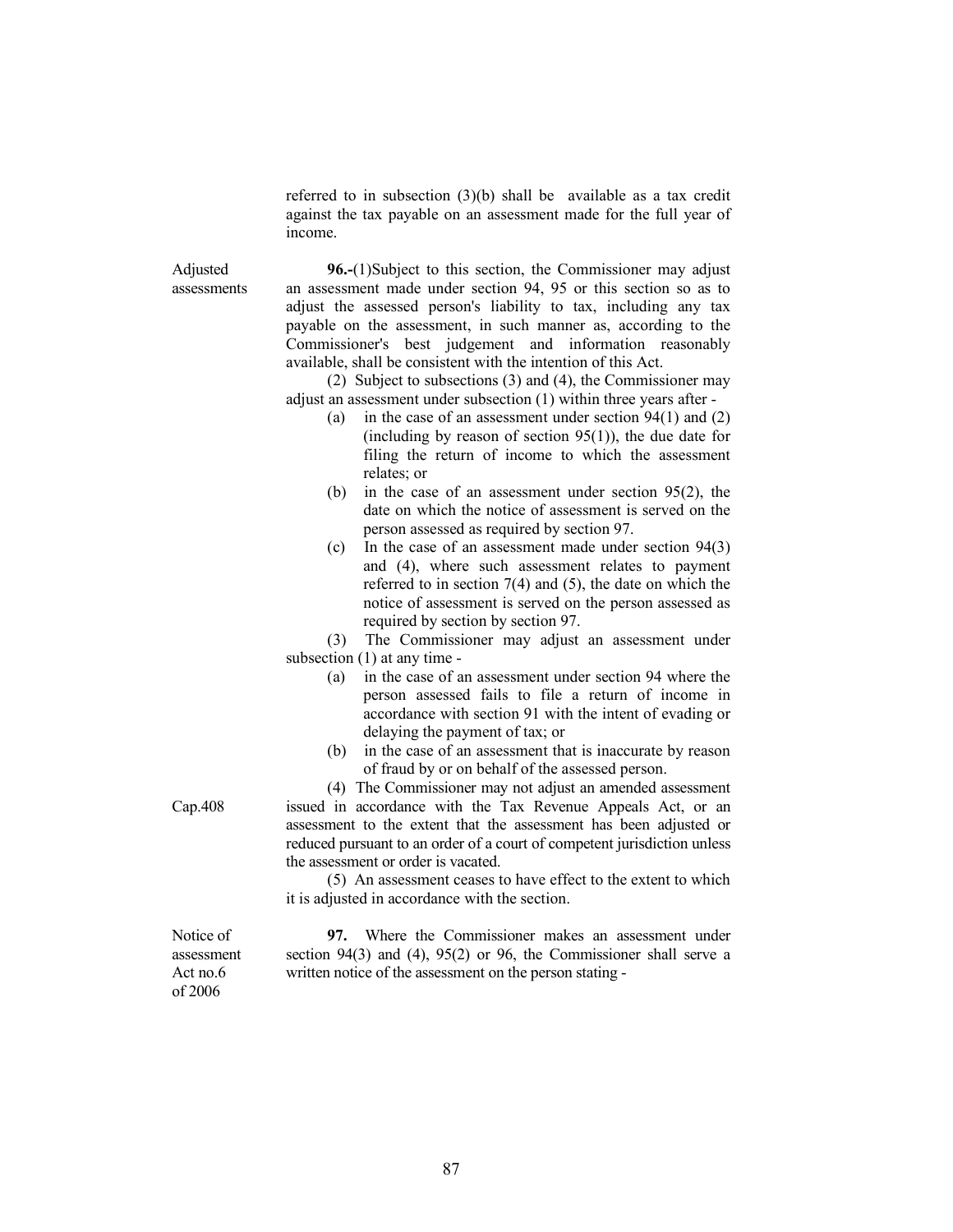- (a) the Commissioner's assessment of the income tax payable by the person under section  $4(1)(a)$  and (b) and the tax payable on the assessment for the year of income or period to which the assessment relates;
- (b) the manner in which the assessment referred to in paragraph (a) is calculated;
- (c) the reasons why the Commissioner has made the assessment;
- (d) the date by which the tax payable on the assessment must be paid; and
- (e) the time, place and manner of objecting to the assessment.

# PART VIII: NON-COMPLIANCE

## Division I: Interest and Penalties

**98.-(1)** A person who fails to  $-$ 

- (a) maintain proper documents for a year of income as required by section 80(1);
- (b) file an estimate for a year of income as required by section  $89(1)$ ; or

Feturn of  $\frac{1}{2}$  (c) file a return of income for a year of income as required by section  $91(1)$ ,

> shall be liable for a penalty for each month and part of a month during which the failure continues calculated as the higher of -

- (d) 2.5 percent of the difference between the income tax payable by the person for the year of income under section  $4(1)(a)$  and (b and the amount of that income tax that has been paid by the start of the start of the month; or
- (e) Tshs. 10,000 in the case of an individual or Tshs. 100,000 in the case of a corporation.

 (2) A withholding agent who fails to file a statement as required by section 84(2) is liable for a penalty for each month or part of a month during which the failure continues calculated as the higher of -

 (a) the statutory rate applied to the amount of income tax required to be withheld under Subdivision A of Division II of Part VII from payments made by the agent during the month to which the failure relates; or

Penalty for failure to maintain documents or file Statement or return of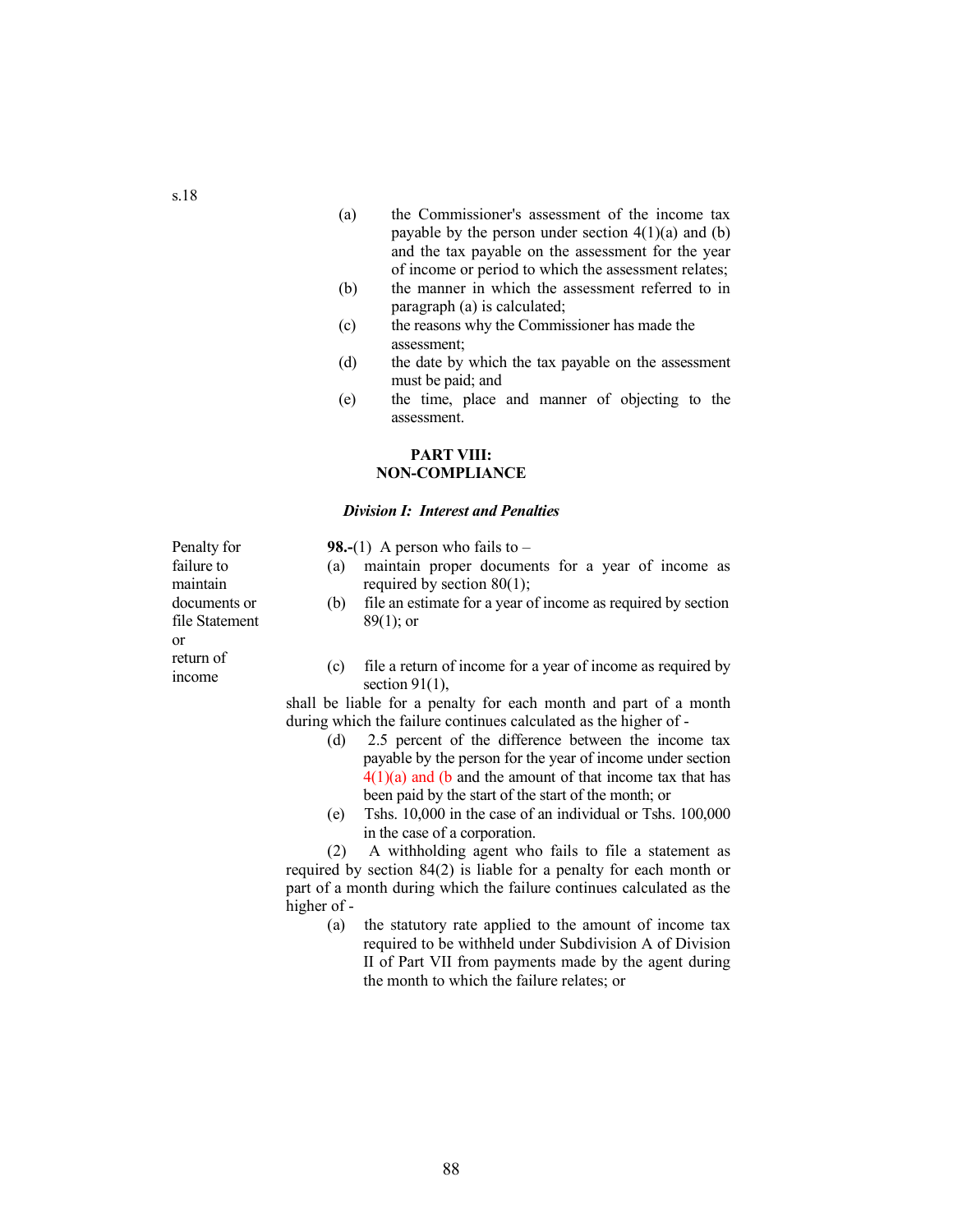(b) Tshs. 100,000.

Interest for Understating Estimated Tax Payable by Instalment

99.-(1) This section applies where  $-$ 

- (a) an instalment payer's estimate or revised estimate of income tax payable for a year of income under section 89, which shall be used to calculate an instalment of income tax for the year of income payable under section 88; shall be less than
- (b) 80 percent of the income tax payable by the payer for the year of income under section 4(1)(a) and (b) (the "correct amount").

 (2) Where this section applies, the instalment payer shall liable for interest for each month or part of a month (the "period") from the date the first instalment for the year of income is payable until the due date by which the person must file a return of income for the year of income under section 91(1).

 (3) The amount of interest that an instalment payer must pay for each period under subsection (2) shall be calculated as the statutory rate, compounded monthly, applied to the excess of-

- (a) the total amount that would have been paid by way of instalments during the year of income to the start of the period had the person's estimate or revised estimate equalled the correct amount; over
- (b) the amount of income tax paid by instalments during the year of income to the start of the period.

Interest for failure to pay tax

100.-(1) A person who fails to pay tax on or before the date on which the tax is payable shall be liable for interest for each month or part of a month (the "period") for which any of the tax is outstanding calculated as the statutory rate, compounded monthly, applied to the amount outstanding at the start of the period.

 (2) For the purposes of calculating interest payable under subsection (1), any extension granted under section 79(2) or 93 shall not be applied.

 (3) A withholding agent may not recover from a withholdee interest payable by the agent in respect of a failure to comply with section  $84(1)$  or  $(3)$ .

Penalty for making false or misleading statements 101.-(1) A person who  $-$ 

- (a) makes a statement to the Commissioner that is false or misleading in a material particular; or
- (b) omits from a statement made to the Commissioner any matter or thing without which the statement is misleading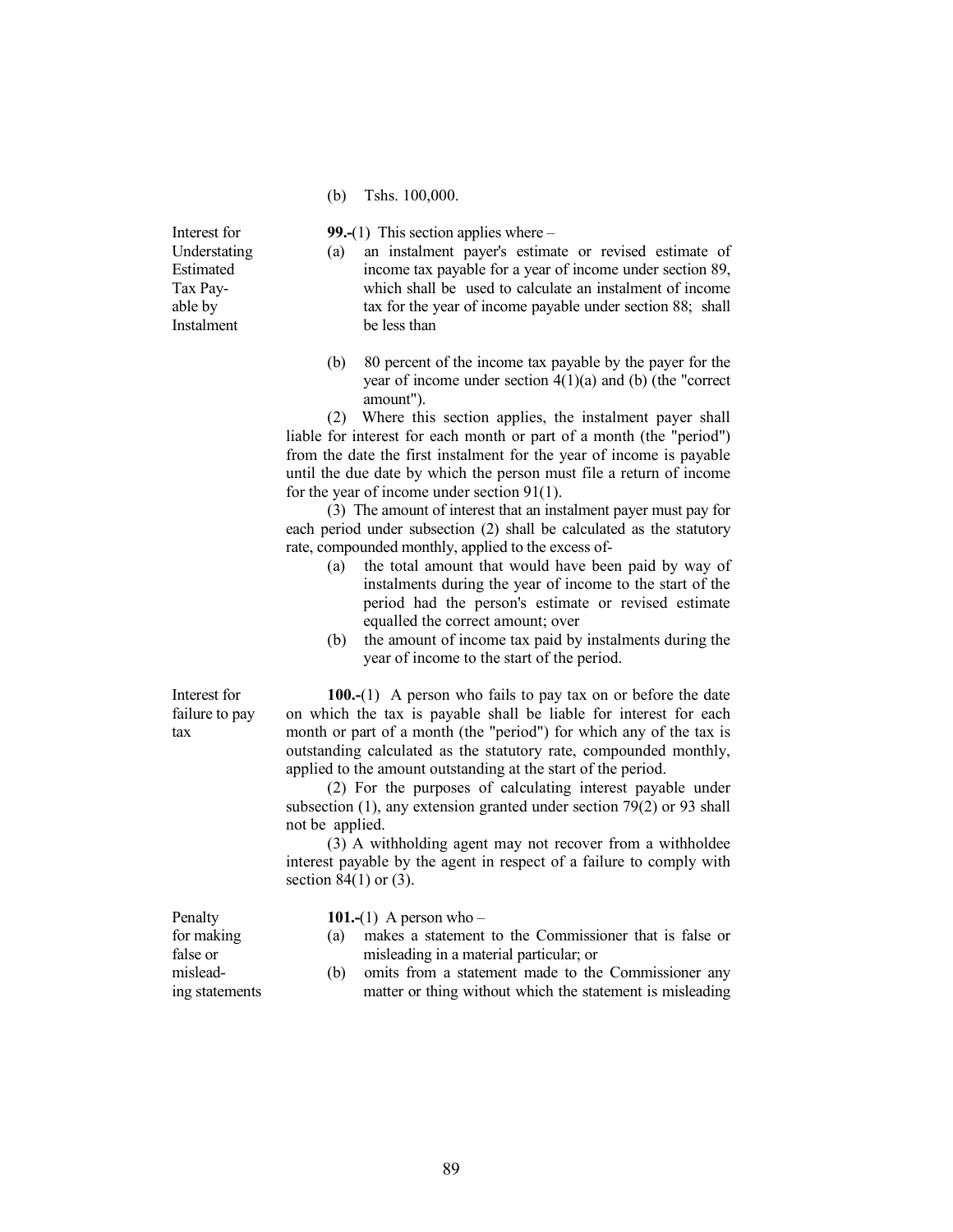in a material particular,

Shall be liable for a penalty equal to -

- (c) where the statement or omission is made without reasonable excuse, 50 percent of the underpayment of tax that, in the Commissioner's view, may have resulted if the inaccuracy of the statement had gone undetected; or
- (d) where the statement or omission is made knowingly or recklessly, 100 percent of the underpayment of tax that, in the Commissioner's view, may have resulted if the inaccuracy of the statement had gone undetected.

 (2) A reference in this section to a statement made to the Commissioner is a reference to a statement made in writing to the Commissioner or an officer of the Tanzania Revenue Authority acting in the performance of duties under this Act and includes a statement made -

- (a) in an application, estimate, notification, return, objection, statement or other document made, prepared, given or filed under this Act:
- (b) in a document furnished to the Commissioner or such an officer otherwise than pursuant to this Act;
- (c) in answer to a question asked of a person by the Commissioner or such an officer; or
- (d) to another person with the knowledge or reasonable expectation that the statement will be conveyed to the Commissioner or such an officer.

Penalty for aiding and abetting

 102. A person who knowingly or recklessly aids, abets, counsels or induces another person to commit an offence of a type referred to in Division II shall be liable for a penalty equal to 100 percent of the underpayment of tax that, in the Commissioner's view, may have resulted if the offence had been committed and had gone undetected.

 103.-(1) The Commissioner shall make an assessment of the interest and penalties for which a person is liable under this Division.

 (2) Liability for interest and penalties under this Division with respect to a particular failure or statement shall be calculated separately for each section of this Division.

 (3) The imposition of interest and penalties under this Division is in addition to any other tax imposed by this Act and does not relieve any person from liability to criminal proceedings under Division II of this Part.

(4) Where an assessment has been made under this section, the

Assessment of interest and penalties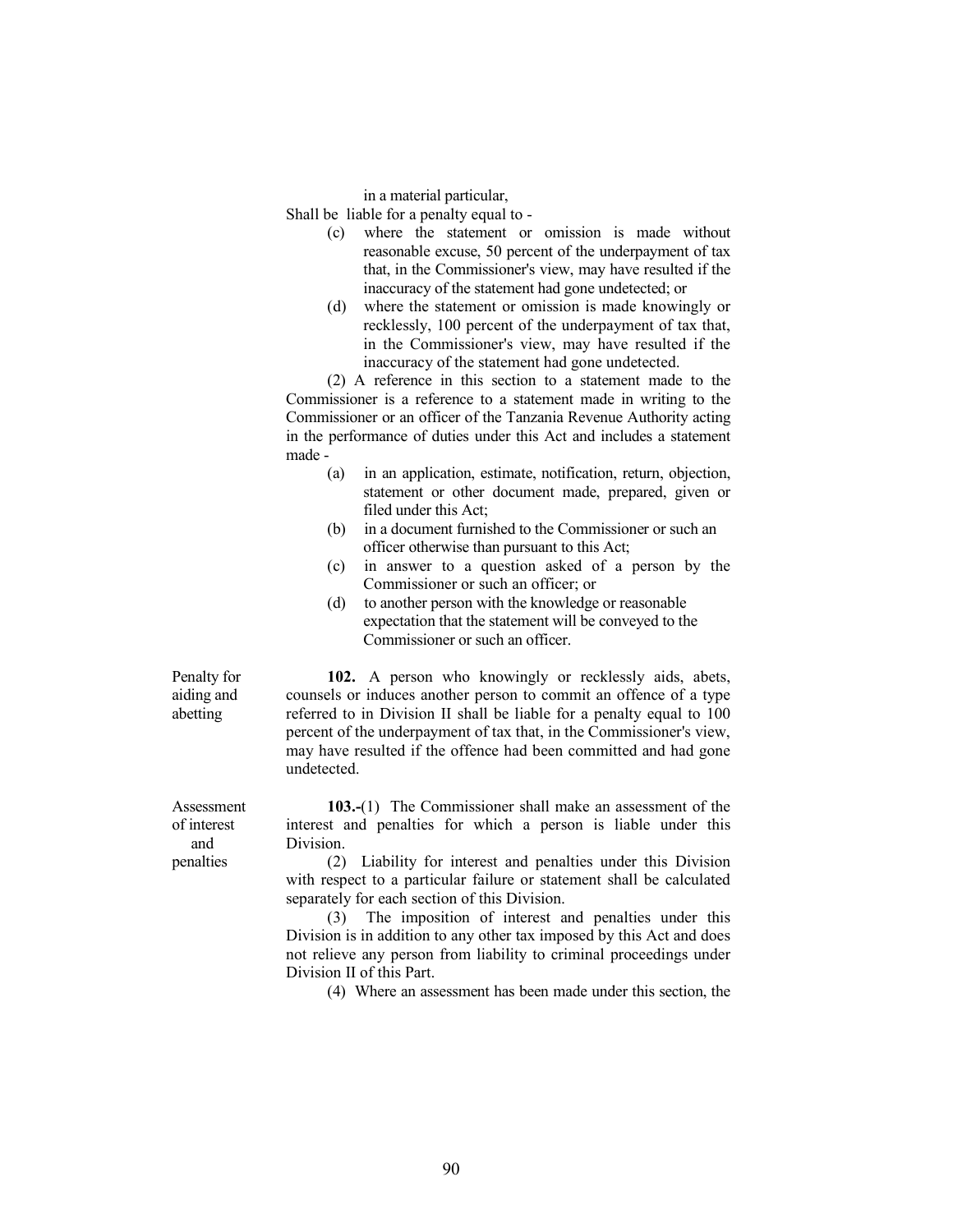Commissioner shall serve a written notice of assessment on the person, which notice may be incorporated with a notice under section 97, stating -

- (a) the Commissioner's assessment of the interest or penalties;
- (b) the manner in which the assessment referred to in paragraph (a) is calculated;
- (c) the reasons why the Commissioner has made the assessment;
- (d) the date by which the interest or penalties are payable; and
- (e) the time, place and manner of objecting to the assessment.

 (5) Section 96 applies to an assessment made under this section as though -

- (a) a reference to an assessment in section  $96(1)$ ,  $(2)(b)$ ,  $(3)$ and (4) included an assessment made under this section; and
- (b) a reference in section 96(2)(b) to section 98 were a reference to subsection (4) of this section.

# Division II: Offences

104. Except as otherwise provided in this Act, any person who fails to comply with a provision of this Act commits an offence and shall be liable on summary conviction -

- (a) where the failure results or, if undetected, may have resulted in an underpayment of tax in an amount exceeding shillings 500,000, to a fine of not less than shillings. 100,000 and not more than shillings 500,000; and
- (b) in any other case, to a fine of not less than shillings. 25,000 and not more than shillings. 100,000.

 105. Any person who without reasonable excuse fails to pay any tax on or before the date on which the tax is payable commits an offence and shall be liable on summary conviction -

- (a) where the failure is to pay tax in excess of shillings 500,000, to a fine of not less than shillings 250,000 and not more than shillings 1,000,000, imprisonment for a term of not less than three months and not more than one year or both; and
- (b) in any other case, to a fine of not less than shillings 50,000 and not more than shillings 250,000, imprisonment for a term of not less than one month and

Offence of failure to pay tax

Offence of failure to comply with Act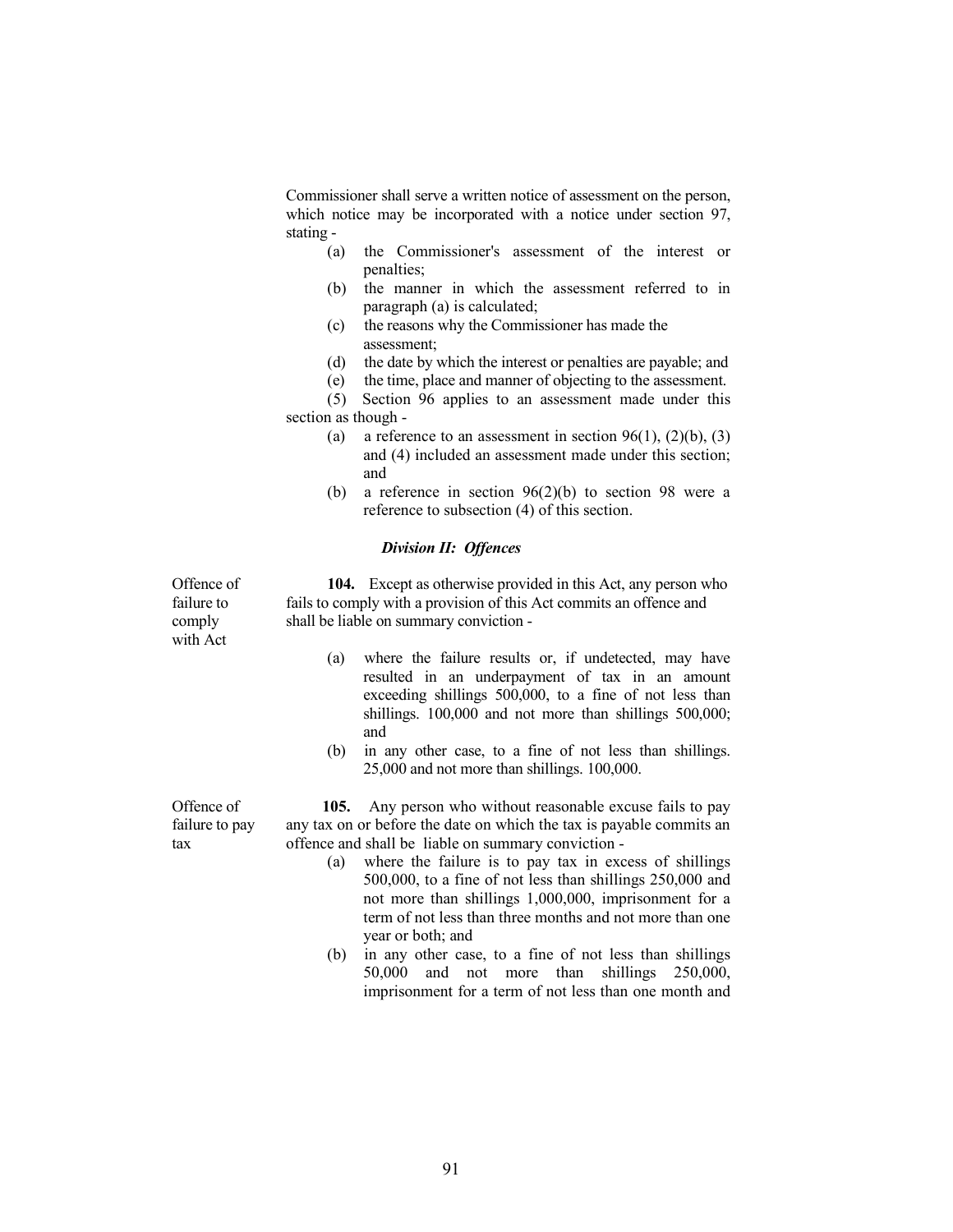not more than three months or both.

Offence of making false or Misleading statements

106.-(1) A person who  $-$ 

- (a) makes a statement to the Commissioner that is false or misleading in a material particular; or
- (b) omits from a statement made to the Commissioner any matter or thing without which the statement is misleading in a material particular,

commits an offence and shall be liable on conviction -

- (c) where the statement or omission is made without
	- reasonable excuse
		- (i) and, if the inaccuracy of the statement were undetected, may have resulted in an underpayment of tax in an amount exceeding shillings 500,000, to a fine of not less than shillings 250,000 and not more than shillings 1,000,000, imprisonment for a term of not less than three months and not more than one year or both; and
		- (ii) in any other case, to a fine of not less than Tshs. 50,000 and not more than shillings 250,000, imprisonment for a term of not less than one month and not more than three months or both; or
- (d) where the statement or omission is made wilfully or negligently -
	- (i) and, if the inaccuracy of the statement were undetected, may have resulted in an underpayment of tax in an amount exceeding shillings 500,000, to a fine of not less than shillings 500,000 and not more than shillings 2,000,000, imprisonment for a term of not less than one year and not more than two years or both; and
	- (ii) in any other case, to a fine of not less than shillings 100,000 and not more than shillings 500,000, imprisonment for a term of not less than six months and not more than one year or both.

 (2) A reference in this section to a statement made to the Commissioner has the same meaning as in section 101(2).

Offence of impeding tax Administration 107. A person who without reasonable excuse -

- (a) obstructs or attempts to obstruct an officer of the Tanzania Revenue Authority acting in the performance of duties under this Act;
- (b) fails to comply with a notice under section 139; or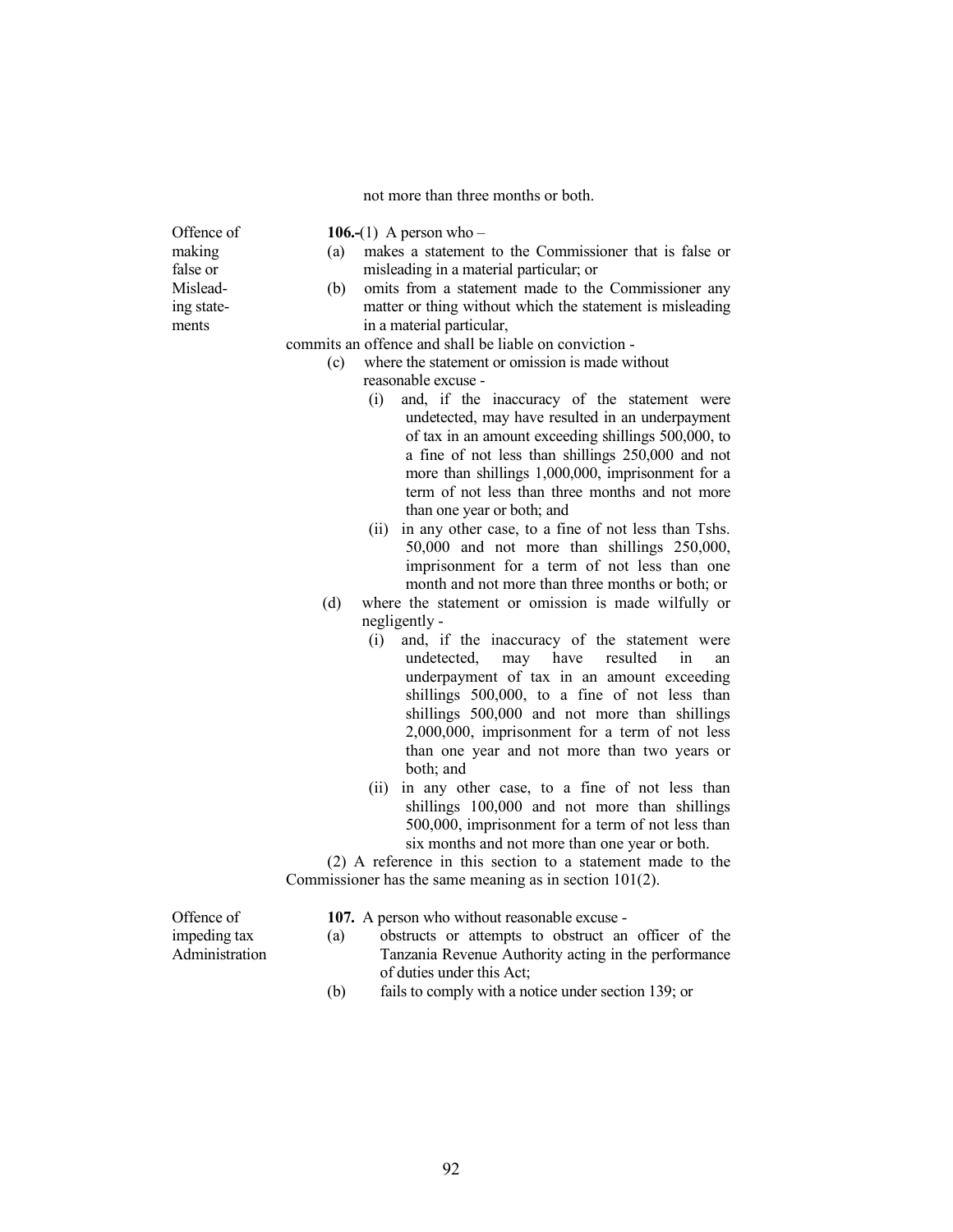(c) otherwise impedes or attempts to impede the administration of this Act,

 commits an offence and shall be liable on conviction to a fine of not less than shillings 100,000 and not more than shillings 2,000,000, imprisonment for a term of not more than two years or both.

Offences by authorised and unauthorised persons 108.-(1) Any person who  $-$ 

- (a) being an officer of the Tanzania Revenue Authority acting in the performance of duties under this Act –
	- (i) directly or indirectly asks for or takes in connection with any of the officer's duties, any payment or reward whatsoever, whether pecuniary or otherwise or promise or secure for any such payment or reward, not being a payment or reward that the officer is lawfully entitled to receive; or
	- (ii) agrees to, permits, conceals, connives at or acquiesces in any act or thing whereby the Government is or may be defrauded with respect to any matter under this Act, including the payment of tax; or
- (b) not being authorised under this Act, collects or attempts to collect an amount of tax payable under this Act or an amount that the person describes as such tax or otherwise impersonates a person authorised under this Act,

 commits an offence and is liable on conviction to a fine of not less than Shillings 500,000, imprisonment for a term of not less than one year and not more than three years or both.

 (2) Any person who contravenes section 140 commits an offence and is liable on summary conviction to a fine not exceeding shillings 1,000,000, imprisonment for a term not exceeding one year or both.

Offence of aiding or abetting

 109. Any person who knowingly or recklessly aids, abets, conceals or induces another person to commit an offence under this Act (the "original offence") commits an offence and shall be liable on conviction-

 (a) where the original offence involves a statement of the kind mentioned in section  $106(1)(a)$  or (b) that, if the inaccuracy of the statement were undetected, may have resulted in an underpayment of tax in an amount exceeding shillings 500,000, to a fine of not less than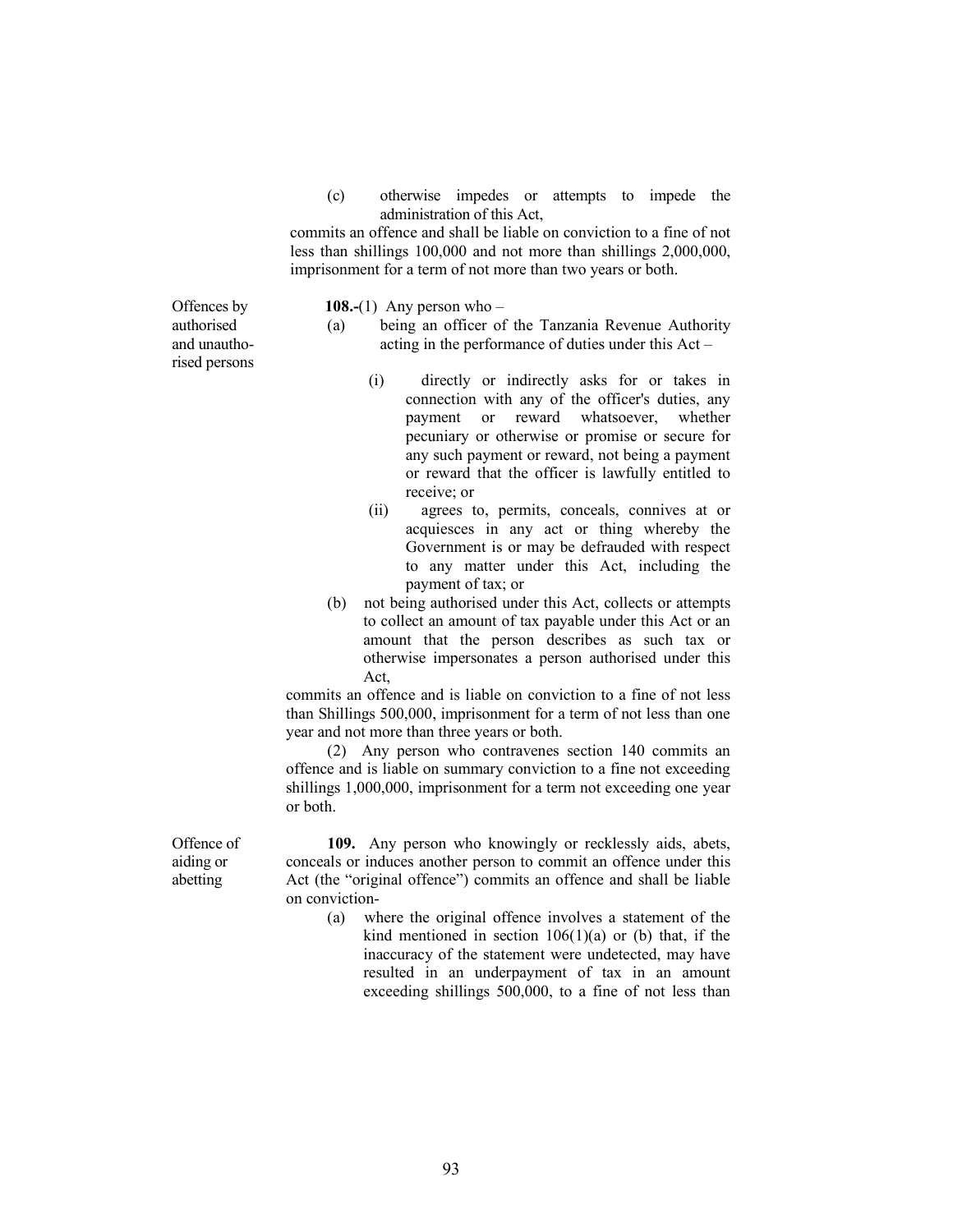shillings 500,000 and not more than shillings 2,000,000, imprisonment for a term of not less than one year and not more than two years or both; and

 (b) in any other case, to a fine of not less than shillings 100,000 and not more than shillings 500,000, imprisonment for a term of not less than six months and not more than one year or both.

#### Division III: Recovery of Tax from Tax Debtor

Suit for 110. Tax that has not been paid when it is payable may be sued for and recovered in any court of competent jurisdiction by the Commissioner acting in the Commissioner's official capacity.

Security for income tax payable by withholding

unpaid tax

> 111.-(1) Income tax that a withholding agent is required to withhold from a payment under Subdivision A of Division II of Part VII shall be-

- (a) a first charge on the payment; and
- (b) withheld prior to any other deduction that the withholding agent may be required to make by virtue of an order of any court or any other law.

 (2) Income tax withheld by a withholding agent under Subdivision A of Division II of Part VII, including any assets acquired by the agent into which the tax withheld may be traced -

- (a) is held in trust for the Government of the United Republic;
- (b) is not subject to attachment in respect of a debt or liability of the agent; and
- (c) in the event of the liquidation or bankruptcy of the agent, does not form part of the estate in liquidation or bankruptcy and the Commissioner acting for the Government has a first claim over the tax or assets before any distribution in liquidation or bankruptcy is made.

 112.-(1) The Commissioner may cause a charge to be created in favour of the Government of the United Republic over the assets of a person (the "tax debtor") as provided by this section where the person fails to pay tax on or before the date the tax is payable.

 (2) Subject to subsection (3), the Commissioner creates a charge referred to in subsection (1) by serving the tax debtor with a notice in writing specifying the tax debtor, the assets charged, the extent of the charge as provided for in subsection (3), the tax to which the charge relates and details regarding the Commissioner's

Charge over assets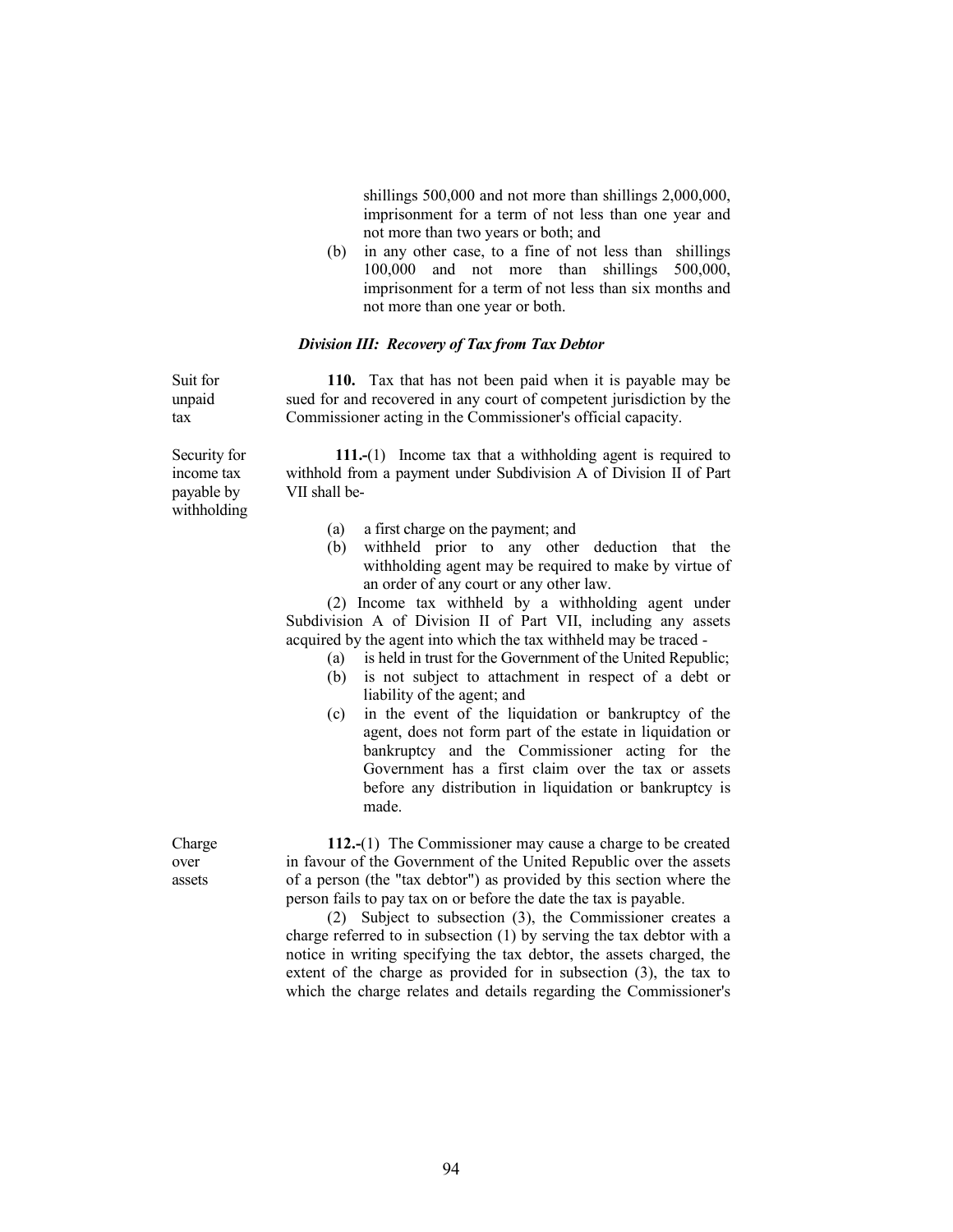power of sale under section 113.

 (3) The assets of a tax debtor charged under subsection (2) are charged to the extent of the tax payable, interest accruing with respect to that tax under section 101 and any costs of charge and sale.

 (4) A charge created under subsection (2) does not have effect until -

- (a) where an interest in land or buildings are charged, the Commissioner files an application to register the charge under subsection (6); and
- (b) in any other case, the notice is served on the tax debtor under subsection (2).

 (5) A charge created under subsection (2) shall be released when the tax debtor pays to the Commissioner in full the amounts referred to in subsection (3) that are secured by the charge.

 (6) Where the Commissioner creates a charge over an interest in land or buildings under subsection (2), the Registrar of Titles or otherwise referred to as the Registrar shall, without fee, register the charge on the title of the interest in land or buildings.

 (7) Where a charge over an interest in land or buildings is released under subsection (5), the Registrar shall, without fee, remove the entry of the charge from the title of the interest in land or buildings within 30 days of the release.

 (8) The activities of the Commissioner under this section, irrespective of whether they result in the transfer of title to an asset, are exempt from stamp duty.

 (9) The Commissioner may at any time serve on a tax debtor a notice in writing specifying any costs of charge and sale with respect to assets of the debtor incurred by the Commissioner prior to the date of service and requiring the debtor to pay those costs to the Commissioner by the date specified in the notice.

 (10) For the purposes of this section, "costs of charge and sale" with respect to assets means any expenditure incurred or to be incurred by the Commissioner or an authorised agent-

- (a) under this section with respect to creating or releasing a charge over the assets; or
- (b) under section 113 with respect to taking possession of, holding and selling the charged assets.

Sale of charged assets

 113.-(1)The Commissioner shall notify a tax debtor of the Commissioner's intention to sell charged assets owned by the debtor (a "subsection (1) notice").

 (2) A subsection (1) notice may be incorporated into or accompany a notice referred to in section 111(2) and shall be in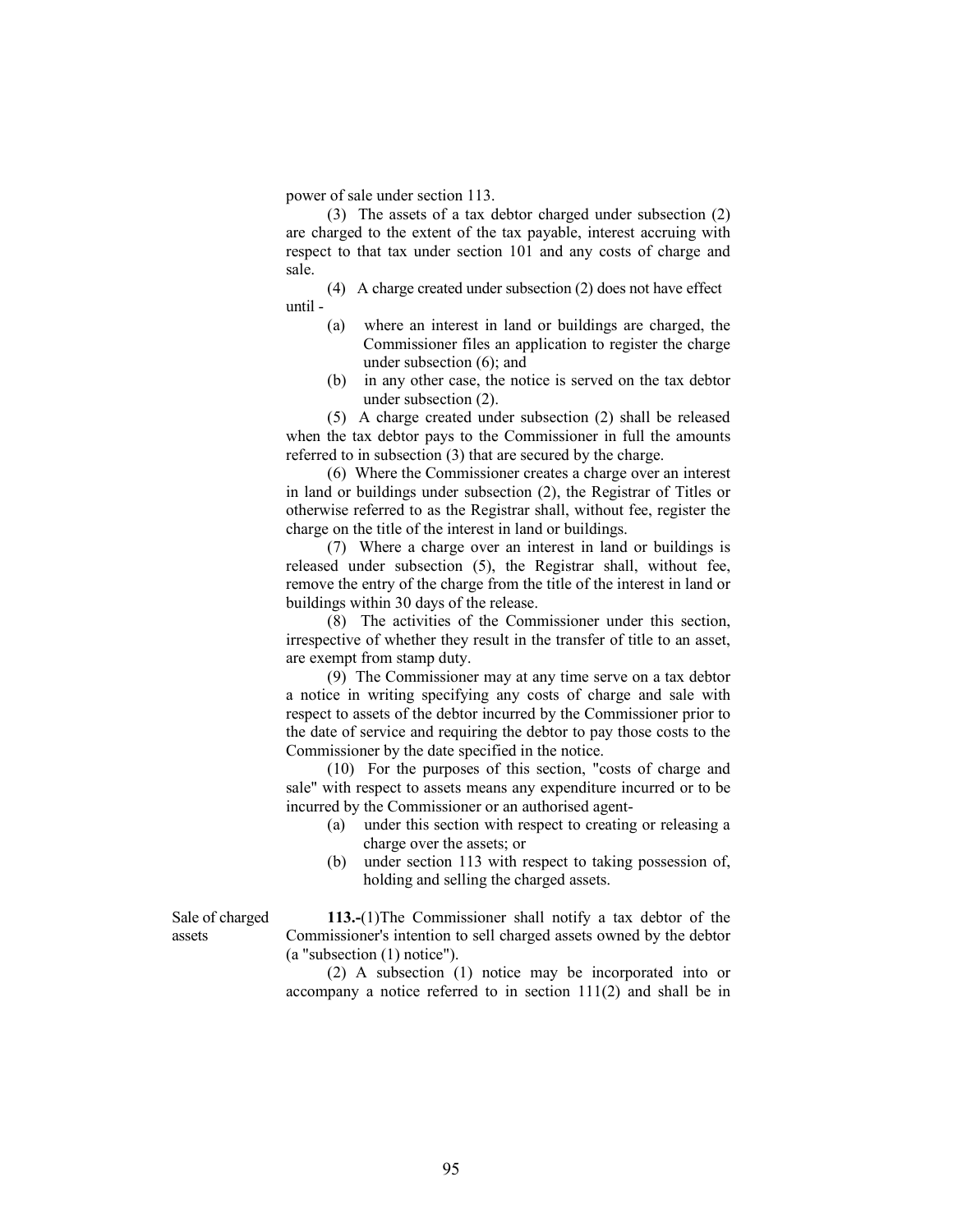writing, served on the tax debtor and specify -

- (a) the charged assets, the Commissioner's intention to sell those assets and the proposed method and timing of sale; and
- (b) in the case of tangible assets that the Commissioner intends to take possession of, the manner in and place at which the possession shall occur.
- (3) The Commissioner -
- (a) may take possession of tangible assets referred to in a subsection (1) notice, whether directly or through an authorised agent, at any time after the notice is served;
- (b) for the purposes of taking possession, may enter at any time any premises described in the subsection (1) notice and request the assistance of the police;
- (c) shall, at the time of taking possession, provide the tax debtor with an inventory of assets seized; and
- (d) where the assets are tangible assets other than an interest in land or buildings, store the assets, at the cost of the tax debtor, at any place that the Commissioner considers appropriate.

 (4) Where the Commissioner serves a tax debtor with a subsection (1) notice, the Commissioner may, after public notice, sell the charged assets but not before -

- (a) where the charged assets are an interest in land or buildings, 30 days after taking possession under subsection (3):
- (b) where the charged assets are perishable tangible assets, one day after taking possession under subsection (3);
- (c) where the charged assets are tangible assets other than those referred to in paragraph (a) or (b), 10 days after taking possession under subsection (3); and
- (d) in any other case, 10 days after service of the subsection (1) notice.

 (5) The proceeds of a sale under subsection (4) shall be used to pay the costs of charge and sale of the assets sold, then to pay the tax due and interest accrued with respect to that tax under section 101 and any remainder shall be paid to the tax debtor.

 (6) After applying sale proceeds in accordance with subsection (5), the Commissioner shall serve the tax debtor with a written notice detailing the manner in which the sale proceeds have been applied.

 (7) If the proceeds of a sale applied in accordance with subsection (5) are insufficient to pay in full the costs of charge and sale, the tax due and interest accrued with respect to that tax under section 100, the Commissioner may proceed to collect the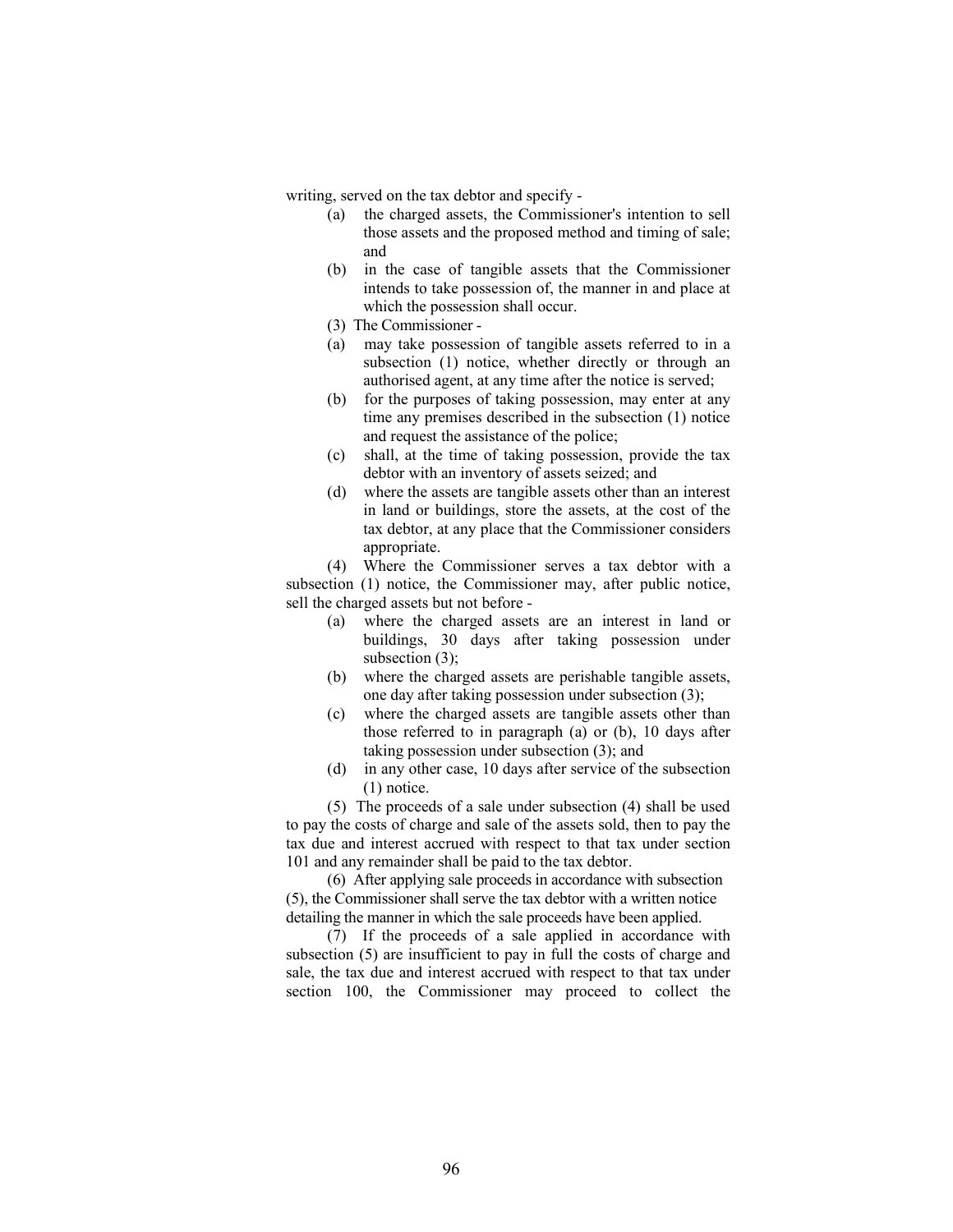insufficiency with fresh actions under this Division or Division IV of this part.

 (8) This section does not restrict the exercise of any rights that the Commissioner otherwise has by reason of a security created under section 111 or 112.

 (9) The activities of the Commissioner under this section, irrespective of whether they result in the transfer of title to an asset, are exempt from stamp duty.

(10) For the purposes of this section -

 "charged assets" owned by a tax debtor means assets held by a withholding agent on trust under section 111(2) or assets of a tax debtor that the Commissioner has created a charge over under section 112(2);

 "costs of charge and sale" with respect to assets has the meaning in section 112(10); and

 "tax debtor" has the meaning in section 112 and includes a withholding agent referred to in section 111.

Departure Prohibition Order

114.-(1) Subsection (2) applies where a person fails to pay tax on or before the date the tax is payable.

 (2) Where this subsection applies, the Commissioner may, by notice in writing to the Director of Immigration, order the Director to prevent the person from leaving the United Republic for a period of 72 hours from the time the notice is served on the Director.

 (3) The Commissioner shall withdraw a notice under subsection (2) where the person pays the tax or makes an arrangement for payment satisfactory to the Commissioner.

 (4) On application by the Commissioner, the High Court may extend the period referred to in subsection (2).

# Division IV: Third Party Liability

 115.-(1) Subject to subsection (3), when an entity commits an offence, every person who is an officer of the entity at that time is treated as also committing the same offence.

 (2) Subject to subsection (3), where an entity fails to pay tax on or before the date on which the tax is payable, every person who is an officer of the entity at that time or was such an officer within the previous six months shall be jointly and severally liable with the entity and every other such person for payment of the tax.

- (3) Subsections (1) and (2) do not apply to a person where -
- (a) the offence or failure is committed by the entity without the person's knowledge or consent; and

**Officers**  of entities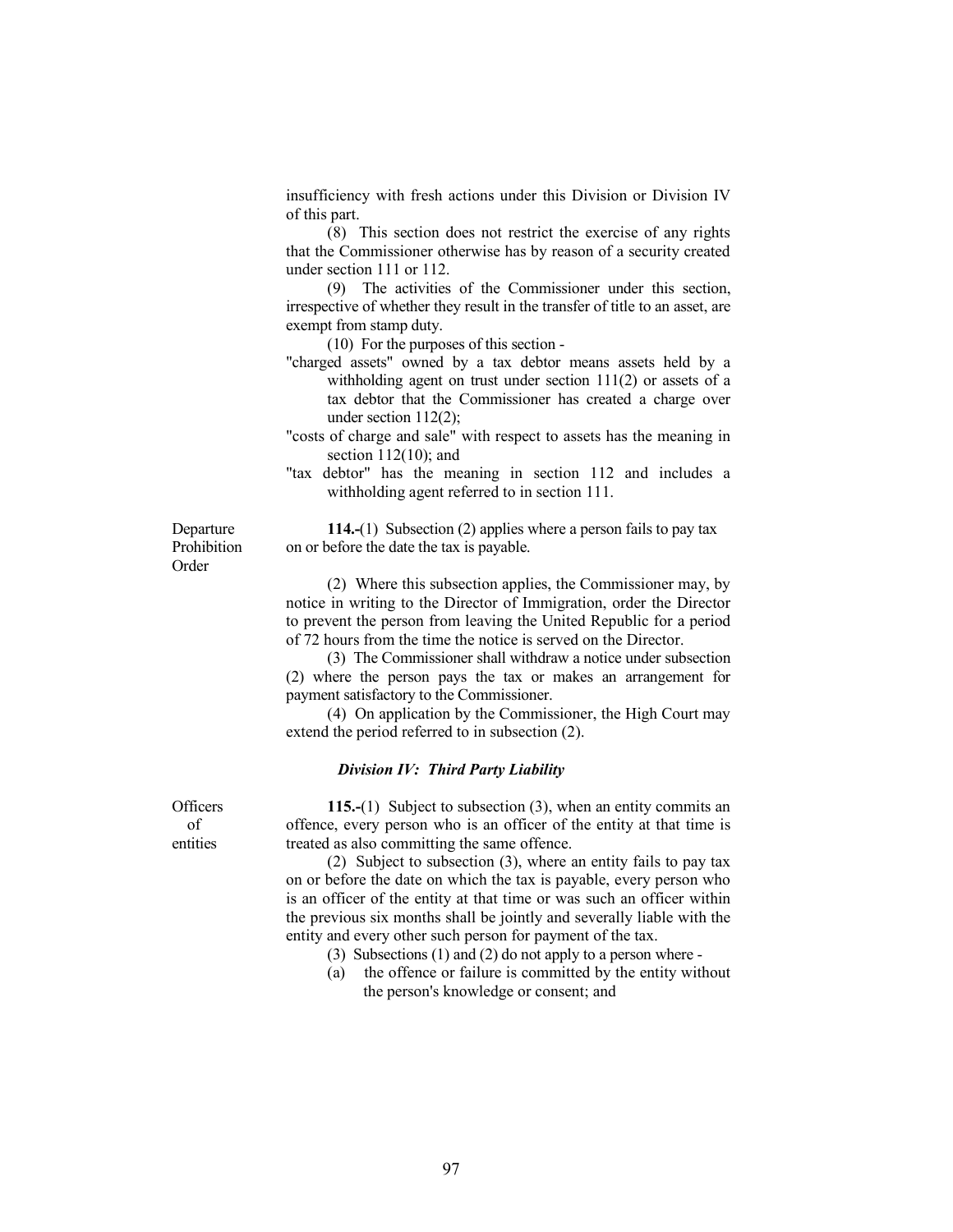- (b) the person has exercised the degree of care, diligence and skill that a reasonably prudent person would have exercised in comparable circumstances to prevent the commission of the offence or failure.
- (4) Where a person pays tax under subsection (2) -
- (a) the person may recover the payment from the entity;
- (b) for the purposes of paragraph (a), the person may retain out of any assets (including money) of the entity in or coming into the possession of the person an amount not exceeding the payment; and
- (c) no claim may be made against the person by the entity or any other person with respect to the retention.

 (5) For the purposes of this section, "officer" of an entity means a manager of the entity or a person purporting to act in that capacity.

Recovery of tax from receiver

 116.-(1) A receiver shall notify the Commissioner in writing within fourteen days of being appointed to the position of receiver or taking possession of an asset situated in the United Republic, whichever occurs first.

 (2) The Commissioner may serve a receiver with a notice in writing specifying an amount that appears to the Commissioner to be sufficient to provide for any tax that is due or will become due by the tax debtor.

- (3) After receiving a notice under subsection (2), a receiver -
- (a) shall sell sufficient of the assets that come into the receiver's possession under the receivership to set aside, after payment of any debts having priority over the tax referred to in that subsection, the amount notified by the Commissioner under that subsection; and
- (b) shall be liable to pay to the Commissioner on account of the tax debtor's tax liability the amount set aside.

 (4) To the extent that a receiver fails to set aside an amount as required by subsection (3), the receiver is personally liable to pay to the Commissioner on account of the tax debtor's tax liability the amount that should have been set aside but may recover any amount paid from the tax debtor.

(5) For the purposes of this section -

 "receiver" means any person who, with respect to an asset situated in the United Republic, is -

- (a) a liquidator of an entity;
- (b) a receiver appointed out of court or by a court in respect of an asset or entity;
- (c) a trustee for a bankrupt person;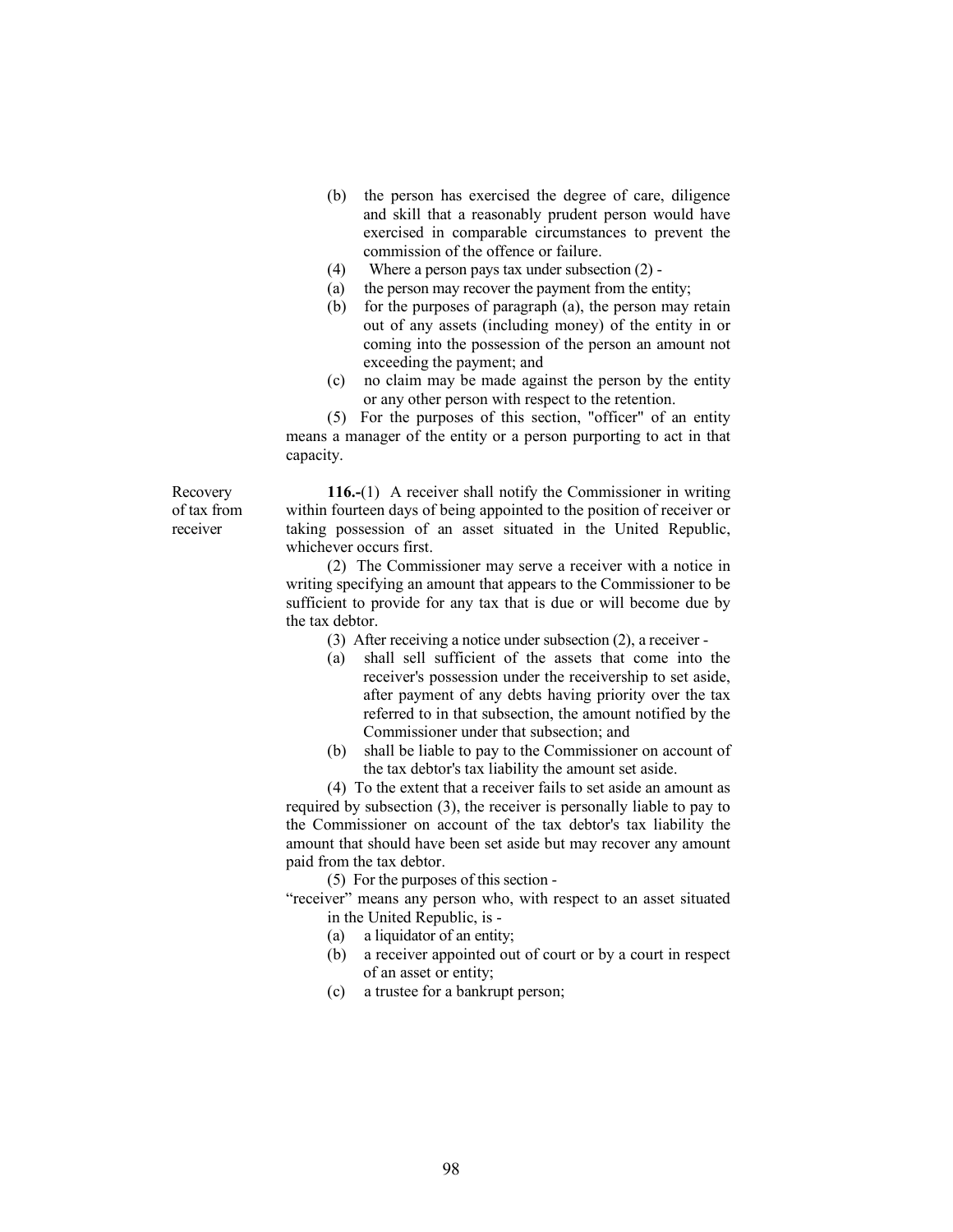- (d) a mortgagee in possession;
- (e) an executor or administrator of a deceased individual's estate; or
- (f) conducting the affairs of an incapacitated individual; and
- "tax debtor" means the person whose assets come into the possession of a receiver.

 117.-(1) This section applies where tax is due by a person, ("the tax debtor") and the tax debtor fails to pay the tax on or before the date it is payable.

 (2) Where this section applies, the Commissioner may by notice in writing require any person, the "payer" -

- (a) owing or who may subsequently owe money to the tax debtor;
- (b) holding or who may subsequently hold money for or on account of, the tax debtor;
- (c) holding or who may subsequently hold money on account of a third person for payment to the tax debtor; or
- (d) having authority from a third person to pay money to the tax debtor,

 to pay and the payer shall pay, on account of and to the extent of the tax due by the tax debtor, the money to the Commissioner on the date specified in the notice.

 (3) The Commissioner shall serve the payer with the notice referred to in subsection (2) and, as soon a practicable after that service, serve the tax debtor with a copy of the notice.

 (4) The date specified in the notice under subsection (2) shall not be a date before -

- (a) the money becomes payable to the tax debtor or the money is held on behalf of the tax debtor; and
- (b) the payer is served with the notice under subsection (3).

 (5) A notice under subsection (2) ceases to have effect where the tax with respect to which the notice is issued is paid or otherwise satisfied.

 (6) Where a person served with a notice under Subsection (3) is unable to comply with the notice by reason of lack of moneys owing to, or held for, the tax debtor, the person shall, as soon as is practicable and in any event before the payment date specified in the notice, notify the Commissioner accordingly in writing setting out the reasons for the inability to comply.

 (7) Where a notice is served on the Commissioner under subsection (6) the Commissioner may, by notice in writing-

(a) accept the notification and cancel or amend the notice

Recovery of tax from person Owing money to Tax debtor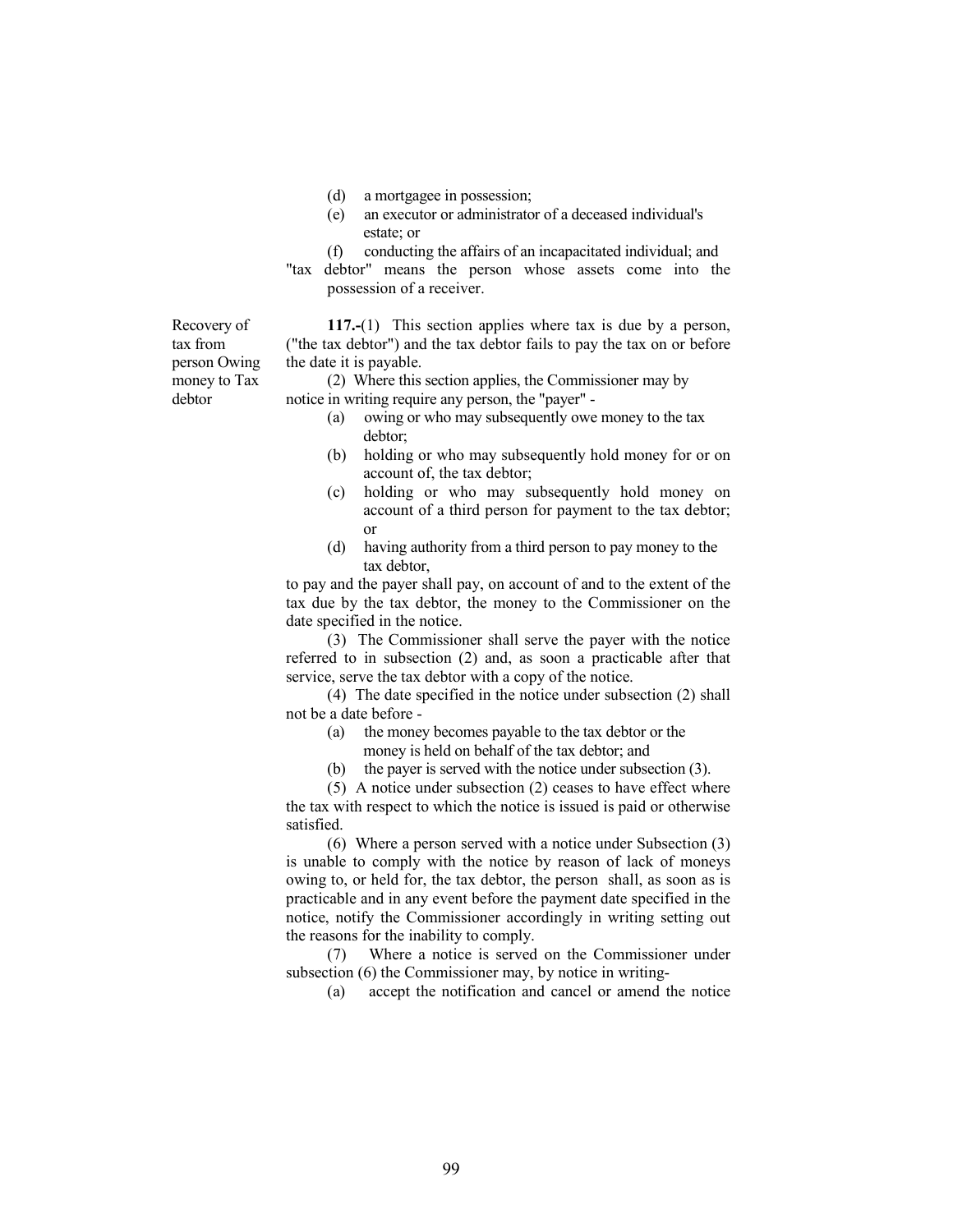issued under sub-section (2); or

(b) reject the notification.

 (8) A person making a payment pursuant to a notice under subsection (2) is treated as having acted under the authority of the tax debtor and of all other persons concerned and is hereby indemnified in respect of the payment of the payment against all proceedings, Civil or Criminal, and all processes, judicial or extra judicial, notwithstanding any provisions to the contrary in any written law, a contract, or agreement.

 (9) For the purposes of this section, "money" includes a debt obligation denominated or payable in money.

Act No. 13 of 2008 s.16

 "(10) Where a payer fails to pay an amount of tax specified in appointment notice within thirty days of the date-

- (a) of service of such notice on him, or
- (b) on which any money comes into his hands or become due by him to, his tax debtor,

whichever event is the later, and the payer has-

- (i) not given a notification under subsection(6) of this section; or
- (ii) given such notification which has been rejected by the Commissioner,

 the provision of this Act relating to the collection and recovery of tax shall apply to the collection and recovery of such amount as if it were tax due and payable by the payer, the due date for the payment of which was the date upon which such amount should have been paid by the Commissioner under this subsection."

Recovery of tax from agent of non-resident

 118.-(1) Where a non-resident person (the "tax debtor") fails to pay tax on or before the date it is payable, the Commissioner may, by service of a notice in writing, require a person who is in possession of an asset owned by the tax debtor to pay tax on behalf of the tax debtor, up to the market value of the asset but not exceeding the amount of tax due by the tax debtor.

(2) For the purposes of subsection (1) -

- (a) a tax debtor who charters an aircraft or ship under a charter exceeding three years shall be treated as owning the aircraft or ship during that period; and
- (b) the captain of any aircraft or ship shall be treated as being in possession of the aircraft or ship.

 (3) The Commissioner may, by service of a notice in writing, require a resident partnership or a resident partner to pay on behalf of a non-resident partner tax due by the non-resident partner up to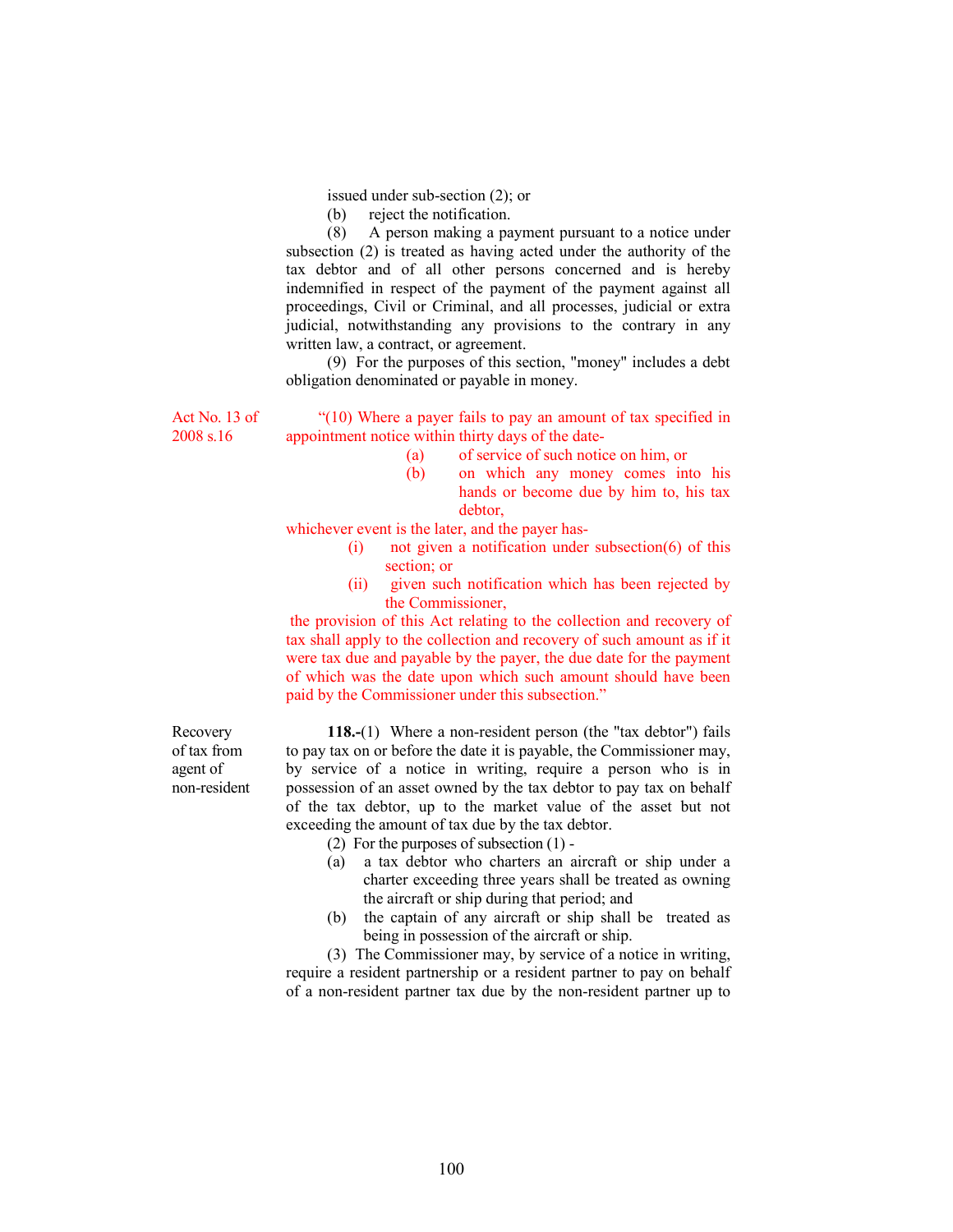the amount of tax due that is attributable to any amount included in calculating the non-resident partner's income under section 50.

 (4) Where a person makes a payment to the Commissioner pursuant to a notice under subsection (1) or (3) -

- (a) the person may recover the payment from the tax debtor or non-resident partner;
- (b) for the purposes of paragraph (a), the person may retain out of any assets (including money) of the tax debtor or non-resident partner in or coming into the possession of the person an amount not exceeding the payment; and
- (c) the tax debtor, non-resident partner or any other person may not make a claim against the person with respect to the retention.

#### Division V: Proceedings Under Divisions II, III and IV of this Part

Compounding offences

 119.-(1) Subject to subsection (2), where any person commits an offence under Division II, other than of a kind referred to in section 108, the Commissioner may, at any time prior to the commencement of court proceedings -

- (a) compound the offence; and
- (b) order the person to pay a sum of money specified by the Commissioner but not exceeding the amount of the fine prescribed for the offence.

 (2) The Commissioner may compound an offence under this section only if the person concerned admits in writing that the person has committed the offence.

 (3) Where the Commissioner compounds an offence under this section, the order referred to in subsection (1) -

- (a) shall be in writing, specifying the offence committed, the sum of money to be paid and the date for payment and have attached the written admission referred to in subsection  $(2)$ ;
- (b) shall be served on the person who committed the offence;
- (c) shall be final and not subject to any appeal; and
- (d) may be enforced in the same manner as an order of the High Court for the payment of the amount stated in the order.

 (4) Where the Commissioner compounds an offence under this section, the person concerned shall not be liable for a penalty under Division I or prosecution under Division II of this part with respect to that offence.

Officer 120. Notwithstanding any law to the contrary, any officer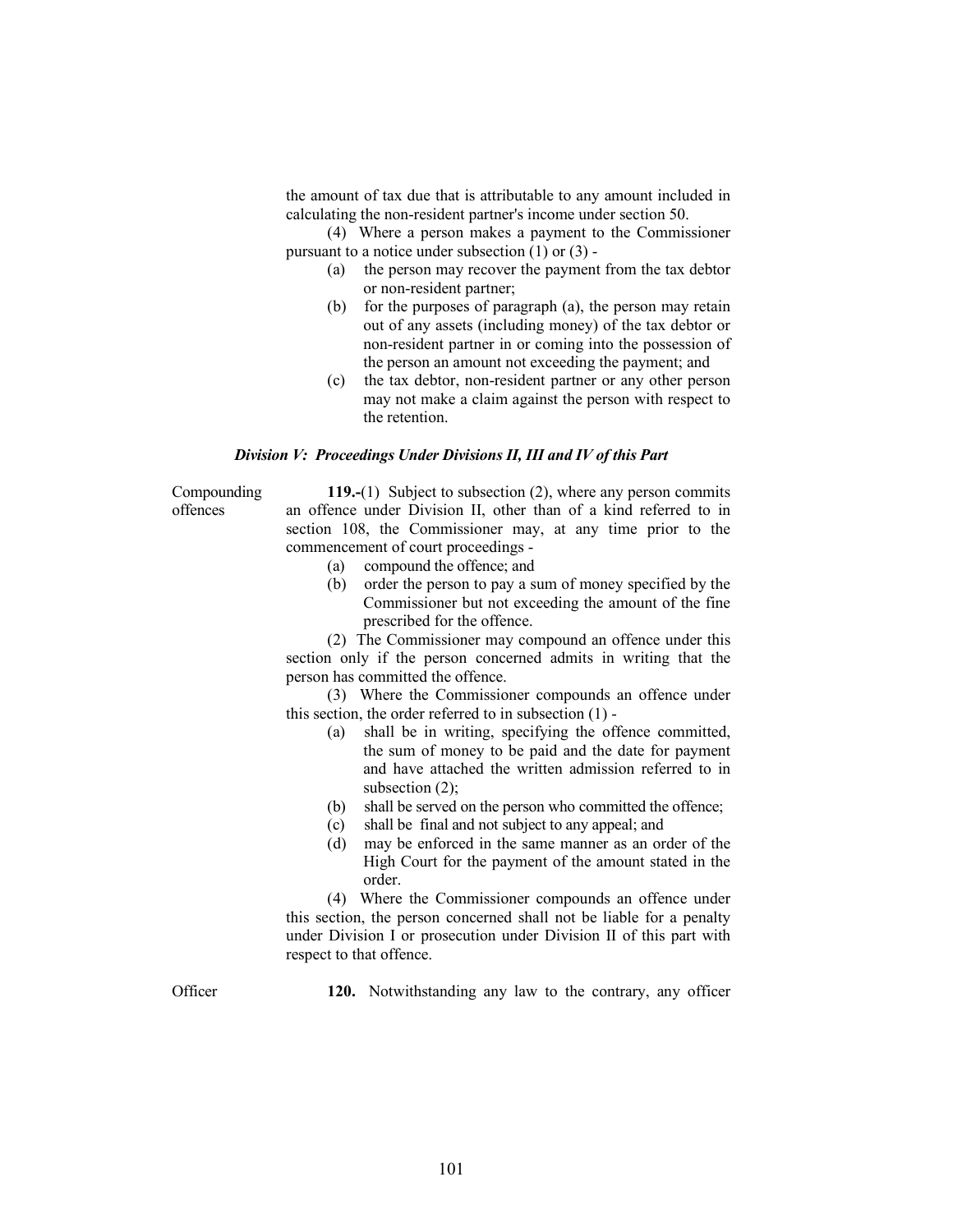| may                           | duly authorised in writing by the Commissioner may -                                                                                                                                                                                                                                                                                                                                                                                                                                                                                                                                                                                                                                                                                                                                                                                                                                                                                                                                                                                                                                                                                                                                                                                                   |
|-------------------------------|--------------------------------------------------------------------------------------------------------------------------------------------------------------------------------------------------------------------------------------------------------------------------------------------------------------------------------------------------------------------------------------------------------------------------------------------------------------------------------------------------------------------------------------------------------------------------------------------------------------------------------------------------------------------------------------------------------------------------------------------------------------------------------------------------------------------------------------------------------------------------------------------------------------------------------------------------------------------------------------------------------------------------------------------------------------------------------------------------------------------------------------------------------------------------------------------------------------------------------------------------------|
| appear<br>Cap. 20             | appear on behalf of the Commissioner in any court<br>(a)<br>proceedings to which the Commissioner is a party; and<br>subject to the directions of the Director of Public<br>(b)<br>Prosecutions, conduct any prosecution for an offence<br>under this Act, other than an offence committed by an<br>officer or associate of an officer of the Tanzania Revenue<br>Authority and for such purpose shall have all the powers<br>of a public prosecutor appointed under the Criminal<br>Procedure Act.                                                                                                                                                                                                                                                                                                                                                                                                                                                                                                                                                                                                                                                                                                                                                    |
| Venue                         | 121. Any proceedings with respect to an offence or in<br>recovery of tax under Division II, III or IV of this part shall be<br>commenced, heard and disposed of at the court with competent<br>jurisdiction nearest to -<br>the usual place of abode of the person who is charged<br>(a)<br>with the offence or from whom recovery is sought, as<br>the case requires; or<br>the office of the Commissioner having primary<br>(b)<br>responsibility for the person's affairs under this Act,<br>at the Commissioner's choice.                                                                                                                                                                                                                                                                                                                                                                                                                                                                                                                                                                                                                                                                                                                          |
| Admissibility<br>of documents | 122.-(1) Notwithstanding any law to the contrary $-$<br>any document, or copy of or extract from any document,<br>(a)<br>relating to the affairs of any person that has been seized or<br>obtained by; or<br>any statement of a person relating to the affairs of the<br>(b)<br>person that is made to,<br>an officer of the Tanzania Revenue Authority in accordance with the<br>provisions of this Act is admissible in any proceedings with respect<br>to an offence or in recovery of tax under Division II, III or IV or in<br>proceedings under any other Act administered by the Tanzania<br>Revenue Authority.<br>(2) A document, copy, extract or statement is admissible<br>under subsection (1) irrespective of whether any person was induced<br>to provide the document, copy or extract or make the statement by<br>reason that the person was led to believe -<br>that the Commissioner might, on any terms, settle the<br>(a)<br>institution or prosecution of proceedings; or<br>that the decision of the Commissioner as to whether to<br>(b)<br>settle the institution or prosecution of proceedings would<br>be influenced by the fact that the person confessed to<br>being guilty of an offence and provided full facilities for |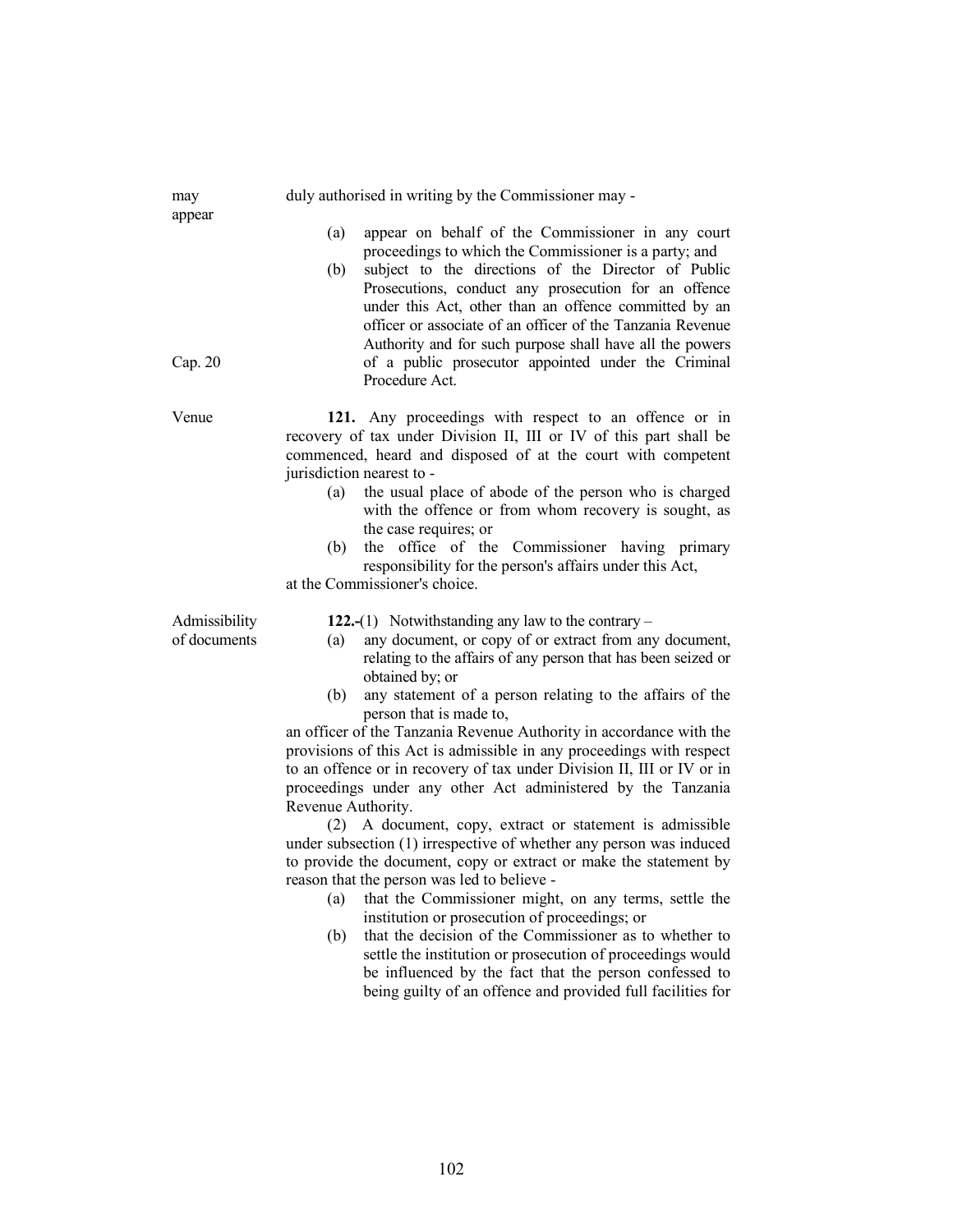|                         | investigation.                                                                                                                                                                                                                                                                                                                                            |
|-------------------------|-----------------------------------------------------------------------------------------------------------------------------------------------------------------------------------------------------------------------------------------------------------------------------------------------------------------------------------------------------------|
| Proof of<br>tax payable | 123. In proceedings with respect to an offence or in recovery<br>of tax under Division II, III or IV, the production of a certificate<br>signed by the Commissioner stating the name and address of the<br>person liable and the amount of tax payable by the person is <i>prima</i><br><i>facie</i> evidence of the amount of tax payable by the person. |
| Assessm<br>and Related  | <b>124.</b> Subject to the provisions of the Tax Revenue Appeals<br>Aet-                                                                                                                                                                                                                                                                                  |
| decisions               | (a) the operation and enforcement of -                                                                                                                                                                                                                                                                                                                    |
| <del>unaffected</del>   | $(i)$ an assessment or any decision taken by the                                                                                                                                                                                                                                                                                                          |
| Cap.408                 | Commissioner with respect to an assessment; or                                                                                                                                                                                                                                                                                                            |
|                         | $(ii)$ the tax liability of a person under this Act; or                                                                                                                                                                                                                                                                                                   |
|                         | $(b)$ the date on which tax is payable,                                                                                                                                                                                                                                                                                                                   |
|                         | shall not be stayed or otherwise affected by -                                                                                                                                                                                                                                                                                                            |
|                         | (c) the institution of proceedings with respect to an offence                                                                                                                                                                                                                                                                                             |
|                         | or in recovery of tax under Division II, III or IV or by                                                                                                                                                                                                                                                                                                  |
|                         | reason that the Commissioner compounds an offence                                                                                                                                                                                                                                                                                                         |
|                         | under section 119; or                                                                                                                                                                                                                                                                                                                                     |
| <del>Cap .408</del>     | (d) the filing of an objection or notice of appeal under the                                                                                                                                                                                                                                                                                              |
| Act No. 27 of           | <b>Tax Revenue Appeals Act. (Repealed by National</b>                                                                                                                                                                                                                                                                                                     |
| 2008 s.46               | Prosecutions Service Act No 27 of 2008)                                                                                                                                                                                                                                                                                                                   |

# PART IX: REMISSION AND REFUND

Refunds and set-off

Remission 125.-(1) The Minister may, by order in the *Gazette*, remit any tax that is due by a person.

> (2) The Commissioner may remit in whole or in part any interest or penalty charged under Division I of Part VIII where the person liable for the interest or penalty shows good cause.

> 126.-(1) Where tax credits available to a person for a year of income under sections 87, 88, 90 or 95 exceed the person's income tax payable under section  $4(1)(a)$  and (b) for the year of income or where the Commissioner is otherwise satisfied that a person has paid tax in excess of the person's tax liability, the Commissioner shall -

- (a) apply the excess in reduction of any tax due but unpaid by the person under this Act; and
- (b) refund the remainder, if any, to the person within 45 days of the person making an application under subsection (3).
- (2) Interest paid by a person under section 100 shall be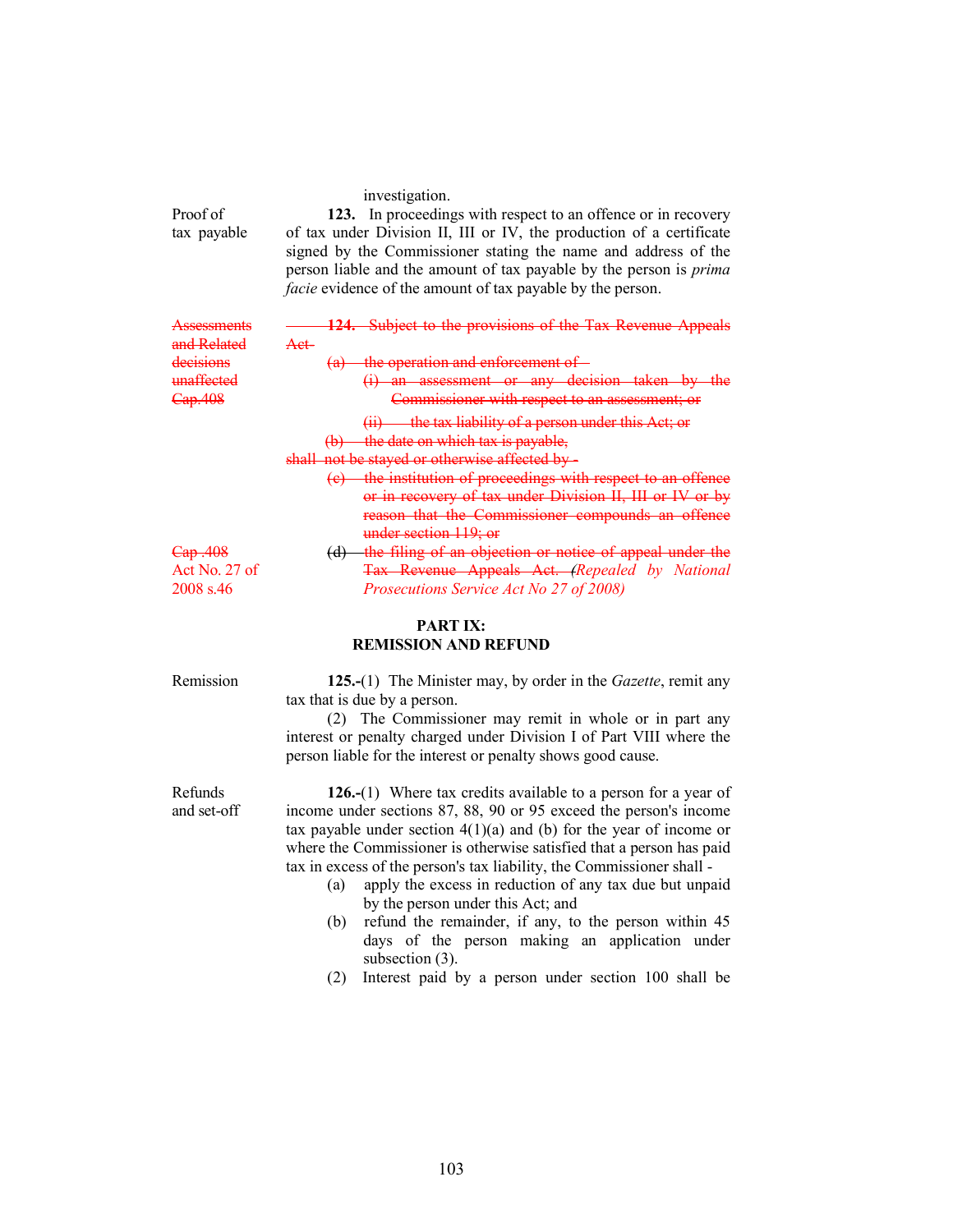refunded to the person to the extent that the tax to which the interest relates is found not to have been payable.

 (3) A person may apply to the Commissioner in writing for a refund under subsection (1) within three years of the later of -

- (a) the end of the year of income during which the events occurred that gave rise to the payment of the excess; or
- (b) the date on which the excess was paid.

 (4) The Commissioner shall serve the person with written notice of the Commissioner's decision on an application under subsection  $(3)$ .

 (5) Where the Commissioner refunds an amount of tax to a person, whether by reason of court order or otherwise, the Commissioner shall be liable to pay the person interest at the statutory rate, compounded monthly, for the period -

- (a) where the refund relates to excess tax credits available to a person for a year of income, commencing three months after the person files a return of income for the year of income and ending on the day the refund is made; and
- (b) in any other case, commencing three months from the date the person paid the tax to be refunded and ending on the day the refund is made.

#### PART X ADMINISTRATION

#### Division I: The Commissioner and Other Officers

 127. The Commissioner may, subject to such restrictions and limitations as he may specify, authorise an officer to exercise any of his powers and duties under this Act other than the power to remit interest and penalties under Section 125(2).

(a) compound an offence under section 119; or

remit interest and penalties under section 125(2).

# Division II: Official Documentation and Registration

International Agreements

Delegation by the Commissioner Act No.13 of 2008 s.17

Act No.13 of 2008 s.17

Act No.13 of 2008 s.17

> 128.-(1) To the extent that the terms of an international agreement to which the United Republic is a party are inconsistent with the provisions of this Act, apart from subsection (5) and Subdivision B of Division II of Part III, the terms of the agreement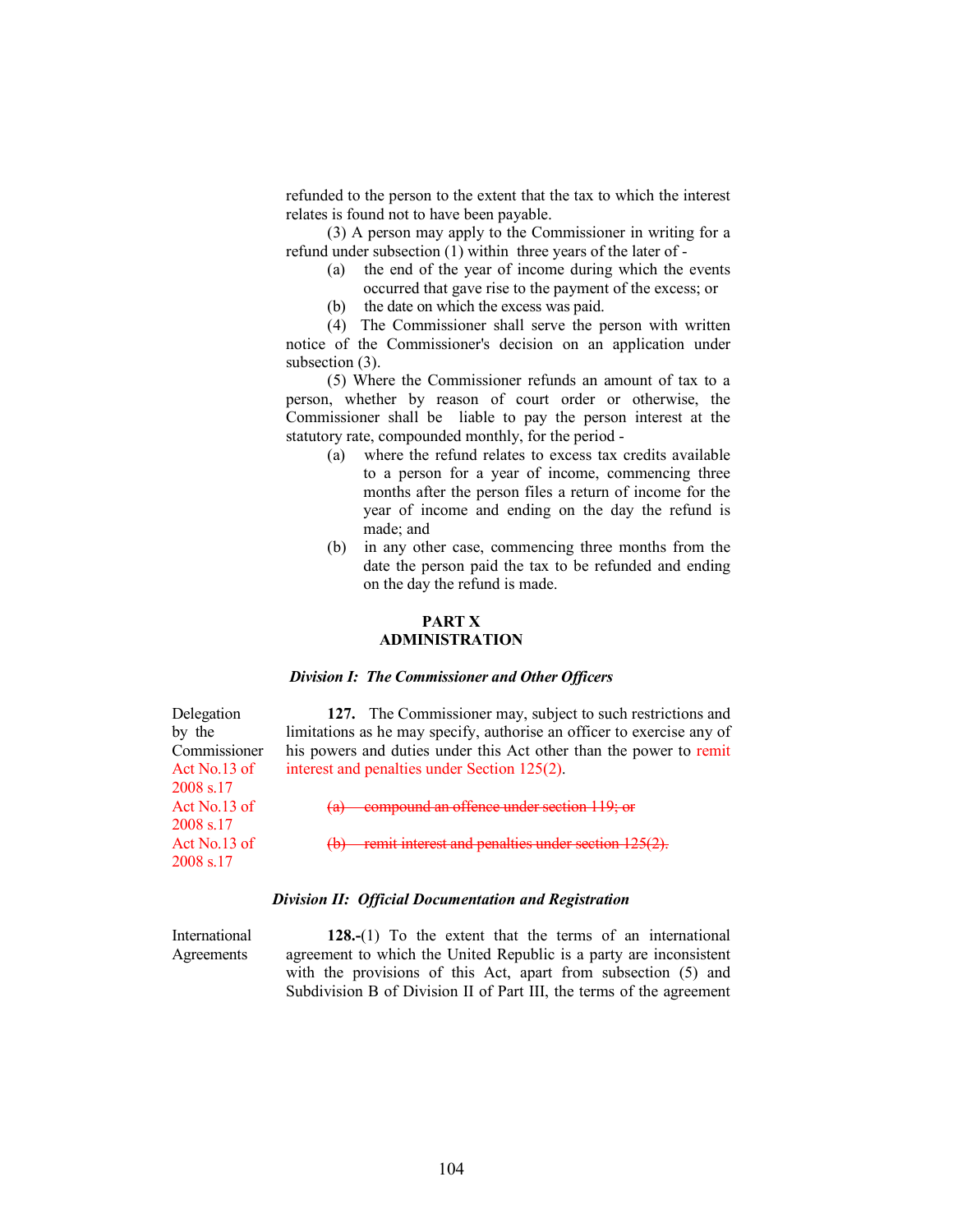prevail over the provisions of this Act.

 (2) This subsection applies where the Commissioner receives a request pursuant to an international agreement from the competent authority of another country for the collection in the United Republic of an amount payable by a person otherwise referred to as the "tax debtor" under the tax laws of the other country.

 (3) Where subsection (2) applies, the Commissioner may, by service of a notice in writing, require the tax debtor to pay the amount to the Commissioner by the date specified in the notice and for transmission to the competent authority.

 (4) This subsection applies where an international agreement provides that the United Republic shall exempt income or a payment or subject income or a payment to reduced tax.

 (5) Where subsection (4) applies, the exemption or reduction shall not be available to any entity that meets the following conditions:

- (a) the entity is, for the purposes of the agreement, a resident of the other contracting state; and
- (b) 50 percent or more of the underlying ownership of the entity is held by persons, being individuals or entities in which no individual holds part of the underlying ownership, that are not, for the purposes of the agreement, residents of the other contracting state or the United Republic.

 (6) For the purposes of this section, "international agreement" means a treaty or other agreement with a foreign government that has entered into force in the United Republic providing for -

- (a) relief of international double taxation and the prevention of fiscal evasion; or
- (b) reciprocal administrative assistance in the enforcement of tax liabilities.
- Regulations 129. The Minister may make regulations
	- (a) for matters authorised to be made or prescribed under this Act by regulation;
	- (b) for the better carrying into effect of the principles, purposes and provisions of this Act;
	- (c) for the establishment, membership, powers and duties of District Tax Advisory Committees; and
	- (d) requiring persons or a class of persons to provide such information as may be prescribed, whether on an isolated or periodic basis.

Practice

130.-(1) To achieve consistency in the administration of this Act and to provide guidance to persons affected by this Act,

notes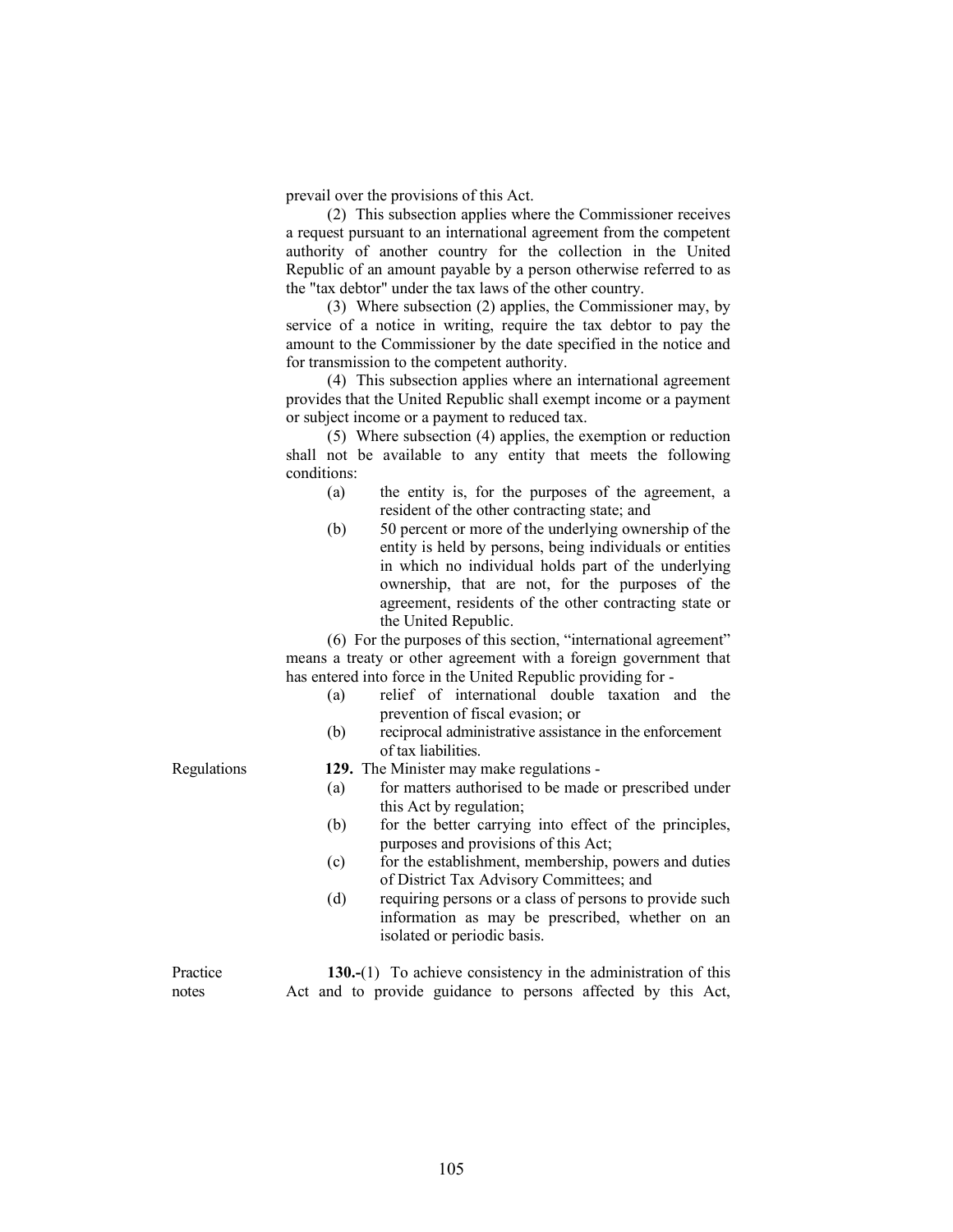including officers of the Tanzania Revenue Authority, the Commissioner may issue in writing practice notes setting out the Commissioner's interpretation of this Act.

 (2) A practice note shall be binding on the Commissioner until revoked.

 (3) A practice note shall be not binding on other persons affected by this Act.

 (4) The Commissioner shall make practice notes available to the public at offices of the Tanzania Revenue Authority and at such other locations or by such other medium as the Commissioner may determine.

Private rulings 131.-(1) The Commissioner may, on application in writing by a person, issue to the person, by notice in writing served on the person, a private ruling setting out the Commissioner's position regarding the application of this Act to the person with respect to an arrangement proposed or entered into by the person.

> (2) Where prior to the issue of a ruling under subsection (1), the person makes -

- (a) a full and true disclosure to the Commissioner of all aspects of the arrangement relevant to the ruling; and
- (b) the arrangement proceeds in all material respects as described in the person's application for the ruling,

 the ruling shall be binding on the Commissioner with respect to the application of this Act to the person with respect to the arrangement.

 (3) A ruling shall not be binding on the Commissioner under subsection (2) to the extent to which the Act as in force at the time the ruling is issued is changed.

132.-(1) The Commissioner may from time to time specify the form of documents required under this Act, by regulations made under this Act and for the efficient administration of this Act.

 (2) The Commissioner shall make the forms referred to in subsection (1) available to the public at offices of the Tanzania Revenue Authority and at such other locations or by such other medium as the Commissioner may determine.

Tax Identification Number

Form of documents

> 133.-(1) For the purposes of identifying persons liable to tax under this Act, the Commissioner may and, in the case of an applicant under subsection (2), shall, by service of a notice in writing on a person, issue the person with a number to be known as a tax identification number.

> (2) Every resident person who carries on a business anywhere and non-resident person who carries on a business in the United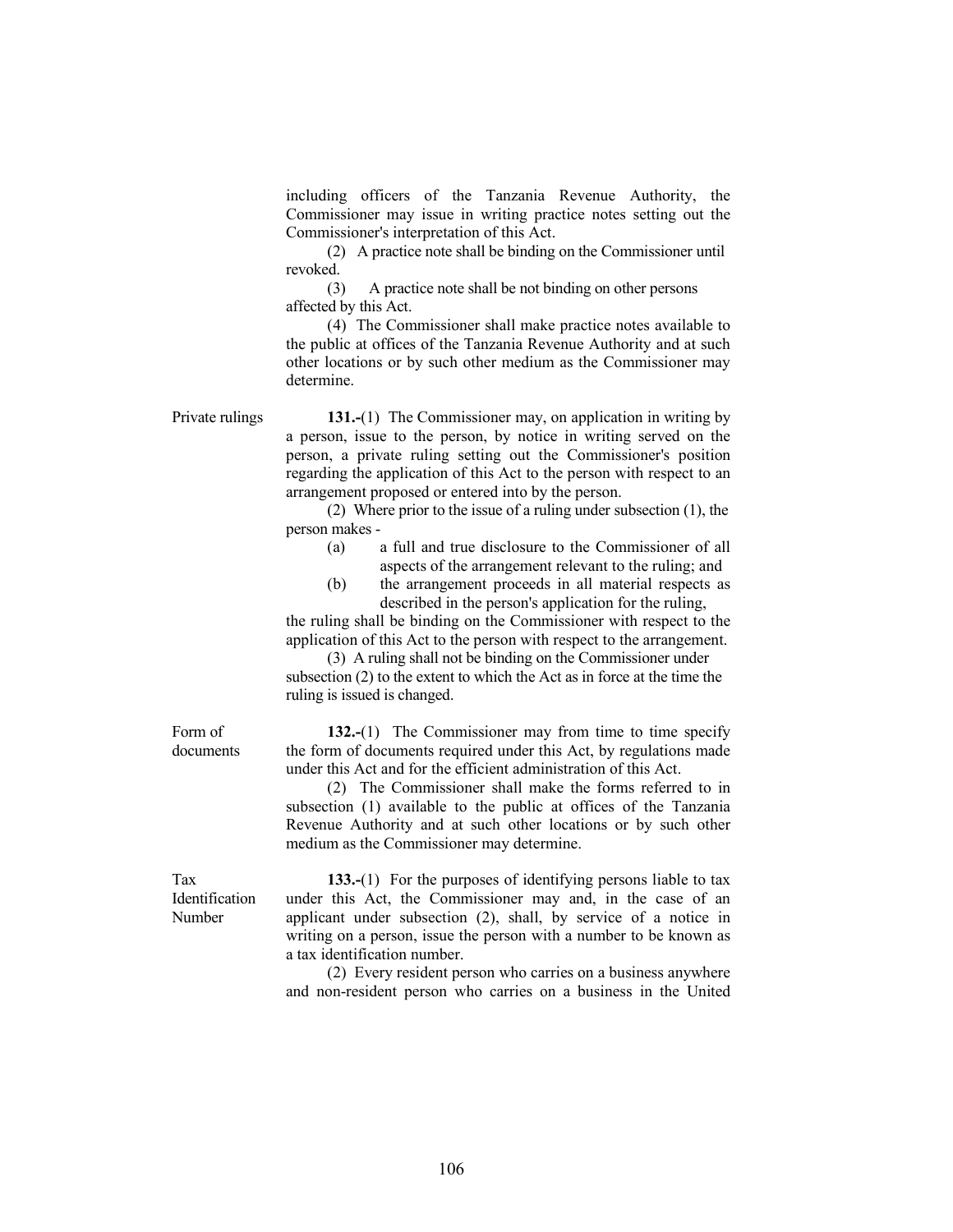Republic shall apply, in the prescribed form, to the Commissioner for a tax identification number within 15 days of beginning to carry on the business.

 (3) All persons shall show their tax identification number, if they have one, in any claim, notice, return, statement or other document used for the purposes of this Act.

 (4) Subject to any written direction by the Commissioner to the contrary, every institution specified in the First column of the Fourth Schedule shall require a taxpayer identification number from any person applying for the matters or engaged in the transactions listed in the second column of the Fourth Schedule.

 (5) The Minister may, by order in the Gazette, amend, vary or replace the provisions of the Fourth Schedule.

 134.-(1) A person shall not (other than as an employee) in return for a payment practice or hold out to be an income tax consultant unless the person is an approved tax consultant.

 (2) Approved tax consultants shall be those persons as approved by the Commissioner on such terms and conditions as may be prescribed in the Regulations.

 135.-(1) Subject to subsection (2), a certified public accountant in public practice who prepares or assists in the preparation of a return of income under section 91 or an attachment to such a return of another person, shall sign the estimate or return certifying that -

- (a) the first-mentioned person has examined the relevant documents of the other person maintained under section 81; and
- (b) to the best of the first-mentioned person's knowledge, the return or attachment presents a true and fair view of the circumstances to which it relates.

 (2) Where a certified public accountant in public practice refuses to sign an estimate or return as required by subsection (1), the agent shall furnish the other person with a statement in writing of the reasons for such refusal, and must sign the return noting that the signature is subject to such a statement.

 136.-(1) A document to be served on a person under this Act is considered sufficiently served if -

 (a) where the person is to be served by the Commissioner and the person has notified the Commissioner in writing of an address for service under this Act,

consultants

Certification of Estimates and Returns

Tax

Filing and Service of **Documents**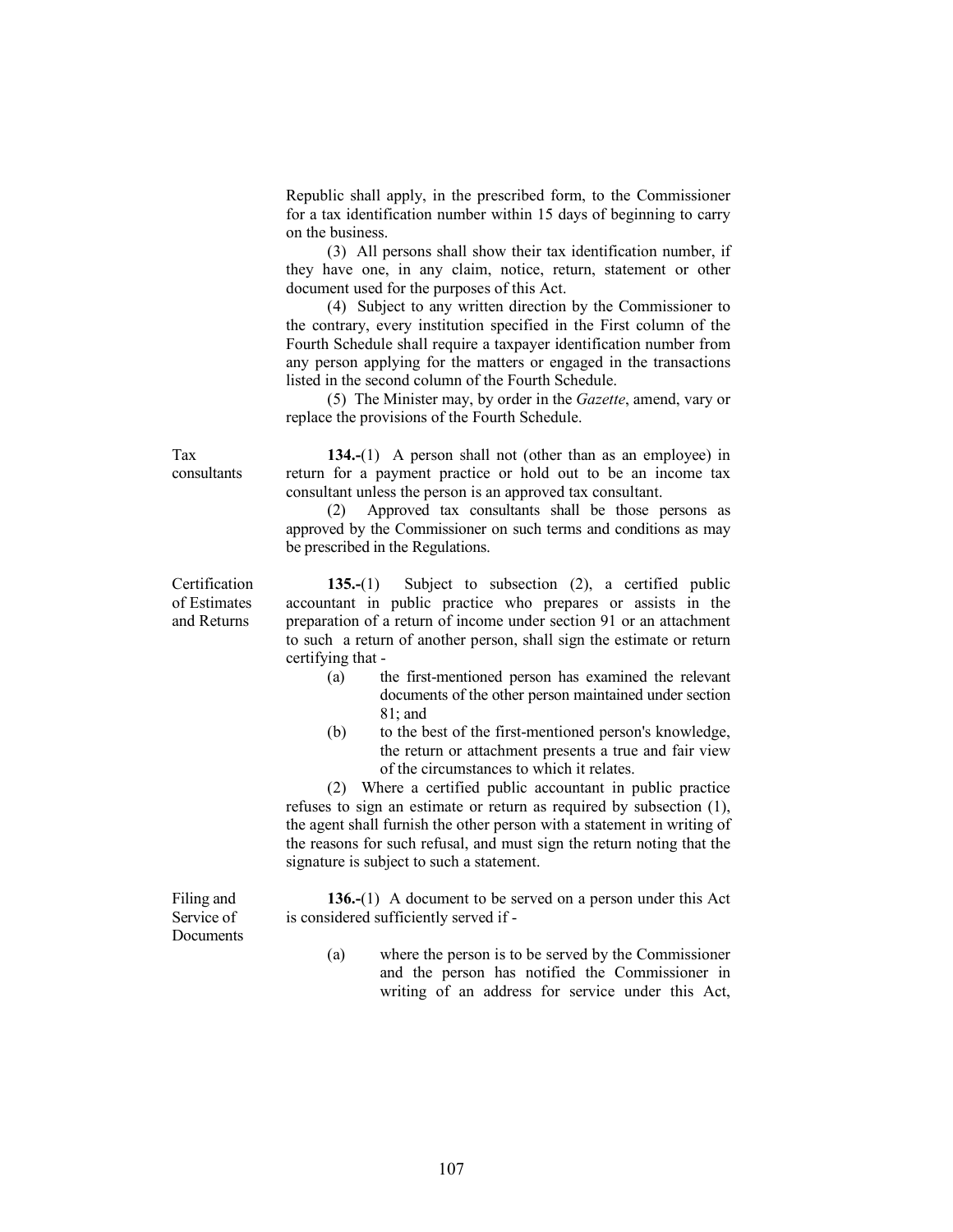including a fax number or electronic-mail address, left at or sent to the address;

- (b) handed to the person or, in the case of an entity, a manager of the entity; or
- (c) left at or sent by post to the usual or last known place of abode, business, office, post office box or other address of the person including, where the document is sent by registered post, where the person has been informed that the document awaits the person at the post office.

 (2) The time at which a document is considered served in accordance with subsection (1) is -

- (a) in the case of service by fax or electronic mail, at the time the transmission is sent;
- (b) in the case of service by handing to a person or leaving at a place, at the time of handing or leaving;
- (c) in the case of service by registered post, at the time the document is delivered or the person is informed that the document awaits them;
- (d) in the case of other service by post to an address within the United Republic, ten days after posting; and
- (e) in the case of other service by post to an address outside the United Republic, the time at which the document would normally be delivered in the ordinary course of post.

Authorised and Defective **Documents** 

 137.-(1) A document issued by the Commissioner under this Act is sufficiently authenticated if the name or title of the Commissioner, or authorised officer of the Tanzania Revenue Authority, is signed, printed, stamped or written on the document.

 (2) A document issued under this Act is not invalid or defective if -

- (a) it is in substance and effect in conformity with the Act; and
- (b) the person to whom the document is addressed or to whom it applies is designated in the document according to common understanding.

 (3) Where a document issued by the Commissioner under this Act contains a defect that does not involve a dispute as to the interpretation of this Act or facts involving a particular person, the Commissioner may, for the purposes of rectifying the defect, amend the document.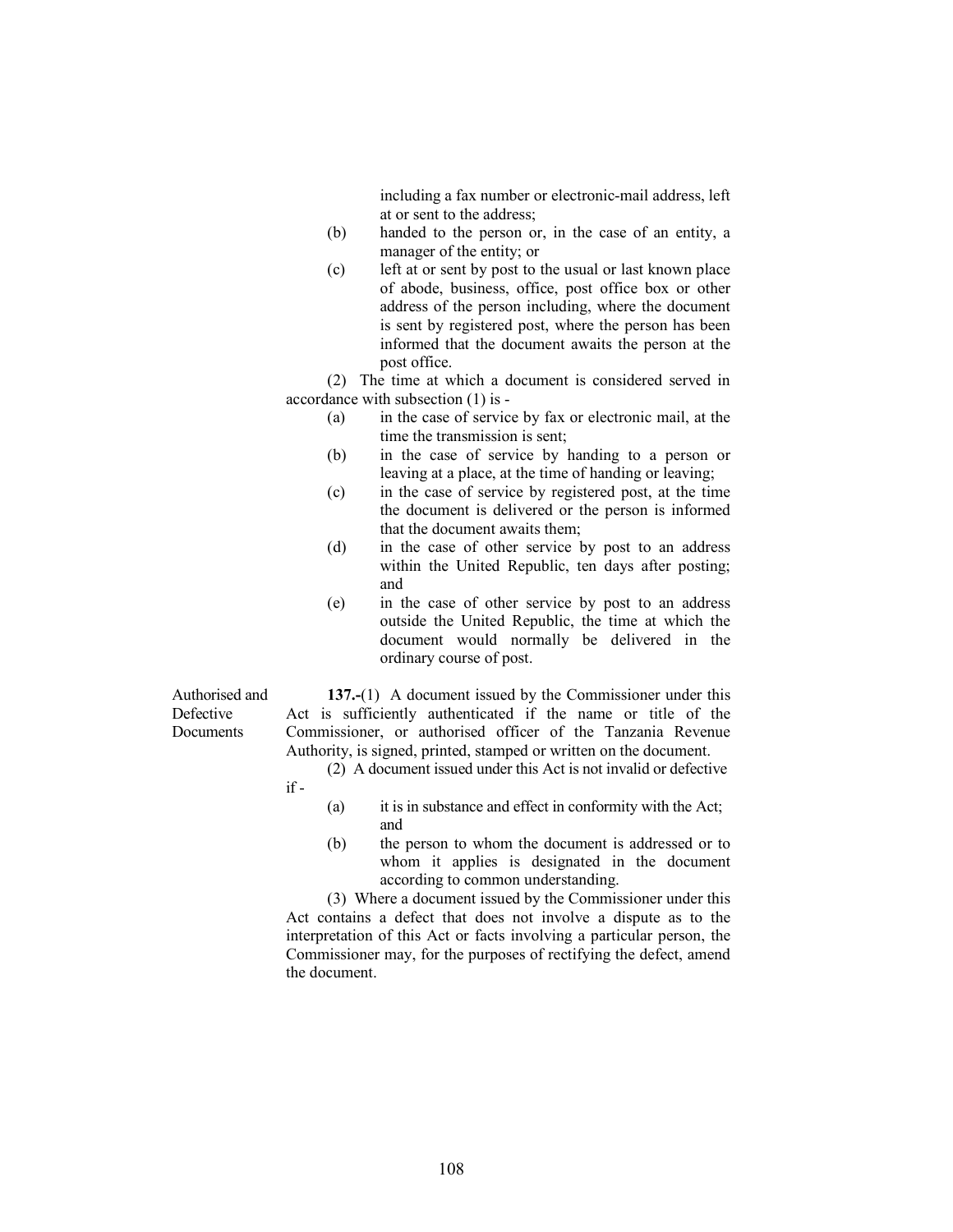### Division III: Audit and Information Collection

Commissioner's Access to Information

 138. -(1) For the purposes of administering this Act, the Commissioner and every officer who is authorised in writing by the Commissioner –

- (a) shall have
	- (i) at all times during the day between 9am and 6pm and without any prior notice; and
	- (ii) at all other times as permitted by a search warrant granted by a district or resident magistrate's court,

full and free access to any premises, place, document or other asset;

- (b) may make an extract or copy, including an electronic copy, of any document to which access is obtained under paragraph (a);
- (c) may seize any document that, in the opinion of the Commissioner or authorised officer, affords evidence that may be material in determining the tax liability of any person under this Act; and
- (d) may, where a document is not available or a copy is not provided on request by a person having access to the document, seize an asset to which access is obtained under paragraph (a) that the Commissioner or authorised officer reasonably suspects contains or stores the document in any form.

 (2) In exercising powers under subsection (1), an officer shall, on request, produce the authorisation referred to in that subsection to an occupier of the premises or place or to a person having access to the document or asset to which the exercise of powers relates.

 (3) On request by the Commissioner or an authorised officer, an occupier of the premises or place or a person having access to the document or asset to which an exercise of powers under subsection (1) relates shall provide all reasonable facilities and assistance for the effective exercise of the powers.

(4) The Commissioner may retain -

- (a) any document seized under subsection  $(1)(c)$  for as long as is required to determine the person's tax liability or for any proceedings under this Act; and
- (b) any asset seized under subsection  $(1)(d)$  for as long as is necessary to obtain access to the document, which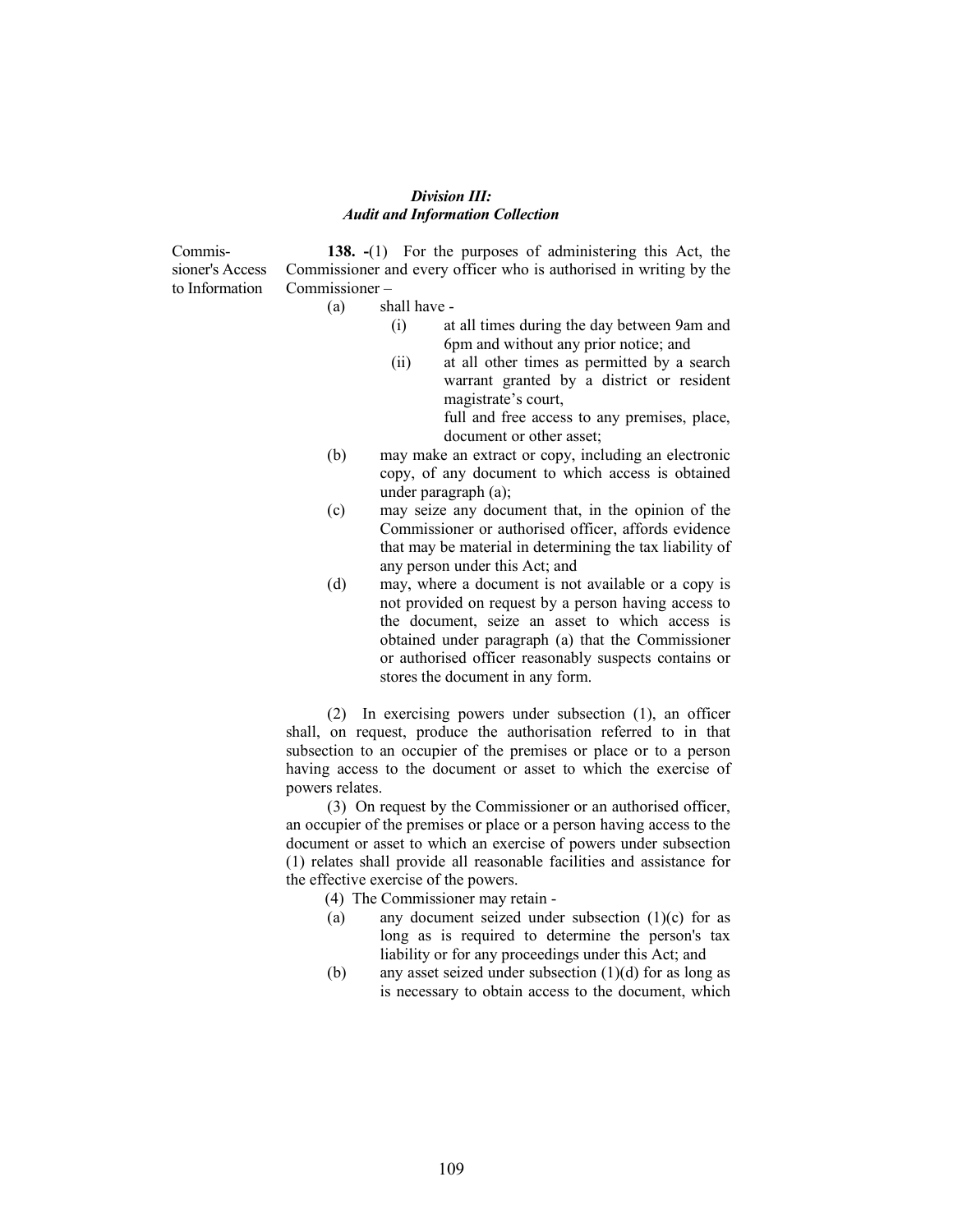document may be retained in accordance with paragraph (a).

 (5) A person whose documents or assets are retained under subsection (4) may examine them and, in the case of documents, make copies or extracts from them, at the person's expense, during regular office hours under such supervision as the Commissioner may determine.

 (6) The Commissioner or authorised officer may request the assistance of the police when exercising powers under subsection (1).

 (7) For the purposes of this section, "occupier" in relation to premises or a place means the owner, manager or any other person on the premises or place.

Notice to obtain information

 139.-(1) The Commissioner may, by service of a notice in writing, require a person, whether or not liable for tax under this Act -

- (a) to produce, including by way of creation of a document, within the time specified in the notice, any information that is described with reasonable certainty in the notice;
- (b) to attend at the time and place designated in the notice for the purposes of being examined on oath by the Commissioner or by an officer authorised in writing by the Commissioner concerning the tax affairs of the person or any other person; or
- (c) to produce at an examination of the person under paragraph (b) and for the purposes of that examination any document in the control of the person that is described with reasonable certainty in the notice.

 (2) Any person to be examined on oath under subsection (1)(b) is entitled to legal or other representation throughout the examination.

 (3) A notice under subsection (1) shall be served by delivery of the notice by hand to the person to whom it is directed or leaving the notice at the person's last and usual place of business or abode.

**Official Secrecy** 

140. -(1) Every officer authorised under or instructed with the administration of this Act or person who was formerly so authorised or instructed shall -

 (a) regard and deal with all documents and information coming into the officer's possession or knowledge in connection with the performance of duties under this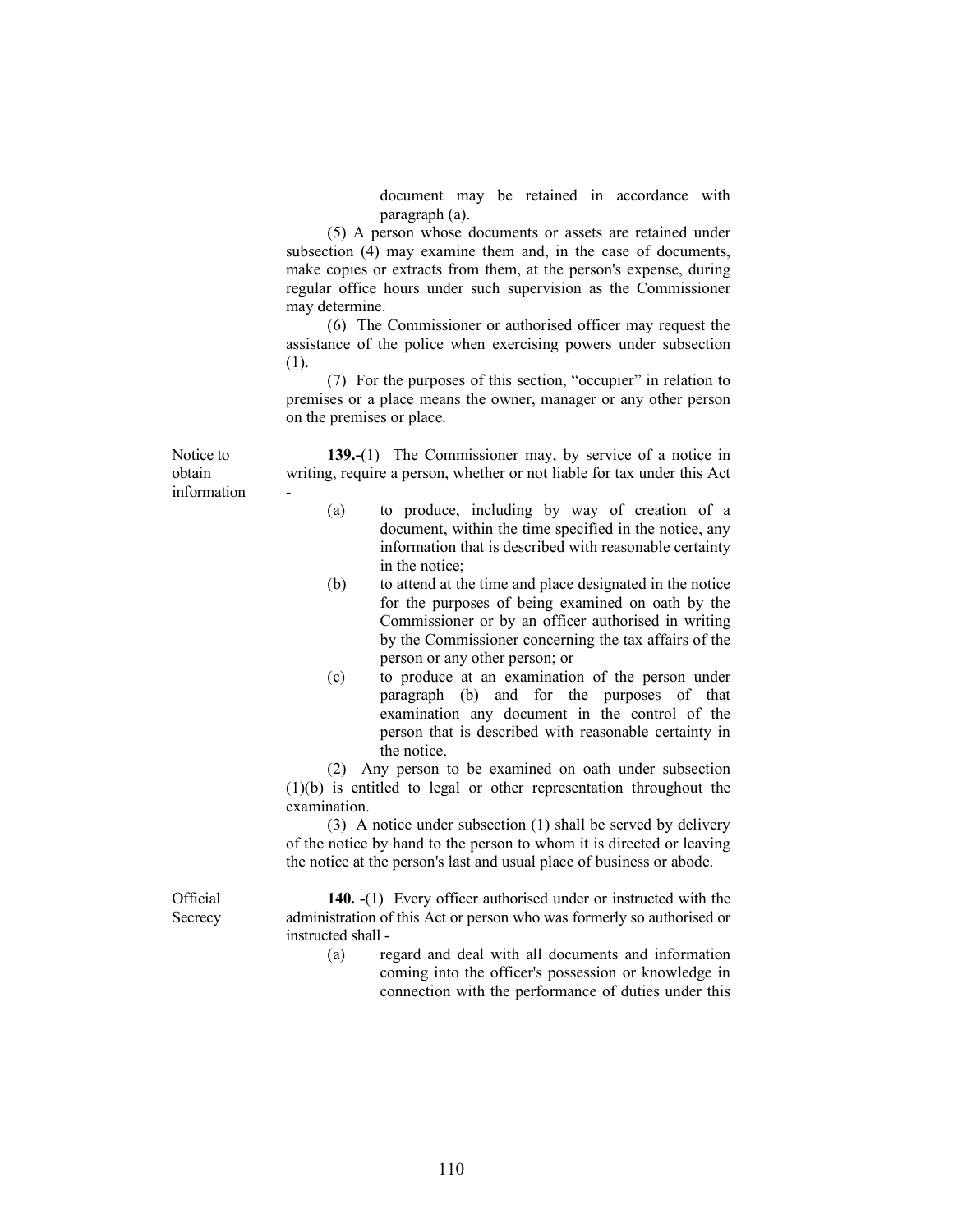Act as secret; and

 (b) not disclose such documents or information to a court, tribunal or other person except as provided for in subsections  $(2)$ , and  $(3)$ .

 (2) An officer may disclose a document or information referred to in subsection (1) -

- (a) to the extent required in order to perform the officer's duties under this Act;
- (b) where required by a court or tribunal in relation to administrative review or proceedings with respect to a matter under this Act;
- (c) to the Minister or the Chief Secretary of the President's Office;
- (d) where the disclosure is necessary for the purposes of any law administered by the Tanzania Revenue Authority;
- (e) to any person in the service of the Government of the United Republic or the Revolutionary Government of Zanzibar in a revenue or statistical department where such disclosure is necessary for the performance of the person's official duties;
- (f) to the Auditor-General or any person authorised by the Auditor-General where such disclosure is necessary for the performance of official duties; or
- (g) to the competent authority of the government of another country with which the United Republic has entered into an international agreement, to the extent permitted under that agreement.

 (3) Any person, court, tribunal or authority receiving documents and information under subsection (2) shall keep them secret under the provisions of this section, except to the minimum extent necessary to achieve the purposes for which the disclosure is permitted.

#### PART XI TRANSITIONAL

Repeal of Act 141.-(1) The Income Tax Act, 1973 is hereby repealed.<br>No.33 of 1973 (2) The applicable regulations, rules, orders or notices

(2) The applicable regulations, rules, orders or notices made under the Income Tax Act, and in force shall continue to be in force, so far as may be, as if they have been made as regulations, rules, orders or notices under this Act until such time as they are amended or revoked by regulations, rules, orders or notices made under this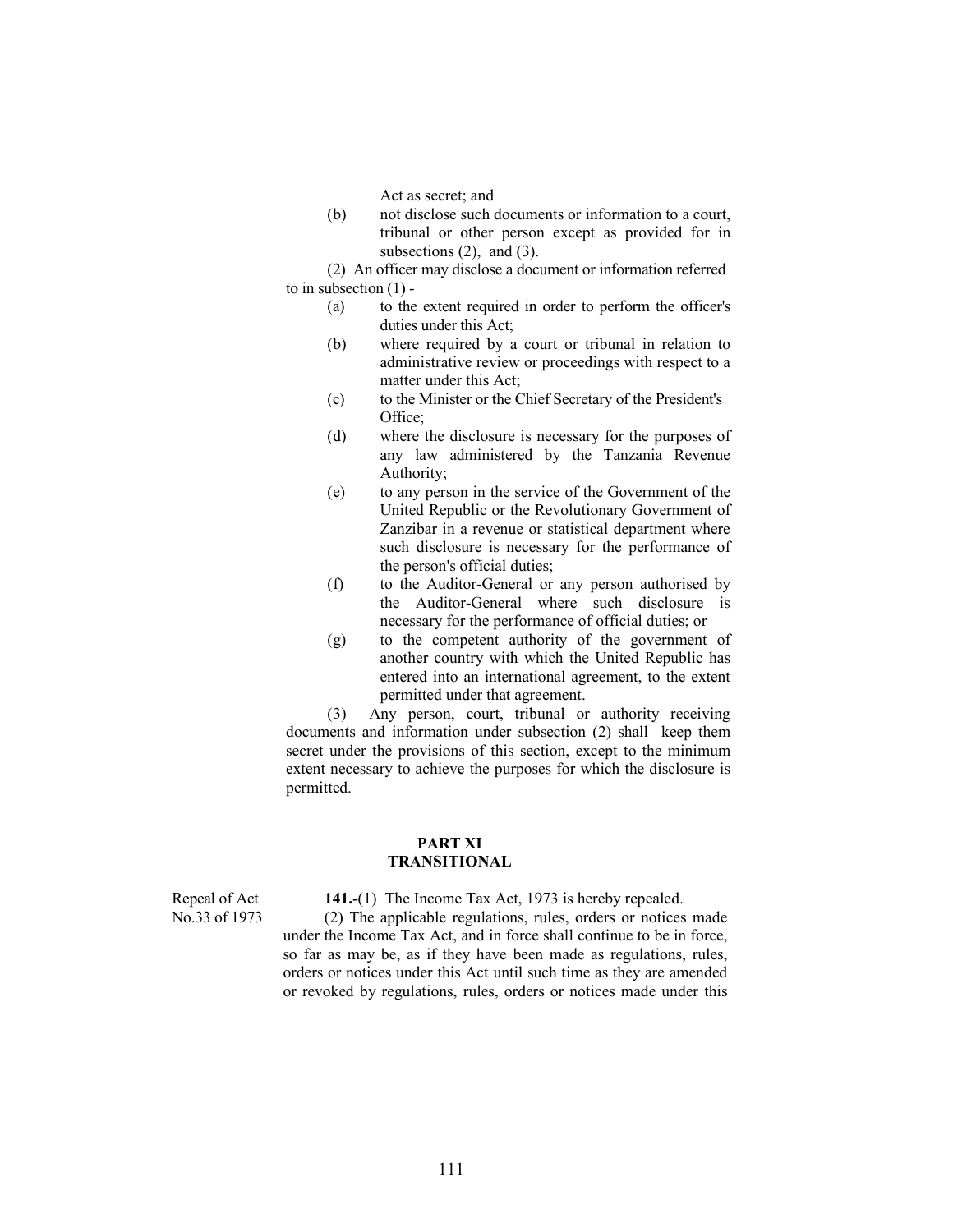Act.

Transition Act No.15 of 2004 s.33

 142.-(1) Subject to subsection (6) and (8) the repealed legislation continues to apply for years of income commencing prior to the date on which this Act comes into effect.

 (2) All appointments made under the repealed legislation and subsisting at the date this Act comes into effect shall be deemed to be appointments made under this Act.

 (3) Any international agreement made by the Government of the United Republic that is effective at the time this Act comes into effect shall continue to have effect under this Act.

 (4) All blank forms and other documents used in relation to the repealed legislation may continue to be used under this Act and all references in those forms and documents to provisions of and expressions appropriate to the repealed legislation are taken to refer to the corresponding provisions and expressions of this Act.

(5) A reference in this Act to -

- (a) a previous year of income includes, where the context requires, a reference to a year of income under the repealed legislation; or
- (b) this Act or to a provision of this Act includes, where the context requires, a reference to the repealed legislation or to a corresponding provision of the repealed legislation, respectively.

(6) Subject to section  $20(4)$ ,  $(6)$ ,  $(7)$  and  $(8)$ , a person whose year of income under the repealed legislation is, at the time the repealed legislation ceases to have effect, a period of twelve months other than the calendar year shall treated as having been granted approval by the Commissioner under section 20(3) to use that year of income under this Act.

 (7) Interest derived by a person from long-term bonds of not less than three years maturity period issued and listed on the Dar es Salaam Stock Exchange in the fiscal year 2002/2003 shall be exempted under this Act.

 (8) The provisions of sections 7(2), 9(2) and Division 11 of Part V shall apply for the year of income commencing on or after 1 January, 2005.

Agreements and Certificates for fiscal stability

 143.-(1) Subject to subsection (2), where the Government of the United Republic has concluded a binding agreement with a person (whether before or after the commencement of this Act) such that certain provisions of the repealed legislation or provisions of this Act that are later repealed will continue to apply or not be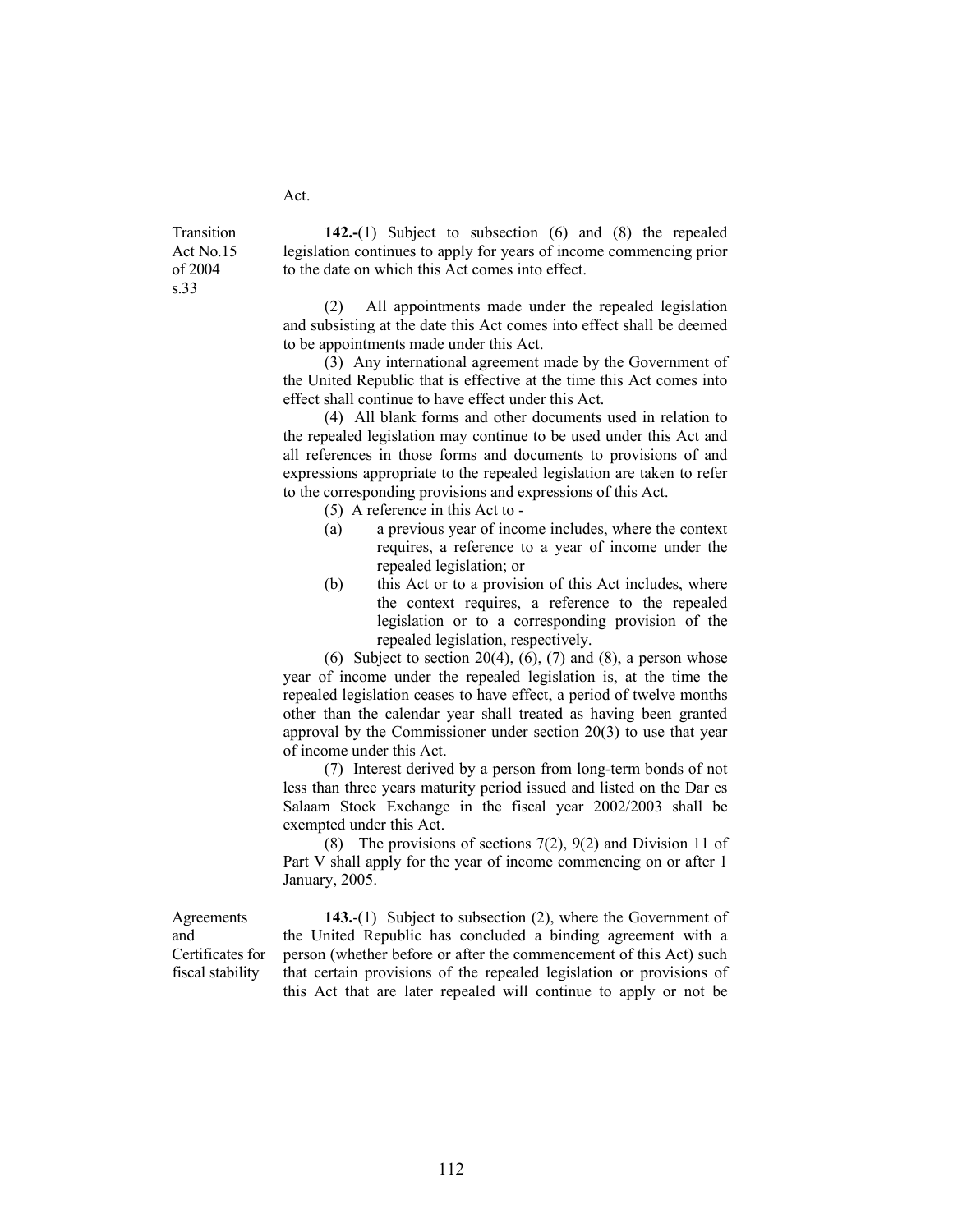altered to the detriment of the person-

- (a) the provisions of the repealed legislation shall continue to apply -
	- (i) to the extent provided for in the agreement, for the duration of the agreement; or
	- (ii) until such time as the person relinquishes the right to apply those provisions,

whichever is earlier; and

- (b) in calculating the tax liability of the person during the application period referred to in paragraph (a), the Commissioner may, in the Commissioner's discretion -
	- (i) continue to apply other provisions of the repealed legislation that the Commissioner considers are associated with or that have an application that is consequential upon the provisions mentioned in paragraph (a) instead of applying the corresponding provisions under this Act; and
	- (ii) disapply any provisions in this Act that have no corresponding provision in the repealed legislation.

 (2) An agreement referred to in subsection (1) has no effect on the application of this Act until such time as it shall be incorporated in a register to be kept by the Minister and known as the Register of Tax Agreements.

 (3) A person seeking the benefit of an agreement referred to in subsection (1) shall apply to the Minister for inclusion of the agreement in the Register of Tax Agreements.

 (4) For the purposes of this section, an agreement concluded by the Government of the United Republic includes a certificate issued by the Tanzanian Investment Centre under the Tanzania Investment Act, 1997

Cap.38

Assets and liabilities Act No.7 of 1994 s.8

 144.-(1) Subject to the provisions of subsection (2), the following provisions shall apply in calculating the cost of assets owned and net incomings of liabilities owed.

(a) the net cost of a depreciable asset or Class of depreciable assets for which capital allowances were available under the repealed legislation is, at the commencement, the residue of expenditure or written down value for the asset or assets, as the case requires, under the repealed legislation at the time the repealed legislation ceased to have effect;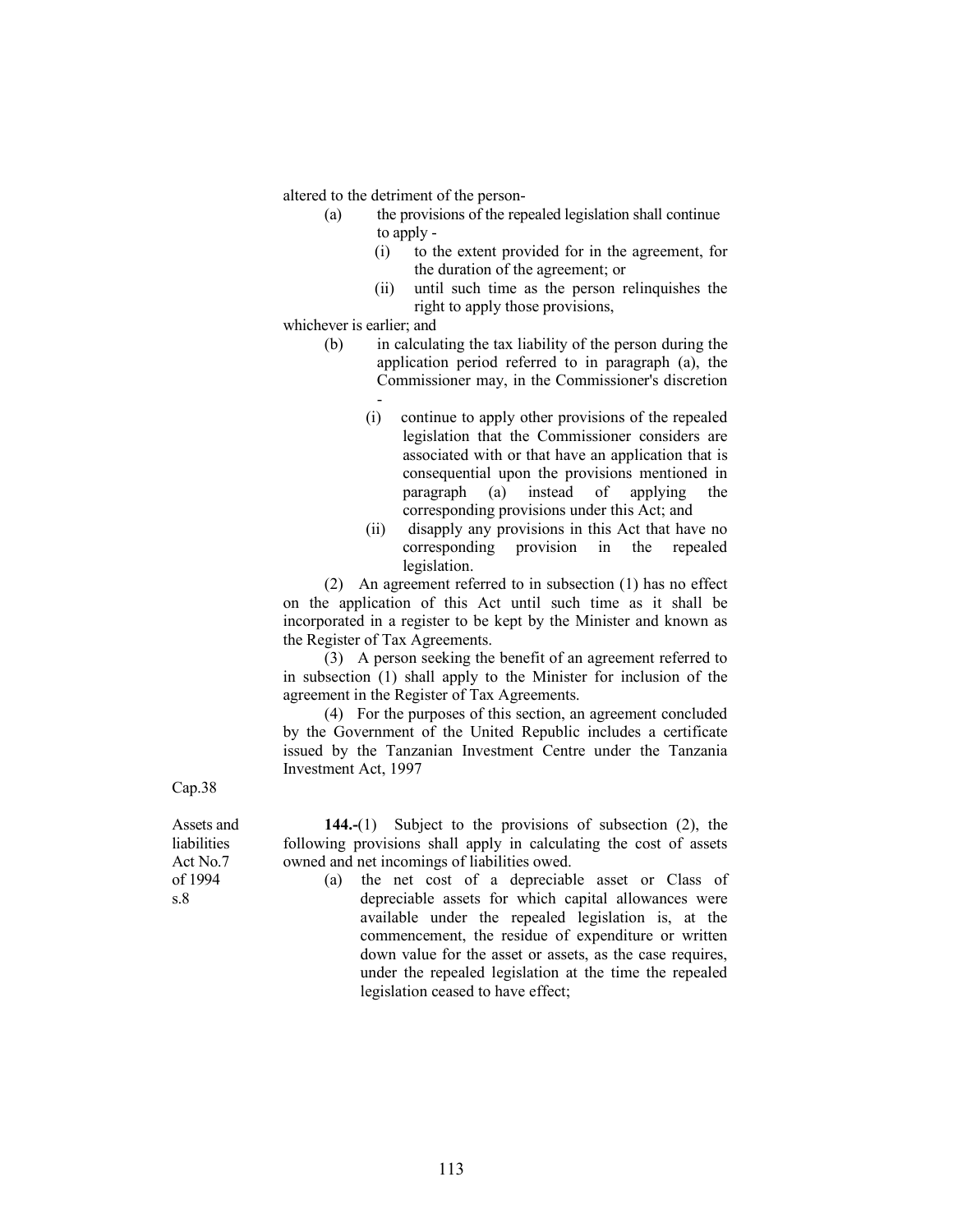- (b) the net cost of a depreciable asset for which capital allowances were not available under the repealed legislation is, at the commencement, the market value of the asset at that time;
- (c) the net cost of a business asset or investment asset that is an interest in any premises or a financial asset within the meaning of section 13 of the Income Tax Act, 1973 is, at the commencement, the lower of the asset's cost (determined under section 13 of the Income Tax Act, 1973 and adjusted for inflation and devaluation to the date of commencement of this Act only) and the market value of the asset at that time of commencement;
- (d) the net cost of a business asset or investment asset, other than an asset referred to in paragraph (c), is, at the commencement, the market value of the asset at that time of commenceme4nt; and
- (e) the net incomings of a liability of a business is, at the commencement, the market value of the liability (expressed in a positive amount) at that time.

 (2) The net cost of an asset for which a deduction or immediate expensing was available under the repealed legislation is, at the commencement, nil.

Mining 145.-(1) Part III of the Second Schedule of the Income Tax Act, 1973 shall continue to apply for the purposes of this Act.

> (2) Where expenditure or a purchase price falls to be treated under the Second Schedule of the Income Tax Act, 1973 that Schedule shall apply instead of section 7, Subdivision D of Division I of Part III and the Second Schedule of this Act, as the case requires.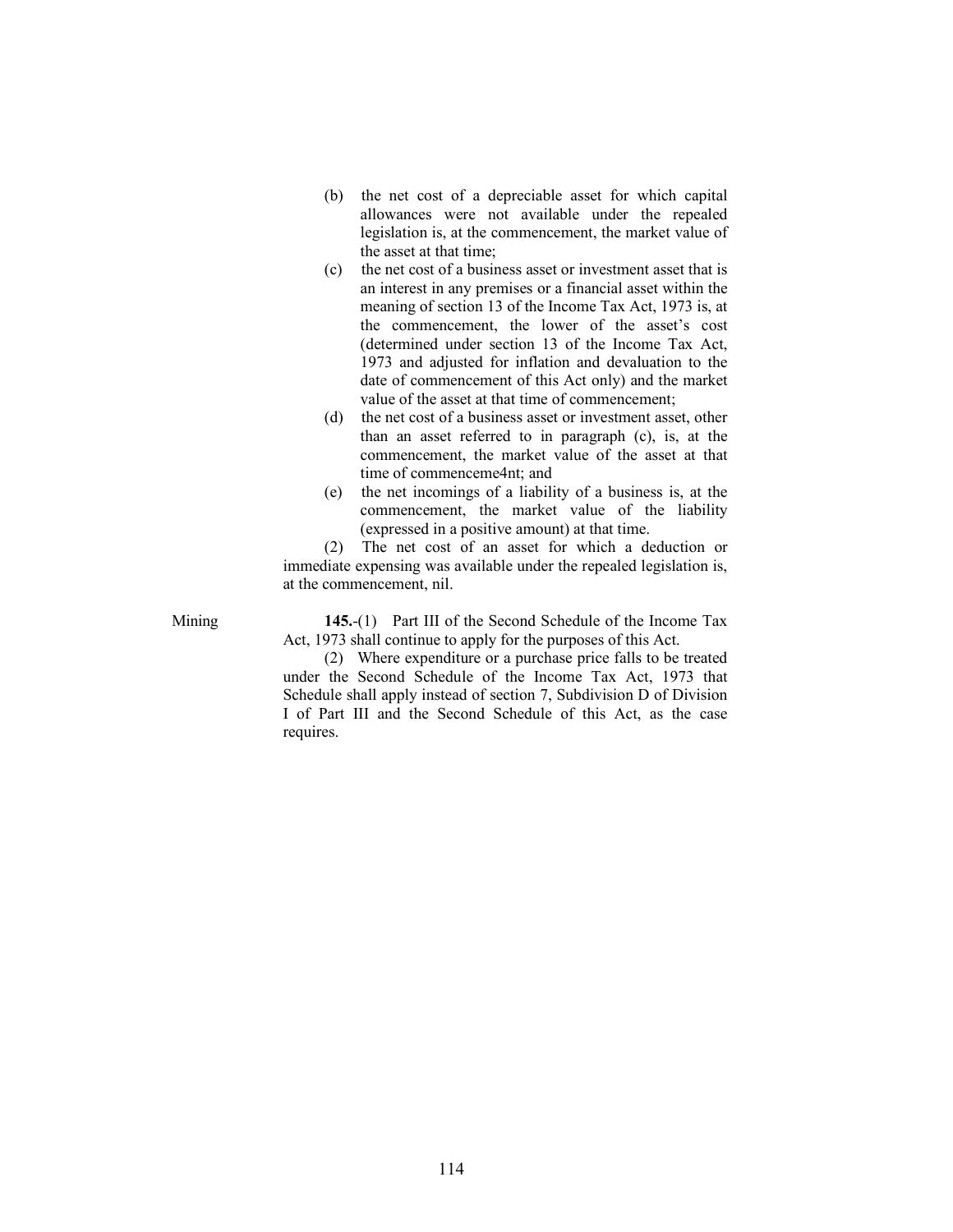### $\overline{\phantom{a}}$ FIRST SCHEDULE  $\overline{\phantom{a}}$

#### (Under section 4(6)) TAX RATES

 1.-(1) Subject to subparagraphs (2), (3) and (4) of this paragraph and paragraph 2, the total income of a resident individual for a year of income shall be taxed at the following rates:

| Individuals<br>Act No.15                                                                                                                                                      | <b>TOTAL INCOME</b>                                                                        | <b>RATE PAYABLE</b>                                                                                        |  |
|-------------------------------------------------------------------------------------------------------------------------------------------------------------------------------|--------------------------------------------------------------------------------------------|------------------------------------------------------------------------------------------------------------|--|
| of $2004$<br>s.34<br>Act $No.13$<br>of 2005<br>$s.10$ Act<br>$No.13$ of<br>2008 s.18<br>Act No.6<br>of 2006<br>s.19<br>Act No.16<br>of 2007.s.16<br>Act No.13<br>of 2008 s.18 | Where total income does<br>not<br>exceed Tshs. $1,200,000/=$                               | <b>NIL</b>                                                                                                 |  |
|                                                                                                                                                                               | Where total income exceeds Tshs.<br>$1,200,000/=$ but does not exceed<br>Tshs. 4,320,000/= | 15% of the amount in excess of<br>Tshs. $1,200,000/=$                                                      |  |
|                                                                                                                                                                               | Where total income exceeds Tshs.<br>4,320,000/=but does not exceed<br>Tshs. 6,480,000/=    | Tshs.468,000/= plus $20\%$ of the<br>of<br>Tshs.<br>amount<br>$\mathbf{in}$<br>excess<br>$4,320,000/=$     |  |
|                                                                                                                                                                               | Where total income exceeds Tshs.<br>6,480,000/=but does not exceed<br>Tshs. $8,640,000/=$  | Tshs. 900,000 plus 25% of the<br>Tshs.<br>amount<br>$\overline{\mathbf{m}}$<br>excess of<br>6,480,000/     |  |
|                                                                                                                                                                               | Where total income exceeds Tshs.<br>$8,640,000/=$                                          | Tshs. 1,440,000 plus 30% of the<br>Tshs.<br>amount<br>$\alpha$<br>$\mathbf{in}$<br>excess<br>$8,640,000/=$ |  |
|                                                                                                                                                                               | (2) Subparagraph (3) shall apply where -                                                   |                                                                                                            |  |

FA No.16 of 2007

Rates of Income Tax for

> (a) the total income of a resident individual for a year of income exceeds Tshs. 960,000/=; and

- (b) any of the following (the "gains") are included in calculating the individual's income:
	- (i) net gains from the realisation of investment assets but not exceeding the amount calculated as -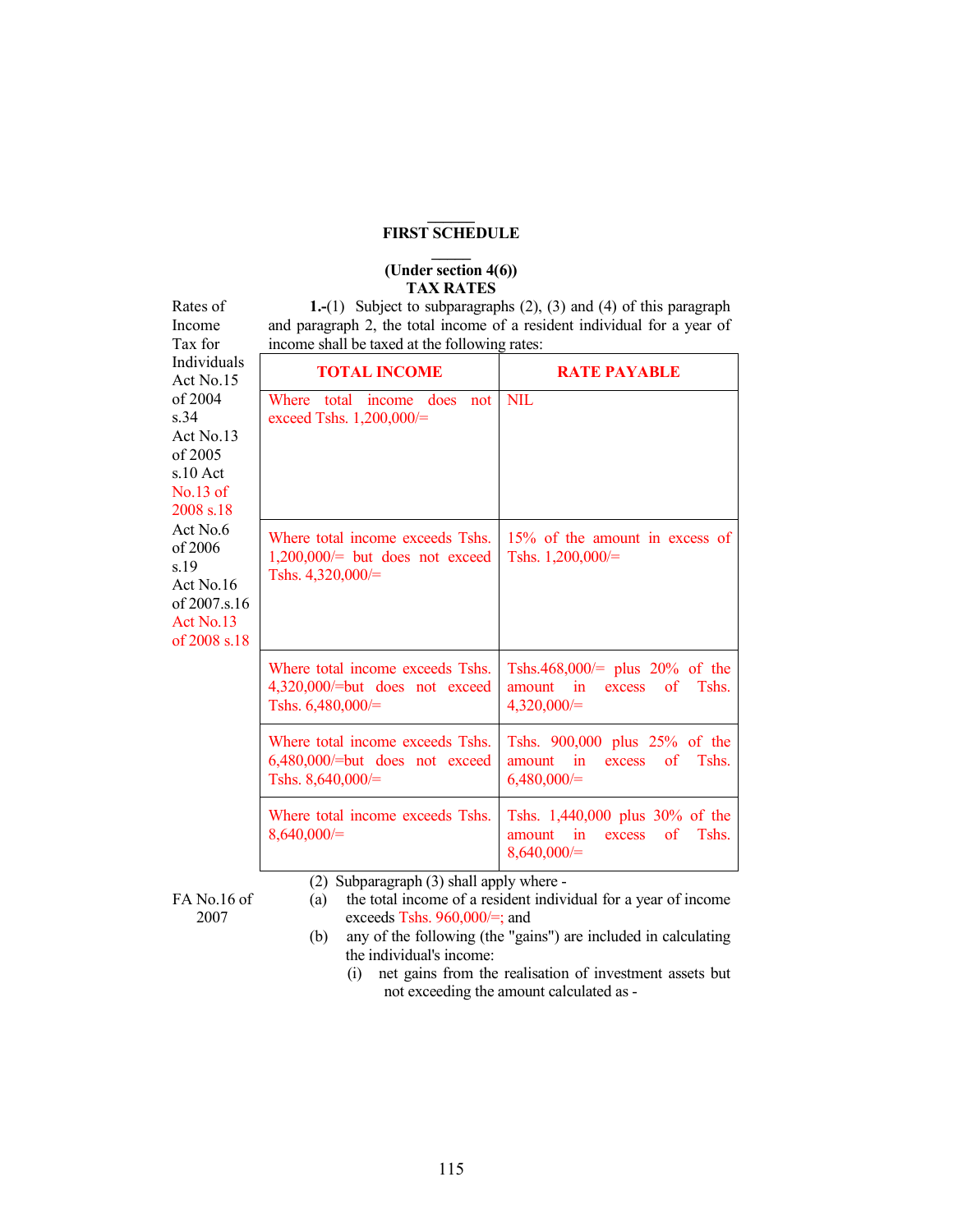## $A - B$

Where -

- A is any gain from the realisation of shares and securities in a resident corporation or an interest in land or buildings situated in the United Republic; and
- B is losses on the realisation of assets referred to in A used in calculating the net gains; and
- (ii) a commuted pension from an approved retirement fund.
- (3) Where this subparagraph applies -
- (a) the greater of
	- (i) the individual's total income less the gains; or
	- (ii) Tshs. 960,000

 shall be taxed at the rates specified in subparagraph (1) as though it were the only total income of the individual; and

 (b) the balance of the total income shall be taxed at the rate of 10 percent.

 (4) The total income of a non-resident individual for a year of income shall be taxed at the rate of 20 percent.

Presumptive Income Tax for Individuals Act No.15 of 2004 s.34

 2.-(1) Where a resident individual meets the following requirements for a year of income the individual's income tax payable with respect to section  $4(1)(a)$  for the year of income shall be equal to the amount of presumptive income tax provided in subparagraph (3):

- (a) the individual's income for a year of income consists exclusively of income from a business having a source in the United Republic;
- (b) the turnover of the business does not exceed the threshold in subparagraph (2); and
- (c) the individual does not elect to disapply this provision for the year of income.

 (2) The threshold referred to in subparagraph (1)(b) is Shillings. 20,000,000.

 (3) The amount of presumptive income tax referred to in subparagraph (1) is -

| <b>TURNOVER</b> | TAX PAYARLE          | <b>TAX PAYABLE</b>    |
|-----------------|----------------------|-----------------------|
|                 | <b>WHERE SECTION</b> | <b>WHERE SECTION</b>  |
|                 | <b>80 IS NOT</b>     | <b>80 IS COMPLIED</b> |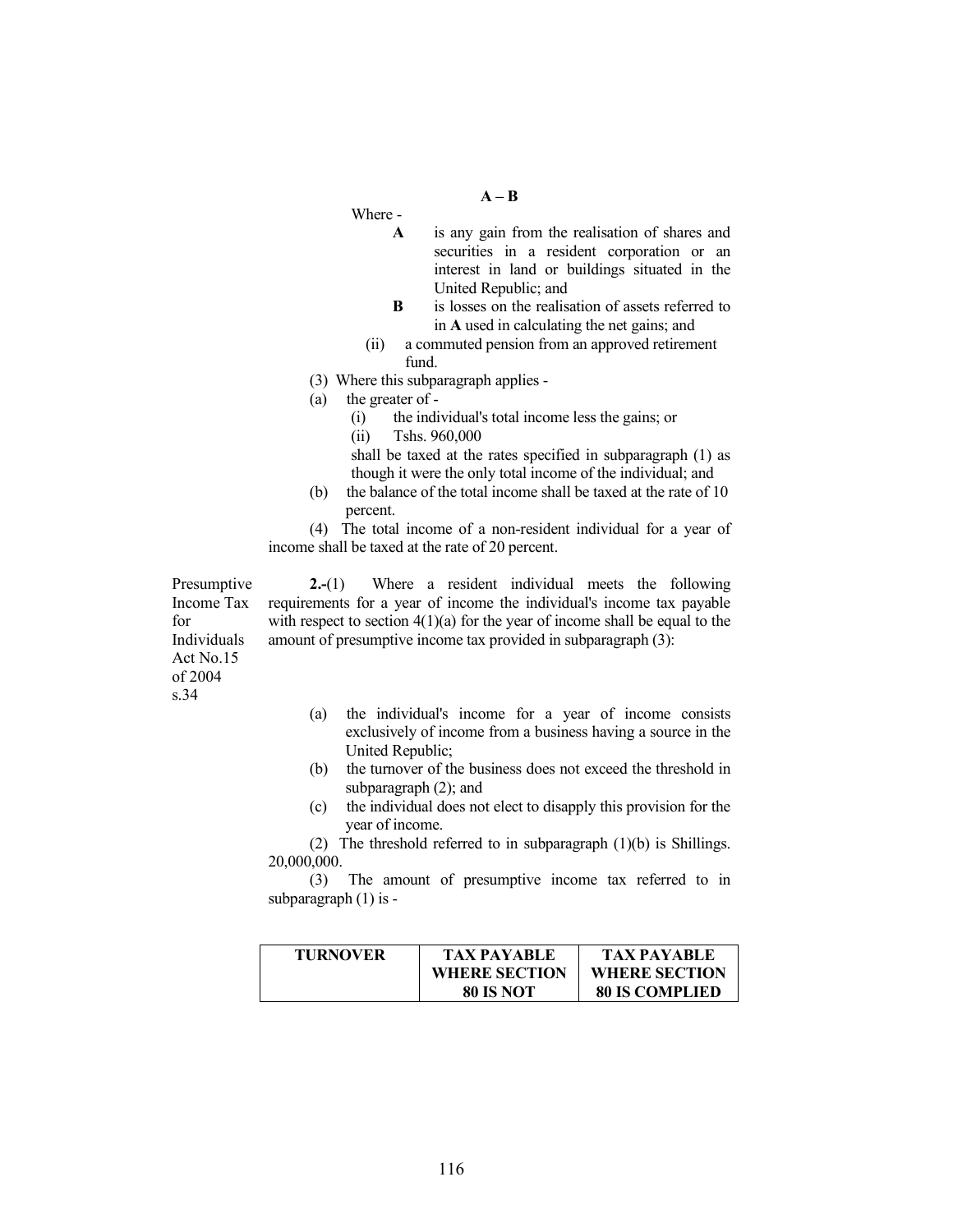|                                                                                                  | <b>COMPLIED WITH</b> | WITH                                                                               |
|--------------------------------------------------------------------------------------------------|----------------------|------------------------------------------------------------------------------------|
| Where turnover does<br>not exceed Tshs.<br>$3,000,000/=$                                         | Tshs. $35,000/$      | $1.1\%$ of the turnover                                                            |
| Where turnover<br>exceeds Tshs.<br>3,000,000/ $=$ but does<br>not exceed Tshs.<br>$7,000,000 =$  | Tshs. $95,000 =$     | Tshs. $33,000 =$ plus<br>1.3% of turnover in<br>excess of Tshs.<br>$3,000,000/=$   |
| Where turnover<br>exceeds Tshs.<br>7,000,000/= but does<br>not exceed Tshs.<br>$14,000,000/=$    | Tshs. $291,000/=$    | Tshs. $85,000/=$ plus<br>2.5% of turnover in<br>excess of Tshs.<br>$7,000,000/=$   |
| Where turnover<br>exceeds Tshs.<br>$14,000,000 =$ but does<br>not exceed Tshs.<br>$20,000,000/=$ | Tshs.520,000/ $=$    | Tshs. $260,000 =$ plus<br>3.3% of turnover in<br>excess of Tshs.<br>$14,000,000/=$ |

Rates of Income Tax for Entities Act No.6 of 2006 s.19

 3.-(1) The total income of a corporation, trust, unapproved retirement fund or domestic permanent establishment of a non-resident person for a year of income shall be taxed at the rate of 30 percent.

 (2) Notwithstanding subparagraph (1), a newly listed company with the Dar es Salaam Stock Exchange with at least thirty five percent of its equity ownership issued to the public shall be taxed at a reduced corporate rate of twenty five percent for three consecutive years from the date of listing.

Act No. 13 of 2008 s.18 (3) Income of a corporation with perpetual unrelieved loss for three consecutive years attributable to tax incentives shall be taxed at the rate of 0.3 percentum of the turnover of the third year of perpetual unrelieved loss.

 (3) The repatriated income of a domestic permanent establishment of a non-resident person for a year of income shall be taxed at the rate of 10 percent.

 4. Income tax to be withheld from payments under Division II of Part VII shall be withheld at the following rates:

Withholding Tax

Rates of

- (a) payments to which section 81 applies
	- (i) in the case of a resident withholdee at the rates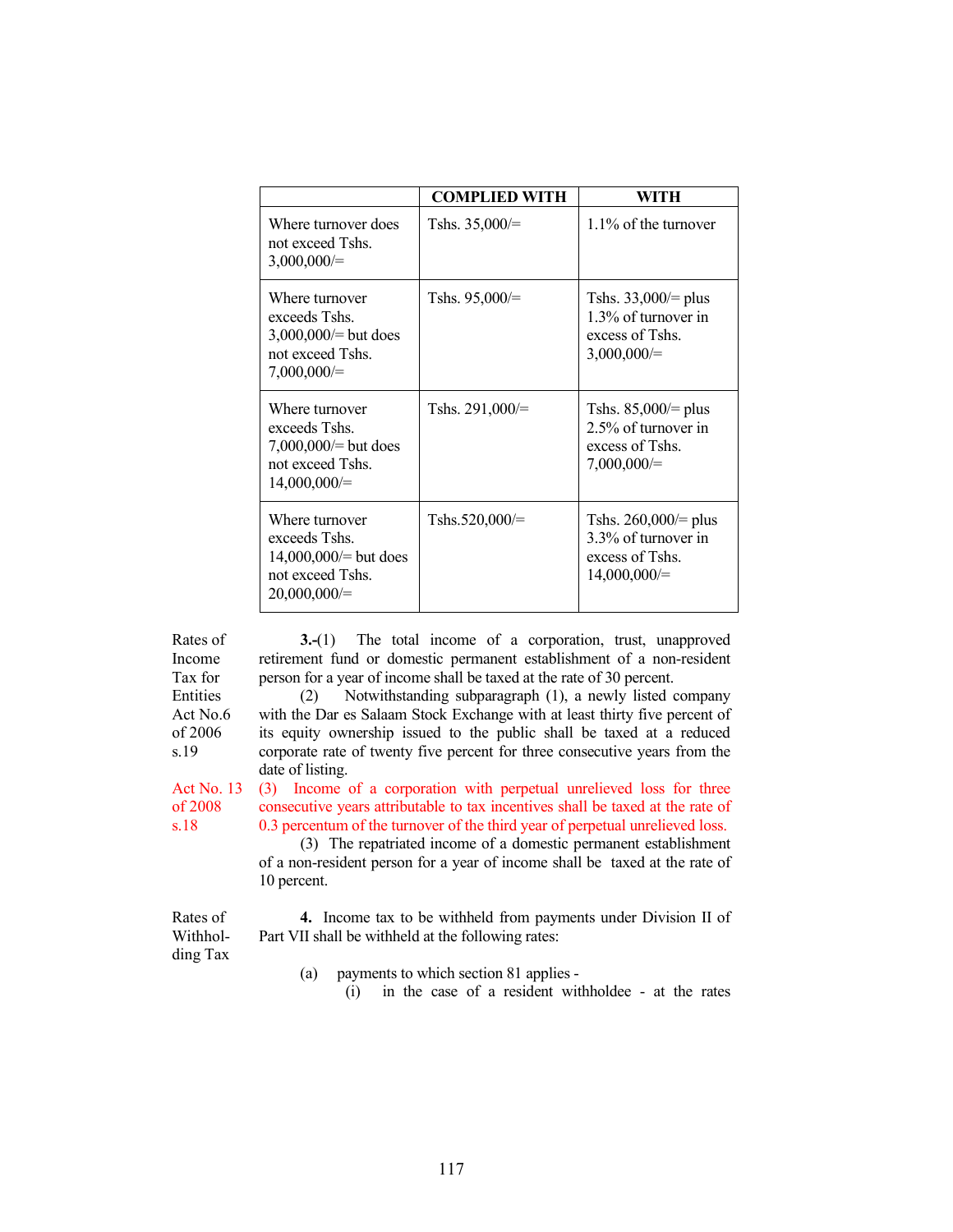prescribed in regulations; or

- (ii) in the case of a non-resident withholdee 15 percent;
- (b) payments to which section 82 applies
	- (i) in the case of dividends
		- (aa) of a corporation listed on the Dar es Salaam stock Exchange – 5 percent; or
		- (bb) of any other corporation 10 percent;
	- (ii) in the case of interest, rent or a commuted pension paid to a resident withholdee or interest paid to a non resident withholdee – 10 percent; or
	- (iii) in the case of other payments 15 percent; and
- (c) payments to which section 83 applies
	- (i) in the case of service fees referred to in section  $83(1)(a)$ – 5 percent;
	- (ii) in the case of service fees referred to in section  $83(1)(b) - 15$  percent; and
	- (iii) in the case of insurance premiums referred to in section  $83(1)(b) - 5$  percent.

Change of Rate Act No. 10 of 1963

5.-(1) Where an order relating to tax rates is in force under the Provisional Collection of Taxes and Duties Act, with respect to any year of income, the rates of tax referred to in this Schedule shall, so long as the order remains in force, be construed in accordance with the order.

 (2) Subject to subparagraph (1), where the rates of tax specified under paragraphs 1, 2, 3 or 4 are changed for a year of income without specifying the precise date from which the change takes effect then -

- (a) in the case of tax rates under paragraphs 1, 2 and 3, the change shall be treated as having effect from the start of the calendar year specified or if no year is specified from the start of the calendar year after the Act changing the rate receives Presidential assent; and
- (b) in the case of tax rates under paragraph 4, the change shall be treated as having effect from the start of the calendar year specified or if no year is specified from the date the Act changing the rate receives Presidential assent.

 (3) Where a tax rate specified under paragraph 1, 2 or 3 changes and the change takes effect on a date other than the start of a person's year of income then for the year of income in which the change takes place -

- (a) the person's total income shall be apportioned between the part of the year of income occurring before the change and the remaining part according the number of days in each part;
- (b) the total income attributable to the part of the year of income occurring before the change shall be taxed at the rate applicable before the change and that attributable to the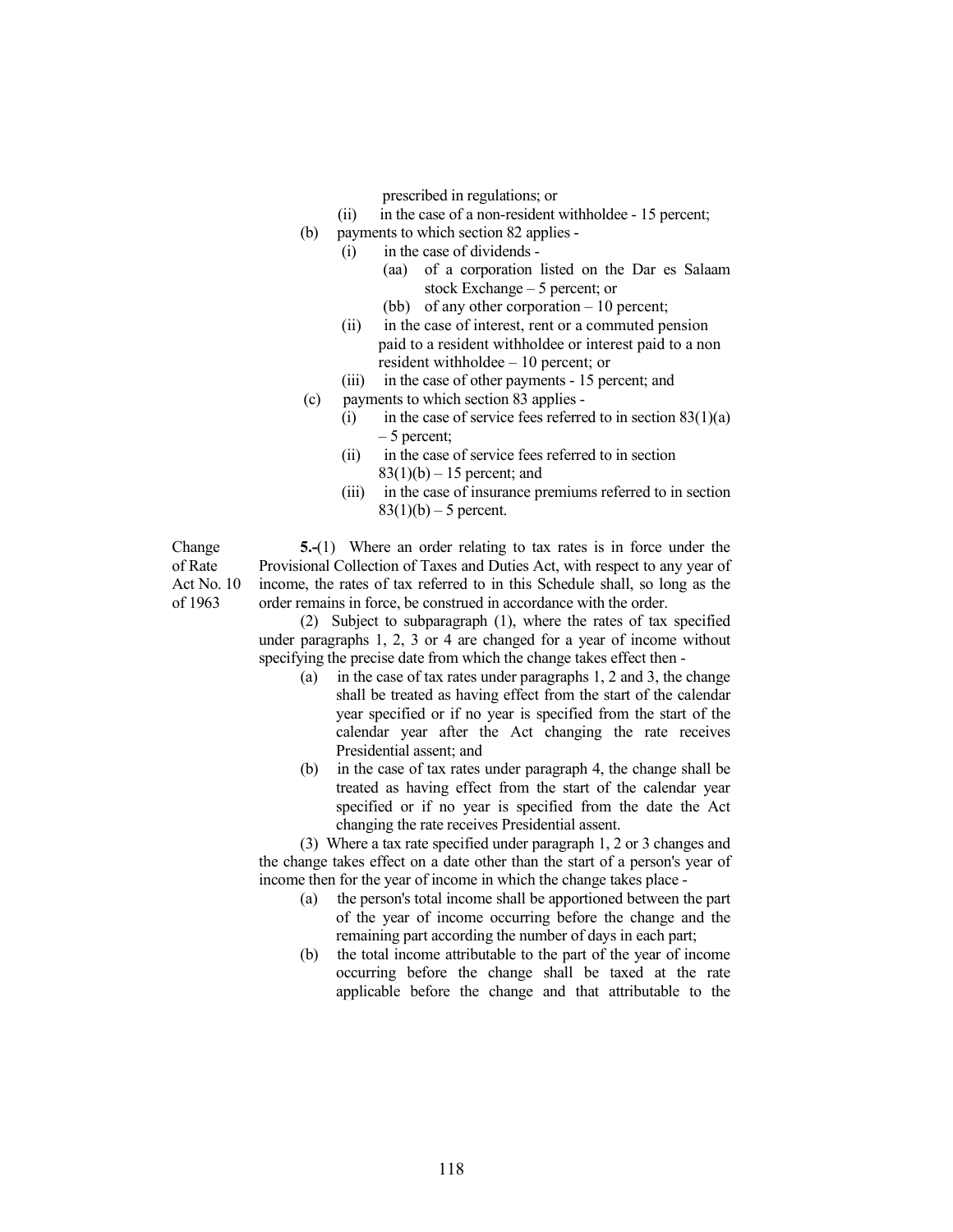remaining part shall be taxed at the rate applicable after the change; and

 (c) in the case of a resident individual, the thresholds referred to in paragraph 1(1), both before and after change, shall be reduced in proportion to the part of the year of income occurring before the change and the remaining part.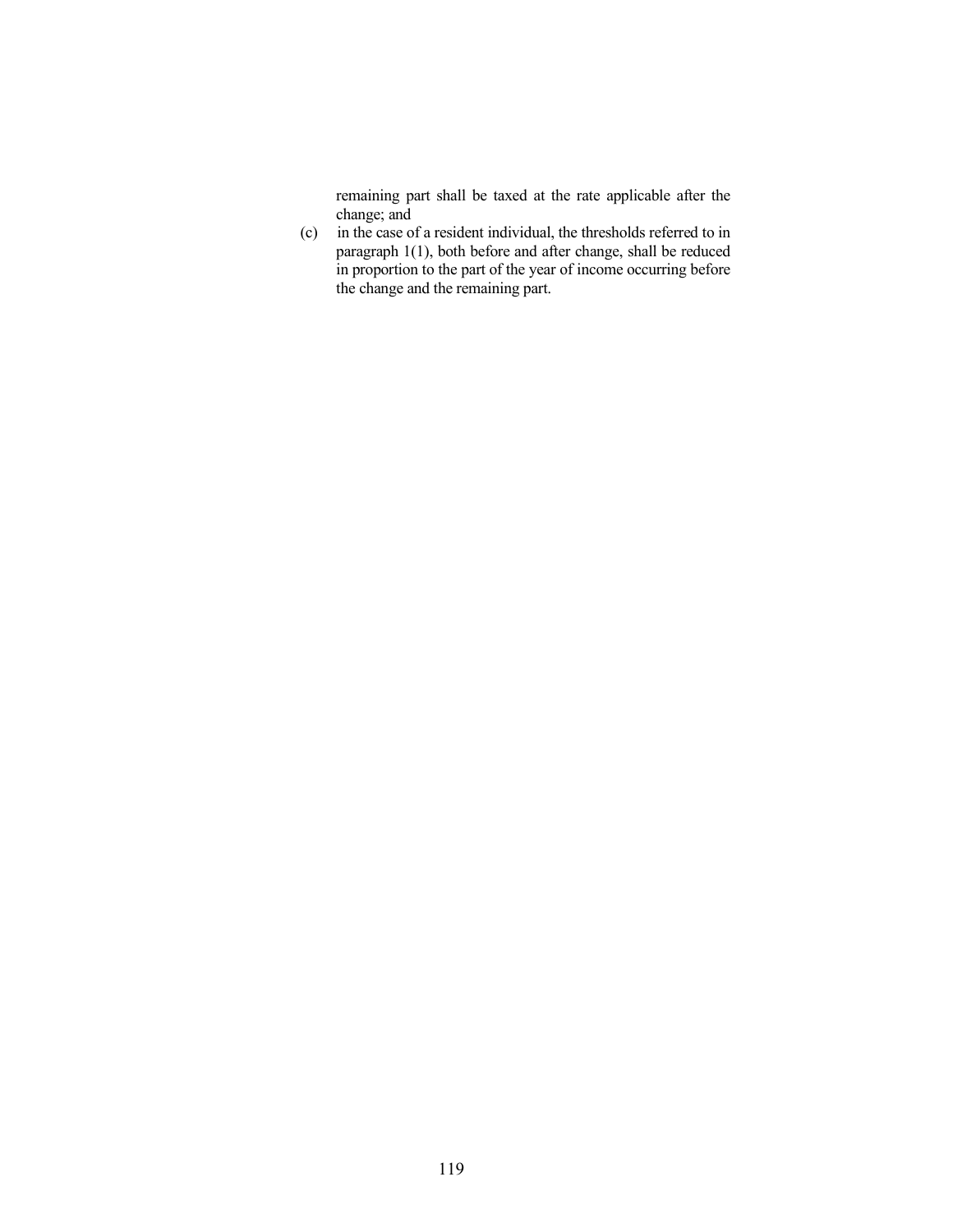### $\overline{\phantom{a}}$ SECOND SCHEDULE  $\overline{\phantom{a}}$

### EXEMPT AMOUNTS (Made under section 10)

- 1. The following amounts are exempt from income tax
	- (a) amounts derived by the President of the United Republic or the President of the Revolutionary Government of Zanzibar from salary, duty allowance and entertainment allowance paid or payable to the President from public funds in respect of or by virtue of the office as President;
- (b) amounts derived by the Government (including Executive Agency established under the Executive Agencies Act, 1997) or any local authority of the United Republic or by the Revolutionary Government of Zanzibar or any local authority of Zanzibar except amounts derived from business activities that are unrelated to the functions of government;
	- (c) amounts derived by any person entitled to privileges under the Diplomatic and Consular Immunities and Privileges Act to the extent provided in that Act or in regulations made under that Act;
	- (d) amounts derived by an individual from employment in the public service of the government of a foreign country provided -
		- (i) the individual is a resident person solely by reason of performing the employment or is a non-resident person; and
		- (ii) the amounts are payable from the public funds of the country;
	- (e) foreign source amounts delivered by
		- (i) an individual who is not a citizen of the United Republic and who is referred to in paragraph (d); or
		- (ii) a spouse or child of an individual referred to in subparagraph (i) where the spouse is resident in the United Republic solely by reason of accompanying the individual on the employment;
	- (f) amounts derived by -

Act No.5 of 1986 Cap.245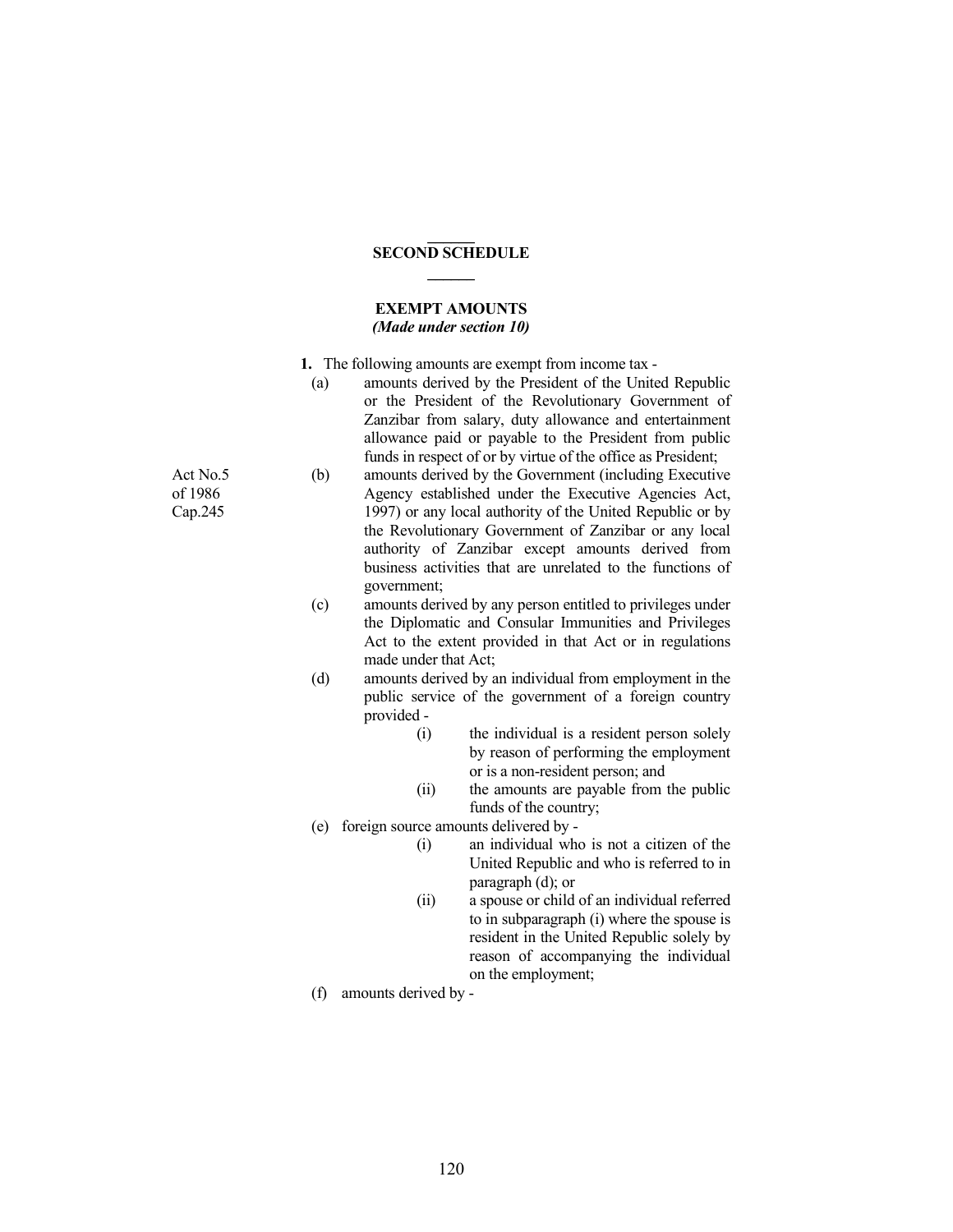|                             |         | the East Africa Development Bank;<br>(i)<br>the Price Stabilization and Agricultural<br>(ii)<br>Inputs Trust;                                                                                                                                                                                                                                                                                                                                                                                                                                 |  |  |
|-----------------------------|---------|-----------------------------------------------------------------------------------------------------------------------------------------------------------------------------------------------------------------------------------------------------------------------------------------------------------------------------------------------------------------------------------------------------------------------------------------------------------------------------------------------------------------------------------------------|--|--|
| Act No.6<br>of 2006<br>s.19 |         | (iii)<br>the Investor Compensation Fund under<br>Capital<br>Regulatory<br>the<br>Markets<br>Authority; and                                                                                                                                                                                                                                                                                                                                                                                                                                    |  |  |
| Cap. 211                    | (g)     | The Bank of Tanzania.<br>(iv)<br>amounts derived during a year of income by a primary co-<br>operative society -<br>registered under the Co-operative Societies Act;<br>(i)<br>solely engaged in activities as a primary co-<br>(ii)<br>operative in one of the following fields:<br>agricultural activities, including activities<br>(aa)<br>related to marketing and distribution;<br>(bb)<br>construction of houses for members of<br>the cooperative;<br>distribution trade for the benefit of the<br>(cc)<br>members of the cooperative; |  |  |
|                             |         | savings and credit society; and<br>(dd)<br>(iii)<br>whose turnover for the year of income does not<br>exceed Tshs.50,000,000;                                                                                                                                                                                                                                                                                                                                                                                                                 |  |  |
|                             | (h)     | pensions or gratuities granted in respect of wounds or<br>disabilities caused in war and suffered by the recipients of<br>such pensions or gratuities;                                                                                                                                                                                                                                                                                                                                                                                        |  |  |
|                             | (i)     | a scholarship or education grant payable in respect of<br>tuition or fees for full-time instruction at an educational<br>institution;                                                                                                                                                                                                                                                                                                                                                                                                         |  |  |
|                             | (j)     | amounts derived by way of alimony, maintenance or child<br>support under a judicial order or written agreement;                                                                                                                                                                                                                                                                                                                                                                                                                               |  |  |
|                             | (k)     | amounts derived by way of gift, bequest or inheritance,<br>except as required to be included in calculating income<br>under sections $7(2)$ , $8(2)$ or $9(2)$ ;                                                                                                                                                                                                                                                                                                                                                                              |  |  |
|                             | (1)     | amounts derived in respect of an asset that is not a<br>business asset, depreciable asset, investment asset or<br>trading stock;                                                                                                                                                                                                                                                                                                                                                                                                              |  |  |
|                             | (m)     | amounts derived by way of foreign living allowance by<br>any officer of the Government that are paid from public<br>funds and in respect of performance of the office overseas;                                                                                                                                                                                                                                                                                                                                                               |  |  |
|                             | (n)     | amounts earned by non-residents on deposits in Banks<br>registered by the Bank of Tanzania;                                                                                                                                                                                                                                                                                                                                                                                                                                                   |  |  |
| Cap.373                     | $\circ$ | income derived from investments exempted under the<br><b>Export Processing Zones Act;</b>                                                                                                                                                                                                                                                                                                                                                                                                                                                     |  |  |
|                             | (p)     | income derived from investments exempted under any                                                                                                                                                                                                                                                                                                                                                                                                                                                                                            |  |  |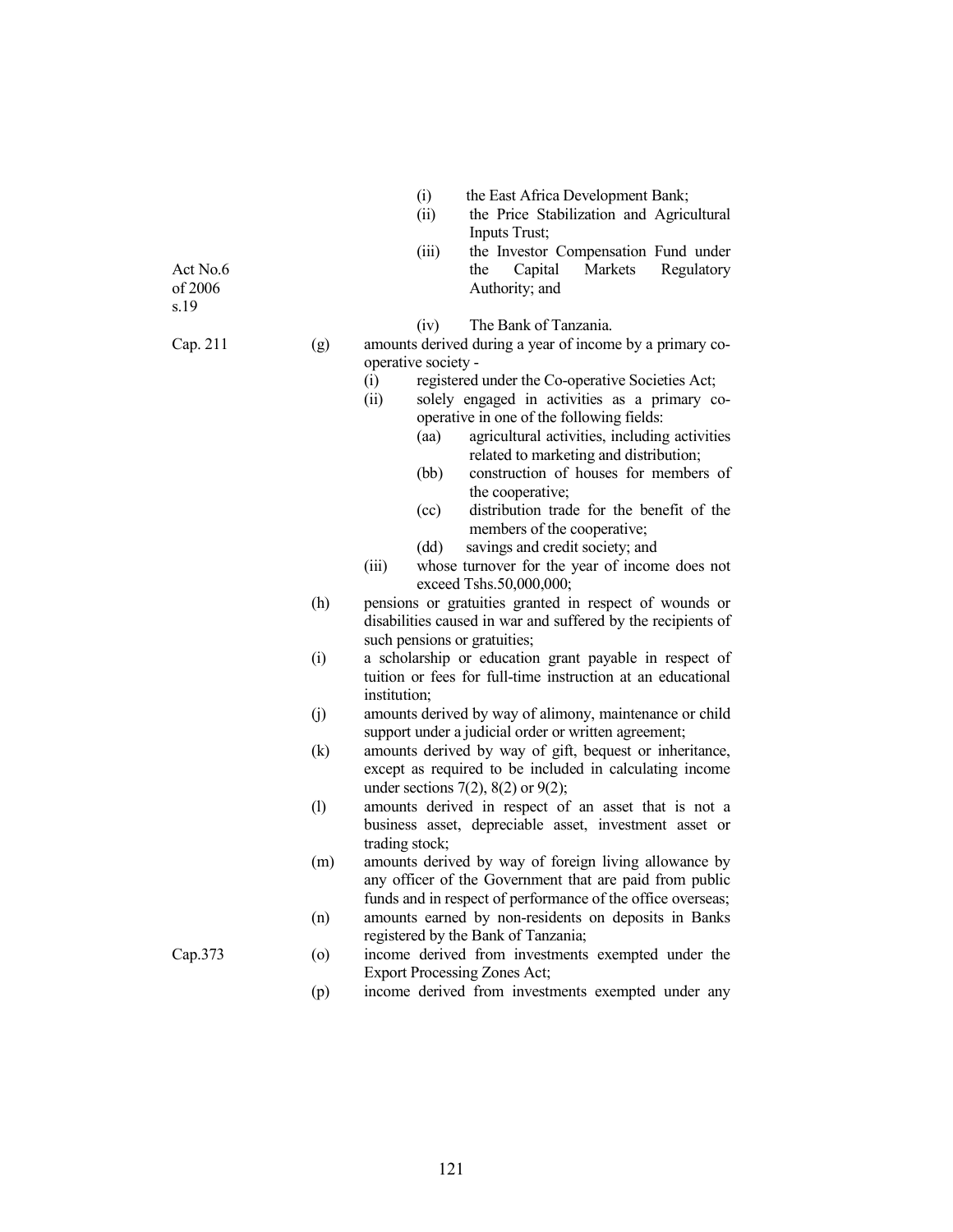written laws for the time being in force in Tanzania Zanzibar;

- (q) rental charges on aircraft lease paid to a non-resident by a person engaged in air transport business;
- (r) amounts derived by a crop fund established by farmers under a registered farmers cooperative society, union or association for financing crop procurement from its members;
- (s) gratuity granted to a Member of Parliament at the end of each term; and

Cap.79 (t) the fidelity fund established under the Capital Markets and Securities Act.

Act No. 13 of 2008 (u) amounts derived from gains on realization of asset by a unit holder on redemption of a unit by a unit trust.

s.19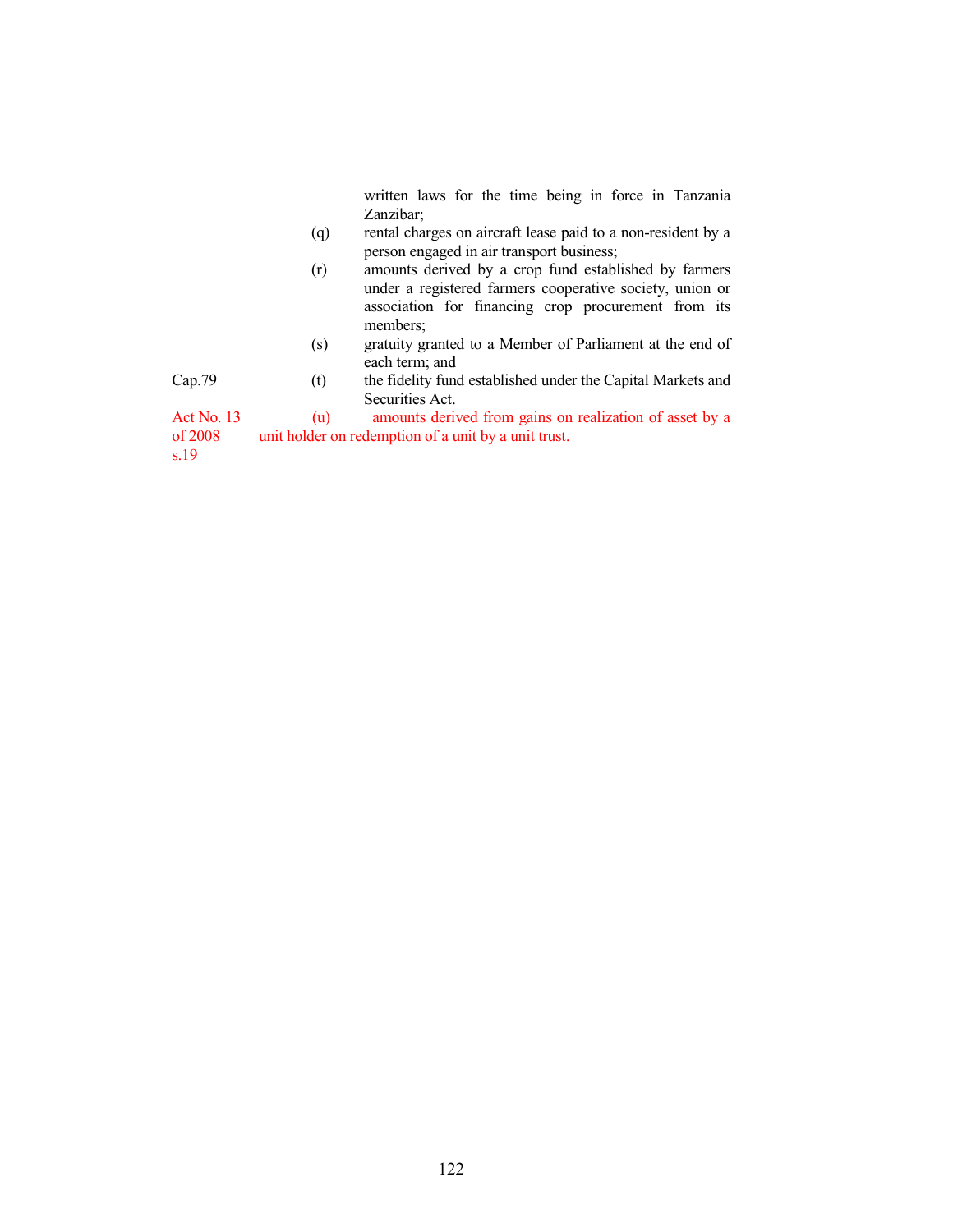### $\overline{\phantom{a}}$ THIRD SCHEDULE  $\overline{\phantom{a}}$

# DEPRECIABLE ASSETS, ALLOWANCES AND INCLUSIONS

| Classification<br>and Pooling                               | 1.-(1) Depreciable assets are classified as follows: |                                                                                                                                                                                                                                                                                                                                                                                                                                                                                                              |  |
|-------------------------------------------------------------|------------------------------------------------------|--------------------------------------------------------------------------------------------------------------------------------------------------------------------------------------------------------------------------------------------------------------------------------------------------------------------------------------------------------------------------------------------------------------------------------------------------------------------------------------------------------------|--|
| of<br>Depreciable<br>Assets<br>Act No.15<br>of 2004<br>s.35 | <b>CLASS</b>                                         | <b>DEPRECIABLE ASSETS</b>                                                                                                                                                                                                                                                                                                                                                                                                                                                                                    |  |
|                                                             | 1                                                    | Computers and data handling equipment together<br>with peripheral devices; automobiles, buses and<br>minibuses with a seating capacity of less than 30<br>passengers, goods vehicles with a load capacity of<br>less than 7 tonnes; construction and earth-moving<br>equipment.                                                                                                                                                                                                                              |  |
|                                                             | $\overline{2}$                                       | Buses with a seating capacity of 30 or more passengers,<br>heavy general purpose or specialised trucks, trailers and<br>trailer-mounted containers; railroad cars, locomotives,<br>and equipment; vessels, barges, tugs, and similar water<br>transportation equipment; aircraft; other self-propelling<br>vehicles; plant and machinery used in agriculture<br>manufacturing or mining operations; specialised public<br>utility plant, equipment, and machinery irrigation<br>installations and equipment. |  |
|                                                             | 3                                                    | Office furniture, fixtures and equipment; any asset not<br>included in another Class.                                                                                                                                                                                                                                                                                                                                                                                                                        |  |
|                                                             | $\overline{4}$                                       | Natural resource exploration and production rights and<br>assets referred to in subparagraph (3) in respect of<br>prospecting,<br>exploration<br>natural<br>resource<br>and<br>development expenditure.                                                                                                                                                                                                                                                                                                      |  |
|                                                             | 5                                                    | Buildings, structures and similar works of a permanent<br>nature used in agriculture, livestock farming or fishing<br>farming.                                                                                                                                                                                                                                                                                                                                                                               |  |
|                                                             | 6                                                    | Buildings, structures and similar works of permanent<br>nature other than those mentioned in Class 5.                                                                                                                                                                                                                                                                                                                                                                                                        |  |
|                                                             | $\overline{7}$                                       | Intangible assets other than those in class 4.                                                                                                                                                                                                                                                                                                                                                                                                                                                               |  |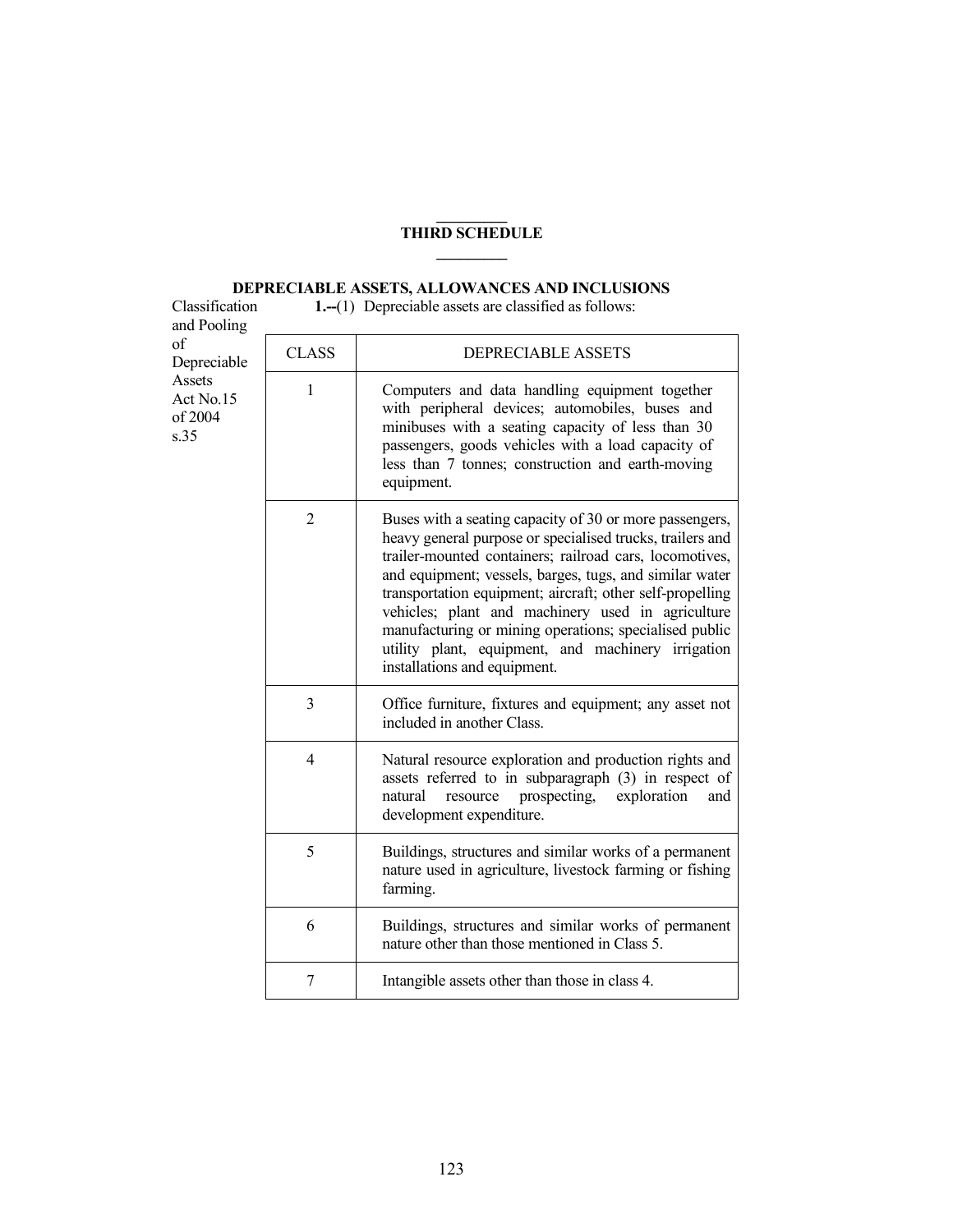| Plant and machinery (including windmills, electric |
|----------------------------------------------------|
| generators and distribution equipment) used in     |
| agriculture.                                       |

 (2) Each depreciable asset owned and employed by a person during a year of income wholly and exclusively in the production of the person's income from a particular business shall be, at the time the asset is first owned and so employed, placed in a pool -

- (a) in the case of a Class 1, 2, 3, 4, 5 or 8 depreciable asset other than one referred to in paragraph (c), with all other assets of the same Class so owned and employed by the person in that business;
- (b) in the case of a Class 7 depreciable asset, of its own separately from other assets of that Class or any other Class; and
- (c) in the case of a moveable tangible asset used by a person who conducts a business of land, sea or air transport operator or chatterer to carry passengers, mail, livestock or other moveable tangible assets between different countries, of its own separately from other assets of any Class,

 and those pools are referred to as the person's pools of depreciable assets for the year of income.

 (3) To the extent not otherwise provided, expenditure incurred by a person wholly and exclusively in the production of the person's income from a business in respect of natural resource prospecting, exploration and development shall be treated as if it were incurred in securing the acquisition of an asset that is used by the person in that production.

allowance 2.-(1) Subject to this paragraph, an allowance is granted to a person for each item of plant or machinery -

- (a) that is
	- (i) used in manufacturing processes and fixed in a factory;
	- (ii) used in fish farming; or
	- (iii) used for providing services to tourists and fixed in a hotel: and
- (b) that is added to the person's Class 2 or 3 pools of depreciable assets for a business of the person in accordance with paragraph 1(2).

 (2) the amount of the allowance granted for each asset under subparagraph (1) is calculated as 50 percent of the net cost of the asset at the time it is added to the pool.

 (3) The allowance granted to a person under subparagraph (1) shall be available in two portions as follows:

Act No.15 of 2004

Initial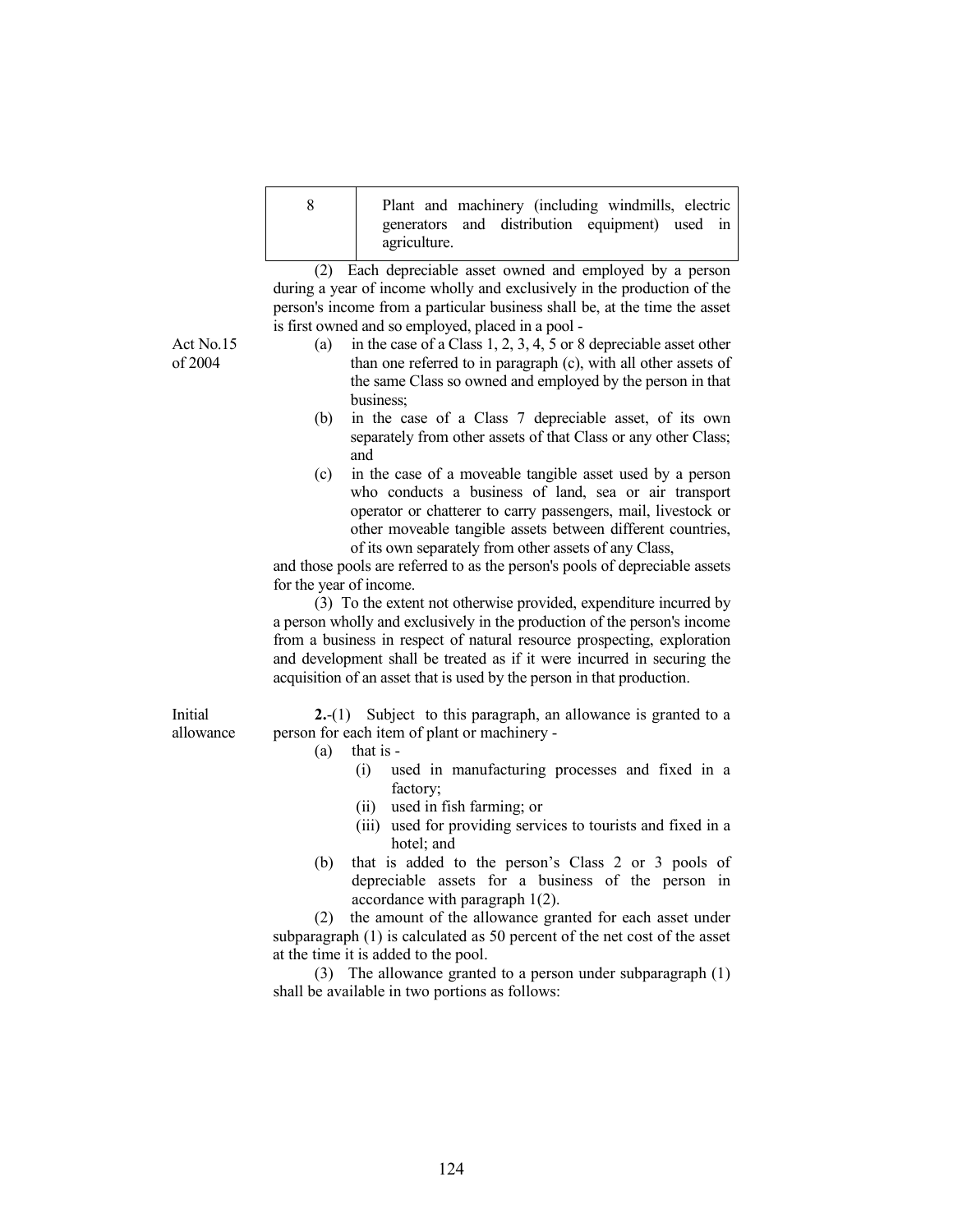- (a) the first portion shall be available in the year of income in which the asset is added to the person's pool of depreciable assets; and
- (b) the remaining portion shall be available during the year of income following that in which the first portion is added, but not if the pool has been dissolved under paragraph 4 in the meantime.

### Depreciation

Allowance

 3.-(1) Subject to this paragraph, an allowance shall be granted to a person for a year of income for each of the person's pools of depreciable assets equal to the depreciation for the year of income of each pool calculated in accordance with subparagraphs (2), (7) and (8) of this Paragraph.

 (2) Depreciation for a year of income for each of a person's pools of depreciable assets shall be calculated -

- (a) in the case of Class 1, 2 and 3 pools, according to the diminishing value method; and
- (b) in the case of Class 4, 5, 6 and 7 pools, according to the straight line method,

using the following formula:

### A x B x C/365

Where -

- A is the depreciation basis of the pool at the end of the year of income;
- B is the depreciation rate applicable to the pool; and
- C is the number of days in the person's year of income.

 (3) The depreciation basis of a Class 1, 2, 3 or 8 pool of depreciable assets of a person at the end of a year of income is the total of-

- (a) the depreciation basis of the pool at the end of the previous year of income, if any, after deducting depreciation for that pool calculated under subparagraphs (2), (7) or (8) for that year of income; and
- (b) amounts added to the depreciation basis of the pool during the year of income under subparagraph (5) in respect of additions to the cost of assets in or added to the pool,

 reduced, but not below zero, by incomings for the assets in the pool or that have been in the pool derived during the year of income.

 (4) The depreciation basis of a Class 4, 5, 6 or 7 pool of depreciable assets of a person at the end of a year of income shall be the total of -

- (a) the depreciation basis of the pool at the end of the previous year of income; and
- (b) amounts added to the depreciation basis of the pool during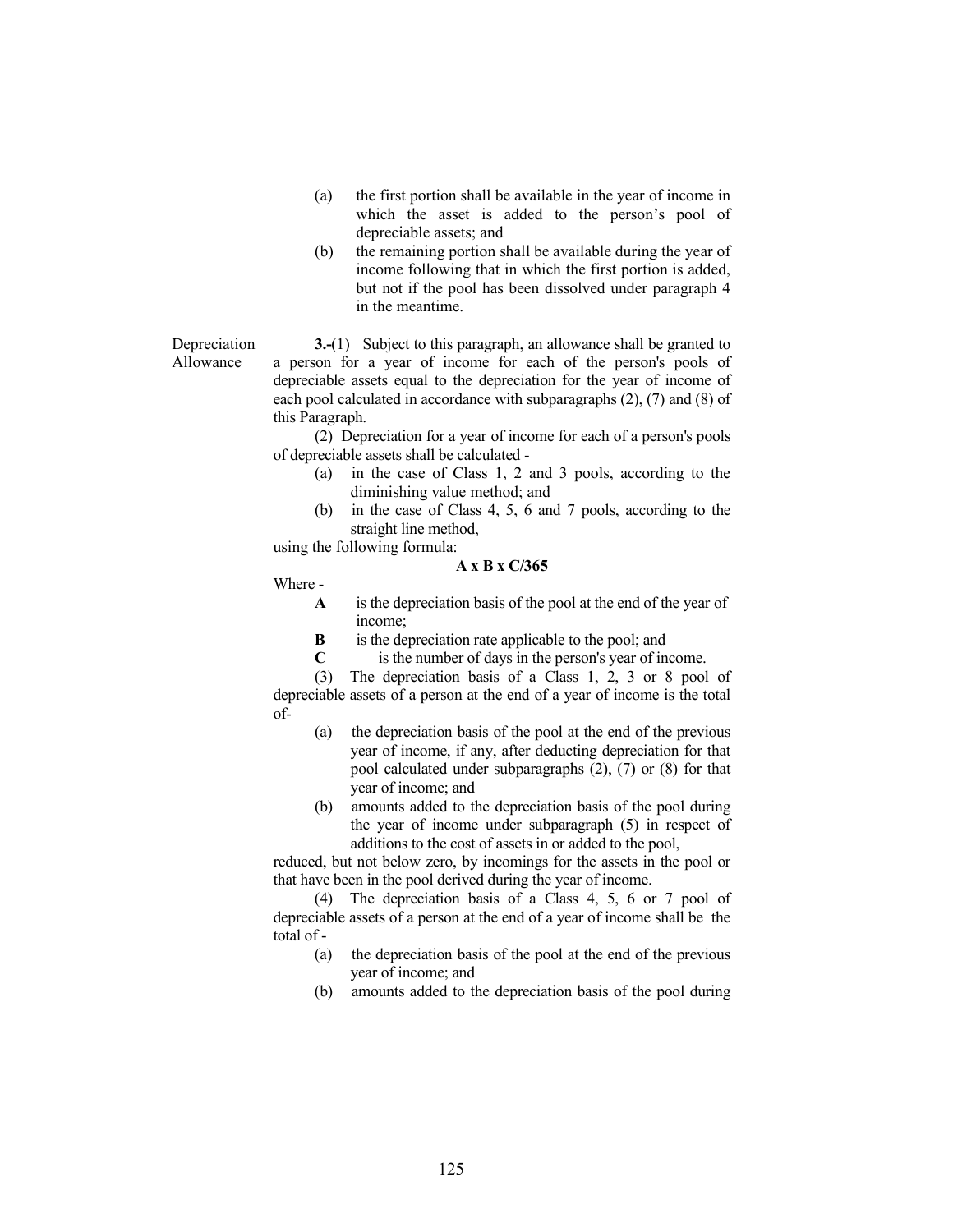the year of income under subparagraph (5) in respect of additions to the cost of assets in or added to the pool,

 reduced, but not below zero, by incomings for the assets in the pool derived during the year of income.

 (5) Additions to the cost of a depreciable asset included in a person's pools of depreciable assets are added to the depreciation basis of the person's relevant pool at the time the asset is added to the pool as follows:

- (a) subject to item (b) of this paragraph at the time the asset is added to the pool in accordance with sub-paragraph (2) of paragraph (1) or the expenditure is incurred, whichever is later; or
- (b) in the case of an asset for which an initial allowance is granted under paragraph 2, twelve months after the time referred to in subparagraph (a).

 (6) The depreciation rates applicable to each pool referred to in subparagraph (2) are:

| <b>CLASS</b>   | <b>RATE</b>                                                                                        |
|----------------|----------------------------------------------------------------------------------------------------|
| 1              | 37.5%                                                                                              |
| $\overline{2}$ | 25%                                                                                                |
| 3              | 12.5%                                                                                              |
| 4              | 20%                                                                                                |
| 5              | 20%                                                                                                |
| 6              | 5%                                                                                                 |
| 7              | 1 divided by the useful life of the asset in the pool and<br>rounded down to the nearest half year |
| 8              | 100%                                                                                               |

 (7) If the depreciation basis of a pool of depreciable assets at the end of a year of income reduced by depreciation calculated under subparagraph (2) produces an amount that is less than Tshs. 1,000,000, additional depreciation of the pool shall be calculated as equal to that amount.

(8) The allowance granted to a person under subparagraph (1) for a year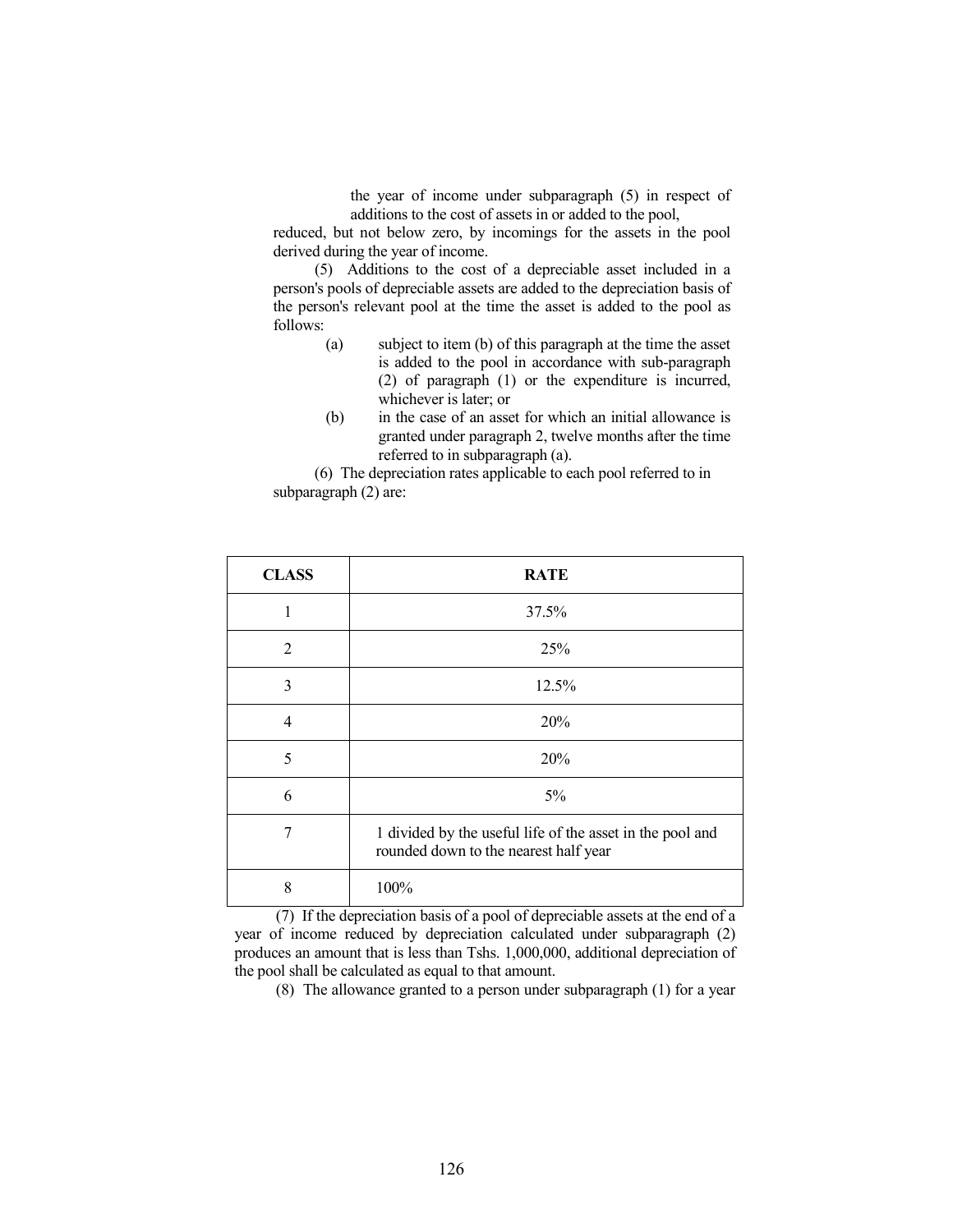of income with respect to a Class 4, 5, 6 or 7 pool of depreciable assets shall not exceed the depreciation basis of the pool at the end of the year of income reduced by all other such allowances granted to the person in any previous year of income in respect of the pool.

 (9) For the purposes of calculating the depreciation basis of a pool of depreciable assets -

- (a) amounts to be added under subparagraph (5) in respect of an asset when it is added to the pool shall be reduced by any initial allowance available under paragraph 2 in respect of the asset, irrespective of the year of income for which the initial allowance is available; and
- (b) expenditure incurred in acquiring a road vehicle, other than a commercial vehicle, to the extent that the expenditure exceeds Tshs. 15,000,000 the excess shall not be recognised.
- (10) For the purposes of this paragraph, "commercial vehicle" means -
- (a) a road vehicle designed to carry loads of more than half a tonne or more than thirteen passengers; or
- (b) a vehicle used in a transportation or vehicle rental business.

4.-(1) The excess of  $-$ 

- (a) incomings derived by a person during a year of income for any assets that are or have been in a Class 1, 2, 3, 4, 5, 6 or 8 pool of depreciable assets of the person during the year of income; over;
- iable Assets

Realisa tion of Deprec

- (b) (i) or (ii), as appropriate -
	- (i) in the case of a Class 1, 2, 3 or 8 pool, the depreciation basis of the pool at the end of the year of income calculated under paragraph 3(3) but disregarding those incomings; or
	- (ii) in the case of a Class 4, 5 or 6 pool, the written down value of the pool at the end of the year of income calculated under subparagraph (4) but disregarding those incomings,

 shall be included in calculating the person's income for that year of income from the business in which the assets are or were employed.

 (2) Where the assets in a pool of depreciable assets of a person are all realised by the person before the end of a year of income, the pool shall be dissolved and -

 (a) an amount is included in calculating the person's income for the year of income calculated in accordance with the following formula:

 $A - B$ 

or

 (b) an allowance shall be granted to the person for the year of income calculated in accordance with the following formula: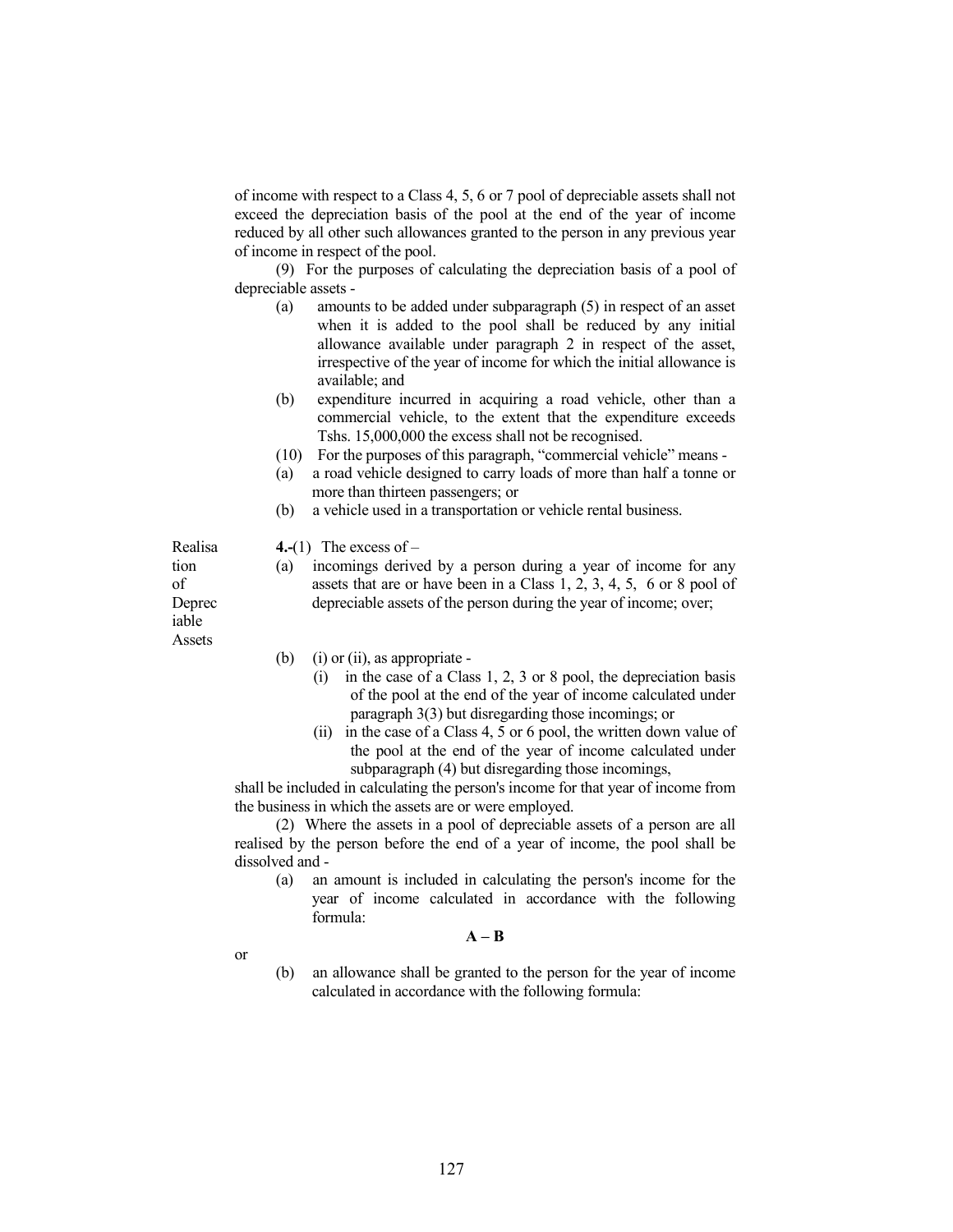$B - A$ 

Where -

- A is the person's incomings derived during the year of income, or to be derived, for the assets; and
- B is the sum of
	- (i) the written down value of the pool at the end of the previous year of income; and
	- (ii) any initial allowance otherwise available in respect of the pool for the following year of income under paragraph 2; and
	- (iii) expenditure added to the depreciation basis of the pool during the year of income or to be added during the following year of income under paragraph 3(5).

 (3) For the purposes of subparagraph (2), a person realises a Class 4 depreciable asset only at the later of the following times:

- (a) when the person ceases to conduct natural resource prospecting, exploration, development and production in the country where the prospecting, exploration or development giving rise to the asset occurred; or
- (b) two years prior to the time at which the person and all associates of the person cease to conduct natural resource prospecting, exploration, development and production in the country.

 (4) For the purposes of this section, "written down value" of a pool of depreciable assets at the end of a year of income means -

- (a) in the case of a Class 1, 2, 3 or 8 pool, the depreciation basis of the pool at the end of the year of income, if any, after deducting depreciation for that pool calculated under paragraph 3(2) and (7) for that year of income; or
- (b) in the case of a Class 4, 5, 6 or 7 pool, the depreciation basis of the pool at the end of the year of income reduced by all allowances granted to the person under paragraph 3(1) for that year of income and any previous year of income in respect of the pool.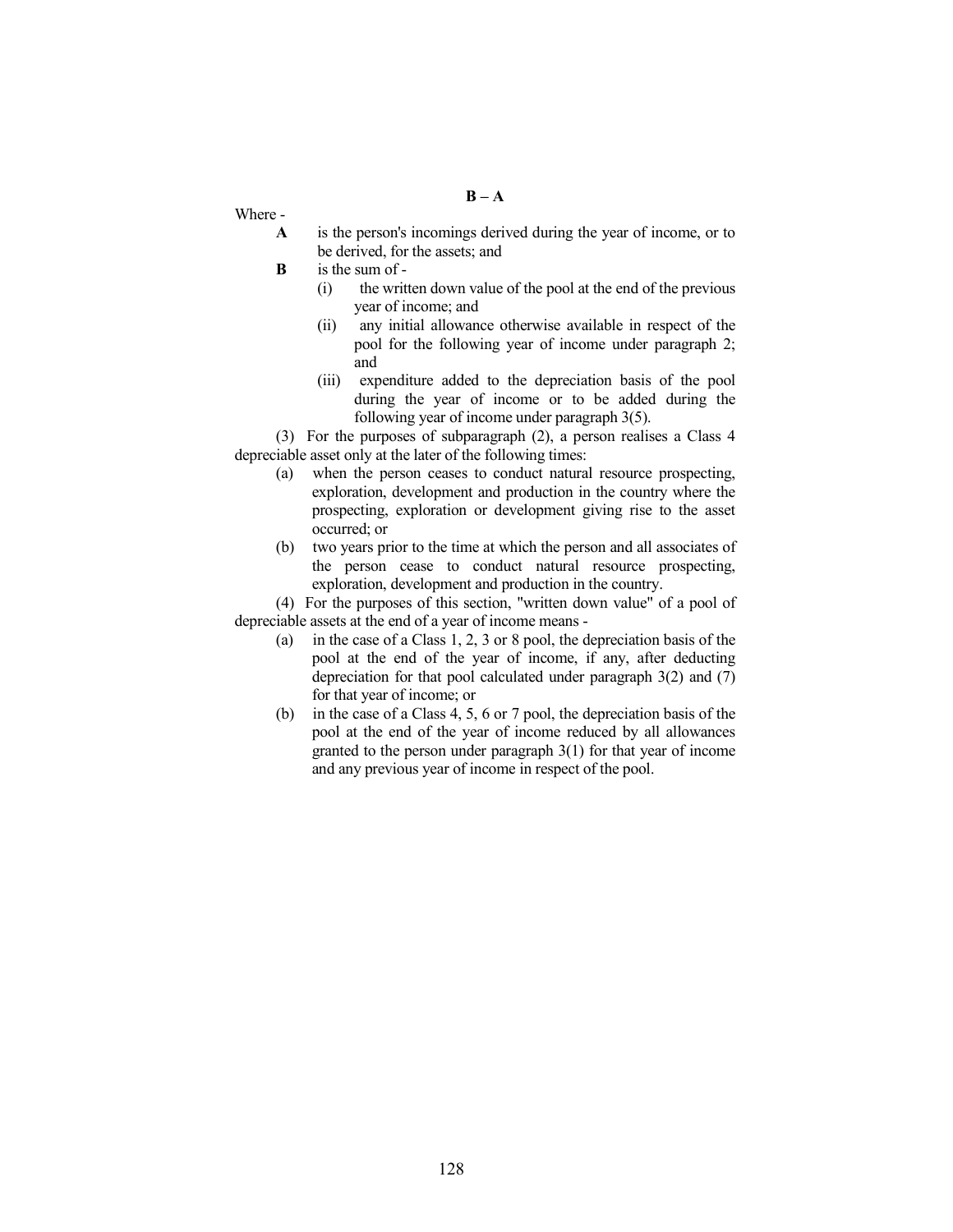#### $\overline{\phantom{a}}$ FOURTH SCHEDULE

### $\overline{\phantom{a}}$ (Made under section 133(5))  $\overline{\phantom{a}}$

### TRANSACTIONS FOR WHICH TAXPAYER IDENTIFICATION NUMBER IS REQUIRED

| <b>INSTITUTION</b>                                                                                                                                     | <b>PURPOSE OF TRANSACTION</b>                                                                                                                                       |
|--------------------------------------------------------------------------------------------------------------------------------------------------------|---------------------------------------------------------------------------------------------------------------------------------------------------------------------|
| Commissioner General of the Tanzania<br>Revenue Authority                                                                                              | Registration of ownership or transfer of vehicles<br>under the Road Traffic Act, 1973 and licensing of<br>motor vehicles under the Transport Licensing<br>Act, 1973 |
| <b>Commissioner</b> for Lands                                                                                                                          | Registration of title upon transfer of ownership                                                                                                                    |
| Central and Local Government                                                                                                                           | Trade licence                                                                                                                                                       |
| <b>Business Registration and Licensing</b><br>Authority                                                                                                | New registrations                                                                                                                                                   |
| Registrar of Patents and Trade Service Marks                                                                                                           | New registrations                                                                                                                                                   |
| Ministry of Industry and Commerce                                                                                                                      | Trade licensing and industrial licensing                                                                                                                            |
| Ministry of Natural Resources and Tourism                                                                                                              | Licensing                                                                                                                                                           |
| Ministry of Energy and Minerals                                                                                                                        | Licensing                                                                                                                                                           |
| Commissioner for VAT                                                                                                                                   | New registrations                                                                                                                                                   |
| Commissioner for Customs and Excise                                                                                                                    | Importation of goods; customs clearing and<br>forwarding                                                                                                            |
| All Government Ministries, Government<br>Agencies, Local Government Authorities,<br>Financial Institutions, Cooperative Societies<br>and public bodies | All contracts, including contracts of supply of<br>goods and services                                                                                               |